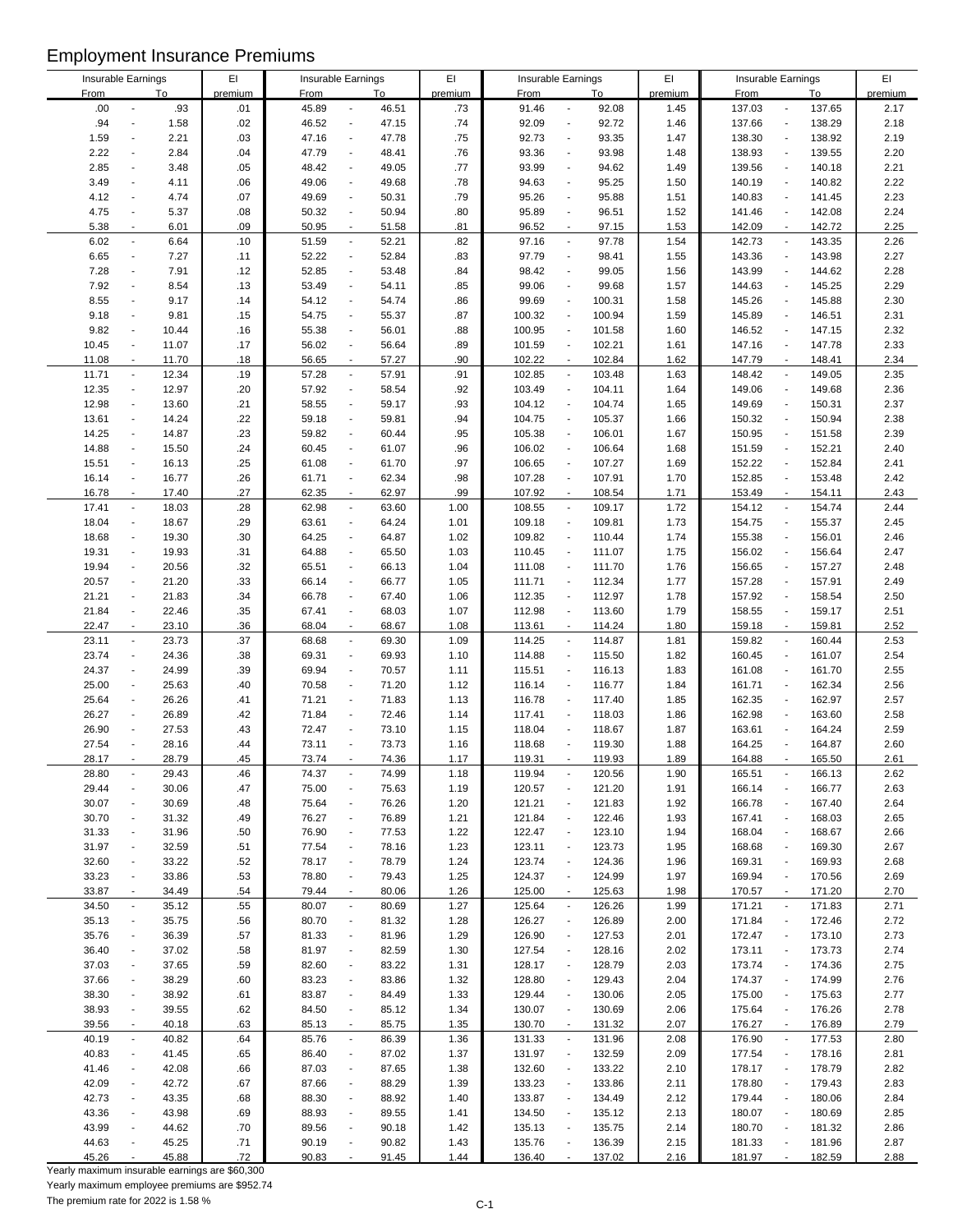| Insurable Earnings |                                    | $\mathsf{E} \mathsf{I}$ | Insurable Earnings |                                    | EI      |             | Insurable Earnings                 | EI      | Insurable Earnings |                                    | EI      |
|--------------------|------------------------------------|-------------------------|--------------------|------------------------------------|---------|-------------|------------------------------------|---------|--------------------|------------------------------------|---------|
| From               | <u>To</u>                          | premium                 | <b>From</b>        | To                                 | premium | <b>From</b> | To                                 | premium | <b>From</b>        | To                                 | premium |
| 182.60             | 183.22                             | 2.89                    | 228.17             | 228.79<br>$\blacksquare$           | 3.61    | 273.74      | 274.36<br>$\overline{a}$           | 4.33    | 319.31             | 319.93<br>$\overline{a}$           | 5.05    |
| 183.23             | 183.86<br>$\blacksquare$           | 2.90                    | 228.80             | 229.43<br>$\overline{\phantom{a}}$ | 3.62    | 274.37      | 274.99<br>$\blacksquare$           | 4.34    | 319.94             | 320.56<br>$\overline{\phantom{a}}$ | 5.06    |
| 183.87             | 184.49<br>$\overline{\phantom{a}}$ | 2.91                    | 229.44             | 230.06<br>$\ddot{\phantom{a}}$     | 3.63    | 275.00      | 275.63<br>$\overline{a}$           | 4.35    | 320.57             | 321.20<br>$\overline{\phantom{a}}$ | 5.07    |
| 184.50             | 185.12<br>$\overline{\phantom{a}}$ | 2.92                    | 230.07             | 230.69<br>$\overline{\phantom{a}}$ | 3.64    | 275.64      | 276.26<br>$\overline{a}$           | 4.36    | 321.21             | 321.83<br>$\blacksquare$           | 5.08    |
|                    |                                    |                         |                    |                                    |         |             |                                    |         |                    |                                    |         |
| 185.13             | 185.75<br>$\overline{a}$           | 2.93                    | 230.70             | 231.32<br>$\ddot{\phantom{a}}$     | 3.65    | 276.27      | 276.89<br>L,                       | 4.37    | 321.84             | 322.46<br>$\overline{\phantom{a}}$ | 5.09    |
| 185.76             | 186.39<br>$\overline{\phantom{a}}$ | 2.94                    | 231.33             | 231.96<br>$\overline{\phantom{a}}$ | 3.66    | 276.90      | 277.53<br>$\overline{a}$           | 4.38    | 322.47             | 323.10<br>$\overline{a}$           | 5.10    |
| 186.40             | 187.02<br>$\overline{a}$           | 2.95                    | 231.97             | 232.59<br>$\blacksquare$           | 3.67    | 277.54      | 278.16<br>$\overline{a}$           | 4.39    | 323.11             | 323.73<br>$\overline{\phantom{a}}$ | 5.11    |
| 187.03             | 187.65<br>$\blacksquare$           | 2.96                    | 232.60             | 233.22<br>$\blacksquare$           | 3.68    | 278.17      | 278.79<br>$\blacksquare$           | 4.40    | 323.74             | 324.36<br>$\overline{\phantom{a}}$ | 5.12    |
| 187.66             | 188.29<br>$\overline{\phantom{a}}$ | 2.97                    | 233.23             | 233.86<br>$\overline{\phantom{a}}$ | 3.69    | 278.80      | 279.43<br>$\overline{\phantom{a}}$ | 4.41    | 324.37             | 324.99<br>$\overline{a}$           | 5.13    |
|                    |                                    |                         |                    |                                    |         |             |                                    |         |                    |                                    |         |
| 188.30             | 188.92<br>$\overline{\phantom{a}}$ | 2.98                    | 233.87             | 234.49<br>$\overline{\phantom{a}}$ | 3.70    | 279.44      | 280.06<br>$\overline{a}$           | 4.42    | 325.00             | 325.63<br>$\overline{a}$           | 5.14    |
| 188.93             | 189.55<br>$\overline{\phantom{a}}$ | 2.99                    | 234.50             | 235.12<br>$\ddot{\phantom{a}}$     | 3.71    | 280.07      | 280.69<br>$\overline{\phantom{a}}$ | 4.43    | 325.64             | 326.26<br>$\blacksquare$           | 5.15    |
| 189.56             | 190.18                             | 3.00                    | 235.13             | 235.75<br>$\overline{\phantom{a}}$ | 3.72    | 280.70      | 281.32                             | 4.44    | 326.27             | 326.89<br>$\overline{a}$           | 5.16    |
| 190.19             | 190.82<br>$\blacksquare$           | 3.01                    | 235.76             | 236.39<br>$\overline{\phantom{a}}$ | 3.73    | 281.33      | 281.96<br>$\overline{a}$           | 4.45    | 326.90             | 327.53<br>$\overline{a}$           | 5.17    |
| 190.83             | 191.45<br>$\overline{a}$           | 3.02                    | 236.40             | 237.02<br>$\ddot{\phantom{a}}$     | 3.74    | 281.97      | 282.59<br>$\overline{a}$           | 4.46    | 327.54             | 328.16<br>$\overline{\phantom{a}}$ | 5.18    |
| 191.46             | 192.08<br>$\overline{a}$           | 3.03                    | 237.03             | 237.65<br>$\ddot{\phantom{a}}$     | 3.75    | 282.60      | 283.22                             | 4.47    | 328.17             | 328.79<br>$\overline{\phantom{a}}$ | 5.19    |
| 192.09             | 192.72<br>$\blacksquare$           | 3.04                    | 237.66             | 238.29<br>$\overline{\phantom{a}}$ | 3.76    | 283.23      | 283.86                             | 4.48    | 328.80             | 329.43<br>$\overline{a}$           | 5.20    |
|                    |                                    |                         |                    |                                    |         |             |                                    |         |                    |                                    |         |
| 192.73             | 193.35<br>$\overline{a}$           | 3.05                    | 238.30             | 238.92<br>$\overline{\phantom{a}}$ | 3.77    | 283.87      | 284.49                             | 4.49    | 329.44             | 330.06<br>$\overline{\phantom{a}}$ | 5.21    |
| 193.36             | 193.98<br>$\sim$                   | 3.06                    | 238.93             | $\overline{a}$<br>239.55           | 3.78    | 284.50      | 285.12                             | 4.50    | 330.07             | 330.69<br>÷,                       | 5.22    |
| 193.99             | 194.62<br>$\blacksquare$           | 3.07                    | 239.56             | $\Box$<br>240.18                   | 3.79    | 285.13      | 285.75<br>$\blacksquare$           | 4.51    | 330.70             | 331.32<br>$\ddot{\phantom{a}}$     | 5.23    |
| 194.63             | 195.25<br>$\blacksquare$           | 3.08                    | 240.19             | 240.82<br>$\overline{\phantom{a}}$ | 3.80    | 285.76      | 286.39<br>$\overline{a}$           | 4.52    | 331.33             | 331.96<br>$\overline{a}$           | 5.24    |
| 195.26             | 195.88<br>$\overline{a}$           | 3.09                    | 240.83             | 241.45<br>$\ddot{\phantom{a}}$     | 3.81    | 286.40      | 287.02                             | 4.53    | 331.97             | 332.59<br>$\overline{a}$           | 5.25    |
| 195.89             | 196.51<br>$\overline{a}$           | 3.10                    | 241.46             | 242.08<br>$\overline{\phantom{a}}$ | 3.82    | 287.03      | 287.65                             | 4.54    | 332.60             | 333.22<br>$\overline{\phantom{a}}$ | 5.26    |
|                    |                                    |                         |                    |                                    |         |             |                                    |         |                    |                                    |         |
| 196.52             | 197.15<br>$\overline{\phantom{a}}$ | 3.11                    | 242.09             | 242.72<br>$\overline{\phantom{a}}$ | 3.83    | 287.66      | 288.29<br>$\overline{a}$           | 4.55    | 333.23             | 333.86<br>$\blacksquare$           | 5.27    |
| 197.16             | 197.78                             | 3.12                    | 242.73             | 243.35<br>$\overline{\phantom{a}}$ | 3.84    | 288.30      | 288.92                             | 4.56    | 333.87             | 334.49                             | 5.28    |
| 197.79             | 198.41<br>$\overline{\phantom{a}}$ | 3.13                    | 243.36             | 243.98<br>$\blacksquare$           | 3.85    | 288.93      | 289.55<br>$\overline{a}$           | 4.57    | 334.50             | 335.12<br>$\overline{\phantom{a}}$ | 5.29    |
| 198.42             | 199.05<br>$\blacksquare$           | 3.14                    | 243.99             | 244.62<br>$\ddot{\phantom{a}}$     | 3.86    | 289.56      | 290.18<br>$\overline{a}$           | 4.58    | 335.13             | 335.75<br>$\overline{a}$           | 5.30    |
| 199.06             | 199.68<br>$\overline{\phantom{a}}$ | 3.15                    | 244.63             | 245.25<br>$\blacksquare$           | 3.87    | 290.19      | 290.82                             | 4.59    | 335.76             | 336.39<br>$\overline{\phantom{a}}$ | 5.31    |
| 199.69             | 200.31<br>$\blacksquare$           | 3.16                    | 245.26             | $\Box$<br>245.88                   | 3.88    | 290.83      | 291.45<br>$\blacksquare$           | 4.60    | 336.40             | 337.02<br>$\ddot{\phantom{a}}$     | 5.32    |
| 200.32             | 200.94<br>$\overline{a}$           | 3.17                    | 245.89             | 246.51<br>$\ddot{\phantom{a}}$     | 3.89    | 291.46      | 292.08<br>$\overline{a}$           | 4.61    | 337.03             | 337.65<br>$\blacksquare$           | 5.33    |
|                    | $\blacksquare$                     |                         |                    | $\blacksquare$                     |         |             | $\overline{a}$                     |         |                    |                                    |         |
| 200.95             | 201.58                             | 3.18                    | 246.52             | 247.15                             | 3.90    | 292.09      | 292.72                             | 4.62    | 337.66             | 338.29<br>$\ddot{\phantom{1}}$     | 5.34    |
| 201.59             | 202.21<br>$\overline{a}$           | 3.19                    | 247.16             | 247.78<br>$\overline{\phantom{a}}$ | 3.91    | 292.73      | 293.35<br>L,                       | 4.63    | 338.30             | 338.92<br>$\overline{a}$           | 5.35    |
| 202.22             | 202.84<br>$\overline{a}$           | 3.20                    | 247.79             | 248.41<br>$\overline{\phantom{a}}$ | 3.92    | 293.36      | 293.98<br>$\overline{a}$           | 4.64    | 338.93             | 339.55<br>$\overline{a}$           | 5.36    |
| 202.85             | 203.48<br>$\overline{a}$           | 3.21                    | 248.42             | 249.05<br>$\overline{\phantom{a}}$ | 3.93    | 293.99      | 294.62                             | 4.65    | 339.56             | 340.18<br>$\overline{a}$           | 5.37    |
| 203.49             | 204.11<br>$\overline{a}$           | 3.22                    | 249.06             | 249.68<br>$\overline{\phantom{a}}$ | 3.94    | 294.63      | 295.25                             | 4.66    | 340.19             | 340.82<br>$\overline{\phantom{a}}$ | 5.38    |
| 204.12             | 204.74<br>$\blacksquare$           | 3.23                    | 249.69             | 250.31<br>$\overline{\phantom{a}}$ | 3.95    | 295.26      | 295.88<br>$\blacksquare$           | 4.67    | 340.83             | 341.45<br>$\blacksquare$           | 5.39    |
| 204.75             | 205.37                             | 3.24                    | 250.32             | 250.94<br>$\sim$                   | 3.96    | 295.89      | 296.51                             | 4.68    | 341.46             | 342.08                             | 5.40    |
| 205.38             | 206.01<br>$\blacksquare$           | 3.25                    | 250.95             | 251.58<br>$\overline{\phantom{a}}$ | 3.97    | 296.52      | 297.15<br>$\overline{\phantom{a}}$ | 4.69    | 342.09             | 342.72<br>$\ddot{\phantom{1}}$     | 5.41    |
|                    |                                    |                         |                    |                                    |         |             |                                    |         |                    |                                    |         |
| 206.02             | 206.64<br>$\overline{\phantom{a}}$ | 3.26                    | 251.59             | $\overline{\phantom{a}}$<br>252.21 | 3.98    | 297.16      | 297.78<br>$\blacksquare$           | 4.70    | 342.73             | 343.35<br>$\overline{a}$           | 5.42    |
| 206.65             | 207.27<br>$\overline{a}$           | 3.27                    | 252.22             | 252.84<br>$\overline{\phantom{a}}$ | 3.99    | 297.79      | 298.41<br>L,                       | 4.71    | 343.36             | 343.98<br>$\overline{a}$           | 5.43    |
| 207.28             | 207.91<br>$\blacksquare$           | 3.28                    | 252.85             | 253.48<br>$\overline{\phantom{a}}$ | 4.00    | 298.42      | 299.05<br>$\overline{a}$           | 4.72    | 343.99             | 344.62<br>$\overline{\phantom{a}}$ | 5.44    |
| 207.92             | 208.54<br>$\overline{\phantom{a}}$ | 3.29                    | 253.49             | 254.11<br>$\overline{\phantom{a}}$ | 4.01    | 299.06      | 299.68<br>L,                       | 4.73    | 344.63             | 345.25<br>$\overline{a}$           | 5.45    |
| 208.55             | 209.17<br>$\overline{a}$           | 3.30                    | 254.12             | 254.74<br>$\overline{\phantom{a}}$ | 4.02    | 299.69      | 300.31<br>$\overline{a}$           | 4.74    | 345.26             | 345.88<br>$\overline{\phantom{a}}$ | 5.46    |
| 209.18             | 209.81                             | 3.31                    | 254.75             | 255.37<br>$\ddot{\phantom{a}}$     | 4.03    | 300.32      | 300.94                             | 4.75    | 345.89             | 346.51                             | 5.47    |
| 209.82             | 210.44<br>$\blacksquare$           | 3.32                    | 255.38             | 256.01<br>$\overline{\phantom{a}}$ | 4.04    | 300.95      | 301.58<br>$\overline{\phantom{a}}$ | 4.76    | 346.52             | 347.15<br>$\overline{\phantom{a}}$ | 5.48    |
|                    |                                    |                         |                    |                                    |         |             |                                    |         |                    |                                    |         |
| 210.45             | 211.07                             | 3.33                    | 256.02             | 256.64                             | 4.05    | 301.59      | 302.21                             | 4.77    | 347.16             | 347.78                             | 5.49    |
| 211.08             | 211.70<br>$\overline{\phantom{a}}$ | 3.34                    | 256.65             | 257.27<br>$\blacksquare$           | 4.06    | 302.22      | 302.84<br>$\overline{\phantom{a}}$ | 4.78    | 347.79             | 348.41<br>$\overline{a}$           | 5.50    |
| 211.71             | 212.34<br>$\overline{a}$           | 3.35                    | 257.28             | 257.91<br>$\overline{\phantom{a}}$ | 4.07    | 302.85      | 303.48                             | 4.79    | 348.42             | 349.05<br>$\overline{\phantom{a}}$ | 5.51    |
| 212.35             | 212.97                             | 3.36                    | 257.92             | 258.54<br>$\overline{\phantom{a}}$ | 4.08    | 303.49      | 304.11                             | 4.80    | 349.06             | 349.68                             | 5.52    |
| 212.98             | 213.60<br>$\blacksquare$           | 3.37                    | 258.55             | 259.17<br>$\overline{\phantom{a}}$ | 4.09    | 304.12      | 304.74<br>$\overline{a}$           | 4.81    | 349.69             | 350.31<br>$\blacksquare$           | 5.53    |
| 213.61             | 214.24<br>$\overline{a}$           | 3.38                    | 259.18             | 259.81<br>$\overline{\phantom{a}}$ | 4.10    | 304.75      | 305.37                             | 4.82    | 350.32             | 350.94<br>$\overline{a}$           | 5.54    |
|                    | $\blacksquare$                     |                         |                    |                                    |         |             |                                    |         |                    |                                    |         |
| 214.25             | 214.87                             | 3.39                    | 259.82             | 260.44<br>$\overline{\phantom{a}}$ | 4.11    | 305.38      | 306.01                             | 4.83    | 350.95             | 351.58<br>$\overline{\phantom{a}}$ | 5.55    |
| 214.88             | 215.50<br>$\overline{\phantom{a}}$ | 3.40                    | 260.45             | 261.07<br>$\overline{\phantom{a}}$ | 4.12    | 306.02      | 306.64<br>$\overline{\phantom{a}}$ | 4.84    | 351.59             | 352.21<br>$\blacksquare$           | 5.56    |
| 215.51             | 216.13<br>$\overline{a}$           | 3.41                    | 261.08             | 261.70<br>$\overline{\phantom{a}}$ | 4.13    | 306.65      | 307.27                             | 4.85    | 352.22             | 352.84<br>$\overline{\phantom{a}}$ | 5.57    |
| 216.14             | 216.77<br>$\blacksquare$           | 3.42                    | 261.71             | 262.34<br>$\blacksquare$           | 4.14    | 307.28      | 307.91                             | 4.86    | 352.85             | 353.48<br>$\overline{a}$           | 5.58    |
| 216.78             | 217.40                             | 3.43                    | 262.35             | 262.97<br>$\blacksquare$           | 4.15    | 307.92      | 308.54                             | 4.87    | 353.49             | 354.11<br>$\blacksquare$           | 5.59    |
| 217.41             | 218.03<br>$\overline{\phantom{a}}$ | 3.44                    | 262.98             | 263.60<br>$\blacksquare$           | 4.16    | 308.55      | 309.17                             | 4.88    | 354.12             | 354.74<br>$\overline{\phantom{a}}$ | 5.60    |
| 218.04             | 218.67<br>$\blacksquare$           | 3.45                    | 263.61             | 264.24<br>$\blacksquare$           | 4.17    | 309.18      | 309.81                             | 4.89    | 354.75             | 355.37<br>$\overline{\phantom{a}}$ | 5.61    |
|                    | $\overline{\phantom{a}}$           |                         |                    | 264.87<br>$\overline{\phantom{a}}$ | 4.18    | 309.82      |                                    |         | 355.38             | $\overline{a}$                     |         |
| 218.68             | 219.30                             | 3.46                    | 264.25             |                                    |         |             | 310.44                             | 4.90    |                    | 356.01                             | 5.62    |
| 219.31             | 219.93<br>$\overline{\phantom{a}}$ | 3.47                    | 264.88             | 265.50<br>$\overline{\phantom{a}}$ | 4.19    | 310.45      | 311.07<br>$\overline{a}$           | 4.91    | 356.02             | 356.64<br>$\blacksquare$           | 5.63    |
| 219.94             | 220.56                             | 3.48                    | 265.51             | 266.13<br>$\overline{\phantom{a}}$ | 4.20    | 311.08      | 311.70                             | 4.92    | 356.65             | 357.27                             | 5.64    |
| 220.57             | 221.20<br>$\overline{\phantom{a}}$ | 3.49                    | 266.14             | 266.77<br>$\blacksquare$           | 4.21    | 311.71      | 312.34<br>$\blacksquare$           | 4.93    | 357.28             | 357.91<br>$\blacksquare$           | 5.65    |
| 221.21             | 221.83<br>$\overline{a}$           | 3.50                    | 266.78             | 267.40<br>$\overline{\phantom{a}}$ | 4.22    | 312.35      | 312.97                             | 4.94    | 357.92             | 358.54<br>$\overline{\phantom{a}}$ | 5.66    |
| 221.84             | 222.46<br>$\overline{\phantom{a}}$ | 3.51                    | 267.41             | 268.03<br>$\blacksquare$           | 4.23    | 312.98      | 313.60                             | 4.95    | 358.55             | 359.17                             | 5.67    |
| 222.47             | 223.10<br>$\overline{\phantom{a}}$ | 3.52                    | 268.04             | $\blacksquare$<br>268.67           | 4.24    | 313.61      | 314.24<br>$\blacksquare$           | 4.96    | 359.18             | 359.81<br>$\ddot{\phantom{0}}$     | 5.68    |
| 223.11             | 223.73<br>$\blacksquare$           | 3.53                    | 268.68             | 269.30<br>$\overline{\phantom{a}}$ | 4.25    | 314.25      | 314.87                             | 4.97    | 359.82             | $\overline{\phantom{a}}$           |         |
|                    |                                    |                         |                    |                                    |         |             |                                    |         |                    | 360.44                             | 5.69    |
| 223.74             | 224.36<br>$\overline{a}$           | 3.54                    | 269.31             | 269.93<br>$\overline{\phantom{a}}$ | 4.26    | 314.88      | 315.50<br>$\overline{a}$           | 4.98    | 360.45             | 361.07<br>$\overline{\phantom{a}}$ | 5.70    |
| 224.37             | 224.99                             | 3.55                    | 269.94             | 270.56<br>$\overline{\phantom{a}}$ | 4.27    | 315.51      | 316.13                             | 4.99    | 361.08             | 361.70<br>$\overline{\phantom{a}}$ | 5.71    |
| 225.00             | 225.63<br>$\overline{\phantom{a}}$ | 3.56                    | 270.57             | 271.20<br>$\overline{\phantom{a}}$ | 4.28    | 316.14      | 316.77                             | 5.00    | 361.71             | 362.34<br>$\blacksquare$           | 5.72    |
| 225.64             | 226.26<br>$\overline{a}$           | 3.57                    | 271.21             | 271.83<br>$\overline{\phantom{a}}$ | 4.29    | 316.78      | 317.40                             | 5.01    | 362.35             | 362.97<br>$\overline{a}$           | 5.73    |
| 226.27             | 226.89                             | 3.58                    | 271.84             | 272.46<br>$\overline{\phantom{a}}$ | 4.30    | 317.41      | 318.03                             | 5.02    | 362.98             | 363.60                             | 5.74    |
| 226.90             | 227.53<br>$\overline{\phantom{a}}$ | 3.59                    | 272.47             | 273.10<br>$\overline{\phantom{a}}$ | 4.31    | 318.04      | 318.67<br>$\blacksquare$           | 5.03    | 363.61             | 364.24<br>$\blacksquare$           | 5.75    |
| 227.54             | 228.16                             | 3.60                    | 273.11             | 273.73                             | 4.32    | 318.68      | 319.30                             | 5.04    | 364.25             | 364.87                             | 5.76    |
|                    |                                    |                         |                    |                                    |         |             |                                    |         |                    |                                    |         |

Yearly maximum insurable earnings are \$60,300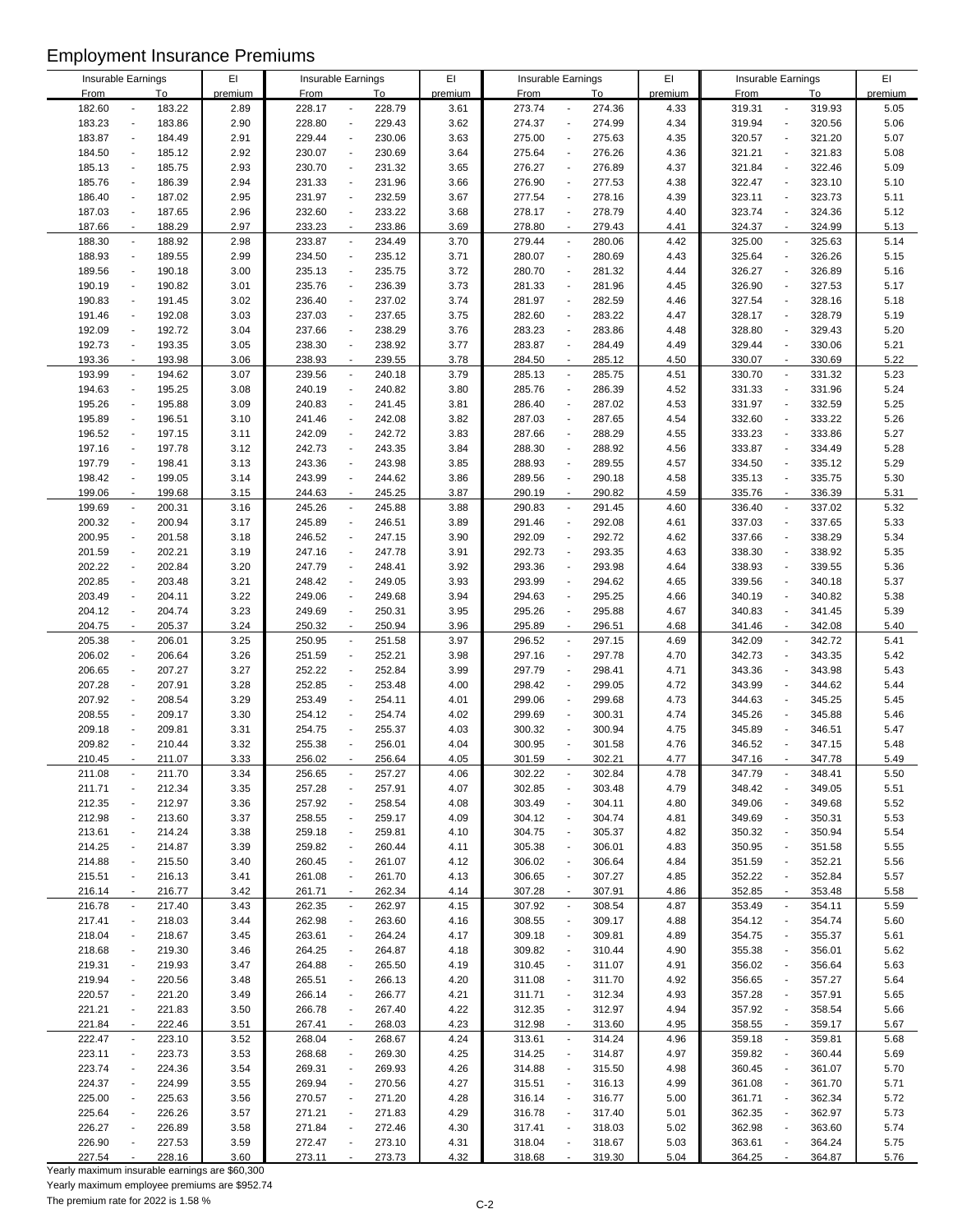| Insurable Earnings |                          |        | EI      | Insurable Earnings |                                       | EI      |             | Insurable Earnings                 | EI      | Insurable Earnings |                                    | EI      |
|--------------------|--------------------------|--------|---------|--------------------|---------------------------------------|---------|-------------|------------------------------------|---------|--------------------|------------------------------------|---------|
| <b>From</b>        |                          | To     | premium | <b>From</b>        | To                                    | premium | <b>From</b> | To                                 | premium | <b>From</b>        | To                                 | premium |
| 364.88             |                          | 365.50 | 5.77    | 410.45             | 411.07<br>$\overline{\phantom{a}}$    | 6.49    | 456.02      | 456.64                             | 7.21    | 501.59             | 502.21<br>$\blacksquare$           | 7.93    |
| 365.51             | $\blacksquare$           | 366.13 | 5.78    | 411.08             | 411.70<br>$\overline{\phantom{a}}$    | 6.50    | 456.65      | 457.27<br>$\overline{\phantom{a}}$ | 7.22    | 502.22             | 502.84<br>$\overline{\phantom{a}}$ | 7.94    |
|                    |                          |        |         |                    |                                       |         |             |                                    |         |                    |                                    |         |
| 366.14             | $\overline{\phantom{a}}$ | 366.77 | 5.79    | 411.71             | 412.34<br>$\overline{\phantom{a}}$    | 6.51    | 457.28      | 457.91                             | 7.23    | 502.85             | 503.48<br>$\overline{\phantom{a}}$ | 7.95    |
| 366.78             | $\blacksquare$           | 367.40 | 5.80    | 412.35             | 412.97<br>$\blacksquare$              | 6.52    | 457.92      | 458.54<br>$\overline{\phantom{a}}$ | 7.24    | 503.49             | 504.11<br>$\overline{\phantom{a}}$ | 7.96    |
| 367.41             | $\overline{\phantom{a}}$ | 368.03 | 5.81    | 412.98             | 413.60<br>$\blacksquare$              | 6.53    | 458.55      | 459.17                             | 7.25    | 504.12             | 504.74<br>$\overline{\phantom{a}}$ | 7.97    |
| 368.04             | $\blacksquare$           | 368.67 | 5.82    | 413.61             | 414.24<br>$\blacksquare$              | 6.54    | 459.18      | 459.81<br>$\overline{a}$           | 7.26    | 504.75             | 505.37<br>$\overline{\phantom{a}}$ | 7.98    |
|                    |                          |        |         |                    |                                       |         |             |                                    |         |                    |                                    |         |
| 368.68             | $\blacksquare$           | 369.30 | 5.83    | 414.25             | 414.87<br>$\blacksquare$              | 6.55    | 459.82      | 460.44<br>$\overline{a}$           | 7.27    | 505.38             | 506.01<br>$\blacksquare$           | 7.99    |
| 369.31             | $\overline{\phantom{a}}$ | 369.93 | 5.84    | 414.88             | 415.50<br>$\blacksquare$              | 6.56    | 460.45      | 461.07<br>$\overline{a}$           | 7.28    | 506.02             | 506.64<br>$\blacksquare$           | 8.00    |
| 369.94             | $\blacksquare$           | 370.56 | 5.85    | 415.51             | 416.13<br>$\blacksquare$              | 6.57    | 461.08      | 461.70<br>$\overline{\phantom{a}}$ | 7.29    | 506.65             | 507.27<br>$\overline{\phantom{a}}$ | 8.01    |
| 370.57             | $\overline{\phantom{a}}$ | 371.20 | 5.86    | 416.14             | 416.77<br>$\overline{\phantom{a}}$    | 6.58    | 461.71      | 462.34<br>$\overline{\phantom{a}}$ | 7.30    | 507.28             | 507.91<br>$\overline{\phantom{a}}$ | 8.02    |
|                    |                          |        |         |                    |                                       |         |             |                                    |         |                    |                                    |         |
| 371.21             | $\overline{\phantom{a}}$ | 371.83 | 5.87    | 416.78             | 417.40<br>$\overline{\phantom{a}}$    | 6.59    | 462.35      | 462.97<br>$\overline{\phantom{a}}$ | 7.31    | 507.92             | 508.54<br>$\overline{a}$           | 8.03    |
| 371.84             | $\overline{\phantom{a}}$ | 372.46 | 5.88    | 417.41             | 418.03<br>$\blacksquare$              | 6.60    | 462.98      | 463.60<br>÷,                       | 7.32    | 508.55             | 509.17<br>$\blacksquare$           | 8.04    |
| 372.47             | $\blacksquare$           | 373.10 | 5.89    | 418.04             | 418.67<br>$\blacksquare$              | 6.61    | 463.61      | 464.24<br>$\overline{a}$           | 7.33    | 509.18             | 509.81<br>$\overline{\phantom{a}}$ | 8.05    |
| 373.11             | $\overline{\phantom{a}}$ | 373.73 | 5.90    | 418.68             | 419.30<br>$\blacksquare$              | 6.62    | 464.25      | 464.87<br>$\overline{a}$           | 7.34    | 509.82             | 510.44<br>$\blacksquare$           | 8.06    |
| 373.74             | $\blacksquare$           | 374.36 | 5.91    | 419.31             | 419.93<br>$\blacksquare$              | 6.63    | 464.88      | 465.50                             | 7.35    | 510.45             | 511.07<br>$\overline{\phantom{a}}$ | 8.07    |
|                    |                          |        |         |                    |                                       |         |             |                                    |         |                    |                                    |         |
| 374.37             | $\overline{\phantom{a}}$ | 374.99 | 5.92    | 419.94             | 420.56<br>$\overline{a}$              | 6.64    | 465.51      | 466.13<br>$\overline{\phantom{a}}$ | 7.36    | 511.08             | 511.70<br>$\overline{\phantom{a}}$ | 8.08    |
| 375.00             | $\overline{a}$           | 375.63 | 5.93    | 420.57             | 421.20<br>$\overline{\phantom{a}}$    | 6.65    | 466.14      | 466.77                             | 7.37    | 511.71             | 512.34                             | 8.09    |
| 375.64             | $\overline{\phantom{a}}$ | 376.26 | 5.94    | 421.21             | 421.83<br>$\blacksquare$              | 6.66    | 466.78      | 467.40<br>$\sim$                   | 7.38    | 512.35             | 512.97<br>$\sim$                   | 8.10    |
| 376.27             | $\overline{\phantom{a}}$ | 376.89 | 5.95    | 421.84             | 422.46<br>$\blacksquare$              | 6.67    | 467.41      | 468.03<br>$\overline{\phantom{a}}$ | 7.39    | 512.98             | 513.60<br>$\overline{\phantom{a}}$ | 8.11    |
|                    |                          |        |         |                    |                                       |         |             |                                    |         |                    |                                    |         |
| 376.90             | $\overline{\phantom{a}}$ | 377.53 | 5.96    | 422.47             | 423.10<br>$\overline{a}$              | 6.68    | 468.04      | 468.67                             | 7.40    | 513.61             | 514.24<br>$\overline{\phantom{a}}$ | 8.12    |
| 377.54             | $\blacksquare$           | 378.16 | 5.97    | 423.11             | 423.73<br>$\blacksquare$              | 6.69    | 468.68      | 469.30<br>$\overline{a}$           | 7.41    | 514.25             | 514.87<br>$\blacksquare$           | 8.13    |
| 378.17             | $\blacksquare$           | 378.79 | 5.98    | 423.74             | 424.36<br>$\overline{a}$              | 6.70    | 469.31      | 469.93<br>$\blacksquare$           | 7.42    | 514.88             | 515.50<br>$\overline{\phantom{a}}$ | 8.14    |
| 378.80             | $\overline{\phantom{a}}$ | 379.43 | 5.99    | 424.37             | 424.99<br>$\overline{a}$              | 6.71    | 469.94      | 470.56<br>$\overline{a}$           | 7.43    | 515.51             | 516.13<br>$\blacksquare$           | 8.15    |
| 379.44             | $\overline{\phantom{a}}$ | 380.06 | 6.00    | 425.00             | 425.63<br>$\overline{a}$              | 6.72    | 470.57      | 471.20<br>$\overline{\phantom{a}}$ | 7.44    | 516.14             | 516.77<br>$\overline{a}$           | 8.16    |
|                    |                          |        |         |                    |                                       |         |             |                                    |         |                    |                                    |         |
| 380.07             | $\overline{\phantom{a}}$ | 380.69 | 6.01    | 425.64             | 426.26<br>$\overline{a}$              | 6.73    | 471.21      | 471.83<br>$\overline{a}$           | 7.45    | 516.78             | 517.40<br>$\overline{a}$           | 8.17    |
| 380.70             | $\ddot{\phantom{a}}$     | 381.32 | 6.02    | 426.27             | 426.89<br>$\overline{\phantom{a}}$    | 6.74    | 471.84      | 472.46<br>$\overline{\phantom{a}}$ | 7.46    | 517.41             | 518.03<br>$\blacksquare$           | 8.18    |
| 381.33             | $\overline{\phantom{a}}$ | 381.96 | 6.03    | 426.90             | 427.53<br>$\blacksquare$              | 6.75    | 472.47      | 473.10<br>$\blacksquare$           | 7.47    | 518.04             | 518.67<br>$\overline{\phantom{a}}$ | 8.19    |
| 381.97             | $\blacksquare$           | 382.59 | 6.04    | 427.54             | $\Box$<br>428.16                      | 6.76    | 473.11      | 473.73<br>$\blacksquare$           | 7.48    | 518.68             | 519.30<br>$\overline{\phantom{a}}$ | 8.20    |
| 382.60             | $\overline{\phantom{a}}$ |        |         | 428.17             | $\blacksquare$                        |         | 473.74      | $\overline{a}$                     | 7.49    |                    | $\blacksquare$                     |         |
|                    |                          | 383.22 | 6.05    |                    | 428.79                                | 6.77    |             | 474.36                             |         | 519.31             | 519.93                             | 8.21    |
| 383.23             | $\overline{\phantom{a}}$ | 383.86 | 6.06    | 428.80             | 429.43<br>$\blacksquare$              | 6.78    | 474.37      | 474.99<br>$\overline{a}$           | 7.50    | 519.94             | 520.56<br>$\blacksquare$           | 8.22    |
| 383.87             | $\blacksquare$           | 384.49 | 6.07    | 429.44             | 430.06<br>$\blacksquare$              | 6.79    | 475.00      | 475.63<br>$\overline{a}$           | 7.51    | 520.57             | 521.20<br>$\blacksquare$           | 8.23    |
| 384.50             | $\overline{\phantom{a}}$ | 385.12 | 6.08    | 430.07             | 430.69<br>$\overline{a}$              | 6.80    | 475.64      | 476.26<br>$\overline{\phantom{a}}$ | 7.52    | 521.21             | 521.83<br>$\overline{a}$           | 8.24    |
| 385.13             | $\overline{\phantom{a}}$ | 385.75 | 6.09    | 430.70             | 431.32<br>$\overline{a}$              | 6.81    | 476.27      | 476.89<br>$\overline{\phantom{a}}$ | 7.53    | 521.84             | 522.46<br>$\overline{a}$           | 8.25    |
|                    |                          |        |         |                    |                                       |         |             |                                    |         |                    |                                    |         |
| 385.76             | $\overline{a}$           | 386.39 | 6.10    | 431.33             | 431.96<br>$\overline{\phantom{a}}$    | 6.82    | 476.90      | 477.53<br>$\blacksquare$           | 7.54    | 522.47             | 523.10<br>$\overline{\phantom{a}}$ | 8.26    |
| 386.40             | $\overline{\phantom{a}}$ | 387.02 | 6.11    | 431.97             | 432.59<br>$\overline{\phantom{a}}$    | 6.83    | 477.54      | 478.16<br>$\overline{a}$           | 7.55    | 523.11             | 523.73<br>$\blacksquare$           | 8.27    |
| 387.03             | $\sim$                   | 387.65 | 6.12    | 432.60             | 433.22<br>$\mathcal{L}_{\mathcal{A}}$ | 6.84    | 478.17      | 478.79<br>$\sim$                   | 7.56    | 523.74             | 524.36<br>$\sim$                   | 8.28    |
| 387.66             | $\blacksquare$           | 388.29 | 6.13    | 433.23             | 433.86<br>$\blacksquare$              | 6.85    | 478.80      | 479.43<br>$\blacksquare$           | 7.57    | 524.37             | 524.99<br>$\blacksquare$           | 8.29    |
|                    |                          |        |         |                    |                                       |         |             |                                    |         |                    |                                    |         |
| 388.30             | $\ddot{\phantom{a}}$     | 388.92 | 6.14    | 433.87             | 434.49<br>$\ddot{\phantom{a}}$        | 6.86    | 479.44      | 480.06<br>$\blacksquare$           | 7.58    | 525.00             | 525.63<br>$\blacksquare$           | 8.30    |
| 388.93             | $\overline{\phantom{a}}$ | 389.55 | 6.15    | 434.50             | 435.12<br>$\ddot{\phantom{a}}$        | 6.87    | 480.07      | 480.69                             | 7.59    | 525.64             | 526.26<br>$\overline{a}$           | 8.31    |
| 389.56             | $\overline{\phantom{a}}$ | 390.18 | 6.16    | 435.13             | 435.75<br>$\overline{\phantom{a}}$    | 6.88    | 480.70      | 481.32<br>$\overline{\phantom{a}}$ | 7.60    | 526.27             | 526.89<br>$\overline{\phantom{a}}$ | 8.32    |
| 390.19             | $\overline{\phantom{a}}$ | 390.82 | 6.17    | 435.76             | 436.39<br>$\overline{\phantom{a}}$    | 6.89    | 481.33      | 481.96                             | 7.61    | 526.90             | 527.53<br>$\overline{\phantom{a}}$ | 8.33    |
|                    | $\blacksquare$           |        |         |                    | $\blacksquare$                        |         |             | $\overline{a}$                     |         |                    | $\blacksquare$                     |         |
| 390.83             |                          | 391.45 | 6.18    | 436.40             | 437.02                                | 6.90    | 481.97      | 482.59                             | 7.62    | 527.54             | 528.16                             | 8.34    |
| 391.46             | L,                       | 392.08 | 6.19    | 437.03             | 437.65<br>÷,                          | 6.91    | 482.60      | 483.22                             | 7.63    | 528.17             | 528.79<br>÷,                       | 8.35    |
| 392.09             | $\blacksquare$           | 392.72 | 6.20    | 437.66             | 438.29<br>$\blacksquare$              | 6.92    | 483.23      | 483.86                             | 7.64    | 528.80             | 529.43<br>$\blacksquare$           | 8.36    |
| 392.73             |                          | 393.35 | 6.21    | 438.30             | 438.92                                | 6.93    | 483.87      | 484.49                             | 7.65    | 529.44             | 530.06                             | 8.37    |
| 393.36             | $\overline{\phantom{a}}$ | 393.98 | 6.22    | 438.93             | 439.55<br>$\overline{\phantom{a}}$    | 6.94    | 484.50      | 485.12<br>$\overline{\phantom{a}}$ | 7.66    | 530.07             | 530.69<br>$\overline{\phantom{a}}$ | 8.38    |
|                    |                          |        |         |                    |                                       |         |             |                                    |         |                    |                                    |         |
| 393.99             | $\ddot{\phantom{a}}$     | 394.62 | 6.23    | 439.56             | 440.18<br>$\overline{\phantom{a}}$    | 6.95    | 485.13      | 485.75                             | 7.67    | 530.70             | 531.32<br>$\overline{a}$           | 8.39    |
| 394.63             | $\overline{\phantom{a}}$ | 395.25 | 6.24    | 440.19             | 440.82<br>$\overline{\phantom{a}}$    | 6.96    | 485.76      | 486.39                             | 7.68    | 531.33             | 531.96<br>$\overline{a}$           | 8.40    |
| 395.26             | $\overline{\phantom{a}}$ | 395.88 | 6.25    | 440.83             | 441.45<br>$\overline{\phantom{a}}$    | 6.97    | 486.40      | 487.02<br>$\blacksquare$           | 7.69    | 531.97             | 532.59<br>$\overline{a}$           | 8.41    |
| 395.89             | $\overline{\phantom{a}}$ | 396.51 | 6.26    | 441.46             | 442.08<br>$\blacksquare$              | 6.98    | 487.03      | 487.65<br>$\blacksquare$           | 7.70    | 532.60             | 533.22<br>$\overline{a}$           | 8.42    |
| 396.52             | $\blacksquare$           | 397.15 | 6.27    | 442.09             | 442.72<br>$\blacksquare$              | 6.99    | 487.66      | 488.29                             | 7.71    | 533.23             | 533.86<br>$\overline{\phantom{a}}$ | 8.43    |
|                    |                          |        |         |                    |                                       |         |             |                                    |         |                    |                                    |         |
| 397.16             | $\overline{\phantom{a}}$ | 397.78 | 6.28    | 442.73             | 443.35<br>$\overline{\phantom{a}}$    | 7.00    | 488.30      | 488.92<br>$\overline{\phantom{a}}$ | 7.72    | 533.87             | 534.49<br>$\overline{a}$           | 8.44    |
| 397.79             | $\overline{\phantom{a}}$ | 398.41 | 6.29    | 443.36             | 443.98<br>$\overline{\phantom{a}}$    | 7.01    | 488.93      | 489.55                             | 7.73    | 534.50             | 535.12                             | 8.45    |
| 398.42             | $\overline{\phantom{a}}$ | 399.05 | 6.30    | 443.99             | 444.62<br>$\blacksquare$              | 7.02    | 489.56      | 490.18<br>$\blacksquare$           | 7.74    | 535.13             | 535.75<br>$\blacksquare$           | 8.46    |
| 399.06             | $\overline{\phantom{a}}$ | 399.68 | 6.31    | 444.63             | 445.25<br>$\overline{\phantom{a}}$    | 7.03    | 490.19      | 490.82<br>$\overline{\phantom{a}}$ | 7.75    | 535.76             | 536.39<br>$\overline{\phantom{a}}$ | 8.47    |
| 399.69             | $\overline{\phantom{a}}$ |        |         |                    | 445.88<br>$\blacksquare$              | 7.04    | 490.83      | $\blacksquare$                     |         | 536.40             | $\overline{a}$                     |         |
|                    |                          | 400.31 | 6.32    | 445.26             |                                       |         |             | 491.45                             | 7.76    |                    | 537.02                             | 8.48    |
| 400.32             | $\blacksquare$           | 400.94 | 6.33    | 445.89             | 446.51<br>$\overline{\phantom{a}}$    | 7.05    | 491.46      | 492.08<br>$\overline{\phantom{a}}$ | 7.77    | 537.03             | 537.65<br>$\overline{\phantom{a}}$ | 8.49    |
| 400.95             | $\overline{a}$           | 401.58 | 6.34    | 446.52             | 447.15<br>$\overline{\phantom{a}}$    | 7.06    | 492.09      | 492.72                             | 7.78    | 537.66             | 538.29                             | 8.50    |
| 401.59             | $\overline{\phantom{a}}$ | 402.21 | 6.35    | 447.16             | 447.78<br>$\overline{\phantom{a}}$    | 7.07    | 492.73      | 493.35<br>$\overline{\phantom{a}}$ | 7.79    | 538.30             | 538.92<br>$\overline{\phantom{a}}$ | 8.51    |
| 402.22             | ÷,                       | 402.84 | 6.36    | 447.79             | 448.41<br>$\overline{\phantom{a}}$    | 7.08    | 493.36      | 493.98                             | 7.80    | 538.93             | 539.55<br>$\overline{a}$           | 8.52    |
|                    |                          |        |         |                    |                                       |         |             |                                    |         |                    |                                    |         |
| 402.85             | $\overline{\phantom{a}}$ | 403.48 | 6.37    | 448.42             | 449.05<br>$\overline{\phantom{a}}$    | 7.09    | 493.99      | 494.62<br>$\overline{a}$           | 7.81    | 539.56             | 540.18<br>$\overline{a}$           | 8.53    |
| 403.49             | $\ddot{\phantom{a}}$     | 404.11 | 6.38    | 449.06             | 449.68<br>$\overline{\phantom{a}}$    | 7.10    | 494.63      | 495.25                             | 7.82    | 540.19             | 540.82<br>$\overline{a}$           | 8.54    |
| 404.12             | $\overline{\phantom{a}}$ | 404.74 | 6.39    | 449.69             | 450.31<br>$\overline{\phantom{a}}$    | 7.11    | 495.26      | 495.88                             | 7.83    | 540.83             | 541.45<br>$\blacksquare$           | 8.55    |
| 404.75             | $\overline{\phantom{a}}$ | 405.37 | 6.40    | 450.32             | 450.94<br>$\blacksquare$              | 7.12    | 495.89      | 496.51<br>$\overline{\phantom{a}}$ | 7.84    | 541.46             | 542.08<br>$\overline{\phantom{a}}$ | 8.56    |
|                    |                          |        |         |                    | $\overline{\phantom{a}}$              |         |             |                                    |         |                    |                                    |         |
| 405.38             |                          | 406.01 | 6.41    | 450.95             | 451.58                                | 7.13    | 496.52      | 497.15                             | 7.85    | 542.09             | 542.72                             | 8.57    |
| 406.02             | $\blacksquare$           | 406.64 | 6.42    | 451.59             | 452.21<br>$\blacksquare$              | 7.14    | 497.16      | 497.78<br>$\blacksquare$           | 7.86    | 542.73             | 543.35<br>$\blacksquare$           | 8.58    |
| 406.65             | $\overline{\phantom{a}}$ | 407.27 | 6.43    | 452.22             | 452.84<br>$\overline{\phantom{a}}$    | 7.15    | 497.79      | 498.41<br>$\overline{a}$           | 7.87    | 543.36             | 543.98<br>$\overline{a}$           | 8.59    |
| 407.28             | $\overline{\phantom{a}}$ | 407.91 | 6.44    | 452.85             | 453.48<br>$\blacksquare$              | 7.16    | 498.42      | 499.05                             | 7.88    | 543.99             | 544.62<br>$\overline{\phantom{a}}$ | 8.60    |
| 407.92             | $\overline{\phantom{a}}$ | 408.54 |         | 453.49             | 454.11<br>$\overline{\phantom{a}}$    | 7.17    | 499.06      | 499.68<br>$\blacksquare$           | 7.89    | 544.63             | 545.25<br>$\overline{a}$           | 8.61    |
|                    |                          |        | 6.45    |                    |                                       |         |             |                                    |         |                    |                                    |         |
| 408.55             | $\overline{a}$           | 409.17 | 6.46    | 454.12             | 454.74<br>$\overline{\phantom{a}}$    | 7.18    | 499.69      | 500.31                             | 7.90    | 545.26             | 545.88                             | 8.62    |
| 409.18             | $\ddot{\phantom{a}}$     | 409.81 | 6.47    | 454.75             | 455.37<br>$\overline{\phantom{a}}$    | 7.19    | 500.32      | 500.94<br>$\blacksquare$           | 7.91    | 545.89             | 546.51<br>$\overline{a}$           | 8.63    |
| 409.82             |                          | 410.44 | 6.48    | 455.38             | 456.01                                | 7.20    | 500.95      | 501.58                             | 7.92    | 546.52             | 547.15                             | 8.64    |

Yearly maximum insurable earnings are \$60,300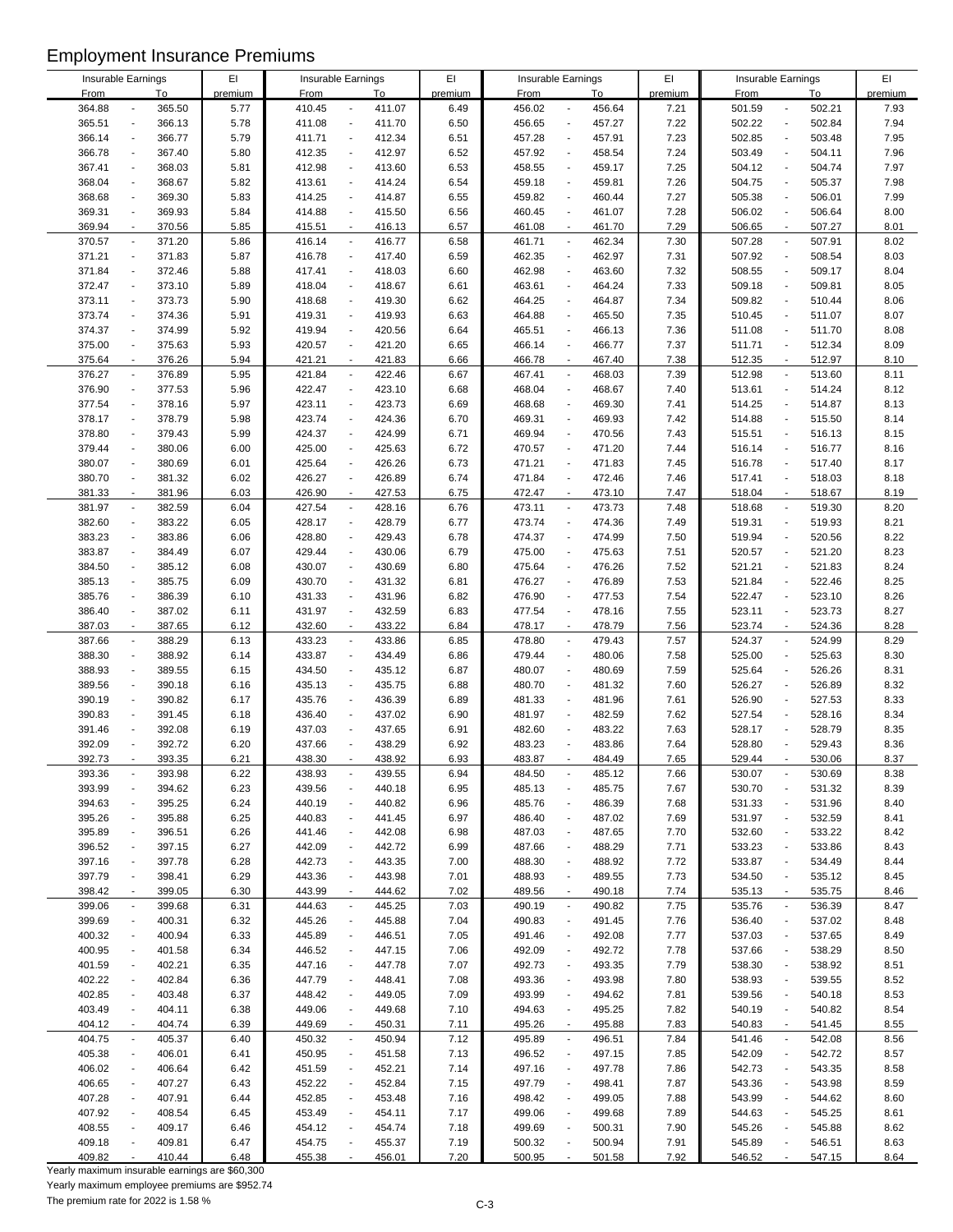| Insurable Earnings                 |                                    | EI      |             | Insurable Earnings                    | EI      |             | Insurable Earnings                 | EI      | Insurable Earnings                 |                          | EI      |
|------------------------------------|------------------------------------|---------|-------------|---------------------------------------|---------|-------------|------------------------------------|---------|------------------------------------|--------------------------|---------|
| <b>From</b>                        | To                                 | premium | <b>From</b> | To                                    | premium | <b>From</b> | To                                 | premium | <b>From</b>                        | To                       | premium |
| 547.16                             | 547.78                             | 8.65    | 592.73      | 593.35<br>$\blacksquare$              | 9.37    | 638.30      | 638.92                             | 10.09   | 683.87                             | 684.49<br>$\overline{a}$ | 10.81   |
|                                    |                                    |         |             |                                       |         |             |                                    |         |                                    |                          |         |
| 547.79                             | 548.41<br>$\blacksquare$           | 8.66    | 593.36      | 593.98<br>$\overline{a}$              | 9.38    | 638.93      | 639.55<br>$\blacksquare$           | 10.10   | 684.50<br>$\overline{\phantom{a}}$ | 685.12                   | 10.82   |
| 548.42<br>$\overline{\phantom{a}}$ | 549.05                             | 8.67    | 593.99      | 594.62<br>$\blacksquare$              | 9.39    | 639.56      | 640.18<br>$\overline{\phantom{a}}$ | 10.11   | 685.13<br>$\overline{a}$           | 685.75                   | 10.83   |
| 549.06                             | 549.68<br>$\blacksquare$           | 8.68    | 594.63      | $\Box$<br>595.25                      | 9.40    | 640.19      | 640.82<br>$\overline{\phantom{a}}$ | 10.12   | 685.76<br>$\blacksquare$           | 686.39                   | 10.84   |
|                                    |                                    |         |             |                                       |         |             |                                    |         |                                    |                          |         |
| 549.69<br>$\overline{a}$           | 550.31                             | 8.69    | 595.26      | 595.88<br>÷,                          | 9.41    | 640.83      | 641.45                             | 10.13   | 686.40<br>$\overline{a}$           | 687.02                   | 10.85   |
| 550.32                             | 550.94<br>$\overline{\phantom{a}}$ | 8.70    | 595.89      | 596.51<br>$\blacksquare$              | 9.42    | 641.46      | 642.08<br>$\overline{\phantom{a}}$ | 10.14   | 687.03<br>$\blacksquare$           | 687.65                   | 10.86   |
| 550.95                             | 551.58<br>$\blacksquare$           | 8.71    | 596.52      | 597.15<br>$\overline{a}$              | 9.43    | 642.09      | 642.72<br>$\overline{a}$           | 10.15   | 687.66<br>$\overline{a}$           | 688.29                   | 10.87   |
|                                    |                                    |         |             |                                       |         |             |                                    |         |                                    |                          |         |
| 551.59                             | 552.21<br>$\blacksquare$           | 8.72    | 597.16      | 597.78<br>$\overline{\phantom{a}}$    | 9.44    | 642.73      | 643.35<br>$\blacksquare$           | 10.16   | 688.30<br>$\overline{a}$           | 688.92                   | 10.88   |
| 552.22                             | 552.84<br>$\blacksquare$           | 8.73    | 597.79      | 598.41<br>$\blacksquare$              | 9.45    | 643.36      | 643.98<br>$\overline{\phantom{a}}$ | 10.17   | 688.93<br>$\overline{a}$           | 689.55                   | 10.89   |
| 552.85                             | 553.48<br>$\overline{\phantom{a}}$ | 8.74    | 598.42      | 599.05<br>$\blacksquare$              | 9.46    | 643.99      | 644.62<br>$\overline{\phantom{a}}$ | 10.18   | 689.56<br>$\overline{a}$           | 690.18                   | 10.90   |
|                                    | $\blacksquare$                     |         |             |                                       |         |             | $\overline{\phantom{a}}$           |         | $\overline{a}$                     |                          |         |
| 553.49                             | 554.11                             | 8.75    | 599.06      | 599.68<br>$\blacksquare$              | 9.47    | 644.63      | 645.25                             | 10.19   | 690.19                             | 690.82                   | 10.91   |
| 554.12                             | 554.74<br>$\blacksquare$           | 8.76    | 599.69      | 600.31<br>$\blacksquare$              | 9.48    | 645.26      | 645.88<br>$\overline{\phantom{a}}$ | 10.20   | 690.83<br>$\overline{a}$           | 691.45                   | 10.92   |
| 554.75                             | 555.37<br>$\overline{\phantom{a}}$ | 8.77    | 600.32      | 600.94<br>$\blacksquare$              | 9.49    | 645.89      | 646.51<br>$\blacksquare$           | 10.21   | 691.46<br>$\overline{\phantom{a}}$ | 692.08                   | 10.93   |
| 555.38                             | 556.01<br>$\blacksquare$           | 8.78    | 600.95      | 601.58<br>$\overline{a}$              | 9.50    | 646.52      | 647.15                             | 10.22   | 692.09<br>$\overline{a}$           | 692.72                   | 10.94   |
|                                    |                                    |         |             |                                       |         |             |                                    |         |                                    |                          |         |
| 556.02<br>$\overline{a}$           | 556.64                             | 8.79    | 601.59      | 602.21<br>$\overline{a}$              | 9.51    | 647.16      | 647.78<br>÷,                       | 10.23   | 692.73<br>$\overline{a}$           | 693.35                   | 10.95   |
| 556.65<br>$\overline{\phantom{a}}$ | 557.27                             | 8.80    | 602.22      | 602.84<br>$\overline{a}$              | 9.52    | 647.79      | 648.41<br>$\overline{\phantom{a}}$ | 10.24   | 693.36<br>$\overline{a}$           | 693.98                   | 10.96   |
| 557.28<br>$\overline{a}$           | 557.91                             | 8.81    | 602.85      | 603.48<br>$\overline{a}$              | 9.53    | 648.42      | 649.05                             | 10.25   | 693.99<br>$\overline{a}$           | 694.62                   | 10.97   |
|                                    |                                    |         |             |                                       |         |             |                                    |         |                                    |                          |         |
| 557.92<br>$\sim$                   | 558.54                             | 8.82    | 603.49      | $\blacksquare$<br>604.11              | 9.54    | 649.06      | 649.68<br>$\blacksquare$           | 10.26   | 694.63<br>ä,                       | 695.25                   | 10.98   |
| 558.55                             | 559.17<br>$\overline{\phantom{a}}$ | 8.83    | 604.12      | 604.74<br>$\blacksquare$              | 9.55    | 649.69      | 650.31<br>$\overline{\phantom{a}}$ | 10.27   | 695.26<br>$\blacksquare$           | 695.88                   | 10.99   |
| 559.18                             | 559.81<br>$\blacksquare$           | 8.84    | 604.75      | 605.37<br>$\blacksquare$              | 9.56    | 650.32      | 650.94<br>$\overline{a}$           | 10.28   | 695.89<br>$\overline{\phantom{a}}$ | 696.51                   | 11.00   |
|                                    |                                    |         |             |                                       |         |             |                                    |         |                                    |                          |         |
| 559.82<br>$\overline{\phantom{a}}$ | 560.44                             | 8.85    | 605.38      | 606.01<br>$\overline{\phantom{a}}$    | 9.57    | 650.95      | 651.58<br>$\overline{\phantom{a}}$ | 10.29   | 696.52<br>$\overline{\phantom{a}}$ | 697.15                   | 11.01   |
| 560.45                             | 561.07<br>$\blacksquare$           | 8.86    | 606.02      | 606.64<br>$\overline{a}$              | 9.58    | 651.59      | 652.21<br>$\overline{a}$           | 10.30   | 697.16<br>$\overline{a}$           | 697.78                   | 11.02   |
| 561.08                             | 561.70<br>$\blacksquare$           | 8.87    | 606.65      | 607.27<br>$\overline{a}$              | 9.59    | 652.22      | 652.84<br>$\overline{a}$           | 10.31   | 697.79<br>$\overline{\phantom{a}}$ | 698.41                   | 11.03   |
| ÷,                                 |                                    |         |             |                                       |         |             | $\overline{\phantom{a}}$           |         | $\overline{a}$                     |                          |         |
| 561.71                             | 562.34                             | 8.88    | 607.28      | 607.91<br>$\blacksquare$              | 9.60    | 652.85      | 653.48                             | 10.32   | 698.42                             | 699.05                   | 11.04   |
| 562.35                             | 562.97<br>$\overline{\phantom{a}}$ | 8.89    | 607.92      | 608.54<br>$\blacksquare$              | 9.61    | 653.49      | 654.11<br>$\ddot{\phantom{a}}$     | 10.33   | 699.06<br>$\overline{a}$           | 699.68                   | 11.05   |
| 562.98                             | 563.60<br>$\blacksquare$           | 8.90    | 608.55      | 609.17<br>$\overline{a}$              | 9.62    | 654.12      | 654.74<br>$\blacksquare$           | 10.34   | 699.69<br>$\overline{a}$           | 700.31                   | 11.06   |
| $\blacksquare$                     | 564.24                             | 8.91    | 609.18      | 609.81<br>$\blacksquare$              | 9.63    | 654.75      | 655.37                             | 10.35   | 700.32<br>$\blacksquare$           | 700.94                   | 11.07   |
| 563.61                             |                                    |         |             |                                       |         |             |                                    |         |                                    |                          |         |
| 564.25                             | 564.87<br>$\blacksquare$           | 8.92    | 609.82      | 610.44<br>$\blacksquare$              | 9.64    | 655.38      | 656.01<br>$\overline{\phantom{a}}$ | 10.36   | 700.95<br>$\overline{\phantom{a}}$ | 701.58                   | 11.08   |
| 564.88<br>$\overline{a}$           | 565.50                             | 8.93    | 610.45      | 611.07<br>$\overline{a}$              | 9.65    | 656.02      | 656.64                             | 10.37   | 701.59<br>$\overline{\phantom{a}}$ | 702.21                   | 11.09   |
| 565.51<br>$\blacksquare$           | 566.13                             | 8.94    | 611.08      | 611.70<br>$\blacksquare$              | 9.66    | 656.65      | 657.27<br>÷,                       | 10.38   | 702.22<br>$\overline{a}$           | 702.84                   | 11.10   |
|                                    |                                    |         |             |                                       |         |             |                                    |         |                                    |                          |         |
| 566.14                             | 566.77<br>$\overline{a}$           | 8.95    | 611.71      | 612.34<br>$\blacksquare$              | 9.67    | 657.28      | 657.91<br>$\overline{\phantom{a}}$ | 10.39   | 702.85<br>$\overline{a}$           | 703.48                   | 11.11   |
| 566.78                             | 567.40<br>$\overline{\phantom{a}}$ | 8.96    | 612.35      | 612.97<br>$\blacksquare$              | 9.68    | 657.92      | 658.54<br>$\overline{a}$           | 10.40   | 703.49<br>$\overline{a}$           | 704.11                   | 11.12   |
| 567.41                             | 568.03<br>$\blacksquare$           | 8.97    | 612.98      | 613.60<br>$\blacksquare$              | 9.69    | 658.55      | 659.17<br>$\overline{\phantom{a}}$ | 10.41   | 704.12<br>$\overline{a}$           | 704.74                   | 11.13   |
|                                    |                                    |         |             |                                       |         |             |                                    |         |                                    |                          |         |
| 568.04<br>$\overline{a}$           | 568.67                             | 8.98    | 613.61      | 614.24<br>$\overline{\phantom{a}}$    | 9.70    | 659.18      | 659.81<br>$\overline{\phantom{a}}$ | 10.42   | 704.75<br>$\overline{a}$           | 705.37                   | 11.14   |
| 568.68                             | 569.30<br>$\blacksquare$           | 8.99    | 614.25      | 614.87<br>$\overline{\phantom{a}}$    | 9.71    | 659.82      | 660.44<br>$\blacksquare$           | 10.43   | 705.38<br>$\overline{a}$           | 706.01                   | 11.15   |
| 569.31                             | 569.93<br>$\sim$                   | 9.00    | 614.88      | 615.50<br>$\mathcal{L}_{\mathcal{A}}$ | 9.72    | 660.45      | 661.07                             | 10.44   | 706.02<br>÷,                       | 706.64                   | 11.16   |
|                                    |                                    |         |             |                                       |         |             |                                    |         |                                    |                          |         |
| 569.94                             | 570.56<br>$\blacksquare$           | 9.01    | 615.51      | 616.13<br>$\blacksquare$              | 9.73    | 661.08      | 661.70<br>$\blacksquare$           | 10.45   | 706.65<br>$\blacksquare$           | 707.27                   | 11.17   |
| 570.57                             | 571.20<br>$\overline{\phantom{a}}$ | 9.02    | 616.14      | 616.77<br>$\blacksquare$              | 9.74    | 661.71      | 662.34<br>$\overline{\phantom{a}}$ | 10.46   | 707.28<br>$\overline{a}$           | 707.91                   | 11.18   |
| 571.21                             | 571.83<br>$\blacksquare$           | 9.03    | 616.78      | 617.40<br>$\blacksquare$              | 9.75    | 662.35      | 662.97<br>$\overline{\phantom{a}}$ | 10.47   | 707.92<br>$\overline{a}$           | 708.54                   | 11.19   |
|                                    |                                    |         |             |                                       |         |             | 663.60                             |         |                                    |                          |         |
| 571.84                             | 572.46<br>$\blacksquare$           | 9.04    | 617.41      | 618.03<br>$\overline{\phantom{a}}$    | 9.76    | 662.98      | $\blacksquare$                     | 10.48   | 708.55<br>$\overline{\phantom{a}}$ | 709.17                   | 11.20   |
| 572.47                             | 573.10<br>$\overline{a}$           | 9.05    | 618.04      | 618.67<br>$\tilde{\phantom{a}}$       | 9.77    | 663.61      | 664.24                             | 10.49   | 709.18<br>$\overline{\phantom{a}}$ | 709.81                   | 11.21   |
| 573.11<br>$\overline{\phantom{a}}$ | 573.73                             | 9.06    | 618.68      | 619.30<br>$\blacksquare$              | 9.78    | 664.25      | 664.87<br>$\overline{\phantom{a}}$ | 10.50   | 709.82<br>$\overline{a}$           | 710.44                   | 11.22   |
| 573.74                             | $\sim$                             | 9.07    | 619.31      | 619.93<br>$\blacksquare$              | 9.79    | 664.88      | 665.50<br>$\overline{\phantom{a}}$ | 10.51   | 710.45<br>$\overline{a}$           | 711.07                   | 11.23   |
|                                    | 574.36                             |         |             |                                       |         |             |                                    |         |                                    |                          |         |
| 574.37                             | 574.99<br>$\blacksquare$           | 9.08    | 619.94      | 620.56<br>$\blacksquare$              | 9.80    | 665.51      | 666.13<br>$\overline{a}$           | 10.52   | 711.08<br>$\overline{a}$           | 711.70                   | 11.24   |
| 575.00                             | 575.63                             | 9.09    | 620.57      | 621.20                                | 9.81    | 666.14      | 666.77                             | 10.53   | 711.71                             | 712.34                   | 11.25   |
| 575.64                             | 576.26<br>$\overline{\phantom{a}}$ | 9.10    | 621.21      | 621.83<br>$\overline{\phantom{a}}$    | 9.82    | 666.78      | 667.40<br>$\overline{\phantom{a}}$ | 10.54   | 712.35<br>$\overline{a}$           | 712.97                   | 11.26   |
|                                    |                                    |         |             |                                       |         |             |                                    |         |                                    |                          |         |
| 576.27<br>$\overline{a}$           | 576.89                             | 9.11    | 621.84      | 622.46<br>$\overline{\phantom{a}}$    | 9.83    | 667.41      | 668.03                             | 10.55   | 712.98                             | 713.60                   | 11.27   |
| 576.90<br>$\blacksquare$           | 577.53                             | 9.12    | 622.47      | 623.10<br>$\overline{\phantom{a}}$    | 9.84    | 668.04      | 668.67                             | 10.56   | 713.61<br>$\overline{a}$           | 714.24                   | 11.28   |
| 577.54                             | 578.16<br>$\blacksquare$           | 9.13    | 623.11      | 623.73<br>$\overline{\phantom{a}}$    | 9.85    | 668.68      | 669.30<br>$\overline{\phantom{a}}$ | 10.57   | 714.25                             | 714.87                   | 11.29   |
| 578.17<br>$\blacksquare$           | 578.79                             | 9.14    | 623.74      | 624.36<br>$\overline{\phantom{a}}$    |         | 669.31      | 669.93<br>$\overline{\phantom{a}}$ | 10.58   | 714.88<br>$\overline{a}$           |                          | 11.30   |
|                                    |                                    |         |             |                                       | 9.86    |             |                                    |         |                                    | 715.50                   |         |
| 578.80<br>$\overline{\phantom{a}}$ | 579.43                             | 9.15    | 624.37      | 624.99<br>$\overline{\phantom{a}}$    | 9.87    | 669.94      | 670.56                             | 10.59   | 715.51                             | 716.13                   | 11.31   |
| 579.44<br>$\blacksquare$           | 580.06                             | 9.16    | 625.00      | 625.63<br>$\overline{\phantom{a}}$    | 9.88    | 670.57      | 671.20<br>$\overline{\phantom{a}}$ | 10.60   | 716.14<br>$\overline{a}$           | 716.77                   | 11.32   |
| 580.07                             | 580.69                             | 9.17    | 625.64      | 626.26<br>$\overline{\phantom{a}}$    | 9.89    | 671.21      | 671.83                             | 10.61   | 716.78                             | 717.40                   | 11.33   |
|                                    |                                    |         |             |                                       |         |             |                                    |         |                                    |                          |         |
| 580.70                             | 581.32                             | 9.18    | 626.27      | 626.89<br>$\blacksquare$              | 9.90    | 671.84      | 672.46<br>$\overline{\phantom{a}}$ | 10.62   | 717.41                             | 718.03                   | 11.34   |
| 581.33                             | 581.96<br>$\overline{\phantom{a}}$ | 9.19    | 626.90      | 627.53<br>$\overline{\phantom{a}}$    | 9.91    | 672.47      | 673.10<br>$\blacksquare$           | 10.63   | 718.04<br>$\overline{a}$           | 718.67                   | 11.35   |
| 581.97                             | 582.59<br>$\overline{\phantom{a}}$ | 9.20    | 627.54      | 628.16<br>$\blacksquare$              | 9.92    | 673.11      | 673.73                             | 10.64   | 718.68<br>$\overline{\phantom{a}}$ | 719.30                   | 11.36   |
| 582.60                             | 583.22<br>$\overline{\phantom{a}}$ |         |             | 628.79<br>$\overline{\phantom{a}}$    | 9.93    | 673.74      | 674.36<br>$\overline{\phantom{a}}$ |         | 719.31<br>÷,                       | 719.93                   |         |
|                                    |                                    | 9.21    | 628.17      |                                       |         |             |                                    | 10.65   |                                    |                          | 11.37   |
| 583.23<br>$\overline{a}$           | 583.86                             | 9.22    | 628.80      | 629.43<br>$\overline{\phantom{a}}$    | 9.94    | 674.37      | 674.99                             | 10.66   | 719.94<br>$\overline{a}$           | 720.56                   | 11.38   |
| 583.87<br>$\blacksquare$           | 584.49                             | 9.23    | 629.44      | 630.06<br>$\overline{\phantom{a}}$    | 9.95    | 675.00      | 675.63<br>$\overline{\phantom{a}}$ | 10.67   | 720.57<br>$\overline{a}$           | 721.20                   | 11.39   |
| 584.50                             | 585.12                             | 9.24    | 630.07      | 630.69<br>$\overline{\phantom{a}}$    | 9.96    | 675.64      | 676.26                             | 10.68   | 721.21<br>$\overline{a}$           | 721.83                   | 11.40   |
|                                    |                                    |         |             |                                       |         |             |                                    |         |                                    |                          |         |
| 585.13<br>$\blacksquare$           | 585.75                             | 9.25    | 630.70      | 631.32<br>$\overline{\phantom{a}}$    | 9.97    | 676.27      | 676.89<br>$\blacksquare$           | 10.69   | 721.84                             | 722.46                   | 11.41   |
| 585.76<br>$\overline{\phantom{a}}$ | 586.39                             | 9.26    | 631.33      | 631.96<br>$\overline{\phantom{a}}$    | 9.98    | 676.90      | 677.53<br>$\blacksquare$           | 10.70   | 722.47<br>$\overline{a}$           | 723.10                   | 11.42   |
| 586.40<br>$\overline{\phantom{a}}$ | 587.02                             | 9.27    | 631.97      | 632.59<br>$\blacksquare$              | 9.99    | 677.54      | 678.16                             | 10.71   | 723.11<br>$\overline{\phantom{a}}$ | 723.73                   | 11.43   |
|                                    |                                    |         |             |                                       |         |             |                                    |         |                                    |                          |         |
| 587.03<br>$\overline{\phantom{a}}$ | 587.65                             | 9.28    | 632.60      | 633.22<br>$\overline{\phantom{a}}$    | 10.00   | 678.17      | 678.79<br>$\overline{\phantom{a}}$ | 10.72   | 723.74<br>$\blacksquare$           | 724.36                   | 11.44   |
| 587.66                             | 588.29                             | 9.29    | 633.23      | 633.86<br>$\overline{\phantom{a}}$    | 10.01   | 678.80      | 679.43                             | 10.73   | 724.37<br>$\overline{\phantom{a}}$ | 724.99                   | 11.45   |
| 588.30                             | 588.92<br>$\blacksquare$           | 9.30    | 633.87      | 634.49<br>$\overline{\phantom{a}}$    | 10.02   | 679.44      | 680.06<br>$\blacksquare$           | 10.74   | 725.00<br>$\overline{a}$           | 725.63                   | 11.46   |
|                                    |                                    |         |             |                                       |         |             |                                    |         |                                    |                          |         |
| 588.93                             | 589.55<br>$\overline{a}$           | 9.31    | 634.50      | 635.12<br>$\overline{\phantom{a}}$    | 10.03   | 680.07      | 680.69                             | 10.75   | 725.64<br>$\overline{a}$           | 726.26                   | 11.47   |
| 589.56<br>$\blacksquare$           | 590.18                             | 9.32    | 635.13      | 635.75<br>$\overline{\phantom{a}}$    | 10.04   | 680.70      | 681.32                             | 10.76   | 726.27                             | 726.89                   | 11.48   |
| 590.19<br>$\blacksquare$           | 590.82                             | 9.33    | 635.76      | 636.39<br>$\overline{\phantom{a}}$    | 10.05   | 681.33      | 681.96<br>$\overline{\phantom{a}}$ | 10.77   | 726.90<br>$\overline{a}$           | 727.53                   | 11.49   |
| 590.83                             |                                    |         |             | $\overline{\phantom{a}}$              |         |             |                                    |         |                                    |                          |         |
|                                    | 591.45                             | 9.34    | 636.40      | 637.02                                | 10.06   | 681.97      | 682.59                             | 10.78   | 727.54                             | 728.16                   | 11.50   |
| 591.46<br>$\overline{\phantom{a}}$ | 592.08                             | 9.35    | 637.03      | 637.65<br>$\overline{\phantom{a}}$    | 10.07   | 682.60      | 683.22<br>$\blacksquare$           | 10.79   | 728.17<br>$\overline{a}$           | 728.79                   | 11.51   |
| 592.09                             | 592.72                             | 9.36    | 637.66      | 638.29                                | 10.08   | 683.23      | 683.86                             | 10.80   | 728.80                             | 729.43                   | 11.52   |

Yearly maximum insurable earnings are \$60,300

Yearly maximum employee premiums are \$952.74

The premium rate for 2022 is 1.58 %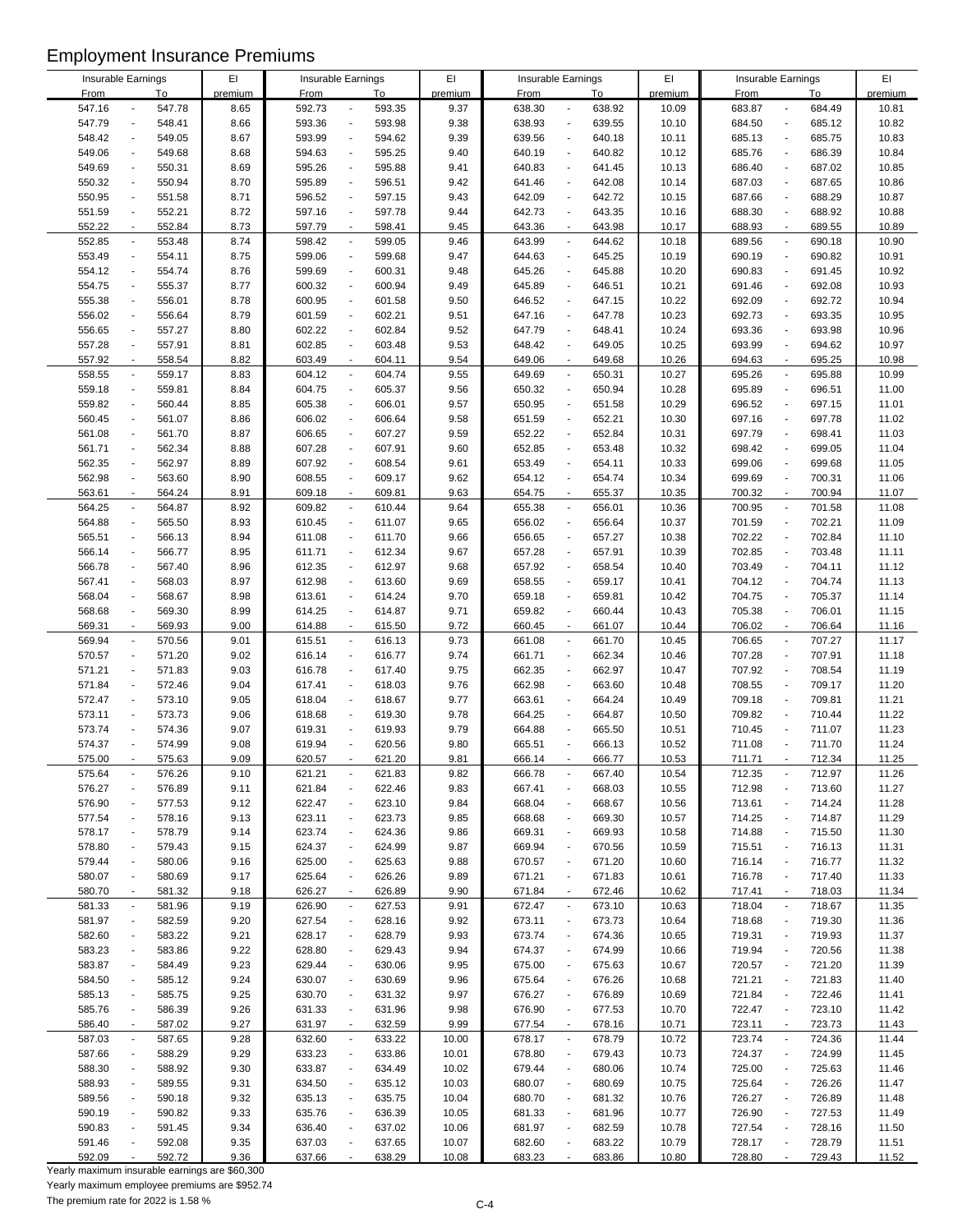| Insurable Earnings                 |        | EI      |             | Insurable Earnings                 | EI      |             | Insurable Earnings                 | EI      | Insurable Earnings                 |        | EI      |
|------------------------------------|--------|---------|-------------|------------------------------------|---------|-------------|------------------------------------|---------|------------------------------------|--------|---------|
| <b>From</b>                        | To     | premium | <b>From</b> | To                                 | premium | <b>From</b> | To                                 | premium | <b>From</b>                        | To     | premium |
| 729.44                             | 730.06 | 11.53   | 775.00      | 775.63<br>$\overline{\phantom{a}}$ | 12.25   | 820.57      | 821.20<br>$\overline{\phantom{a}}$ | 12.97   | 866.14<br>$\blacksquare$           | 866.77 | 13.69   |
| 730.07<br>$\blacksquare$           | 730.69 | 11.54   | 775.64      | 776.26<br>$\blacksquare$           | 12.26   | 821.21      | 821.83<br>$\blacksquare$           | 12.98   | 866.78<br>$\overline{\phantom{a}}$ | 867.40 | 13.70   |
| 730.70<br>$\overline{\phantom{a}}$ |        |         | 776.27      | $\overline{a}$                     | 12.27   |             | 822.46<br>$\blacksquare$           |         | $\overline{\phantom{a}}$           |        |         |
|                                    | 731.32 | 11.55   |             | 776.89                             |         | 821.84      |                                    | 12.99   | 867.41                             | 868.03 | 13.71   |
| 731.33<br>$\overline{\phantom{a}}$ | 731.96 | 11.56   | 776.90      | 777.53<br>$\overline{a}$           | 12.28   | 822.47      | 823.10<br>$\overline{\phantom{a}}$ | 13.00   | 868.04<br>$\blacksquare$           | 868.67 | 13.72   |
| 731.97<br>$\overline{a}$           | 732.59 | 11.57   | 777.54      | 778.16<br>÷,                       | 12.29   | 823.11      | 823.73<br>$\overline{a}$           | 13.01   | 868.68<br>$\overline{a}$           | 869.30 | 13.73   |
| 732.60<br>$\blacksquare$           | 733.22 | 11.58   | 778.17      | 778.79<br>$\blacksquare$           | 12.30   | 823.74      | 824.36<br>$\overline{a}$           | 13.02   | 869.31<br>$\overline{\phantom{a}}$ | 869.93 | 13.74   |
| 733.23<br>$\overline{a}$           | 733.86 | 11.59   | 778.80      | 779.43<br>$\overline{a}$           | 12.31   | 824.37      | 824.99<br>$\overline{a}$           | 13.03   | 869.94<br>$\overline{a}$           | 870.56 | 13.75   |
| 733.87<br>$\blacksquare$           | 734.49 | 11.60   | 779.44      | 780.06<br>$\overline{a}$           | 12.32   | 825.00      | 825.63<br>$\overline{\phantom{a}}$ | 13.04   | 870.57<br>$\overline{a}$           | 871.20 | 13.76   |
|                                    |        |         |             |                                    |         |             |                                    |         |                                    |        |         |
| 734.50<br>$\overline{\phantom{a}}$ | 735.12 | 11.61   | 780.07      | 780.69<br>$\overline{\phantom{a}}$ | 12.33   | 825.64      | 826.26<br>$\blacksquare$           | 13.05   | 871.21<br>$\overline{a}$           | 871.83 | 13.77   |
| 735.13<br>$\blacksquare$           | 735.75 | 11.62   | 780.70      | 781.32<br>$\overline{\phantom{a}}$ | 12.34   | 826.27      | 826.89<br>$\overline{\phantom{a}}$ | 13.06   | 871.84<br>$\overline{a}$           | 872.46 | 13.78   |
| 735.76<br>$\blacksquare$           | 736.39 | 11.63   | 781.33      | 781.96<br>$\overline{a}$           | 12.35   | 826.90      | 827.53<br>$\overline{\phantom{a}}$ | 13.07   | 872.47<br>$\overline{a}$           | 873.10 | 13.79   |
| 736.40<br>$\overline{a}$           | 737.02 | 11.64   | 781.97      | 782.59<br>÷,                       | 12.36   | 827.54      | 828.16<br>$\overline{\phantom{a}}$ | 13.08   | 873.11<br>$\overline{\phantom{a}}$ | 873.73 | 13.80   |
| 737.03<br>$\overline{\phantom{a}}$ | 737.65 | 11.65   | 782.60      | 783.22<br>$\overline{a}$           | 12.37   | 828.17      | 828.79<br>$\overline{a}$           | 13.09   | 873.74<br>$\overline{a}$           | 874.36 | 13.81   |
| 737.66<br>$\overline{\phantom{a}}$ | 738.29 |         | 783.23      | $\overline{a}$                     |         | 828.80      | 829.43                             |         | $\overline{a}$                     |        |         |
|                                    |        | 11.66   |             | 783.86                             | 12.38   |             |                                    | 13.10   | 874.37                             | 874.99 | 13.82   |
| 738.30<br>$\overline{a}$           | 738.92 | 11.67   | 783.87      | 784.49<br>$\overline{a}$           | 12.39   | 829.44      | 830.06                             | 13.11   | 875.00<br>$\overline{a}$           | 875.63 | 13.83   |
| 738.93<br>$\overline{\phantom{a}}$ | 739.55 | 11.68   | 784.50      | 785.12<br>$\overline{\phantom{a}}$ | 12.40   | 830.07      | 830.69<br>$\overline{\phantom{a}}$ | 13.12   | 875.64<br>$\overline{a}$           | 876.26 | 13.84   |
| 739.56<br>$\overline{a}$           | 740.18 | 11.69   | 785.13      | 785.75<br>$\overline{\phantom{a}}$ | 12.41   | 830.70      | 831.32                             | 13.13   | 876.27<br>$\overline{a}$           | 876.89 | 13.85   |
| 740.19<br>$\sim$                   | 740.82 | 11.70   | 785.76      | 786.39<br>$\blacksquare$           | 12.42   | 831.33      | 831.96<br>$\blacksquare$           | 13.14   | 876.90<br>$\sim$                   | 877.53 | 13.86   |
| 740.83<br>$\blacksquare$           |        |         |             | $\blacksquare$                     |         |             | 832.59                             | 13.15   | $\blacksquare$                     |        |         |
|                                    | 741.45 | 11.71   | 786.40      | 787.02                             | 12.43   | 831.97      | $\overline{\phantom{a}}$           |         | 877.54                             | 878.16 | 13.87   |
| 741.46<br>$\blacksquare$           | 742.08 | 11.72   | 787.03      | 787.65<br>$\blacksquare$           | 12.44   | 832.60      | 833.22<br>$\overline{a}$           | 13.16   | 878.17<br>$\overline{a}$           | 878.79 | 13.88   |
| 742.09<br>$\overline{\phantom{a}}$ | 742.72 | 11.73   | 787.66      | 788.29<br>$\overline{\phantom{a}}$ | 12.45   | 833.23      | 833.86<br>$\overline{\phantom{a}}$ | 13.17   | 878.80<br>$\overline{a}$           | 879.43 | 13.89   |
| 742.73<br>$\overline{a}$           | 743.35 | 11.74   | 788.30      | 788.92<br>$\overline{a}$           | 12.46   | 833.87      | 834.49                             | 13.18   | 879.44<br>$\overline{a}$           | 880.06 | 13.90   |
| 743.36<br>$\overline{\phantom{a}}$ | 743.98 | 11.75   | 788.93      | 789.55<br>$\overline{a}$           | 12.47   | 834.50      | 835.12<br>$\overline{\phantom{a}}$ | 13.19   | 880.07<br>$\overline{a}$           | 880.69 | 13.91   |
| 743.99<br>÷,                       | 744.62 | 11.76   | 789.56      | 790.18<br>÷,                       | 12.48   | 835.13      | 835.75<br>$\overline{\phantom{a}}$ | 13.20   | 880.70<br>$\overline{a}$           | 881.32 | 13.92   |
|                                    |        | 11.77   |             |                                    |         |             | $\ddot{\phantom{a}}$               | 13.21   | $\overline{a}$                     |        |         |
| 744.63<br>$\overline{\phantom{a}}$ | 745.25 |         | 790.19      | 790.82<br>$\blacksquare$           | 12.49   | 835.76      | 836.39                             |         | 881.33                             | 881.96 | 13.93   |
| 745.26<br>$\overline{\phantom{a}}$ | 745.88 | 11.78   | 790.83      | 791.45<br>$\overline{a}$           | 12.50   | 836.40      | 837.02<br>$\blacksquare$           | 13.22   | 881.97<br>$\overline{a}$           | 882.59 | 13.94   |
| 745.89<br>$\overline{\phantom{a}}$ | 746.51 | 11.79   | 791.46      | 792.08<br>$\overline{\phantom{a}}$ | 12.51   | 837.03      | 837.65                             | 13.23   | 882.60<br>$\blacksquare$           | 883.22 | 13.95   |
| 746.52<br>$\overline{\phantom{a}}$ | 747.15 | 11.80   | 792.09      | 792.72<br>$\blacksquare$           | 12.52   | 837.66      | 838.29<br>$\overline{\phantom{a}}$ | 13.24   | 883.23<br>$\blacksquare$           | 883.86 | 13.96   |
| 747.16<br>$\overline{a}$           | 747.78 | 11.81   | 792.73      | 793.35<br>$\overline{a}$           | 12.53   | 838.30      | 838.92                             | 13.25   | 883.87<br>$\overline{a}$           | 884.49 | 13.97   |
| 747.79<br>$\blacksquare$           |        |         | 793.36      | $\blacksquare$                     |         |             | ÷,                                 |         | $\overline{a}$                     |        |         |
|                                    | 748.41 | 11.82   |             | 793.98                             | 12.54   | 838.93      | 839.55                             | 13.26   | 884.50                             | 885.12 | 13.98   |
| 748.42<br>$\overline{a}$           | 749.05 | 11.83   | 793.99      | $\overline{\phantom{a}}$<br>794.62 | 12.55   | 839.56      | 840.18<br>$\overline{\phantom{a}}$ | 13.27   | 885.13<br>$\overline{a}$           | 885.75 | 13.99   |
| 749.06<br>$\blacksquare$           | 749.68 | 11.84   | 794.63      | 795.25<br>$\blacksquare$           | 12.56   | 840.19      | 840.82<br>$\overline{a}$           | 13.28   | 885.76<br>$\overline{a}$           | 886.39 | 14.00   |
| 749.69<br>$\overline{\phantom{a}}$ | 750.31 | 11.85   | 795.26      | 795.88<br>$\overline{\phantom{a}}$ | 12.57   | 840.83      | 841.45<br>$\overline{\phantom{a}}$ | 13.29   | 886.40<br>$\overline{a}$           | 887.02 | 14.01   |
| 750.32<br>$\overline{a}$           | 750.94 | 11.86   | 795.89      | 796.51<br>$\overline{\phantom{a}}$ | 12.58   | 841.46      | 842.08<br>$\overline{\phantom{a}}$ | 13.30   | 887.03<br>$\overline{a}$           | 887.65 | 14.02   |
| 750.95<br>$\overline{\phantom{a}}$ | 751.58 | 11.87   | 796.52      | 797.15<br>$\overline{\phantom{a}}$ | 12.59   | 842.09      | 842.72<br>$\overline{\phantom{a}}$ | 13.31   | 887.66<br>$\overline{\phantom{a}}$ | 888.29 | 14.03   |
| $\sim$                             |        |         |             | ÷,                                 |         |             |                                    |         | ÷,                                 |        |         |
| 751.59                             | 752.21 | 11.88   | 797.16      | 797.78                             | 12.60   | 842.73      | 843.35                             | 13.32   | 888.30                             | 888.92 | 14.04   |
| 752.22<br>$\blacksquare$           | 752.84 | 11.89   | 797.79      | 798.41<br>$\blacksquare$           | 12.61   | 843.36      | 843.98<br>$\overline{\phantom{a}}$ | 13.33   | 888.93<br>$\overline{\phantom{a}}$ | 889.55 | 14.05   |
| 752.85<br>$\overline{\phantom{a}}$ | 753.48 | 11.90   | 798.42      | $\overline{\phantom{a}}$<br>799.05 | 12.62   | 843.99      | 844.62<br>$\overline{a}$           | 13.34   | 889.56<br>$\overline{\phantom{a}}$ | 890.18 | 14.06   |
| 753.49<br>$\overline{a}$           | 754.11 | 11.91   | 799.06      | 799.68<br>$\overline{a}$           | 12.63   | 844.63      | 845.25                             | 13.35   | 890.19<br>$\overline{a}$           | 890.82 | 14.07   |
| 754.12<br>$\overline{\phantom{a}}$ | 754.74 | 11.92   | 799.69      | 800.31<br>$\overline{\phantom{a}}$ | 12.64   | 845.26      | 845.88<br>$\overline{\phantom{a}}$ | 13.36   | 890.83<br>$\overline{a}$           | 891.45 | 14.08   |
| 754.75<br>$\overline{a}$           | 755.37 | 11.93   | 800.32      | 800.94<br>$\overline{\phantom{a}}$ | 12.65   | 845.89      | 846.51                             | 13.37   | 891.46<br>$\overline{\phantom{a}}$ | 892.08 | 14.09   |
|                                    |        |         |             |                                    |         |             |                                    |         |                                    |        |         |
| 755.38<br>$\blacksquare$           | 756.01 | 11.94   | 800.95      | 801.58<br>$\blacksquare$           | 12.66   | 846.52      | 847.15<br>$\overline{\phantom{a}}$ | 13.38   | 892.09<br>$\overline{a}$           | 892.72 | 14.10   |
| 756.02<br>÷,                       | 756.64 | 11.95   | 801.59      | 802.21<br>÷,                       | 12.67   | 847.16      | 847.78<br>$\overline{\phantom{a}}$ | 13.39   | 892.73<br>L,                       | 893.35 | 14.11   |
| 756.65<br>$\overline{\phantom{a}}$ | 757.27 | 11.96   | 802.22      | 802.84<br>$\blacksquare$           | 12.68   | 847.79      | 848.41                             | 13.40   | 893.36<br>$\overline{a}$           | 893.98 | 14.12   |
| 757.28                             | 757.91 | 11.97   | 802.85      | 803.48                             | 12.69   | 848.42      | 849.05                             | 13.41   | 893.99                             | 894.62 | 14.13   |
| 757.92<br>$\overline{\phantom{a}}$ | 758.54 | 11.98   | 803.49      | 804.11<br>$\overline{\phantom{a}}$ | 12.70   | 849.06      | 849.68<br>$\overline{\phantom{a}}$ | 13.42   | 894.63<br>$\overline{a}$           | 895.25 | 14.14   |
|                                    |        |         |             |                                    |         |             |                                    |         |                                    |        |         |
| 758.55                             | 759.17 | 11.99   | 804.12      | 804.74<br>$\overline{\phantom{a}}$ | 12.71   | 849.69      | 850.31                             | 13.43   | 895.26                             | 895.88 | 14.15   |
| 759.18                             | 759.81 | 12.00   | 804.75      | 805.37<br>$\overline{\phantom{a}}$ | 12.72   | 850.32      | 850.94                             | 13.44   | 895.89<br>$\overline{a}$           | 896.51 | 14.16   |
| 759.82<br>$\overline{\phantom{a}}$ | 760.44 | 12.01   | 805.38      | 806.01<br>$\overline{\phantom{a}}$ | 12.73   | 850.95      | 851.58<br>$\blacksquare$           | 13.45   | 896.52<br>$\overline{a}$           | 897.15 | 14.17   |
| 760.45<br>$\overline{\phantom{a}}$ | 761.07 | 12.02   | 806.02      | 806.64<br>$\overline{\phantom{a}}$ | 12.74   | 851.59      | 852.21                             | 13.46   | 897.16<br>$\overline{a}$           | 897.78 | 14.18   |
| 761.08<br>$\overline{a}$           | 761.70 | 12.03   | 806.65      | 807.27<br>$\blacksquare$           | 12.75   | 852.22      | 852.84                             | 13.47   | 897.79                             | 898.41 | 14.19   |
| 761.71<br>$\blacksquare$           | 762.34 | 12.04   | 807.28      | 807.91<br>$\overline{\phantom{a}}$ | 12.76   | 852.85      | 853.48<br>$\overline{\phantom{a}}$ | 13.48   | 898.42<br>$\overline{a}$           | 899.05 | 14.20   |
| 762.35                             |        |         |             | $\overline{\phantom{a}}$           |         |             |                                    |         |                                    |        |         |
|                                    | 762.97 | 12.05   | 807.92      | 808.54                             | 12.77   | 853.49      | 854.11                             | 13.49   | 899.06                             | 899.68 | 14.21   |
| 762.98                             | 763.60 | 12.06   | 808.55      | 809.17<br>$\blacksquare$           | 12.78   | 854.12      | 854.74<br>$\overline{\phantom{a}}$ | 13.50   | 899.69                             | 900.31 | 14.22   |
| 763.61                             | 764.24 | 12.07   | 809.18      | 809.81<br>$\overline{\phantom{a}}$ | 12.79   | 854.75      | 855.37                             | 13.51   | 900.32<br>$\blacksquare$           | 900.94 | 14.23   |
| 764.25<br>$\blacksquare$           | 764.87 | 12.08   | 809.82      | 810.44<br>$\blacksquare$           | 12.80   | 855.38      | 856.01                             | 13.52   | 900.95                             | 901.58 | 14.24   |
| 764.88<br>$\blacksquare$           | 765.50 | 12.09   | 810.45      | 811.07<br>$\blacksquare$           | 12.81   | 856.02      | 856.64<br>$\overline{\phantom{a}}$ | 13.53   | 901.59<br>÷,                       | 902.21 | 14.25   |
| 765.51<br>$\overline{\phantom{a}}$ | 766.13 | 12.10   | 811.08      | 811.70<br>$\overline{\phantom{a}}$ | 12.82   | 856.65      | 857.27                             | 13.54   | 902.22                             | 902.84 | 14.26   |
|                                    |        |         |             |                                    |         |             |                                    |         |                                    |        |         |
| 766.14<br>$\overline{a}$           | 766.77 | 12.11   | 811.71      | 812.34<br>$\overline{\phantom{a}}$ | 12.83   | 857.28      | 857.91                             | 13.55   | 902.85<br>$\overline{a}$           | 903.48 | 14.27   |
| 766.78                             | 767.40 | 12.12   | 812.35      | 812.97<br>$\overline{\phantom{a}}$ | 12.84   | 857.92      | 858.54                             | 13.56   | 903.49                             | 904.11 | 14.28   |
| 767.41<br>$\overline{a}$           | 768.03 | 12.13   | 812.98      | 813.60<br>$\overline{\phantom{a}}$ | 12.85   | 858.55      | 859.17<br>$\blacksquare$           | 13.57   | 904.12                             | 904.74 | 14.29   |
| 768.04<br>$\overline{a}$           | 768.67 | 12.14   | 813.61      | 814.24<br>$\overline{\phantom{a}}$ | 12.86   | 859.18      | 859.81                             | 13.58   | 904.75<br>$\overline{a}$           | 905.37 | 14.30   |
| 768.68<br>$\overline{\phantom{a}}$ | 769.30 | 12.15   | 814.25      | 814.87<br>$\overline{\phantom{a}}$ | 12.87   | 859.82      | 860.44                             | 13.59   | 905.38                             | 906.01 | 14.31   |
| 769.31                             |        |         |             |                                    |         |             | 861.07                             |         | 906.02<br>$\blacksquare$           |        | 14.32   |
| $\overline{\phantom{a}}$           | 769.93 | 12.16   | 814.88      | 815.50<br>$\blacksquare$           | 12.88   | 860.45      | $\overline{\phantom{a}}$           | 13.60   |                                    | 906.64 |         |
| 769.94                             | 770.56 | 12.17   | 815.51      | 816.13<br>$\overline{\phantom{a}}$ | 12.89   | 861.08      | 861.70                             | 13.61   | 906.65                             | 907.27 | 14.33   |
| 770.57<br>$\blacksquare$           | 771.20 | 12.18   | 816.14      | 816.77<br>$\overline{\phantom{a}}$ | 12.90   | 861.71      | 862.34<br>$\blacksquare$           | 13.62   | 907.28<br>$\blacksquare$           | 907.91 | 14.34   |
| 771.21<br>$\blacksquare$           | 771.83 | 12.19   | 816.78      | 817.40<br>$\overline{\phantom{a}}$ | 12.91   | 862.35      | 862.97                             | 13.63   | 907.92<br>$\overline{a}$           | 908.54 | 14.35   |
| 771.84<br>$\overline{\phantom{a}}$ | 772.46 | 12.20   | 817.41      | 818.03<br>$\overline{\phantom{a}}$ | 12.92   | 862.98      | 863.60                             | 13.64   | 908.55                             | 909.17 | 14.36   |
| 772.47<br>$\blacksquare$           | 773.10 | 12.21   | 818.04      | 818.67<br>$\blacksquare$           | 12.93   | 863.61      | 864.24<br>$\overline{\phantom{a}}$ | 13.65   | 909.18<br>$\overline{a}$           | 909.81 | 14.37   |
|                                    |        |         |             |                                    |         |             |                                    |         |                                    |        |         |
| 773.11                             | 773.73 | 12.22   | 818.68      | 819.30<br>$\overline{\phantom{a}}$ | 12.94   | 864.25      | 864.87                             | 13.66   | 909.82                             | 910.44 | 14.38   |
| 773.74<br>$\overline{a}$           | 774.36 | 12.23   | 819.31      | 819.93<br>$\overline{\phantom{a}}$ | 12.95   | 864.88      | 865.50<br>$\overline{a}$           | 13.67   | 910.45<br>$\overline{a}$           | 911.07 | 14.39   |
| 774.37                             | 774.99 | 12.24   | 819.94      | 820.56                             | 12.96   | 865.51      | 866.13                             | 13.68   | 911.08                             | 911.70 | 14.40   |

Yearly maximum insurable earnings are \$60,300

Yearly maximum employee premiums are \$952.74

The premium rate for 2022 is 1.58 %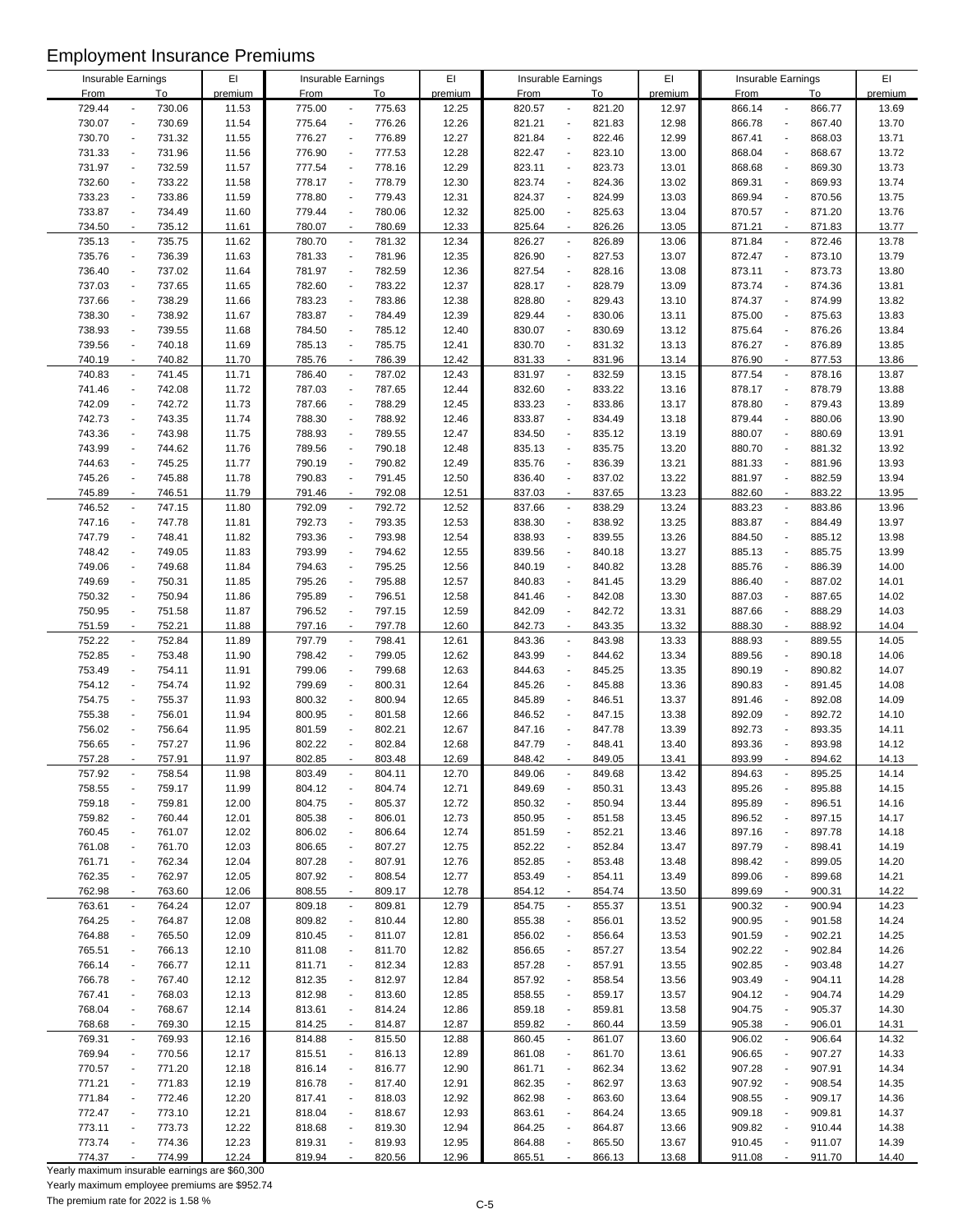| Insurable Earnings |                                    | EI      |             | Insurable Earnings                  | EI      |             | Insurable Earnings                  | EI      |             | Insurable Earnings                      | EI      |
|--------------------|------------------------------------|---------|-------------|-------------------------------------|---------|-------------|-------------------------------------|---------|-------------|-----------------------------------------|---------|
| <b>From</b>        | To                                 | premium | <b>From</b> | To                                  | premium | <b>From</b> | To                                  | premium | <b>From</b> | To                                      | premium |
| 911.71             | 912.34<br>$\overline{\phantom{m}}$ | 14.41   | 957.28      | 957.91<br>$\blacksquare$            | 15.13   | 1002.85     | 1003.48                             | 15.85   | 1048.42     | 1049.05<br>$\overline{a}$               | 16.57   |
| 912.35             | 912.97<br>$\blacksquare$           | 14.42   | 957.92      | 958.54<br>$\overline{\phantom{a}}$  | 15.14   | 1003.49     | 1004.11                             | 15.86   | 1049.06     | 1049.68<br>$\overline{a}$               | 16.58   |
|                    |                                    |         |             |                                     |         |             |                                     |         |             |                                         |         |
| 912.98             | 913.60<br>$\blacksquare$           | 14.43   | 958.55      | 959.17<br>$\blacksquare$            | 15.15   | 1004.12     | 1004.74<br>$\overline{\phantom{a}}$ | 15.87   | 1049.69     | 1050.31<br>$\overline{a}$               | 16.59   |
| 913.61             | 914.24<br>$\overline{\phantom{a}}$ | 14.44   | 959.18      | 959.81<br>$\blacksquare$            | 15.16   | 1004.75     | 1005.37<br>$\overline{\phantom{a}}$ | 15.88   | 1050.32     | 1050.94<br>$\overline{a}$               | 16.60   |
| 914.25             | 914.87<br>$\overline{a}$           | 14.45   | 959.82      | 960.44<br>$\overline{a}$            | 15.17   | 1005.38     | 1006.01                             | 15.89   | 1050.95     | 1051.58<br>÷,                           | 16.61   |
| 914.88             | 915.50<br>$\overline{\phantom{a}}$ | 14.46   | 960.45      | 961.07<br>$\blacksquare$            | 15.18   | 1006.02     | 1006.64<br>$\blacksquare$           | 15.90   | 1051.59     | 1052.21<br>$\overline{a}$               | 16.62   |
| 915.51             | 916.13<br>$\blacksquare$           | 14.47   | 961.08      | 961.70<br>$\overline{\phantom{a}}$  | 15.19   | 1006.65     | 1007.27<br>$\overline{\phantom{a}}$ | 15.91   | 1052.22     | 1052.84<br>$\overline{a}$               | 16.63   |
|                    |                                    |         |             |                                     |         |             |                                     |         |             |                                         |         |
| 916.14             | 916.77<br>$\blacksquare$           | 14.48   | 961.71      | 962.34<br>$\overline{\phantom{a}}$  | 15.20   | 1007.28     | 1007.91                             | 15.92   | 1052.85     | 1053.48<br>$\overline{a}$               | 16.64   |
| 916.78             | 917.40<br>$\blacksquare$           | 14.49   | 962.35      | 962.97<br>$\blacksquare$            | 15.21   | 1007.92     | 1008.54<br>$\overline{\phantom{a}}$ | 15.93   | 1053.49     | 1054.11<br>$\blacksquare$               | 16.65   |
| 917.41             | 918.03<br>$\overline{\phantom{a}}$ | 14.50   | 962.98      | 963.60<br>$\blacksquare$            | 15.22   | 1008.55     | 1009.17<br>$\blacksquare$           | 15.94   | 1054.12     | 1054.74<br>$\blacksquare$               | 16.66   |
| 918.04             | 918.67<br>$\blacksquare$           | 14.51   | 963.61      | 964.24<br>$\blacksquare$            | 15.23   | 1009.18     | 1009.81<br>$\overline{\phantom{a}}$ | 15.95   | 1054.75     | 1055.37<br>÷,                           | 16.67   |
|                    | $\blacksquare$                     |         | 964.25      | $\blacksquare$                      | 15.24   |             |                                     |         |             | $\overline{a}$                          |         |
| 918.68             | 919.30                             | 14.52   |             | 964.87                              |         | 1009.82     | 1010.44                             | 15.96   | 1055.38     | 1056.01                                 | 16.68   |
| 919.31             | 919.93<br>$\overline{\phantom{a}}$ | 14.53   | 964.88      | 965.50<br>$\blacksquare$            | 15.25   | 1010.45     | 1011.07<br>$\overline{\phantom{a}}$ | 15.97   | 1056.02     | 1056.64<br>$\overline{a}$               | 16.69   |
| 919.94             | 920.56<br>$\overline{a}$           | 14.54   | 965.51      | 966.13<br>$\overline{a}$            | 15.26   | 1011.08     | 1011.70                             | 15.98   | 1056.65     | 1057.27<br>$\overline{a}$               | 16.70   |
| 920.57             | 921.20<br>$\overline{a}$           | 14.55   | 966.14      | 966.77<br>$\overline{a}$            | 15.27   | 1011.71     | 1012.34                             | 15.99   | 1057.28     | 1057.91<br>÷,                           | 16.71   |
| 921.21             | 921.83<br>$\blacksquare$           | 14.56   | 966.78      | 967.40<br>$\overline{\phantom{a}}$  | 15.28   | 1012.35     | 1012.97<br>$\overline{\phantom{a}}$ | 16.00   | 1057.92     | 1058.54<br>$\overline{a}$               | 16.72   |
|                    |                                    |         |             |                                     |         |             |                                     |         |             |                                         |         |
| 921.84             | 922.46<br>$\overline{a}$           | 14.57   | 967.41      | $\overline{a}$<br>968.03            | 15.29   | 1012.98     | 1013.60                             | 16.01   | 1058.55     | 1059.17<br>÷,                           | 16.73   |
| 922.47             | 923.10<br>$\mathbf{r}$             | 14.58   | 968.04      | 968.67<br>$\blacksquare$            | 15.30   | 1013.61     | 1014.24<br>$\sim$                   | 16.02   | 1059.18     | 1059.81<br>ä,                           | 16.74   |
| 923.11             | 923.73<br>$\blacksquare$           | 14.59   | 968.68      | 969.30<br>$\blacksquare$            | 15.31   | 1014.25     | 1014.87<br>$\overline{\phantom{a}}$ | 16.03   | 1059.82     | 1060.44<br>$\blacksquare$               | 16.75   |
| 923.74             | 924.36<br>$\blacksquare$           | 14.60   | 969.31      | 969.93<br>$\blacksquare$            | 15.32   | 1014.88     | 1015.50                             | 16.04   | 1060.45     | 1061.07<br>$\overline{a}$               | 16.76   |
| 924.37             | 924.99<br>$\blacksquare$           | 14.61   | 969.94      | 970.56<br>$\overline{\phantom{a}}$  | 15.33   | 1015.51     | 1016.13                             | 16.05   | 1061.08     | 1061.70<br>$\overline{a}$               | 16.77   |
|                    |                                    |         |             |                                     |         |             |                                     |         |             |                                         |         |
| 925.00             | 925.63<br>$\overline{a}$           | 14.62   | 970.57      | 971.20<br>$\overline{\phantom{a}}$  | 15.34   | 1016.14     | 1016.77<br>$\overline{\phantom{a}}$ | 16.06   | 1061.71     | 1062.34<br>$\overline{a}$               | 16.78   |
| 925.64             | 926.26<br>$\blacksquare$           | 14.63   | 971.21      | 971.83<br>$\overline{\phantom{a}}$  | 15.35   | 1016.78     | 1017.40                             | 16.07   | 1062.35     | 1062.97<br>÷,                           | 16.79   |
| 926.27             | 926.89<br>$\overline{a}$           | 14.64   | 971.84      | 972.46<br>÷,                        | 15.36   | 1017.41     | 1018.03                             | 16.08   | 1062.98     | 1063.60<br>$\overline{a}$               | 16.80   |
| 926.90             | 927.53<br>$\overline{\phantom{a}}$ | 14.65   | 972.47      | 973.10<br>$\blacksquare$            | 15.37   | 1018.04     | 1018.67<br>$\overline{\phantom{a}}$ | 16.09   | 1063.61     | 1064.24<br>$\overline{a}$               | 16.81   |
| 927.54             | 928.16<br>$\blacksquare$           | 14.66   | 973.11      | 973.73<br>$\ddot{\phantom{a}}$      | 15.38   | 1018.68     | 1019.30                             | 16.10   | 1064.25     | 1064.87<br>$\overline{a}$               | 16.82   |
|                    |                                    |         |             |                                     |         |             |                                     |         |             |                                         |         |
| 928.17             | 928.79<br>$\blacksquare$           | 14.67   | 973.74      | 974.36<br>$\blacksquare$            | 15.39   | 1019.31     | 1019.93                             | 16.11   | 1064.88     | 1065.50<br>$\overline{a}$               | 16.83   |
| 928.80             | 929.43<br>$\overline{\phantom{a}}$ | 14.68   | 974.37      | 974.99<br>$\blacksquare$            | 15.40   | 1019.94     | 1020.56<br>$\overline{\phantom{a}}$ | 16.12   | 1065.51     | 1066.13<br>$\blacksquare$               | 16.84   |
| 929.44             | 930.06<br>$\overline{a}$           | 14.69   | 975.00      | 975.63<br>$\overline{\phantom{a}}$  | 15.41   | 1020.57     | 1021.20                             | 16.13   | 1066.14     | 1066.77<br>$\overline{a}$               | 16.85   |
| 930.07             | 930.69<br>$\blacksquare$           | 14.70   | 975.64      | 976.26<br>$\blacksquare$            | 15.42   | 1021.21     | 1021.83<br>$\overline{\phantom{a}}$ | 16.14   | 1066.78     | 1067.40<br>÷,                           | 16.86   |
| 930.70             | 931.32<br>$\overline{a}$           | 14.71   | 976.27      | 976.89<br>$\ddot{\phantom{a}}$      | 15.43   | 1021.84     | 1022.46<br>$\overline{\phantom{a}}$ | 16.15   | 1067.41     | 1068.03<br>÷,                           | 16.87   |
|                    |                                    |         |             |                                     |         |             |                                     |         |             |                                         |         |
| 931.33             | 931.96<br>$\overline{\phantom{a}}$ | 14.72   | 976.90      | 977.53<br>$\blacksquare$            | 15.44   | 1022.47     | 1023.10                             | 16.16   | 1068.04     | 1068.67<br>$\overline{a}$               | 16.88   |
| 931.97             | 932.59<br>$\blacksquare$           | 14.73   | 977.54      | 978.16<br>$\overline{\phantom{a}}$  | 15.45   | 1023.11     | 1023.73<br>$\overline{a}$           | 16.17   | 1068.68     | 1069.30<br>$\overline{a}$               | 16.89   |
| 932.60             | 933.22<br>$\overline{a}$           | 14.74   | 978.17      | 978.79<br>$\overline{\phantom{a}}$  | 15.46   | 1023.74     | 1024.36<br>$\overline{a}$           | 16.18   | 1069.31     | 1069.93<br>$\overline{a}$               | 16.90   |
| 933.23             | 933.86<br>$\blacksquare$           | 14.75   | 978.80      | 979.43<br>$\overline{\phantom{a}}$  | 15.47   | 1024.37     | 1024.99                             | 16.19   | 1069.94     | 1070.56<br>$\overline{a}$               | 16.91   |
| 933.87             | 934.49<br>$\sim$                   | 14.76   | 979.44      | 980.06<br>÷,                        | 15.48   | 1025.00     | 1025.63<br>$\sim$                   | 16.20   | 1070.57     | 1071.20<br>$\sim$                       | 16.92   |
|                    |                                    |         |             |                                     |         |             |                                     |         |             |                                         |         |
| 934.50             | 935.12<br>$\blacksquare$           | 14.77   | 980.07      | 980.69<br>$\blacksquare$            | 15.49   | 1025.64     | 1026.26<br>$\overline{\phantom{a}}$ | 16.21   | 1071.21     | 1071.83<br>$\overline{\phantom{a}}$     | 16.93   |
| 935.13             | 935.75<br>$\overline{\phantom{a}}$ | 14.78   | 980.70      | 981.32<br>$\overline{a}$            | 15.50   | 1026.27     | 1026.89                             | 16.22   | 1071.84     | 1072.46<br>÷,                           | 16.94   |
| 935.76             | 936.39<br>$\overline{a}$           | 14.79   | 981.33      | 981.96<br>$\overline{a}$            | 15.51   | 1026.90     | 1027.53                             | 16.23   | 1072.47     | 1073.10<br>÷,                           | 16.95   |
| 936.40             | 937.02<br>$\blacksquare$           | 14.80   | 981.97      | 982.59<br>$\overline{\phantom{a}}$  | 15.52   | 1027.54     | 1028.16<br>$\overline{\phantom{a}}$ | 16.24   | 1073.11     | 1073.73<br>$\overline{a}$               | 16.96   |
| 937.03             | 937.65<br>$\overline{a}$           | 14.81   | 982.60      | 983.22<br>$\overline{\phantom{a}}$  | 15.53   | 1028.17     | 1028.79                             | 16.25   | 1073.74     | 1074.36                                 | 16.97   |
|                    |                                    |         |             |                                     |         |             |                                     |         |             |                                         |         |
| 937.66             | 938.29<br>$\blacksquare$           | 14.82   | 983.23      | 983.86<br>$\blacksquare$            | 15.54   | 1028.80     | 1029.43<br>$\overline{\phantom{a}}$ | 16.26   | 1074.37     | 1074.99<br>$\overline{a}$               | 16.98   |
| 938.30             | 938.92                             | 14.83   | 983.87      | 984.49<br>÷,                        | 15.55   | 1029.44     | 1030.06                             | 16.27   | 1075.00     | 1075.63<br>÷,                           | 16.99   |
| 938.93             | 939.55<br>$\blacksquare$           | 14.84   | 984.50      | 985.12<br>$\blacksquare$            | 15.56   | 1030.07     | 1030.69                             | 16.28   | 1075.64     | 1076.26<br>$\overline{a}$               | 17.00   |
| 939.56             | 940.18                             | 14.85   | 985.13      | 985.75                              | 15.57   | 1030.70     | 1031.32                             | 16.29   | 1076.27     | 1076.89                                 | 17.01   |
|                    |                                    |         |             |                                     |         |             |                                     |         |             |                                         |         |
| 940.19             | 940.82<br>$\overline{\phantom{a}}$ | 14.86   | 985.76      | 986.39<br>$\overline{\phantom{a}}$  | 15.58   | 1031.33     | 1031.96<br>$\overline{\phantom{a}}$ | 16.30   | 1076.90     | 1077.53<br>$\overline{a}$               | 17.02   |
| 940.83             | 941.45                             | 14.87   | 986.40      | 987.02<br>$\overline{\phantom{a}}$  | 15.59   | 1031.97     | 1032.59                             | 16.31   | 1077.54     | 1078.16                                 | 17.03   |
| 941.46             | 942.08<br>$\overline{a}$           | 14.88   | 987.03      | 987.65<br>$\overline{\phantom{a}}$  | 15.60   | 1032.60     | 1033.22                             | 16.32   | 1078.17     | 1078.79<br>$\overline{a}$               | 17.04   |
| 942.09             | 942.72<br>$\blacksquare$           | 14.89   | 987.66      | 988.29<br>$\overline{\phantom{a}}$  | 15.61   | 1033.23     | 1033.86                             | 16.33   | 1078.80     | 1079.43<br>$\overline{a}$               | 17.05   |
| 942.73             | 943.35<br>$\blacksquare$           | 14.90   | 988.30      | 988.92<br>$\overline{\phantom{a}}$  | 15.62   | 1033.87     | 1034.49                             | 16.34   | 1079.44     | 1080.06<br>$\overline{a}$               | 17.06   |
| 943.36             | 943.98<br>$\overline{a}$           | 14.91   | 988.93      | 989.55<br>$\blacksquare$            | 15.63   | 1034.50     | 1035.12                             | 16.35   | 1080.07     | 1080.69                                 | 17.07   |
|                    |                                    |         |             |                                     |         |             |                                     |         |             |                                         |         |
| 943.99             | 944.62<br>$\blacksquare$           | 14.92   | 989.56      | 990.18<br>$\overline{\phantom{a}}$  | 15.64   | 1035.13     | 1035.75<br>$\blacksquare$           | 16.36   | 1080.70     | 1081.32<br>$\overline{a}$               | 17.08   |
| 944.63             | 945.25                             | 14.93   | 990.19      | 990.82<br>$\overline{\phantom{a}}$  | 15.65   | 1035.76     | 1036.39                             | 16.37   | 1081.33     | 1081.96                                 | 17.09   |
| 945.26             | 945.88<br>$\overline{a}$           | 14.94   | 990.83      | 991.45<br>$\blacksquare$            | 15.66   | 1036.40     | 1037.02<br>$\overline{\phantom{a}}$ | 16.38   | 1081.97     | 1082.59<br>÷,                           | 17.10   |
| 945.89             | 946.51<br>$\overline{a}$           | 14.95   | 991.46      | 992.08<br>$\overline{\phantom{a}}$  | 15.67   | 1037.03     | 1037.65                             | 16.39   | 1082.60     | 1083.22<br>$\qquad \qquad \blacksquare$ | 17.11   |
| 946.52             | 947.15<br>$\blacksquare$           | 14.96   | 992.09      | 992.72<br>$\overline{\phantom{a}}$  | 15.68   | 1037.66     | 1038.29                             | 16.40   | 1083.23     | 1083.86<br>$\overline{a}$               | 17.12   |
|                    |                                    |         |             |                                     |         |             |                                     |         |             |                                         |         |
| 947.16             | 947.78<br>$\blacksquare$           | 14.97   | 992.73      | 993.35<br>$\overline{\phantom{a}}$  | 15.69   | 1038.30     | 1038.92                             | 16.41   | 1083.87     | 1084.49<br>÷,                           | 17.13   |
| 947.79             | 948.41<br>$\overline{\phantom{a}}$ | 14.98   | 993.36      | 993.98<br>$\overline{\phantom{a}}$  | 15.70   | 1038.93     | 1039.55<br>$\overline{a}$           | 16.42   | 1084.50     | 1085.12<br>$\overline{a}$               | 17.14   |
| 948.42             | 949.05<br>$\overline{a}$           | 14.99   | 993.99      | 994.62<br>$\overline{\phantom{a}}$  | 15.71   | 1039.56     | 1040.18<br>$\overline{a}$           | 16.43   | 1085.13     | 1085.75                                 | 17.15   |
| 949.06             | 949.68                             | 15.00   | 994.63      | 995.25<br>$\overline{\phantom{a}}$  | 15.72   | 1040.19     | 1040.82                             | 16.44   | 1085.76     | 1086.39                                 | 17.16   |
| 949.69             | 950.31<br>$\overline{a}$           | 15.01   | 995.26      | 995.88<br>$\overline{\phantom{a}}$  | 15.73   | 1040.83     | 1041.45                             | 16.45   | 1086.40     | 1087.02                                 | 17.17   |
|                    |                                    |         |             |                                     |         |             |                                     |         |             |                                         |         |
| 950.32             | 950.94<br>$\overline{a}$           | 15.02   | 995.89      | 996.51<br>$\overline{\phantom{a}}$  | 15.74   | 1041.46     | 1042.08                             | 16.46   | 1087.03     | 1087.65                                 | 17.18   |
| 950.95             | 951.58<br>$\overline{\phantom{a}}$ | 15.03   | 996.52      | 997.15<br>$\overline{\phantom{a}}$  | 15.75   | 1042.09     | 1042.72<br>$\blacksquare$           | 16.47   | 1087.66     | 1088.29<br>$\blacksquare$               | 17.19   |
| 951.59             | 952.21<br>$\blacksquare$           | 15.04   | 997.16      | 997.78<br>$\blacksquare$            | 15.76   | 1042.73     | 1043.35<br>$\overline{\phantom{a}}$ | 16.48   | 1088.30     | 1088.92<br>$\blacksquare$               | 17.20   |
| 952.22             | 952.84<br>$\overline{a}$           | 15.05   | 997.79      | 998.41<br>$\overline{\phantom{a}}$  | 15.77   | 1043.36     | 1043.98                             | 16.49   | 1088.93     | 1089.55                                 | 17.21   |
|                    | $\blacksquare$                     |         |             |                                     |         |             |                                     |         |             |                                         |         |
| 952.85             | 953.48                             | 15.06   | 998.42      | 999.05<br>$\blacksquare$            | 15.78   | 1043.99     | 1044.62<br>$\blacksquare$           | 16.50   | 1089.56     | 1090.18<br>$\overline{a}$               | 17.22   |
| 953.49             | 954.11<br>$\overline{a}$           | 15.07   | 999.06      | 999.68<br>$\overline{\phantom{a}}$  | 15.79   | 1044.63     | 1045.25                             | 16.51   | 1090.19     | 1090.82<br>$\overline{a}$               | 17.23   |
| 954.12             | 954.74<br>$\overline{\phantom{a}}$ | 15.08   | 999.69      | 1000.31<br>$\blacksquare$           | 15.80   | 1045.26     | 1045.88                             | 16.52   | 1090.83     | 1091.45<br>$\overline{a}$               | 17.24   |
| 954.75             | 955.37<br>$\blacksquare$           | 15.09   | 1000.32     | 1000.94<br>$\blacksquare$           | 15.81   | 1045.89     | 1046.51<br>$\overline{\phantom{a}}$ | 16.53   | 1091.46     | 1092.08<br>$\overline{a}$               | 17.25   |
| 955.38             | 956.01                             | 15.10   | 1000.95     | 1001.58<br>$\overline{\phantom{a}}$ | 15.82   | 1046.52     | 1047.15<br>$\overline{\phantom{a}}$ | 16.54   | 1092.09     | 1092.72                                 | 17.26   |
| 956.02             | $\overline{\phantom{a}}$           |         |             | $\overline{\phantom{a}}$            |         |             | 1047.78                             |         |             |                                         |         |
|                    | 956.64                             | 15.11   | 1001.59     | 1002.21                             | 15.83   | 1047.16     |                                     | 16.55   | 1092.73     | 1093.35                                 | 17.27   |
| 956.65             | 957.27                             | 15.12   | 1002.22     | 1002.84                             | 15.84   | 1047.79     | 1048.41                             | 16.56   | 1093.36     | 1093.98                                 | 17.28   |

Yearly maximum insurable earnings are \$60,300

Yearly maximum employee premiums are \$952.74

The premium rate for 2022 is 1.58 %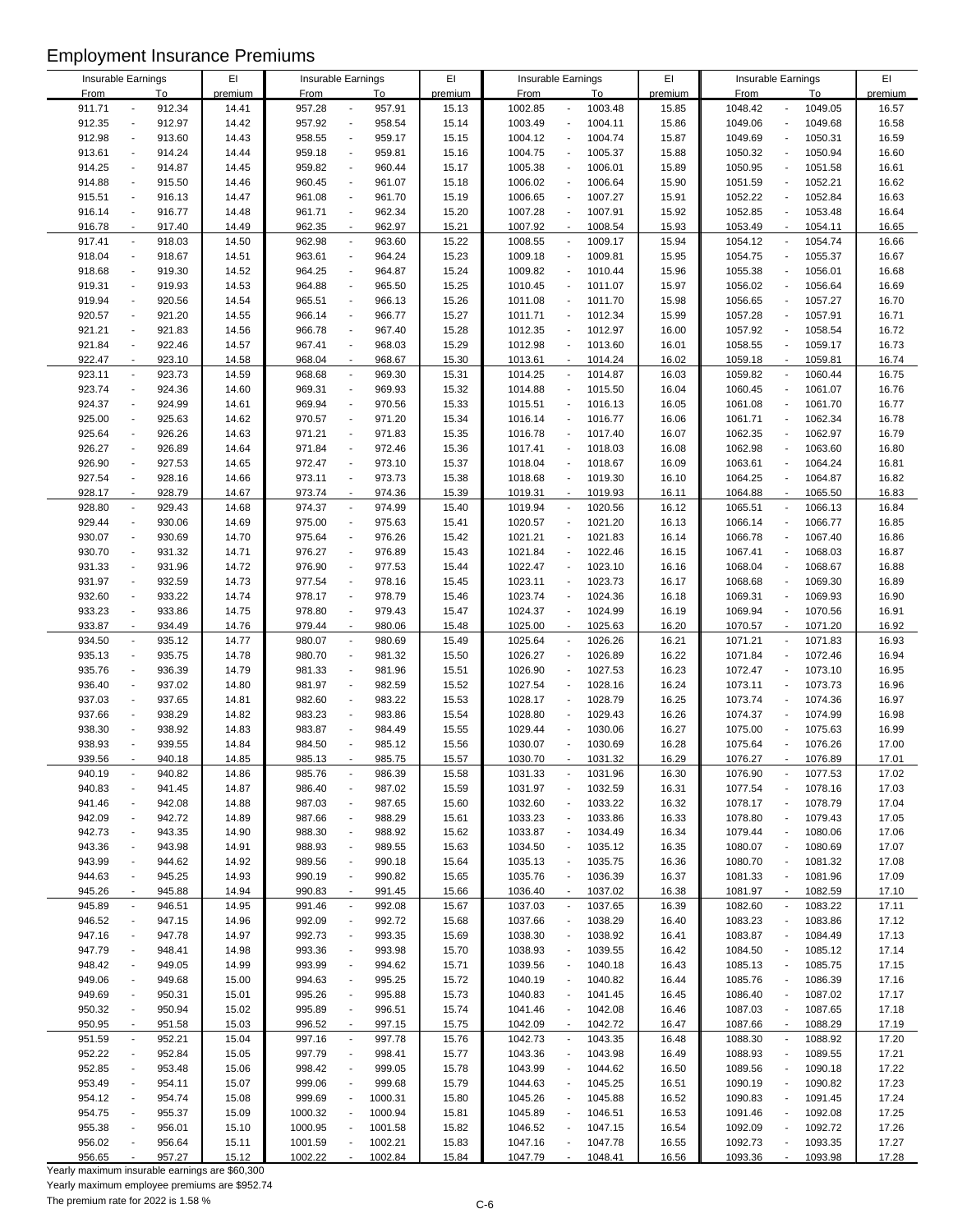|                    |                          |         | EI      |             |                                     | EI      |             |                                         | EI      |                    |                                     | EI      |
|--------------------|--------------------------|---------|---------|-------------|-------------------------------------|---------|-------------|-----------------------------------------|---------|--------------------|-------------------------------------|---------|
| Insurable Earnings |                          |         |         |             | Insurable Earnings                  |         |             | Insurable Earnings                      |         | Insurable Earnings |                                     |         |
| <b>From</b>        |                          | To      | premium | <b>From</b> | To                                  | premium | <b>From</b> | To                                      | premium | <b>From</b>        | To                                  | premium |
| 1093.99            |                          | 1094.62 | 17.29   | 1139.56     | 1140.18<br>$\blacksquare$           | 18.01   | 1185.13     | 1185.75                                 | 18.73   | 1230.70            | 1231.32<br>$\overline{\phantom{a}}$ | 19.45   |
| 1094.63            |                          | 1095.25 | 17.30   | 1140.19     | 1140.82<br>$\blacksquare$           | 18.02   | 1185.76     | 1186.39                                 | 18.74   | 1231.33            | 1231.96<br>$\blacksquare$           | 19.46   |
| 1095.26            | $\overline{\phantom{a}}$ | 1095.88 | 17.31   | 1140.83     | 1141.45<br>$\blacksquare$           | 18.03   | 1186.40     | 1187.02                                 | 18.75   | 1231.97            | 1232.59<br>$\overline{\phantom{a}}$ | 19.47   |
| 1095.89            | $\overline{\phantom{a}}$ | 1096.51 | 17.32   | 1141.46     | 1142.08<br>$\blacksquare$           | 18.04   | 1187.03     | 1187.65<br>$\overline{\phantom{a}}$     | 18.76   | 1232.60            | 1233.22<br>$\overline{\phantom{a}}$ | 19.48   |
| 1096.52            | $\overline{\phantom{a}}$ | 1097.15 | 17.33   | 1142.09     | 1142.72<br>$\blacksquare$           | 18.05   | 1187.66     | 1188.29                                 | 18.77   | 1233.23            | 1233.86<br>$\overline{a}$           | 19.49   |
| 1097.16            | $\blacksquare$           | 1097.78 | 17.34   | 1142.73     | 1143.35<br>$\blacksquare$           | 18.06   | 1188.30     | 1188.92<br>$\overline{\phantom{a}}$     | 18.78   | 1233.87            | 1234.49<br>$\blacksquare$           | 19.50   |
| 1097.79            | ÷,                       | 1098.41 | 17.35   | 1143.36     | 1143.98<br>$\blacksquare$           | 18.07   | 1188.93     | 1189.55<br>$\overline{\phantom{a}}$     | 18.79   | 1234.50            | 1235.12<br>$\overline{\phantom{a}}$ | 19.51   |
| 1098.42            | $\ddot{\phantom{a}}$     | 1099.05 | 17.36   | 1143.99     | 1144.62<br>$\blacksquare$           | 18.08   | 1189.56     | 1190.18                                 | 18.80   | 1235.13            | 1235.75<br>$\blacksquare$           | 19.52   |
|                    |                          |         |         |             |                                     |         |             |                                         |         |                    |                                     |         |
| 1099.06            | $\blacksquare$           | 1099.68 | 17.37   | 1144.63     | 1145.25<br>$\blacksquare$           | 18.09   | 1190.19     | 1190.82<br>$\overline{\phantom{a}}$     | 18.81   | 1235.76            | 1236.39<br>$\blacksquare$           | 19.53   |
| 1099.69            | $\overline{\phantom{a}}$ | 1100.31 | 17.38   | 1145.26     | 1145.88<br>$\blacksquare$           | 18.10   | 1190.83     | 1191.45                                 | 18.82   | 1236.40            | 1237.02<br>$\overline{\phantom{a}}$ | 19.54   |
| 1100.32            | $\ddot{\phantom{a}}$     | 1100.94 | 17.39   | 1145.89     | 1146.51<br>$\blacksquare$           | 18.11   | 1191.46     | 1192.08                                 | 18.83   | 1237.03            | 1237.65<br>$\overline{a}$           | 19.55   |
| 1100.95            | ÷,                       | 1101.58 | 17.40   | 1146.52     | 1147.15<br>$\blacksquare$           | 18.12   | 1192.09     | 1192.72                                 | 18.84   | 1237.66            | 1238.29<br>$\overline{a}$           | 19.56   |
| 1101.59            | $\blacksquare$           | 1102.21 | 17.41   | 1147.16     | 1147.78<br>$\blacksquare$           | 18.13   | 1192.73     | 1193.35<br>$\overline{\phantom{a}}$     | 18.85   | 1238.30            | 1238.92<br>$\overline{\phantom{a}}$ | 19.57   |
| 1102.22            | $\overline{\phantom{a}}$ | 1102.84 | 17.42   | 1147.79     | 1148.41<br>$\blacksquare$           | 18.14   | 1193.36     | 1193.98                                 | 18.86   | 1238.93            | 1239.55<br>$\blacksquare$           | 19.58   |
| 1102.85            | $\overline{\phantom{a}}$ | 1103.48 | 17.43   | 1148.42     | 1149.05<br>$\blacksquare$           | 18.15   | 1193.99     | 1194.62                                 | 18.87   | 1239.56            | 1240.18<br>$\overline{a}$           | 19.59   |
| 1103.49            | $\overline{\phantom{a}}$ | 1104.11 | 17.44   | 1149.06     | 1149.68<br>$\blacksquare$           | 18.16   | 1194.63     | 1195.25<br>$\overline{\phantom{a}}$     | 18.88   | 1240.19            | 1240.82<br>$\blacksquare$           | 19.60   |
|                    | $\overline{\phantom{a}}$ |         |         |             |                                     |         |             |                                         |         |                    | $\overline{a}$                      |         |
| 1104.12            |                          | 1104.74 | 17.45   | 1149.69     | 1150.31                             | 18.17   | 1195.26     | 1195.88                                 | 18.89   | 1240.83            | 1241.45                             | 19.61   |
| 1104.75            | $\overline{\phantom{a}}$ | 1105.37 | 17.46   | 1150.32     | 1150.94<br>$\mathcal{L}$            | 18.18   | 1195.89     | 1196.51<br>$\sim$                       | 18.90   | 1241.46            | 1242.08<br>$\ddot{\phantom{a}}$     | 19.62   |
| 1105.38            | $\blacksquare$           | 1106.01 | 17.47   | 1150.95     | 1151.58<br>$\blacksquare$           | 18.19   | 1196.52     | 1197.15<br>$\overline{\phantom{a}}$     | 18.91   | 1242.09            | 1242.72<br>$\blacksquare$           | 19.63   |
| 1106.02            | $\overline{\phantom{a}}$ | 1106.64 | 17.48   | 1151.59     | 1152.21<br>$\blacksquare$           | 18.20   | 1197.16     | 1197.78                                 | 18.92   | 1242.73            | 1243.35<br>$\blacksquare$           | 19.64   |
| 1106.65            | $\overline{\phantom{a}}$ | 1107.27 | 17.49   | 1152.22     | 1152.84<br>$\blacksquare$           | 18.21   | 1197.79     | 1198.41                                 | 18.93   | 1243.36            | 1243.98<br>$\overline{a}$           | 19.65   |
| 1107.28            | $\overline{a}$           | 1107.91 | 17.50   | 1152.85     | 1153.48<br>$\blacksquare$           | 18.22   | 1198.42     | 1199.05<br>$\blacksquare$               | 18.94   | 1243.99            | 1244.62<br>$\blacksquare$           | 19.66   |
| 1107.92            | $\overline{\phantom{a}}$ | 1108.54 | 17.51   | 1153.49     | 1154.11<br>$\blacksquare$           | 18.23   | 1199.06     | 1199.68                                 | 18.95   | 1244.63            | 1245.25<br>$\blacksquare$           | 19.67   |
| 1108.55            | ÷,                       | 1109.17 | 17.52   | 1154.12     | 1154.74<br>$\blacksquare$           | 18.24   | 1199.69     | 1200.31                                 | 18.96   | 1245.26            | 1245.88<br>$\overline{a}$           | 19.68   |
| 1109.18            | $\ddot{\phantom{a}}$     | 1109.81 | 17.53   | 1154.75     | 1155.37<br>$\blacksquare$           | 18.25   | 1200.32     | 1200.94                                 | 18.97   | 1245.89            | 1246.51<br>$\blacksquare$           | 19.69   |
|                    |                          |         |         |             |                                     |         |             |                                         |         |                    |                                     |         |
| 1109.82            | $\ddot{\phantom{a}}$     | 1110.44 | 17.54   | 1155.38     | 1156.01<br>$\blacksquare$           | 18.26   | 1200.95     | 1201.58                                 | 18.98   | 1246.52            | 1247.15<br>$\blacksquare$           | 19.70   |
| 1110.45            | $\overline{\phantom{a}}$ | 1111.07 | 17.55   | 1156.02     | 1156.64<br>$\blacksquare$           | 18.27   | 1201.59     | 1202.21<br>$\blacksquare$               | 18.99   | 1247.16            | 1247.78<br>$\sim$                   | 19.71   |
| 1111.08            | $\blacksquare$           | 1111.70 | 17.56   | 1156.65     | 1157.27<br>$\blacksquare$           | 18.28   | 1202.22     | 1202.84<br>$\blacksquare$               | 19.00   | 1247.79            | 1248.41<br>$\overline{\phantom{a}}$ | 19.72   |
| 1111.71            | $\blacksquare$           | 1112.34 | 17.57   | 1157.28     | $\blacksquare$<br>1157.91           | 18.29   | 1202.85     | 1203.48<br>$\overline{a}$               | 19.01   | 1248.42            | 1249.05<br>$\blacksquare$           | 19.73   |
| 1112.35            | $\overline{\phantom{a}}$ | 1112.97 | 17.58   | 1157.92     | 1158.54<br>$\blacksquare$           | 18.30   | 1203.49     | 1204.11<br>$\overline{a}$               | 19.02   | 1249.06            | 1249.68<br>$\blacksquare$           | 19.74   |
| 1112.98            | $\blacksquare$           | 1113.60 | 17.59   | 1158.55     | 1159.17<br>$\overline{\phantom{a}}$ | 18.31   | 1204.12     | 1204.74<br>$\overline{\phantom{a}}$     | 19.03   | 1249.69            | 1250.31<br>$\blacksquare$           | 19.75   |
| 1113.61            | $\overline{\phantom{a}}$ | 1114.24 | 17.60   | 1159.18     | 1159.81<br>$\blacksquare$           | 18.32   | 1204.75     | 1205.37                                 | 19.04   | 1250.32            | 1250.94<br>$\blacksquare$           | 19.76   |
| 1114.25            | $\overline{\phantom{a}}$ | 1114.87 | 17.61   | 1159.82     | 1160.44<br>$\blacksquare$           | 18.33   | 1205.38     | 1206.01                                 | 19.05   | 1250.95            | 1251.58<br>$\overline{a}$           | 19.77   |
| 1114.88            | $\overline{a}$           | 1115.50 | 17.62   | 1160.45     | 1161.07<br>$\blacksquare$           | 18.34   | 1206.02     | 1206.64<br>$\blacksquare$               | 19.06   | 1251.59            | 1252.21<br>$\overline{a}$           | 19.78   |
| 1115.51            | $\overline{\phantom{a}}$ |         |         |             |                                     |         |             | 1207.27                                 | 19.07   |                    | 1252.84<br>$\blacksquare$           |         |
|                    |                          | 1116.13 | 17.63   | 1161.08     | 1161.70<br>$\blacksquare$           | 18.35   | 1206.65     |                                         |         | 1252.22            |                                     | 19.79   |
| 1116.14            | $\mathbf{r}$             | 1116.77 | 17.64   | 1161.71     | 1162.34<br>$\sim$                   | 18.36   | 1207.28     | 1207.91<br>$\overline{\phantom{a}}$     | 19.08   | 1252.85            | 1253.48<br>$\blacksquare$           | 19.80   |
| 1116.78            | $\blacksquare$           | 1117.40 | 17.65   | 1162.35     | 1162.97<br>$\blacksquare$           | 18.37   | 1207.92     | 1208.54<br>$\overline{\phantom{a}}$     | 19.09   | 1253.49            | 1254.11<br>$\overline{\phantom{a}}$ | 19.81   |
| 1117.41            | ÷,                       | 1118.03 | 17.66   | 1162.98     | 1163.60<br>$\blacksquare$           | 18.38   | 1208.55     | 1209.17                                 | 19.10   | 1254.12            | 1254.74<br>$\overline{\phantom{a}}$ | 19.82   |
| 1118.04            | $\overline{a}$           | 1118.67 | 17.67   | 1163.61     | 1164.24<br>$\blacksquare$           | 18.39   | 1209.18     | 1209.81                                 | 19.11   | 1254.75            | 1255.37<br>$\overline{a}$           | 19.83   |
| 1118.68            | $\overline{\phantom{a}}$ | 1119.30 | 17.68   | 1164.25     | 1164.87<br>$\blacksquare$           | 18.40   | 1209.82     | 1210.44<br>$\blacksquare$               | 19.12   | 1255.38            | 1256.01<br>$\overline{\phantom{a}}$ | 19.84   |
| 1119.31            |                          | 1119.93 | 17.69   | 1164.88     | 1165.50<br>$\blacksquare$           | 18.41   | 1210.45     | 1211.07                                 | 19.13   | 1256.02            | 1256.64                             | 19.85   |
| 1119.94            | $\overline{\phantom{a}}$ | 1120.56 | 17.70   | 1165.51     | 1166.13<br>$\blacksquare$           | 18.42   | 1211.08     | 1211.70<br>$\overline{\phantom{a}}$     | 19.14   | 1256.65            | 1257.27<br>$\overline{a}$           | 19.86   |
| 1120.57            | L,                       | 1121.20 | 17.71   | 1166.14     | 1166.77<br>$\blacksquare$           | 18.43   | 1211.71     | 1212.34<br>$\blacksquare$               | 19.15   | 1257.28            | 1257.91<br>$\blacksquare$           | 19.87   |
|                    | $\blacksquare$           |         | 17.72   |             | $\blacksquare$                      |         |             | 1212.97                                 |         |                    | 1258.54<br>$\blacksquare$           |         |
| 1121.21            |                          | 1121.83 |         | 1166.78     | 1167.40                             | 18.44   | 1212.35     |                                         | 19.16   | 1257.92            |                                     | 19.88   |
| 1121.84            |                          | 1122.46 | 17.73   | 1167.41     | 1168.03                             | 18.45   | 1212.98     | 1213.60                                 | 19.17   | 1258.55            | 1259.17                             | 19.89   |
| 1122.47            | $\overline{a}$           | 1123.10 | 17.74   | 1168.04     | 1168.67<br>$\overline{\phantom{a}}$ | 18.46   | 1213.61     | 1214.24<br>$\qquad \qquad \blacksquare$ | 19.18   | 1259.18            | 1259.81<br>$\overline{\phantom{a}}$ | 19.90   |
| 1123.11            |                          | 1123.73 | 17.75   | 1168.68     | 1169.30                             | 18.47   | 1214.25     | 1214.87                                 | 19.19   | 1259.82            | 1260.44                             | 19.91   |
| 1123.74            |                          | 1124.36 | 17.76   | 1169.31     | 1169.93<br>$\overline{\phantom{a}}$ | 18.48   | 1214.88     | 1215.50                                 | 19.20   | 1260.45            | 1261.07                             | 19.92   |
| 1124.37            |                          | 1124.99 | 17.77   | 1169.94     | 1170.56<br>$\overline{\phantom{a}}$ | 18.49   | 1215.51     | 1216.13                                 | 19.21   | 1261.08            | 1261.70                             | 19.93   |
| 1125.00            |                          | 1125.63 | 17.78   | 1170.57     | 1171.20<br>$\overline{\phantom{a}}$ | 18.50   | 1216.14     | 1216.77                                 | 19.22   | 1261.71            | 1262.34                             | 19.94   |
| 1125.64            |                          | 1126.26 | 17.79   | 1171.21     | 1171.83<br>$\blacksquare$           | 18.51   | 1216.78     | 1217.40                                 | 19.23   | 1262.35            | 1262.97                             | 19.95   |
| 1126.27            | $\overline{a}$           | 1126.89 | 17.80   | 1171.84     | 1172.46<br>$\overline{\phantom{a}}$ | 18.52   | 1217.41     | 1218.03<br>$\overline{\phantom{a}}$     | 19.24   | 1262.98            | 1263.60<br>$\overline{a}$           | 19.96   |
| 1126.90            |                          |         |         | 1172.47     | 1173.10<br>$\overline{\phantom{a}}$ |         | 1218.04     | 1218.67                                 | 19.25   |                    |                                     |         |
|                    |                          | 1127.53 | 17.81   |             |                                     | 18.53   |             |                                         |         | 1263.61            | 1264.24                             | 19.97   |
| 1127.54            |                          | 1128.16 | 17.82   | 1173.11     | 1173.73<br>$\blacksquare$           | 18.54   | 1218.68     | 1219.30                                 | 19.26   | 1264.25            | 1264.87<br>$\blacksquare$           | 19.98   |
| 1128.17            | $\overline{a}$           | 1128.79 | 17.83   | 1173.74     | 1174.36<br>$\overline{\phantom{a}}$ | 18.55   | 1219.31     | 1219.93                                 | 19.27   | 1264.88            | 1265.50<br>$\overline{\phantom{a}}$ | 19.99   |
| 1128.80            |                          | 1129.43 | 17.84   | 1174.37     | 1174.99<br>$\overline{\phantom{a}}$ | 18.56   | 1219.94     | 1220.56                                 | 19.28   | 1265.51            | 1266.13<br>$\overline{a}$           | 20.00   |
| 1129.44            |                          | 1130.06 | 17.85   | 1175.00     | 1175.63<br>$\overline{\phantom{a}}$ | 18.57   | 1220.57     | 1221.20<br>$\overline{\phantom{m}}$     | 19.29   | 1266.14            | 1266.77                             | 20.01   |
| 1130.07            |                          | 1130.69 | 17.86   | 1175.64     | 1176.26<br>$\overline{\phantom{a}}$ | 18.58   | 1221.21     | 1221.83                                 | 19.30   | 1266.78            | 1267.40                             | 20.02   |
| 1130.70            |                          | 1131.32 | 17.87   | 1176.27     | 1176.89<br>$\blacksquare$           | 18.59   | 1221.84     | 1222.46<br>$\blacksquare$               | 19.31   | 1267.41            | 1268.03<br>$\overline{a}$           | 20.03   |
| 1131.33            |                          | 1131.96 | 17.88   | 1176.90     | 1177.53<br>$\overline{\phantom{a}}$ | 18.60   | 1222.47     | 1223.10                                 | 19.32   | 1268.04            | 1268.67                             | 20.04   |
| 1131.97            |                          | 1132.59 | 17.89   | 1177.54     | 1178.16<br>$\overline{\phantom{a}}$ | 18.61   | 1223.11     | 1223.73<br>$\overline{a}$               | 19.33   | 1268.68            | 1269.30                             | 20.05   |
| 1132.60            |                          | 1133.22 |         | 1178.17     | 1178.79<br>$\overline{\phantom{a}}$ |         | 1223.74     | 1224.36                                 | 19.34   | 1269.31            | 1269.93                             | 20.06   |
|                    |                          |         | 17.90   |             |                                     | 18.62   |             |                                         |         |                    |                                     |         |
| 1133.23            |                          | 1133.86 | 17.91   | 1178.80     | 1179.43<br>$\overline{\phantom{a}}$ | 18.63   | 1224.37     | 1224.99                                 | 19.35   | 1269.94            | 1270.56<br>$\overline{\phantom{a}}$ | 20.07   |
| 1133.87            | $\overline{\phantom{a}}$ | 1134.49 | 17.92   | 1179.44     | 1180.06<br>$\overline{\phantom{a}}$ | 18.64   | 1225.00     | 1225.63<br>$\blacksquare$               | 19.36   | 1270.57            | 1271.20<br>$\overline{\phantom{a}}$ | 20.08   |
| 1134.50            |                          | 1135.12 | 17.93   | 1180.07     | 1180.69<br>$\overline{\phantom{a}}$ | 18.65   | 1225.64     | 1226.26                                 | 19.37   | 1271.21            | 1271.83                             | 20.09   |
| 1135.13            | $\overline{\phantom{a}}$ | 1135.75 | 17.94   | 1180.70     | 1181.32<br>$\blacksquare$           | 18.66   | 1226.27     | 1226.89<br>$\overline{\phantom{a}}$     | 19.38   | 1271.84            | 1272.46<br>$\overline{a}$           | 20.10   |
| 1135.76            |                          | 1136.39 | 17.95   | 1181.33     | 1181.96<br>$\blacksquare$           | 18.67   | 1226.90     | 1227.53                                 | 19.39   | 1272.47            | 1273.10<br>$\overline{\phantom{a}}$ | 20.11   |
| 1136.40            |                          | 1137.02 | 17.96   | 1181.97     | 1182.59<br>$\blacksquare$           | 18.68   | 1227.54     | 1228.16                                 | 19.40   | 1273.11            | 1273.73<br>$\overline{a}$           | 20.12   |
| 1137.03            |                          | 1137.65 | 17.97   | 1182.60     | 1183.22<br>$\overline{\phantom{a}}$ | 18.69   | 1228.17     | 1228.79<br>$\qquad \qquad \blacksquare$ | 19.41   | 1273.74            | 1274.36                             | 20.13   |
| 1137.66            |                          | 1138.29 | 17.98   | 1183.23     | 1183.86                             | 18.70   | 1228.80     | 1229.43                                 | 19.42   | 1274.37            | 1274.99                             | 20.14   |
| 1138.30            |                          |         |         |             |                                     |         |             | 1230.06                                 |         |                    |                                     |         |
|                    |                          | 1138.92 | 17.99   | 1183.87     | 1184.49                             | 18.71   | 1229.44     |                                         | 19.43   | 1275.00            | 1275.63                             | 20.15   |
| 1138.93            |                          | 1139.55 | 18.00   | 1184.50     | 1185.12                             | 18.72   | 1230.07     | 1230.69                                 | 19.44   | 1275.64            | 1276.26                             | 20.16   |

Yearly maximum insurable earnings are \$60,300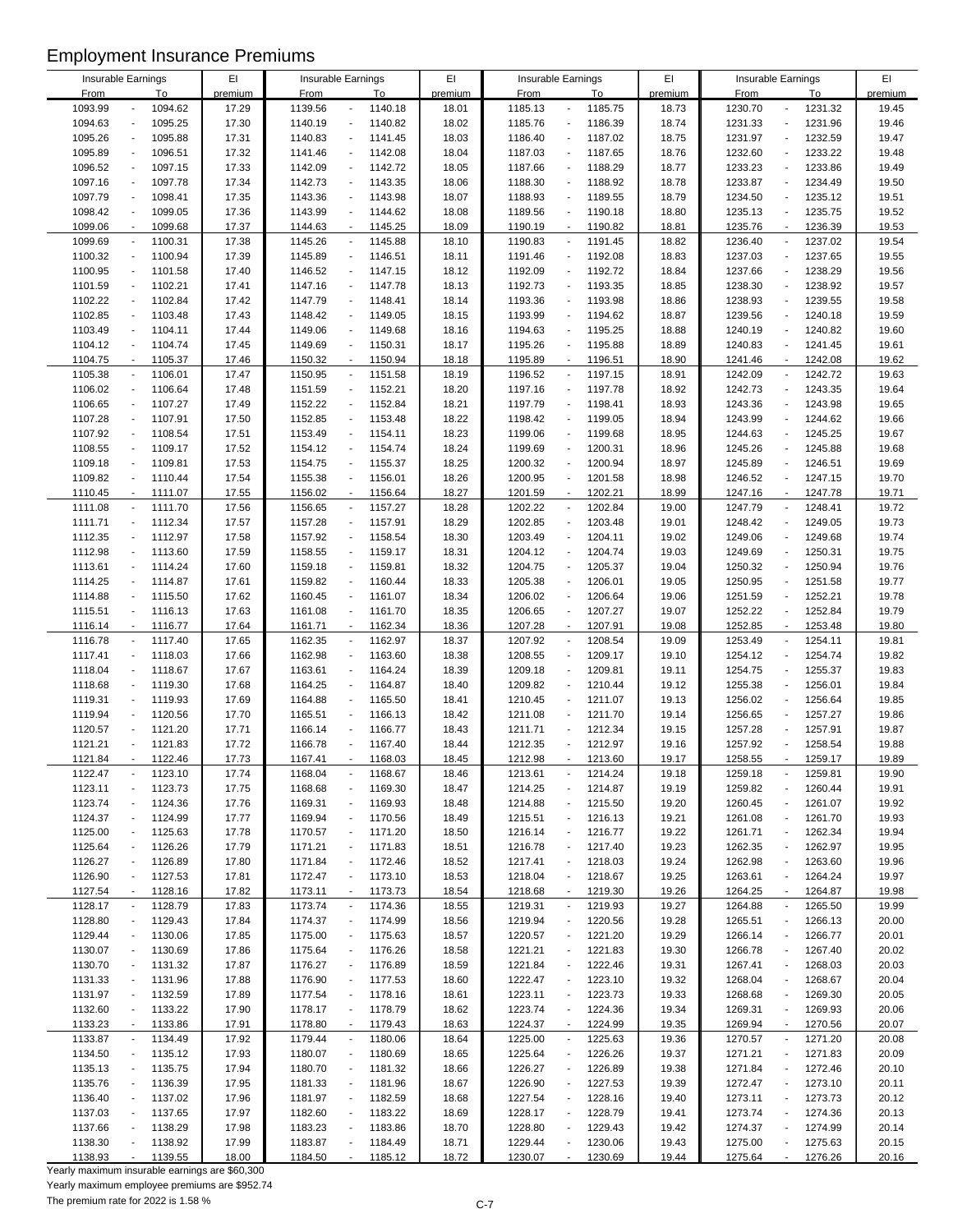| Insurable Earnings |                                     | EI      | Insurable Earnings |                                     | EI      |         | Insurable Earnings                      | EI      |             | Insurable Earnings                  | EI      |
|--------------------|-------------------------------------|---------|--------------------|-------------------------------------|---------|---------|-----------------------------------------|---------|-------------|-------------------------------------|---------|
| <b>From</b>        | To                                  | premium | <b>From</b>        | To                                  | premium | From    | To                                      | premium | <b>From</b> | To                                  | premium |
| 1276.27            | 1276.89                             | 20.17   | 1321.84            | 1322.46<br>$\overline{a}$           | 20.89   | 1367.41 | 1368.03                                 | 21.61   | 1412.98     | 1413.60                             | 22.33   |
| 1276.90            | 1277.53                             | 20.18   | 1322.47            | 1323.10<br>$\blacksquare$           | 20.90   | 1368.04 | 1368.67                                 | 21.62   | 1413.61     | 1414.24<br>$\overline{\phantom{a}}$ | 22.34   |
| 1277.54            | 1278.16                             | 20.19   | 1323.11            | 1323.73<br>$\sim$                   | 20.91   | 1368.68 | 1369.30                                 | 21.63   | 1414.25     | 1414.87                             | 22.35   |
| 1278.17            | 1278.79                             | 20.20   | 1323.74            | 1324.36<br>$\overline{a}$           | 20.92   | 1369.31 | 1369.93<br>$\overline{\phantom{a}}$     | 21.64   | 1414.88     | 1415.50<br>$\overline{\phantom{a}}$ | 22.36   |
| 1278.80            | 1279.43                             | 20.21   | 1324.37            | 1324.99<br>$\overline{\phantom{a}}$ | 20.93   | 1369.94 | 1370.56<br>$\overline{\phantom{a}}$     | 21.65   | 1415.51     | 1416.13<br>$\overline{\phantom{a}}$ | 22.37   |
|                    |                                     |         |                    | ÷,                                  |         |         |                                         |         |             |                                     |         |
| 1279.44            | 1280.06                             | 20.22   | 1325.00            | 1325.63                             | 20.94   | 1370.57 | 1371.20<br>$\overline{a}$               | 21.66   | 1416.14     | 1416.77<br>$\overline{\phantom{a}}$ | 22.38   |
| 1280.07            | 1280.69                             | 20.23   | 1325.64            | 1326.26<br>$\overline{\phantom{a}}$ | 20.95   | 1371.21 | 1371.83<br>$\overline{a}$               | 21.67   | 1416.78     | 1417.40                             | 22.39   |
| 1280.70            | 1281.32<br>$\overline{a}$           | 20.24   | 1326.27            | 1326.89<br>$\overline{\phantom{a}}$ | 20.96   | 1371.84 | 1372.46<br>$\blacksquare$               | 21.68   | 1417.41     | 1418.03<br>$\overline{\phantom{a}}$ | 22.40   |
| 1281.33            | 1281.96<br>$\overline{\phantom{a}}$ | 20.25   | 1326.90            | 1327.53<br>$\sim$                   | 20.97   | 1372.47 | 1373.10<br>$\blacksquare$               | 21.69   | 1418.04     | 1418.67                             | 22.41   |
| 1281.97            | 1282.59                             | 20.26   | 1327.54            | 1328.16<br>$\overline{\phantom{a}}$ | 20.98   | 1373.11 | 1373.73                                 | 21.70   | 1418.68     | 1419.30                             | 22.42   |
| 1282.60            | 1283.22                             | 20.27   | 1328.17            | 1328.79<br>$\overline{\phantom{a}}$ | 20.99   | 1373.74 | 1374.36<br>$\overline{\phantom{a}}$     | 21.71   | 1419.31     | 1419.93<br>$\overline{\phantom{a}}$ | 22.43   |
| 1283.23            | 1283.86                             | 20.28   | 1328.80            | 1329.43<br>$\sim$                   | 21.00   | 1374.37 | 1374.99                                 | 21.72   | 1419.94     | 1420.56                             | 22.44   |
| 1283.87            | 1284.49                             | 20.29   | 1329.44            | 1330.06<br>$\ddot{\phantom{a}}$     | 21.01   | 1375.00 | 1375.63<br>$\overline{a}$               | 21.73   | 1420.57     | 1421.20<br>$\blacksquare$           | 22.45   |
|                    |                                     |         |                    | $\Box$                              |         |         |                                         |         |             |                                     |         |
| 1284.50            | 1285.12                             | 20.30   | 1330.07            | 1330.69                             | 21.02   | 1375.64 | 1376.26<br>$\overline{a}$               | 21.74   | 1421.21     | 1421.83<br>$\overline{\phantom{a}}$ | 22.46   |
| 1285.13            | 1285.75                             | 20.31   | 1330.70            | 1331.32<br>$\overline{\phantom{a}}$ | 21.03   | 1376.27 | 1376.89                                 | 21.75   | 1421.84     | 1422.46                             | 22.47   |
| 1285.76            | 1286.39                             | 20.32   | 1331.33            | 1331.96<br>$\ddot{\phantom{a}}$     | 21.04   | 1376.90 | 1377.53<br>$\overline{\phantom{m}}$     | 21.76   | 1422.47     | 1423.10                             | 22.48   |
| 1286.40            | 1287.02                             | 20.33   | 1331.97            | 1332.59<br>$\overline{\phantom{a}}$ | 21.05   | 1377.54 | 1378.16                                 | 21.77   | 1423.11     | 1423.73                             | 22.49   |
| 1287.03            | 1287.65<br>÷,                       | 20.34   | 1332.60            | 1333.22<br>$\sim$                   | 21.06   | 1378.17 | 1378.79<br>$\mathbf{r}$                 | 21.78   | 1423.74     | 1424.36<br>$\sim$                   | 22.50   |
| 1287.66            | 1288.29                             | 20.35   | 1333.23            | 1333.86<br>$\overline{\phantom{a}}$ | 21.07   | 1378.80 | 1379.43<br>$\overline{a}$               | 21.79   | 1424.37     | 1424.99<br>$\blacksquare$           | 22.51   |
| 1288.30            | 1288.92<br>$\overline{a}$           | 20.36   | 1333.87            | 1334.49<br>$\overline{\phantom{a}}$ | 21.08   | 1379.44 | 1380.06<br>$\overline{a}$               | 21.80   | 1425.00     | 1425.63<br>$\overline{\phantom{a}}$ | 22.52   |
| 1288.93            | 1289.55                             | 20.37   | 1334.50            | 1335.12<br>÷,                       | 21.09   | 1380.07 | 1380.69                                 | 21.81   | 1425.64     | 1426.26                             | 22.53   |
|                    |                                     |         |                    |                                     |         |         |                                         |         |             |                                     |         |
| 1289.56            | 1290.18                             | 20.38   | 1335.13            | 1335.75<br>$\overline{\phantom{a}}$ | 21.10   | 1380.70 | 1381.32                                 | 21.82   | 1426.27     | 1426.89                             | 22.54   |
| 1290.19            | 1290.82                             | 20.39   | 1335.76            | 1336.39<br>$\ddot{\phantom{a}}$     | 21.11   | 1381.33 | 1381.96<br>$\overline{\phantom{a}}$     | 21.83   | 1426.90     | 1427.53                             | 22.55   |
| 1290.83            | 1291.45                             | 20.40   | 1336.40            | 1337.02<br>$\sim$                   | 21.12   | 1381.97 | 1382.59                                 | 21.84   | 1427.54     | 1428.16                             | 22.56   |
| 1291.46            | 1292.08                             | 20.41   | 1337.03            | 1337.65<br>$\sim$                   | 21.13   | 1382.60 | 1383.22<br>$\overline{a}$               | 21.85   | 1428.17     | 1428.79<br>$\overline{\phantom{a}}$ | 22.57   |
| 1292.09            | 1292.72                             | 20.42   | 1337.66            | 1338.29<br>$\overline{\phantom{a}}$ | 21.14   | 1383.23 | 1383.86<br>$\overline{a}$               | 21.86   | 1428.80     | 1429.43<br>$\blacksquare$           | 22.58   |
| 1292.73            | 1293.35                             | 20.43   | 1338.30            | 1338.92<br>$\overline{\phantom{a}}$ | 21.15   | 1383.87 | 1384.49                                 | 21.87   | 1429.44     | 1430.06                             | 22.59   |
| 1293.36            | 1293.98<br>$\blacksquare$           | 20.44   | 1338.93            | $\overline{\phantom{a}}$<br>1339.55 | 21.16   | 1384.50 | 1385.12<br>$\overline{\phantom{a}}$     | 21.88   | 1430.07     | 1430.69<br>$\overline{\phantom{a}}$ | 22.60   |
|                    |                                     |         |                    |                                     |         |         |                                         |         |             |                                     |         |
| 1293.99            | 1294.62                             | 20.45   | 1339.56            | 1340.18<br>$\overline{\phantom{a}}$ | 21.17   | 1385.13 | 1385.75                                 | 21.89   | 1430.70     | 1431.32<br>$\overline{a}$           | 22.61   |
| 1294.63            | 1295.25                             | 20.46   | 1340.19            | 1340.82<br>÷,                       | 21.18   | 1385.76 | 1386.39                                 | 21.90   | 1431.33     | 1431.96                             | 22.62   |
| 1295.26            | 1295.88                             | 20.47   | 1340.83            | 1341.45<br>$\sim$                   | 21.19   | 1386.40 | 1387.02                                 | 21.91   | 1431.97     | 1432.59<br>÷,                       | 22.63   |
| 1295.89            | 1296.51<br>$\overline{a}$           | 20.48   | 1341.46            | 1342.08<br>$\overline{\phantom{a}}$ | 21.20   | 1387.03 | 1387.65<br>$\overline{\phantom{a}}$     | 21.92   | 1432.60     | 1433.22<br>$\overline{\phantom{a}}$ | 22.64   |
| 1296.52            | 1297.15                             | 20.49   | 1342.09            | 1342.72<br>÷,                       | 21.21   | 1387.66 | 1388.29                                 | 21.93   | 1433.23     | 1433.86                             | 22.65   |
| 1297.16            | 1297.78                             | 20.50   | 1342.73            | 1343.35<br>$\sim$                   | 21.22   | 1388.30 | 1388.92                                 | 21.94   | 1433.87     | 1434.49                             | 22.66   |
| 1297.79            | 1298.41                             | 20.51   | 1343.36            | 1343.98<br>$\blacksquare$           | 21.23   | 1388.93 | 1389.55<br>$\overline{\phantom{a}}$     | 21.95   | 1434.50     | 1435.12                             | 22.67   |
| 1298.42            | 1299.05                             | 20.52   | 1343.99            | 1344.62<br>$\mathbf{r}$             | 21.24   | 1389.56 | 1390.18<br>$\mathbf{r}$                 | 21.96   | 1435.13     | 1435.75                             | 22.68   |
|                    |                                     |         |                    |                                     |         |         |                                         |         |             |                                     |         |
| 1299.06            | 1299.68<br>$\overline{a}$           | 20.53   | 1344.63            | 1345.25<br>$\overline{\phantom{a}}$ | 21.25   | 1390.19 | 1390.82<br>$\overline{\phantom{a}}$     | 21.97   | 1435.76     | 1436.39<br>$\overline{\phantom{a}}$ | 22.69   |
| 1299.69            | 1300.31                             | 20.54   | 1345.26            | $\Box$<br>1345.88                   | 21.26   | 1390.83 | 1391.45<br>$\overline{a}$               | 21.98   | 1436.40     | 1437.02<br>$\overline{\phantom{a}}$ | 22.70   |
| 1300.32            | 1300.94                             | 20.55   | 1345.89            | 1346.51<br>÷,                       | 21.27   | 1391.46 | 1392.08                                 | 21.99   | 1437.03     | 1437.65<br>$\overline{\phantom{a}}$ | 22.71   |
| 1300.95            | 1301.58                             | 20.56   | 1346.52            | 1347.15<br>$\overline{\phantom{a}}$ | 21.28   | 1392.09 | 1392.72<br>$\overline{a}$               | 22.00   | 1437.66     | 1438.29<br>$\overline{a}$           | 22.72   |
| 1301.59            | 1302.21                             | 20.57   | 1347.16            | 1347.78<br>$\overline{\phantom{a}}$ | 21.29   | 1392.73 | 1393.35<br>$\overline{a}$               | 22.01   | 1438.30     | 1438.92<br>$\overline{a}$           | 22.73   |
| 1302.22            | 1302.84                             | 20.58   | 1347.79            | 1348.41<br>$\overline{\phantom{a}}$ | 21.30   | 1393.36 | 1393.98                                 | 22.02   | 1438.93     | 1439.55                             | 22.74   |
| 1302.85            | 1303.48                             | 20.59   | 1348.42            | 1349.05<br>÷,                       | 21.31   | 1393.99 | 1394.62                                 | 22.03   | 1439.56     | 1440.18                             | 22.75   |
| 1303.49            | 1304.11                             | 20.60   | 1349.06            | 1349.68<br>$\ddot{\phantom{a}}$     | 21.32   | 1394.63 | 1395.25                                 | 22.04   | 1440.19     | 1440.82                             | 22.76   |
|                    |                                     |         |                    |                                     |         |         |                                         |         |             |                                     |         |
| 1304.12            | 1304.74                             | 20.61   | 1349.69            | 1350.31                             | 21.33   | 1395.26 | 1395.88                                 | 22.05   | 1440.83     | 1441.45                             | 22.77   |
| 1304.75            | 1305.37                             | 20.62   | 1350.32            | 1350.94<br>$\overline{\phantom{a}}$ | 21.34   | 1395.89 | 1396.51                                 | 22.06   | 1441.46     | 1442.08                             | 22.78   |
| 1305.38            | 1306.01                             | 20.63   | 1350.95            | 1351.58<br>$\overline{\phantom{a}}$ | 21.35   | 1396.52 | 1397.15                                 | 22.07   | 1442.09     | 1442.72                             | 22.79   |
| 1306.02            | 1306.64                             | 20.64   | 1351.59            | 1352.21<br>$\overline{\phantom{a}}$ | 21.36   | 1397.16 | 1397.78                                 | 22.08   | 1442.73     | 1443.35                             | 22.80   |
| 1306.65            | 1307.27                             | 20.65   | 1352.22            | 1352.84<br>$\overline{\phantom{a}}$ | 21.37   | 1397.79 | 1398.41<br>$\overline{\phantom{a}}$     | 22.09   | 1443.36     | 1443.98                             | 22.81   |
| 1307.28            | 1307.91                             | 20.66   | 1352.85            | 1353.48<br>$\overline{\phantom{a}}$ | 21.38   | 1398.42 | 1399.05                                 | 22.10   | 1443.99     | 1444.62                             | 22.82   |
| 1307.92            | 1308.54                             | 20.67   | 1353.49            | 1354.11<br>$\ddot{\phantom{a}}$     | 21.39   | 1399.06 | 1399.68                                 | 22.11   | 1444.63     | 1445.25                             | 22.83   |
| 1308.55            |                                     |         |                    | $\ddot{\phantom{a}}$                |         |         | $\overline{\phantom{a}}$                |         |             | 1445.88                             |         |
|                    | 1309.17                             | 20.68   | 1354.12            | 1354.74                             | 21.40   | 1399.69 | 1400.31                                 | 22.12   | 1445.26     |                                     | 22.84   |
| 1309.18            | 1309.81                             | 20.69   | 1354.75            | 1355.37<br>$\overline{\phantom{a}}$ | 21.41   | 1400.32 | 1400.94<br>$\overline{a}$               | 22.13   | 1445.89     | 1446.51                             | 22.85   |
| 1309.82            | 1310.44                             | 20.70   | 1355.38            | 1356.01<br>$\overline{\phantom{a}}$ | 21.42   | 1400.95 | 1401.58<br>$\blacksquare$               | 22.14   | 1446.52     | 1447.15                             | 22.86   |
| 1310.45            | 1311.07                             | 20.71   | 1356.02            | 1356.64<br>$\overline{\phantom{a}}$ | 21.43   | 1401.59 | 1402.21                                 | 22.15   | 1447.16     | 1447.78<br>$\overline{\phantom{a}}$ | 22.87   |
| 1311.08            | 1311.70                             | 20.72   | 1356.65            | 1357.27<br>$\overline{\phantom{a}}$ | 21.44   | 1402.22 | 1402.84                                 | 22.16   | 1447.79     | 1448.41                             | 22.88   |
| 1311.71            | 1312.34                             | 20.73   | 1357.28            | 1357.91<br>$\ddot{\phantom{a}}$     | 21.45   | 1402.85 | 1403.48                                 | 22.17   | 1448.42     | 1449.05                             | 22.89   |
| 1312.35            | 1312.97                             | 20.74   | 1357.92            | 1358.54<br>$\overline{\phantom{a}}$ | 21.46   | 1403.49 | 1404.11                                 | 22.18   | 1449.06     | 1449.68                             | 22.90   |
| 1312.98            | 1313.60                             | 20.75   | 1358.55            | 1359.17<br>$\overline{\phantom{a}}$ | 21.47   | 1404.12 | 1404.74<br>$\blacksquare$               | 22.19   | 1449.69     | 1450.31                             | 22.91   |
|                    |                                     |         |                    |                                     |         |         |                                         |         |             |                                     |         |
| 1313.61            | 1314.24                             | 20.76   | 1359.18            | 1359.81<br>$\overline{\phantom{a}}$ | 21.48   | 1404.75 | 1405.37                                 | 22.20   | 1450.32     | 1450.94                             | 22.92   |
| 1314.25            | 1314.87                             | 20.77   | 1359.82            | 1360.44<br>$\overline{\phantom{a}}$ | 21.49   | 1405.38 | 1406.01<br>$\overline{\phantom{a}}$     | 22.21   | 1450.95     | 1451.58                             | 22.93   |
| 1314.88            | 1315.50                             | 20.78   | 1360.45            | 1361.07<br>$\overline{\phantom{a}}$ | 21.50   | 1406.02 | 1406.64                                 | 22.22   | 1451.59     | 1452.21                             | 22.94   |
| 1315.51            | 1316.13                             | 20.79   | 1361.08            | 1361.70<br>$\tilde{\phantom{a}}$    | 21.51   | 1406.65 | 1407.27                                 | 22.23   | 1452.22     | 1452.84                             | 22.95   |
| 1316.14            | 1316.77<br>$\overline{\phantom{a}}$ | 20.80   | 1361.71            | 1362.34<br>$\blacksquare$           | 21.52   | 1407.28 | 1407.91<br>$\qquad \qquad \blacksquare$ | 22.24   | 1452.85     | 1453.48<br>$\overline{\phantom{a}}$ | 22.96   |
| 1316.78            | 1317.40                             | 20.81   | 1362.35            | 1362.97<br>$\overline{\phantom{a}}$ | 21.53   | 1407.92 | 1408.54<br>$\overline{\phantom{a}}$     | 22.25   | 1453.49     | 1454.11                             | 22.97   |
| 1317.41            | 1318.03                             | 20.82   | 1362.98            | 1363.60<br>$\overline{\phantom{a}}$ | 21.54   | 1408.55 | 1409.17<br>$\overline{a}$               | 22.26   | 1454.12     | 1454.74                             | 22.98   |
| 1318.04            | 1318.67                             | 20.83   | 1363.61            | 1364.24<br>$\overline{\phantom{a}}$ | 21.55   | 1409.18 | 1409.81                                 | 22.27   | 1454.75     | 1455.37                             | 22.99   |
|                    |                                     |         |                    |                                     |         |         |                                         |         |             |                                     |         |
| 1318.68            | 1319.30                             | 20.84   | 1364.25            | 1364.87<br>$\overline{\phantom{a}}$ | 21.56   | 1409.82 | 1410.44                                 | 22.28   | 1455.38     | 1456.01                             | 23.00   |
| 1319.31            | 1319.93                             | 20.85   | 1364.88            | 1365.50<br>$\overline{\phantom{a}}$ | 21.57   | 1410.45 | 1411.07<br>$\qquad \qquad \blacksquare$ | 22.29   | 1456.02     | 1456.64                             | 23.01   |
| 1319.94            | 1320.56                             | 20.86   | 1365.51            | 1366.13<br>$\overline{\phantom{a}}$ | 21.58   | 1411.08 | 1411.70                                 | 22.30   | 1456.65     | 1457.27                             | 23.02   |
| 1320.57            | 1321.20                             | 20.87   | 1366.14            | 1366.77<br>$\overline{\phantom{a}}$ | 21.59   | 1411.71 | 1412.34<br>$\overline{\phantom{a}}$     | 22.31   | 1457.28     | 1457.91                             | 23.03   |
| 1321.21            | 1321.83                             | 20.88   | 1366.78            | 1367.40<br>$\sim$                   | 21.60   | 1412.35 | 1412.97                                 | 22.32   | 1457.92     | 1458.54                             | 23.04   |

Yearly maximum insurable earnings are \$60,300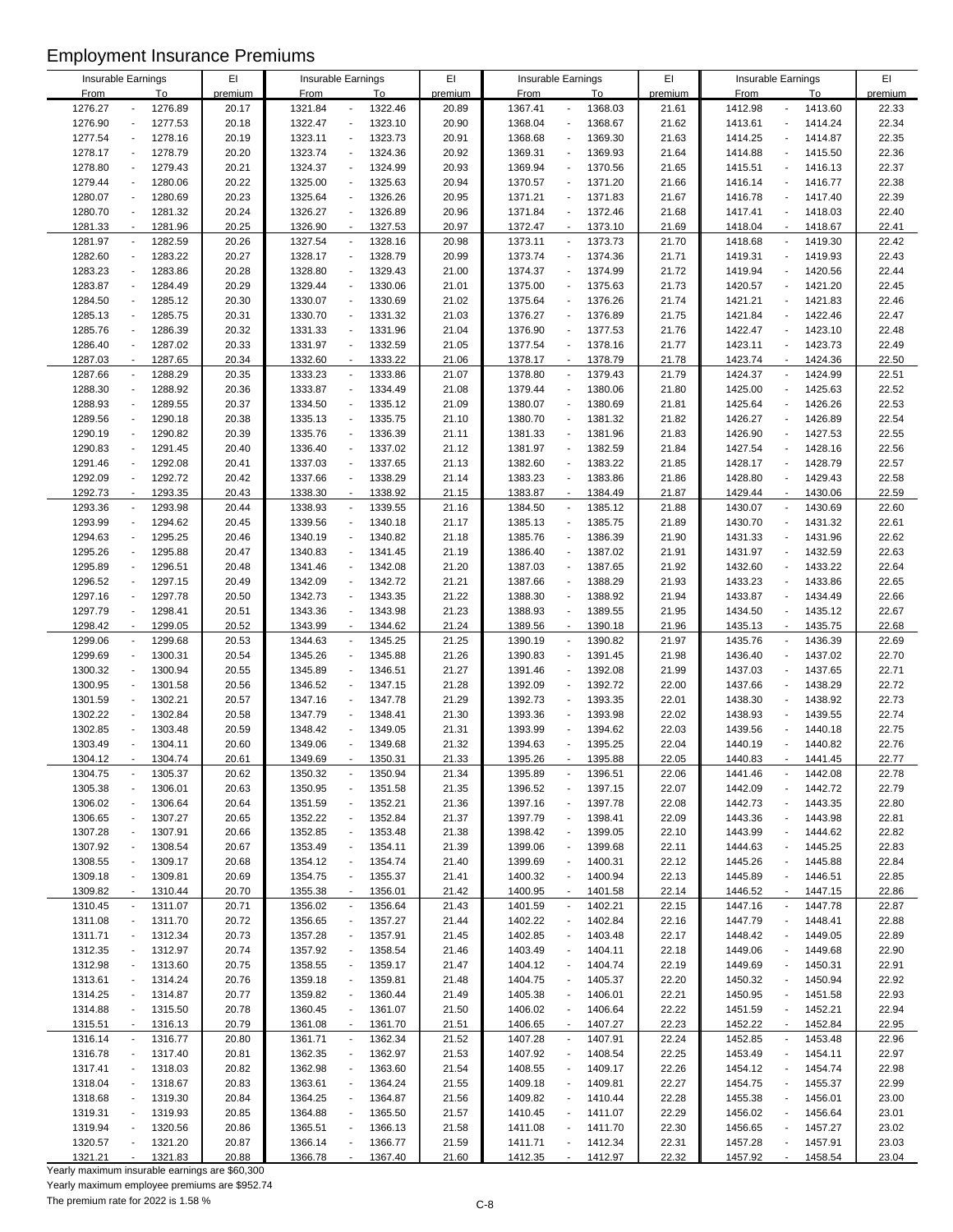| Insurable Earnings |                                     | EI      |             | Insurable Earnings                     | EI      |             | Insurable Earnings                  | EI      |             | Insurable Earnings                  | EI      |
|--------------------|-------------------------------------|---------|-------------|----------------------------------------|---------|-------------|-------------------------------------|---------|-------------|-------------------------------------|---------|
| <b>From</b>        | To                                  | premium | <b>From</b> | To                                     | premium | <b>From</b> | To                                  | premium | <b>From</b> | To                                  | premium |
| 1458.55            | 1459.17                             | 23.05   | 1504.12     | 1504.74<br>$\overline{\phantom{a}}$    | 23.77   | 1549.69     | 1550.31                             | 24.49   | 1595.26     | 1595.88<br>$\overline{a}$           | 25.21   |
| 1459.18            | 1459.81                             | 23.06   | 1504.75     | 1505.37<br>$\blacksquare$              | 23.78   | 1550.32     | 1550.94                             | 24.50   | 1595.89     | 1596.51<br>$\overline{a}$           | 25.22   |
| 1459.82            | 1460.44<br>$\overline{a}$           | 23.07   | 1505.38     | 1506.01<br>$\blacksquare$              | 23.79   | 1550.95     | 1551.58                             | 24.51   | 1596.52     | 1597.15<br>$\overline{a}$           | 25.23   |
| 1460.45            | 1461.07<br>$\overline{a}$           | 23.08   | 1506.02     | 1506.64<br>$\blacksquare$              | 23.80   | 1551.59     | 1552.21<br>$\overline{\phantom{a}}$ | 24.52   | 1597.16     | 1597.78<br>$\overline{a}$           | 25.24   |
| 1461.08            | 1461.70                             | 23.09   | 1506.65     | 1507.27<br>$\blacksquare$              | 23.81   | 1552.22     | 1552.84                             | 24.53   | 1597.79     | 1598.41<br>÷,                       | 25.25   |
|                    |                                     |         |             |                                        |         |             |                                     |         |             |                                     |         |
| 1461.71            | 1462.34<br>$\overline{a}$           | 23.10   | 1507.28     | 1507.91<br>$\blacksquare$              | 23.82   | 1552.85     | 1553.48<br>$\overline{\phantom{a}}$ | 24.54   | 1598.42     | 1599.05<br>$\overline{a}$           | 25.26   |
| 1462.35            | 1462.97                             | 23.11   | 1507.92     | 1508.54<br>$\blacksquare$              | 23.83   | 1553.49     | 1554.11<br>$\overline{\phantom{a}}$ | 24.55   | 1599.06     | 1599.68<br>$\overline{a}$           | 25.27   |
| 1462.98            | 1463.60                             | 23.12   | 1508.55     | 1509.17<br>$\blacksquare$              | 23.84   | 1554.12     | 1554.74                             | 24.56   | 1599.69     | 1600.31<br>$\overline{a}$           | 25.28   |
| 1463.61            | 1464.24<br>$\overline{\phantom{a}}$ | 23.13   | 1509.18     | 1509.81<br>$\blacksquare$              | 23.85   | 1554.75     | 1555.37<br>$\overline{\phantom{a}}$ | 24.57   | 1600.32     | 1600.94<br>$\overline{a}$           | 25.29   |
| 1464.25            | 1464.87<br>$\overline{a}$           | 23.14   | 1509.82     | 1510.44<br>$\blacksquare$              | 23.86   | 1555.38     | 1556.01<br>$\blacksquare$           | 24.58   | 1600.95     | 1601.58<br>$\blacksquare$           | 25.30   |
|                    |                                     |         |             |                                        |         |             |                                     |         |             |                                     |         |
| 1464.88            | 1465.50                             | 23.15   | 1510.45     | $\blacksquare$<br>1511.07              | 23.87   | 1556.02     | 1556.64                             | 24.59   | 1601.59     | 1602.21<br>÷,                       | 25.31   |
| 1465.51            | 1466.13                             | 23.16   | 1511.08     | $\overline{\phantom{a}}$<br>1511.70    | 23.88   | 1556.65     | 1557.27                             | 24.60   | 1602.22     | 1602.84<br>$\overline{a}$           | 25.32   |
| 1466.14            | 1466.77<br>$\overline{a}$           | 23.17   | 1511.71     | 1512.34<br>$\blacksquare$              | 23.89   | 1557.28     | 1557.91<br>$\overline{\phantom{a}}$ | 24.61   | 1602.85     | 1603.48<br>$\overline{a}$           | 25.33   |
| 1466.78            | 1467.40                             | 23.18   | 1512.35     | 1512.97<br>$\blacksquare$              | 23.90   | 1557.92     | 1558.54                             | 24.62   | 1603.49     | 1604.11<br>$\overline{a}$           | 25.34   |
| 1467.41            | 1468.03                             | 23.19   | 1512.98     | 1513.60<br>$\blacksquare$              | 23.91   | 1558.55     | 1559.17                             | 24.63   | 1604.12     | 1604.74<br>$\overline{a}$           | 25.35   |
| 1468.04            | 1468.67<br>$\overline{\phantom{a}}$ | 23.20   | 1513.61     | 1514.24<br>$\blacksquare$              | 23.92   | 1559.18     | 1559.81<br>$\overline{\phantom{a}}$ | 24.64   | 1604.75     | 1605.37<br>$\overline{a}$           | 25.36   |
|                    |                                     |         |             |                                        |         |             |                                     |         |             |                                     |         |
| 1468.68            | 1469.30                             | 23.21   | 1514.25     | 1514.87<br>$\blacksquare$              | 23.93   | 1559.82     | 1560.44                             | 24.65   | 1605.38     | 1606.01                             | 25.37   |
| 1469.31            | 1469.93<br>$\sim$                   | 23.22   | 1514.88     | $\mathcal{L}^{\mathcal{L}}$<br>1515.50 | 23.94   | 1560.45     | 1561.07<br>$\sim$                   | 24.66   | 1606.02     | 1606.64<br>ä,                       | 25.38   |
| 1469.94            | 1470.56<br>$\overline{\phantom{a}}$ | 23.23   | 1515.51     | 1516.13<br>$\overline{\phantom{a}}$    | 23.95   | 1561.08     | 1561.70<br>$\overline{\phantom{a}}$ | 24.67   | 1606.65     | 1607.27<br>$\blacksquare$           | 25.39   |
| 1470.57            | 1471.20<br>$\overline{a}$           | 23.24   | 1516.14     | 1516.77<br>$\blacksquare$              | 23.96   | 1561.71     | 1562.34                             | 24.68   | 1607.28     | 1607.91<br>$\overline{a}$           | 25.40   |
| 1471.21            | 1471.83<br>$\overline{a}$           | 23.25   | 1516.78     | 1517.40<br>$\blacksquare$              | 23.97   | 1562.35     | 1562.97                             | 24.69   | 1607.92     | 1608.54<br>$\overline{a}$           | 25.41   |
| 1471.84            | 1472.46<br>$\overline{a}$           | 23.26   | 1517.41     | 1518.03<br>$\blacksquare$              | 23.98   | 1562.98     | 1563.60                             | 24.70   | 1608.55     | 1609.17<br>$\overline{a}$           | 25.42   |
| 1472.47            |                                     |         |             | $\blacksquare$                         |         |             |                                     |         |             | ÷,                                  |         |
|                    | 1473.10                             | 23.27   | 1518.04     | 1518.67                                | 23.99   | 1563.61     | 1564.24                             | 24.71   | 1609.18     | 1609.81                             | 25.43   |
| 1473.11            | 1473.73<br>$\blacksquare$           | 23.28   | 1518.68     | 1519.30<br>$\blacksquare$              | 24.00   | 1564.25     | 1564.87                             | 24.72   | 1609.82     | 1610.44<br>$\overline{a}$           | 25.44   |
| 1473.74            | 1474.36<br>$\overline{a}$           | 23.29   | 1519.31     | 1519.93<br>$\blacksquare$              | 24.01   | 1564.88     | 1565.50<br>$\overline{\phantom{a}}$ | 24.73   | 1610.45     | 1611.07<br>$\overline{a}$           | 25.45   |
| 1474.37            | 1474.99                             | 23.30   | 1519.94     | 1520.56<br>$\blacksquare$              | 24.02   | 1565.51     | 1566.13                             | 24.74   | 1611.08     | 1611.70<br>$\overline{a}$           | 25.46   |
| 1475.00            | 1475.63                             | 23.31   | 1520.57     | 1521.20<br>$\blacksquare$              | 24.03   | 1566.14     | 1566.77                             | 24.75   | 1611.71     | 1612.34<br>$\blacksquare$           | 25.47   |
| 1475.64            | 1476.26<br>$\overline{\phantom{a}}$ | 23.32   | 1521.21     | 1521.83<br>$\blacksquare$              | 24.04   | 1566.78     | 1567.40<br>$\overline{\phantom{a}}$ | 24.76   | 1612.35     | 1612.97<br>$\blacksquare$           | 25.48   |
| 1476.27            | 1476.89                             | 23.33   | 1521.84     | 1522.46<br>$\blacksquare$              | 24.05   | 1567.41     | 1568.03                             | 24.77   | 1612.98     | 1613.60<br>$\overline{a}$           | 25.49   |
|                    |                                     |         |             |                                        |         |             |                                     |         |             |                                     |         |
| 1476.90            | 1477.53<br>$\overline{a}$           | 23.34   | 1522.47     | 1523.10<br>$\blacksquare$              | 24.06   | 1568.04     | 1568.67<br>$\overline{\phantom{a}}$ | 24.78   | 1613.61     | 1614.24<br>$\overline{a}$           | 25.50   |
| 1477.54            | 1478.16<br>$\blacksquare$           | 23.35   | 1523.11     | 1523.73<br>$\blacksquare$              | 24.07   | 1568.68     | 1569.30<br>$\overline{a}$           | 24.79   | 1614.25     | 1614.87<br>$\overline{a}$           | 25.51   |
| 1478.17            | 1478.79<br>$\overline{a}$           | 23.36   | 1523.74     | 1524.36<br>$\blacksquare$              | 24.08   | 1569.31     | 1569.93                             | 24.80   | 1614.88     | 1615.50<br>$\overline{a}$           | 25.52   |
| 1478.80            | 1479.43<br>$\overline{a}$           | 23.37   | 1524.37     | 1524.99<br>$\blacksquare$              | 24.09   | 1569.94     | 1570.56<br>$\overline{a}$           | 24.81   | 1615.51     | 1616.13<br>$\overline{a}$           | 25.53   |
| 1479.44            | 1480.06                             | 23.38   | 1525.00     | 1525.63<br>$\overline{\phantom{a}}$    | 24.10   | 1570.57     | 1571.20<br>$\overline{\phantom{a}}$ | 24.82   | 1616.14     | 1616.77<br>$\overline{a}$           | 25.54   |
| 1480.07            | 1480.69                             | 23.39   | 1525.64     | 1526.26<br>$\blacksquare$              | 24.11   | 1571.21     | 1571.83<br>$\overline{\phantom{a}}$ | 24.83   | 1616.78     | 1617.40<br>$\overline{a}$           | 25.55   |
|                    |                                     |         |             | $\blacksquare$                         |         |             | $\sim$                              |         |             | $\overline{a}$                      |         |
| 1480.70            | 1481.32                             | 23.40   | 1526.27     | 1526.89                                | 24.12   | 1571.84     | 1572.46                             | 24.84   | 1617.41     | 1618.03                             | 25.56   |
| 1481.33            | 1481.96<br>$\blacksquare$           | 23.41   | 1526.90     | 1527.53<br>$\blacksquare$              | 24.13   | 1572.47     | 1573.10<br>$\overline{\phantom{a}}$ | 24.85   | 1618.04     | 1618.67<br>$\overline{\phantom{a}}$ | 25.57   |
| 1481.97            | 1482.59                             | 23.42   | 1527.54     | 1528.16<br>$\blacksquare$              | 24.14   | 1573.11     | 1573.73                             | 24.86   | 1618.68     | 1619.30<br>$\overline{a}$           | 25.58   |
| 1482.60            | 1483.22                             | 23.43   | 1528.17     | 1528.79<br>$\blacksquare$              | 24.15   | 1573.74     | 1574.36                             | 24.87   | 1619.31     | 1619.93<br>÷,                       | 25.59   |
| 1483.23            | 1483.86<br>$\overline{a}$           | 23.44   | 1528.80     | 1529.43<br>$\blacksquare$              | 24.16   | 1574.37     | 1574.99<br>$\overline{\phantom{a}}$ | 24.88   | 1619.94     | 1620.56<br>$\overline{a}$           | 25.60   |
| 1483.87            | 1484.49                             | 23.45   | 1529.44     | 1530.06<br>$\blacksquare$              | 24.17   | 1575.00     | 1575.63                             | 24.89   | 1620.57     | 1621.20                             | 25.61   |
| 1484.50            | 1485.12<br>$\overline{\phantom{a}}$ | 23.46   | 1530.07     | 1530.69<br>$\blacksquare$              | 24.18   | 1575.64     | 1576.26<br>$\overline{\phantom{a}}$ | 24.90   | 1621.21     | 1621.83<br>$\overline{a}$           | 25.62   |
| 1485.13            | 1485.75                             | 23.47   | 1530.70     | 1531.32<br>$\blacksquare$              | 24.19   | 1576.27     | 1576.89                             | 24.91   | 1621.84     | 1622.46<br>÷,                       | 25.63   |
|                    |                                     |         |             |                                        |         |             |                                     |         |             |                                     |         |
| 1485.76            | 1486.39                             | 23.48   | 1531.33     | 1531.96<br>$\blacksquare$              | 24.20   | 1576.90     | 1577.53                             | 24.92   | 1622.47     | 1623.10<br>$\overline{a}$           | 25.64   |
| 1486.40            | 1487.02                             | 23.49   | 1531.97     | 1532.59                                | 24.21   | 1577.54     | 1578.16                             | 24.93   | 1623.11     | 1623.73                             | 25.65   |
| 1487.03            | 1487.65                             | 23.50   | 1532.60     | 1533.22<br>$\overline{\phantom{a}}$    | 24.22   | 1578.17     | 1578.79                             | 24.94   | 1623.74     | 1624.36<br>$\overline{a}$           | 25.66   |
| 1487.66            | 1488.29                             | 23.51   | 1533.23     | 1533.86                                | 24.23   | 1578.80     | 1579.43                             | 24.95   | 1624.37     | 1624.99                             | 25.67   |
| 1488.30            | 1488.92                             | 23.52   | 1533.87     | 1534.49<br>$\overline{\phantom{a}}$    | 24.24   | 1579.44     | 1580.06                             | 24.96   | 1625.00     | 1625.63                             | 25.68   |
| 1488.93            | 1489.55                             | 23.53   | 1534.50     | 1535.12<br>$\overline{\phantom{a}}$    | 24.25   | 1580.07     | 1580.69                             | 24.97   | 1625.64     | 1626.26                             | 25.69   |
| 1489.56            | 1490.18                             | 23.54   | 1535.13     | 1535.75<br>$\blacksquare$              | 24.26   | 1580.70     | 1581.32                             | 24.98   | 1626.27     | 1626.89                             | 25.70   |
|                    |                                     |         |             |                                        |         |             |                                     |         |             |                                     |         |
| 1490.19            | 1490.82                             | 23.55   | 1535.76     | 1536.39<br>$\blacksquare$              | 24.27   | 1581.33     | 1581.96                             | 24.99   | 1626.90     | 1627.53                             | 25.71   |
| 1490.83            | 1491.45                             | 23.56   | 1536.40     | 1537.02<br>$\blacksquare$              | 24.28   | 1581.97     | 1582.59<br>$\overline{a}$           | 25.00   | 1627.54     | 1628.16<br>$\overline{a}$           | 25.72   |
| 1491.46            | 1492.08                             | 23.57   | 1537.03     | 1537.65<br>$\overline{\phantom{a}}$    | 24.29   | 1582.60     | 1583.22                             | 25.01   | 1628.17     | 1628.79                             | 25.73   |
| 1492.09            | 1492.72                             | 23.58   | 1537.66     | 1538.29<br>$\blacksquare$              | 24.30   | 1583.23     | 1583.86                             | 25.02   | 1628.80     | 1629.43<br>Ĭ.                       | 25.74   |
| 1492.73            | 1493.35                             | 23.59   | 1538.30     | 1538.92<br>$\overline{\phantom{a}}$    | 24.31   | 1583.87     | 1584.49                             | 25.03   | 1629.44     | 1630.06<br>$\overline{a}$           | 25.75   |
| 1493.36            | 1493.98                             | 23.60   | 1538.93     | 1539.55<br>$\blacksquare$              | 24.32   | 1584.50     | 1585.12                             | 25.04   | 1630.07     | 1630.69<br>$\overline{a}$           | 25.76   |
| 1493.99            | 1494.62                             | 23.61   | 1539.56     | 1540.18<br>$\blacksquare$              | 24.33   | 1585.13     | 1585.75                             | 25.05   | 1630.70     | 1631.32<br>$\overline{a}$           | 25.77   |
|                    |                                     |         |             |                                        |         |             |                                     |         |             |                                     |         |
| 1494.63            | 1495.25                             | 23.62   | 1540.19     | 1540.82<br>$\overline{\phantom{a}}$    | 24.34   | 1585.76     | 1586.39                             | 25.06   | 1631.33     | 1631.96                             | 25.78   |
| 1495.26            | 1495.88                             | 23.63   | 1540.83     | 1541.45<br>$\blacksquare$              | 24.35   | 1586.40     | 1587.02                             | 25.07   | 1631.97     | 1632.59                             | 25.79   |
| 1495.89            | 1496.51                             | 23.64   | 1541.46     | 1542.08<br>$\overline{\phantom{a}}$    | 24.36   | 1587.03     | 1587.65                             | 25.08   | 1632.60     | 1633.22                             | 25.80   |
| 1496.52            | 1497.15                             | 23.65   | 1542.09     | 1542.72<br>$\overline{\phantom{a}}$    | 24.37   | 1587.66     | 1588.29                             | 25.09   | 1633.23     | 1633.86                             | 25.81   |
| 1497.16            | 1497.78                             | 23.66   | 1542.73     | 1543.35<br>$\overline{\phantom{a}}$    | 24.38   | 1588.30     | 1588.92                             | 25.10   | 1633.87     | 1634.49                             | 25.82   |
| 1497.79            | 1498.41                             | 23.67   | 1543.36     | 1543.98<br>$\blacksquare$              | 24.39   | 1588.93     | 1589.55                             | 25.11   | 1634.50     | 1635.12<br>٠                        | 25.83   |
|                    |                                     |         |             |                                        |         |             |                                     |         |             |                                     |         |
| 1498.42            | 1499.05<br>$\blacksquare$           | 23.68   | 1543.99     | 1544.62<br>$\blacksquare$              | 24.40   | 1589.56     | 1590.18<br>$\overline{\phantom{a}}$ | 25.12   | 1635.13     | 1635.75<br>$\blacksquare$           | 25.84   |
| 1499.06            | 1499.68                             | 23.69   | 1544.63     | 1545.25<br>$\overline{\phantom{a}}$    | 24.41   | 1590.19     | 1590.82                             | 25.13   | 1635.76     | 1636.39                             | 25.85   |
| 1499.69            | 1500.31                             | 23.70   | 1545.26     | 1545.88<br>$\overline{\phantom{a}}$    | 24.42   | 1590.83     | 1591.45<br>$\overline{\phantom{a}}$ | 25.14   | 1636.40     | 1637.02<br>$\overline{a}$           | 25.86   |
| 1500.32            | 1500.94                             | 23.71   | 1545.89     | 1546.51<br>$\overline{\phantom{a}}$    | 24.43   | 1591.46     | 1592.08                             | 25.15   | 1637.03     | 1637.65<br>$\overline{a}$           | 25.87   |
| 1500.95            | 1501.58                             | 23.72   | 1546.52     | 1547.15<br>$\overline{\phantom{a}}$    | 24.44   | 1592.09     | 1592.72                             | 25.16   | 1637.66     | 1638.29                             | 25.88   |
| 1501.59            | 1502.21                             | 23.73   | 1547.16     | 1547.78<br>$\blacksquare$              | 24.45   | 1592.73     | 1593.35                             | 25.17   | 1638.30     | 1638.92                             | 25.89   |
| 1502.22            | 1502.84                             | 23.74   | 1547.79     | 1548.41<br>$\overline{\phantom{a}}$    | 24.46   | 1593.36     | 1593.98                             | 25.18   | 1638.93     | 1639.55                             | 25.90   |
|                    |                                     |         |             |                                        |         |             |                                     |         |             |                                     |         |
| 1502.85            | 1503.48                             | 23.75   | 1548.42     | 1549.05                                | 24.47   | 1593.99     | 1594.62                             | 25.19   | 1639.56     | 1640.18                             | 25.91   |
| 1503.49            | 1504.11                             | 23.76   | 1549.06     | 1549.68                                | 24.48   | 1594.63     | 1595.25                             | 25.20   | 1640.19     | 1640.82                             | 25.92   |

Yearly maximum insurable earnings are \$60,300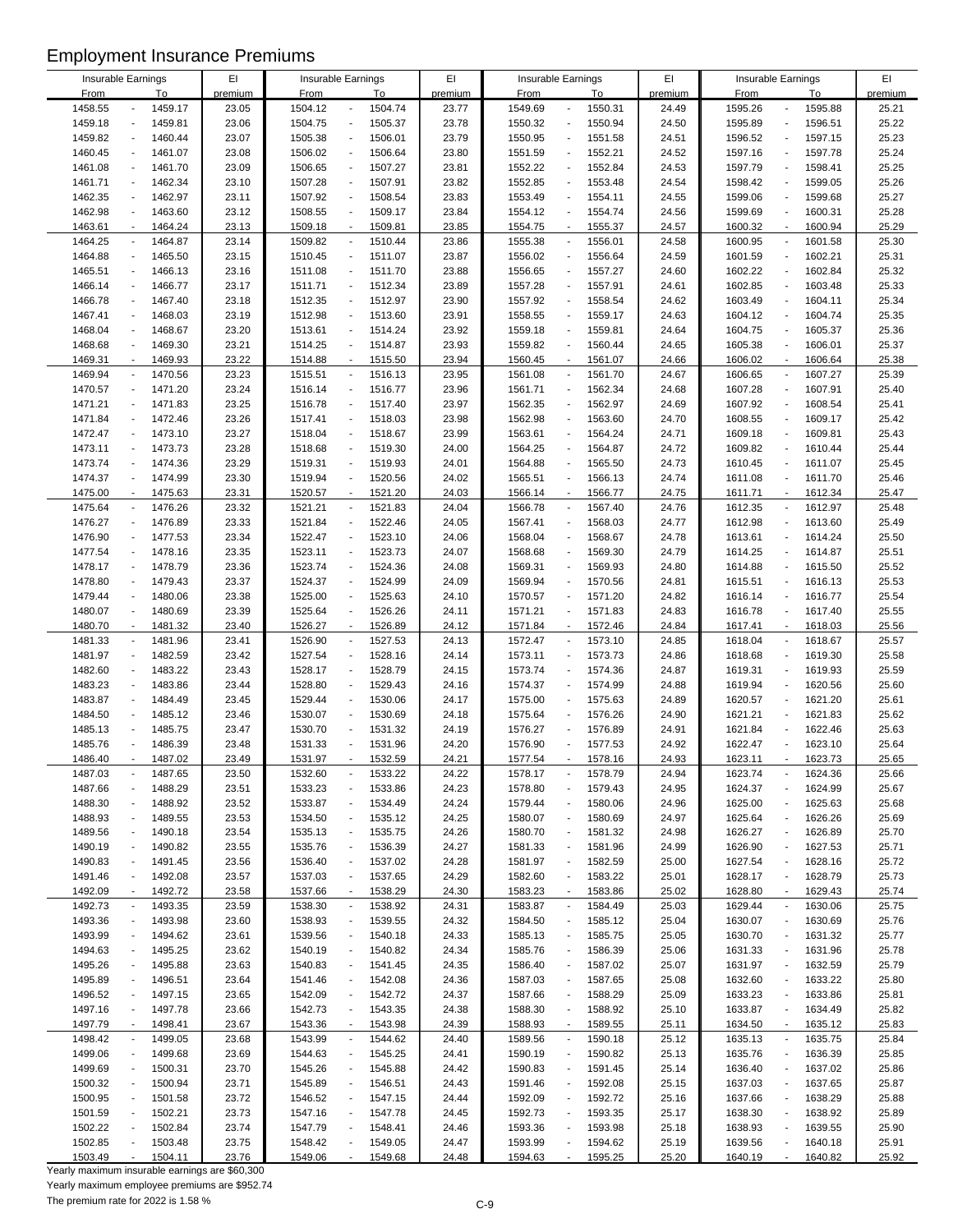|         | Insurable Earnings        | EI      |         |                                     | EI      |         | Insurable Earnings                      | EI      |             |                                     | EI      |
|---------|---------------------------|---------|---------|-------------------------------------|---------|---------|-----------------------------------------|---------|-------------|-------------------------------------|---------|
|         |                           |         |         | Insurable Earnings                  |         |         |                                         |         |             | Insurable Earnings                  |         |
| From    | To                        | premium | From    | To                                  | premium | From    | To                                      | premium | <b>From</b> | To                                  | premium |
| 1640.83 | 1641.45                   | 25.93   | 1686.40 | 1687.02<br>÷,                       | 26.65   | 1731.97 | 1732.59<br>÷.                           | 27.37   | 1777.54     | 1778.16<br>$\blacksquare$           | 28.09   |
| 1641.46 | 1642.08                   | 25.94   | 1687.03 | 1687.65<br>$\overline{\phantom{a}}$ | 26.66   | 1732.60 | 1733.22<br>$\overline{a}$               | 27.38   | 1778.17     | 1778.79<br>$\blacksquare$           | 28.10   |
| 1642.09 | 1642.72                   | 25.95   | 1687.66 | 1688.29<br>$\overline{\phantom{a}}$ | 26.67   | 1733.23 | 1733.86                                 | 27.39   | 1778.80     | 1779.43<br>$\overline{\phantom{a}}$ | 28.11   |
| 1642.73 | 1643.35                   | 25.96   | 1688.30 | 1688.92<br>$\overline{\phantom{a}}$ | 26.68   | 1733.87 | 1734.49<br>$\overline{a}$               | 27.40   | 1779.44     | 1780.06                             | 28.12   |
| 1643.36 | 1643.98                   | 25.97   | 1688.93 | 1689.55<br>$\overline{\phantom{a}}$ | 26.69   | 1734.50 | 1735.12                                 | 27.41   | 1780.07     | 1780.69                             | 28.13   |
| 1643.99 | 1644.62                   | 25.98   | 1689.56 | 1690.18<br>$\overline{\phantom{a}}$ | 26.70   | 1735.13 | 1735.75                                 | 27.42   | 1780.70     | 1781.32<br>$\overline{\phantom{a}}$ | 28.14   |
| 1644.63 | 1645.25                   | 25.99   | 1690.19 | 1690.82<br>$\sim$                   | 26.71   | 1735.76 | 1736.39                                 | 27.43   | 1781.33     | 1781.96                             | 28.15   |
| 1645.26 | 1645.88                   | 26.00   | 1690.83 | 1691.45<br>$\overline{\phantom{a}}$ | 26.72   | 1736.40 | 1737.02<br>$\overline{a}$               | 27.44   | 1781.97     | 1782.59<br>$\blacksquare$           | 28.16   |
|         |                           |         |         |                                     |         |         |                                         |         |             |                                     |         |
| 1645.89 | 1646.51                   | 26.01   | 1691.46 | 1692.08<br>$\overline{\phantom{a}}$ | 26.73   | 1737.03 | 1737.65<br>$\overline{\phantom{a}}$     | 27.45   | 1782.60     | 1783.22                             | 28.17   |
| 1646.52 | 1647.15                   | 26.02   | 1692.09 | 1692.72<br>$\overline{\phantom{a}}$ | 26.74   | 1737.66 | 1738.29                                 | 27.46   | 1783.23     | 1783.86                             | 28.18   |
| 1647.16 | 1647.78                   | 26.03   | 1692.73 | 1693.35<br>$\overline{\phantom{a}}$ | 26.75   | 1738.30 | 1738.92                                 | 27.47   | 1783.87     | 1784.49                             | 28.19   |
| 1647.79 | 1648.41                   | 26.04   | 1693.36 | 1693.98<br>$\overline{\phantom{a}}$ | 26.76   | 1738.93 | 1739.55                                 | 27.48   | 1784.50     | 1785.12                             | 28.20   |
| 1648.42 | 1649.05                   | 26.05   | 1693.99 | 1694.62<br>$\sim$                   | 26.77   | 1739.56 | 1740.18<br>$\overline{a}$               | 27.49   | 1785.13     | 1785.75<br>$\overline{\phantom{a}}$ | 28.21   |
| 1649.06 | 1649.68                   | 26.06   | 1694.63 | 1695.25<br>$\overline{\phantom{a}}$ | 26.78   | 1740.19 | 1740.82<br>$\blacksquare$               | 27.50   | 1785.76     | 1786.39<br>$\overline{\phantom{a}}$ | 28.22   |
| 1649.69 | 1650.31                   | 26.07   | 1695.26 | 1695.88<br>$\overline{\phantom{a}}$ | 26.79   | 1740.83 | 1741.45                                 | 27.51   | 1786.40     | 1787.02<br>$\overline{\phantom{a}}$ | 28.23   |
| 1650.32 | 1650.94                   | 26.08   | 1695.89 | 1696.51<br>÷,                       | 26.80   | 1741.46 | 1742.08                                 | 27.52   | 1787.03     | 1787.65                             | 28.24   |
| 1650.95 | 1651.58                   | 26.09   | 1696.52 | 1697.15<br>$\overline{\phantom{a}}$ | 26.81   | 1742.09 | 1742.72                                 | 27.53   | 1787.66     | 1788.29                             | 28.25   |
|         | $\overline{\phantom{a}}$  |         |         | $\blacksquare$                      |         |         | $\overline{\phantom{a}}$                |         |             | $\blacksquare$                      |         |
| 1651.59 | 1652.21                   | 26.10   | 1697.16 | 1697.78                             | 26.82   | 1742.73 | 1743.35                                 | 27.54   | 1788.30     | 1788.92                             | 28.26   |
| 1652.22 | 1652.84                   | 26.11   | 1697.79 | 1698.41<br>$\overline{\phantom{a}}$ | 26.83   | 1743.36 | 1743.98<br>$\blacksquare$               | 27.55   | 1788.93     | 1789.55<br>$\blacksquare$           | 28.27   |
| 1652.85 | 1653.48                   | 26.12   | 1698.42 | 1699.05<br>$\overline{\phantom{a}}$ | 26.84   | 1743.99 | 1744.62<br>$\overline{a}$               | 27.56   | 1789.56     | 1790.18<br>$\blacksquare$           | 28.28   |
| 1653.49 | 1654.11                   | 26.13   | 1699.06 | 1699.68<br>$\overline{a}$           | 26.85   | 1744.63 | 1745.25                                 | 27.57   | 1790.19     | 1790.82<br>$\overline{\phantom{a}}$ | 28.29   |
| 1654.12 | 1654.74                   | 26.14   | 1699.69 | 1700.31<br>÷,                       | 26.86   | 1745.26 | 1745.88                                 | 27.58   | 1790.83     | 1791.45                             | 28.30   |
| 1654.75 | 1655.37                   | 26.15   | 1700.32 | 1700.94<br>$\overline{a}$           | 26.87   | 1745.89 | 1746.51<br>$\overline{\phantom{m}}$     | 27.59   | 1791.46     | 1792.08                             | 28.31   |
| 1655.38 | 1656.01                   | 26.16   | 1700.95 | 1701.58<br>$\overline{\phantom{a}}$ | 26.88   | 1746.52 | 1747.15                                 | 27.60   | 1792.09     | 1792.72                             | 28.32   |
| 1656.02 | 1656.64                   | 26.17   | 1701.59 | 1702.21<br>÷,                       | 26.89   | 1747.16 | 1747.78<br>$\overline{\phantom{a}}$     | 27.61   | 1792.73     | 1793.35                             | 28.33   |
| 1656.65 | 1657.27                   | 26.18   | 1702.22 | 1702.84<br>$\overline{\phantom{a}}$ | 26.90   | 1747.79 | 1748.41                                 | 27.62   | 1793.36     | 1793.98<br>$\overline{a}$           | 28.34   |
| 1657.28 | 1657.91                   | 26.19   | 1702.85 | 1703.48<br>$\blacksquare$           | 26.91   | 1748.42 | 1749.05                                 | 27.63   | 1793.99     | 1794.62                             | 28.35   |
| 1657.92 | 1658.54                   | 26.20   | 1703.49 | $\blacksquare$<br>1704.11           | 26.92   | 1749.06 | 1749.68                                 | 27.64   | 1794.63     | 1795.25<br>$\ddot{\phantom{a}}$     | 28.36   |
|         |                           |         |         |                                     |         |         |                                         |         |             |                                     |         |
| 1658.55 | 1659.17                   | 26.21   | 1704.12 | 1704.74<br>$\overline{\phantom{a}}$ | 26.93   | 1749.69 | 1750.31                                 | 27.65   | 1795.26     | 1795.88<br>$\overline{\phantom{a}}$ | 28.37   |
| 1659.18 | 1659.81                   | 26.22   | 1704.75 | 1705.37<br>$\overline{\phantom{a}}$ | 26.94   | 1750.32 | 1750.94                                 | 27.66   | 1795.89     | 1796.51                             | 28.38   |
| 1659.82 | 1660.44                   | 26.23   | 1705.38 | 1706.01<br>$\overline{\phantom{a}}$ | 26.95   | 1750.95 | 1751.58                                 | 27.67   | 1796.52     | 1797.15                             | 28.39   |
| 1660.45 | 1661.07                   | 26.24   | 1706.02 | 1706.64<br>$\overline{a}$           | 26.96   | 1751.59 | 1752.21<br>$\overline{a}$               | 27.68   | 1797.16     | 1797.78<br>$\overline{\phantom{a}}$ | 28.40   |
| 1661.08 | 1661.70                   | 26.25   | 1706.65 | 1707.27<br>$\blacksquare$           | 26.97   | 1752.22 | 1752.84                                 | 27.69   | 1797.79     | 1798.41<br>$\overline{\phantom{a}}$ | 28.41   |
| 1661.71 | 1662.34                   | 26.26   | 1707.28 | 1707.91<br>÷,                       | 26.98   | 1752.85 | 1753.48                                 | 27.70   | 1798.42     | 1799.05                             | 28.42   |
| 1662.35 | 1662.97                   | 26.27   | 1707.92 | 1708.54<br>$\blacksquare$           | 26.99   | 1753.49 | 1754.11<br>$\overline{a}$               | 27.71   | 1799.06     | 1799.68                             | 28.43   |
| 1662.98 | 1663.60                   | 26.28   | 1708.55 | 1709.17<br>$\blacksquare$           | 27.00   | 1754.12 | 1754.74<br>$\overline{\phantom{a}}$     | 27.72   | 1799.69     | 1800.31<br>$\sim$                   | 28.44   |
| 1663.61 | 1664.24<br>$\blacksquare$ | 26.29   | 1709.18 | 1709.81<br>$\overline{\phantom{a}}$ | 27.01   | 1754.75 | 1755.37<br>$\blacksquare$               | 27.73   | 1800.32     | 1800.94<br>$\overline{\phantom{a}}$ | 28.45   |
|         |                           |         |         |                                     |         |         |                                         |         |             | $\overline{\phantom{a}}$            |         |
| 1664.25 | 1664.87                   | 26.30   | 1709.82 | $\overline{\phantom{a}}$<br>1710.44 | 27.02   | 1755.38 | 1756.01                                 | 27.74   | 1800.95     | 1801.58                             | 28.46   |
| 1664.88 | 1665.50<br>$\overline{a}$ | 26.31   | 1710.45 | 1711.07<br>$\overline{\phantom{a}}$ | 27.03   | 1756.02 | 1756.64                                 | 27.75   | 1801.59     | 1802.21<br>$\overline{\phantom{a}}$ | 28.47   |
| 1665.51 | 1666.13                   | 26.32   | 1711.08 | 1711.70<br>$\overline{\phantom{a}}$ | 27.04   | 1756.65 | 1757.27<br>$\overline{a}$               | 27.76   | 1802.22     | 1802.84                             | 28.48   |
| 1666.14 | 1666.77                   | 26.33   | 1711.71 | 1712.34<br>$\overline{\phantom{a}}$ | 27.05   | 1757.28 | 1757.91<br>÷.                           | 27.77   | 1802.85     | 1803.48<br>$\overline{\phantom{a}}$ | 28.49   |
| 1666.78 | 1667.40                   | 26.34   | 1712.35 | 1712.97<br>$\overline{\phantom{a}}$ | 27.06   | 1757.92 | 1758.54                                 | 27.78   | 1803.49     | 1804.11                             | 28.50   |
| 1667.41 | 1668.03                   | 26.35   | 1712.98 | 1713.60<br>$\overline{\phantom{a}}$ | 27.07   | 1758.55 | 1759.17                                 | 27.79   | 1804.12     | 1804.74                             | 28.51   |
| 1668.04 | 1668.67                   | 26.36   | 1713.61 | 1714.24<br>$\blacksquare$           | 27.08   | 1759.18 | 1759.81<br>$\overline{\phantom{a}}$     | 27.80   | 1804.75     | 1805.37                             | 28.52   |
| 1668.68 | 1669.30                   | 26.37   | 1714.25 | 1714.87                             | 27.09   | 1759.82 | 1760.44                                 | 27.81   | 1805.38     | 1806.01                             | 28.53   |
| 1669.31 | 1669.93                   | 26.38   | 1714.88 | 1715.50<br>$\overline{\phantom{a}}$ | 27.10   | 1760.45 | 1761.07                                 | 27.82   | 1806.02     | 1806.64                             | 28.54   |
| 1669.94 | 1670.56                   | 26.39   | 1715.51 | 1716.13<br>$\overline{\phantom{a}}$ | 27.11   | 1761.08 | 1761.70                                 | 27.83   | 1806.65     | 1807.27                             | 28.55   |
| 1670.57 |                           |         | 1716.14 | $\overline{\phantom{a}}$            |         |         | 1762.34                                 |         | 1807.28     | 1807.91                             |         |
|         | 1671.20                   | 26.40   |         | 1716.77                             | 27.12   | 1761.71 | 1762.97                                 | 27.84   |             |                                     | 28.56   |
| 1671.21 | 1671.83                   | 26.41   | 1716.78 | 1717.40<br>$\overline{\phantom{a}}$ | 27.13   | 1762.35 | $\blacksquare$                          | 27.85   | 1807.92     | 1808.54<br>$\overline{\phantom{a}}$ | 28.57   |
| 1671.84 | 1672.46                   | 26.42   | 1717.41 | 1718.03<br>$\overline{\phantom{a}}$ | 27.14   | 1762.98 | 1763.60                                 | 27.86   | 1808.55     | 1809.17                             | 28.58   |
| 1672.47 | 1673.10                   | 26.43   | 1718.04 | 1718.67<br>$\overline{\phantom{a}}$ | 27.15   | 1763.61 | 1764.24                                 | 27.87   | 1809.18     | 1809.81                             | 28.59   |
| 1673.11 | 1673.73                   | 26.44   | 1718.68 | 1719.30<br>$\overline{a}$           | 27.16   | 1764.25 | 1764.87                                 | 27.88   | 1809.82     | 1810.44                             | 28.60   |
| 1673.74 | 1674.36                   | 26.45   | 1719.31 | 1719.93<br>$\overline{\phantom{a}}$ | 27.17   | 1764.88 | 1765.50                                 | 27.89   | 1810.45     | 1811.07                             | 28.61   |
| 1674.37 | 1674.99                   | 26.46   | 1719.94 | 1720.56<br>$\overline{\phantom{a}}$ | 27.18   | 1765.51 | 1766.13<br>$\overline{\phantom{a}}$     | 27.90   | 1811.08     | 1811.70<br>$\overline{\phantom{a}}$ | 28.62   |
| 1675.00 | 1675.63                   | 26.47   | 1720.57 | $\sim$<br>1721.20                   | 27.19   | 1766.14 | 1766.77<br>$\overline{\phantom{a}}$     | 27.91   | 1811.71     | 1812.34<br>$\overline{\phantom{a}}$ | 28.63   |
| 1675.64 | 1676.26                   | 26.48   | 1721.21 | 1721.83<br>$\overline{\phantom{a}}$ | 27.20   | 1766.78 | 1767.40                                 | 27.92   | 1812.35     | 1812.97                             | 28.64   |
| 1676.27 | 1676.89                   | 26.49   | 1721.84 | 1722.46<br>$\overline{\phantom{a}}$ | 27.21   | 1767.41 | 1768.03                                 | 27.93   | 1812.98     | 1813.60                             | 28.65   |
| 1676.90 | 1677.53                   | 26.50   | 1722.47 | 1723.10<br>$\overline{\phantom{a}}$ | 27.22   | 1768.04 | 1768.67                                 | 27.94   | 1813.61     | 1814.24                             | 28.66   |
| 1677.54 | 1678.16                   | 26.51   | 1723.11 | 1723.73<br>$\overline{\phantom{a}}$ | 27.23   | 1768.68 | 1769.30<br>$\overline{\phantom{m}}$     | 27.95   | 1814.25     | 1814.87                             | 28.67   |
|         |                           |         |         | $\overline{\phantom{a}}$            |         |         | 1769.93                                 |         | 1814.88     |                                     |         |
| 1678.17 | 1678.79                   | 26.52   | 1723.74 | 1724.36                             | 27.24   | 1769.31 |                                         | 27.96   |             | 1815.50                             | 28.68   |
| 1678.80 | 1679.43                   | 26.53   | 1724.37 | 1724.99<br>$\overline{\phantom{a}}$ | 27.25   | 1769.94 | 1770.56<br>$\overline{\phantom{a}}$     | 27.97   | 1815.51     | 1816.13                             | 28.69   |
| 1679.44 | 1680.06                   | 26.54   | 1725.00 | 1725.63<br>$\overline{\phantom{a}}$ | 27.26   | 1770.57 | 1771.20                                 | 27.98   | 1816.14     | 1816.77                             | 28.70   |
| 1680.07 | 1680.69                   | 26.55   | 1725.64 | 1726.26<br>$\blacksquare$           | 27.27   | 1771.21 | 1771.83                                 | 27.99   | 1816.78     | 1817.40                             | 28.71   |
| 1680.70 | 1681.32                   | 26.56   | 1726.27 | $\overline{\phantom{a}}$<br>1726.89 | 27.28   | 1771.84 | 1772.46                                 | 28.00   | 1817.41     | 1818.03                             | 28.72   |
| 1681.33 | 1681.96                   | 26.57   | 1726.90 | 1727.53<br>$\overline{\phantom{a}}$ | 27.29   | 1772.47 | 1773.10                                 | 28.01   | 1818.04     | 1818.67                             | 28.73   |
| 1681.97 | 1682.59                   | 26.58   | 1727.54 | 1728.16<br>$\overline{\phantom{a}}$ | 27.30   | 1773.11 | 1773.73                                 | 28.02   | 1818.68     | 1819.30                             | 28.74   |
| 1682.60 | 1683.22                   | 26.59   | 1728.17 | 1728.79<br>$\overline{\phantom{a}}$ | 27.31   | 1773.74 | 1774.36                                 | 28.03   | 1819.31     | 1819.93                             | 28.75   |
| 1683.23 | 1683.86                   | 26.60   | 1728.80 | 1729.43<br>$\overline{\phantom{a}}$ | 27.32   | 1774.37 | 1774.99<br>$\overline{\phantom{a}}$     | 28.04   | 1819.94     | 1820.56                             | 28.76   |
| 1683.87 | 1684.49                   | 26.61   | 1729.44 | 1730.06<br>$\overline{\phantom{a}}$ | 27.33   | 1775.00 | 1775.63                                 | 28.05   | 1820.57     | 1821.20                             | 28.77   |
| 1684.50 |                           |         |         | $\overline{\phantom{a}}$            |         |         |                                         |         | 1821.21     |                                     |         |
|         | 1685.12                   | 26.62   | 1730.07 | 1730.69                             | 27.34   | 1775.64 | 1776.26                                 | 28.06   |             | 1821.83                             | 28.78   |
| 1685.13 | 1685.75                   | 26.63   | 1730.70 | 1731.32<br>$\overline{\phantom{a}}$ | 27.35   | 1776.27 | 1776.89<br>$\qquad \qquad \blacksquare$ | 28.07   | 1821.84     | 1822.46                             | 28.79   |
| 1685.76 | 1686.39                   | 26.64   | 1731.33 | 1731.96<br>$\overline{\phantom{a}}$ | 27.36   | 1776.90 | 1777.53                                 | 28.08   | 1822.47     | 1823.10                             | 28.80   |

Yearly maximum insurable earnings are \$60,300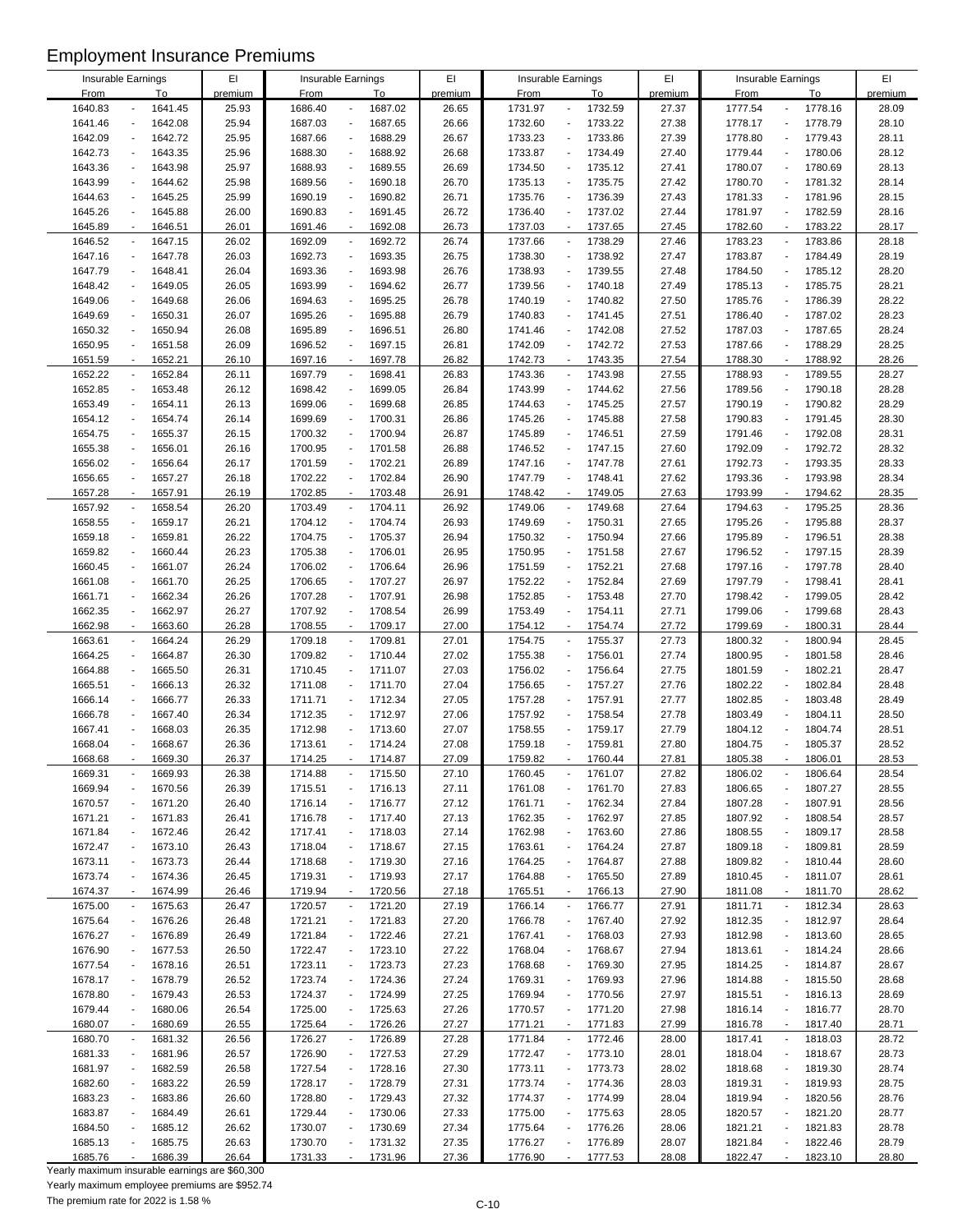|                    |                                     | E1      |             |                                     | EI      |             |                                         |         |             |                                     |         |
|--------------------|-------------------------------------|---------|-------------|-------------------------------------|---------|-------------|-----------------------------------------|---------|-------------|-------------------------------------|---------|
| Insurable Earnings |                                     |         |             | Insurable Earnings                  |         |             | Insurable Earnings                      | EI      |             | Insurable Earnings                  | EI      |
| <b>From</b>        | To                                  | premium | <b>From</b> | To                                  | premium | <b>From</b> | To                                      | premium | <b>From</b> | To                                  | premium |
| 1823.11            | 1823.73                             | 28.81   | 1868.68     | 1869.30<br>÷,                       | 29.53   | 1914.25     | 1914.87                                 | 30.25   | 1959.82     | 1960.44<br>$\overline{a}$           | 30.97   |
| 1823.74            | 1824.36                             | 28.82   | 1869.31     | $\Box$<br>1869.93                   | 29.54   | 1914.88     | 1915.50<br>$\overline{a}$               | 30.26   | 1960.45     | 1961.07<br>$\overline{\phantom{a}}$ | 30.98   |
| 1824.37            | 1824.99                             | 28.83   | 1869.94     | 1870.56<br>$\overline{\phantom{a}}$ | 29.55   | 1915.51     | 1916.13<br>$\overline{a}$               | 30.27   | 1961.08     | 1961.70<br>$\overline{a}$           | 30.99   |
| 1825.00            | 1825.63                             | 28.84   | 1870.57     | 1871.20<br>$\overline{\phantom{a}}$ | 29.56   | 1916.14     | 1916.77<br>$\overline{\phantom{a}}$     | 30.28   | 1961.71     | 1962.34<br>$\overline{a}$           | 31.00   |
| 1825.64            | 1826.26                             | 28.85   | 1871.21     | 1871.83<br>$\overline{\phantom{a}}$ | 29.57   | 1916.78     | 1917.40<br>$\blacksquare$               | 30.29   | 1962.35     | 1962.97<br>$\overline{\phantom{a}}$ | 31.01   |
| 1826.27            | 1826.89                             | 28.86   | 1871.84     | 1872.46<br>$\blacksquare$           | 29.58   | 1917.41     | 1918.03<br>$\overline{a}$               | 30.30   | 1962.98     | 1963.60<br>$\overline{a}$           | 31.02   |
| 1826.90            | 1827.53                             | 28.87   | 1872.47     | 1873.10<br>$\blacksquare$           | 29.59   | 1918.04     | 1918.67<br>$\overline{a}$               | 30.31   | 1963.61     | 1964.24<br>$\overline{a}$           | 31.03   |
| 1827.54            | 1828.16<br>$\overline{a}$           | 28.88   | 1873.11     | 1873.73<br>$\overline{\phantom{a}}$ | 29.60   | 1918.68     | 1919.30<br>$\blacksquare$               | 30.32   | 1964.25     | 1964.87<br>$\overline{\phantom{a}}$ | 31.04   |
|                    |                                     |         |             | $\blacksquare$                      |         |             |                                         |         |             |                                     |         |
| 1828.17            | 1828.79<br>$\overline{\phantom{a}}$ | 28.89   | 1873.74     | 1874.36                             | 29.61   | 1919.31     | 1919.93<br>$\overline{\phantom{a}}$     | 30.33   | 1964.88     | 1965.50<br>$\overline{a}$           | 31.05   |
| 1828.80            | 1829.43                             | 28.90   | 1874.37     | 1874.99<br>$\overline{\phantom{a}}$ | 29.62   | 1919.94     | 1920.56                                 | 30.34   | 1965.51     | 1966.13<br>$\overline{a}$           | 31.06   |
| 1829.44            | 1830.06<br>$\overline{a}$           | 28.91   | 1875.00     | 1875.63<br>$\overline{\phantom{a}}$ | 29.63   | 1920.57     | 1921.20<br>$\overline{\phantom{a}}$     | 30.35   | 1966.14     | 1966.77<br>$\overline{a}$           | 31.07   |
| 1830.07            | 1830.69                             | 28.92   | 1875.64     | 1876.26<br>$\blacksquare$           | 29.64   | 1921.21     | 1921.83                                 | 30.36   | 1966.78     | 1967.40                             | 31.08   |
| 1830.70            | 1831.32<br>$\overline{a}$           | 28.93   | 1876.27     | 1876.89<br>$\blacksquare$           | 29.65   | 1921.84     | 1922.46<br>$\overline{a}$               | 30.37   | 1967.41     | 1968.03<br>$\overline{\phantom{a}}$ | 31.09   |
| 1831.33            | 1831.96                             | 28.94   | 1876.90     | 1877.53<br>$\overline{\phantom{a}}$ | 29.66   | 1922.47     | 1923.10<br>$\overline{a}$               | 30.38   | 1968.04     | 1968.67<br>$\overline{\phantom{a}}$ | 31.10   |
| 1831.97            | 1832.59                             | 28.95   | 1877.54     | 1878.16<br>$\overline{\phantom{a}}$ | 29.67   | 1923.11     | 1923.73                                 | 30.39   | 1968.68     | 1969.30                             | 31.11   |
| 1832.60            | 1833.22                             | 28.96   | 1878.17     | 1878.79<br>$\overline{\phantom{a}}$ | 29.68   | 1923.74     | 1924.36<br>$\overline{\phantom{a}}$     | 30.40   | 1969.31     | 1969.93<br>÷,                       | 31.12   |
| 1833.23            | 1833.86                             | 28.97   | 1878.80     | 1879.43<br>$\overline{\phantom{a}}$ | 29.69   | 1924.37     | 1924.99                                 | 30.41   | 1969.94     | 1970.56<br>$\overline{\phantom{a}}$ | 31.13   |
| 1833.87            | 1834.49<br>÷,                       | 28.98   | 1879.44     | 1880.06<br>$\mathbf{r}$             | 29.70   | 1925.00     | 1925.63                                 | 30.42   | 1970.57     | 1971.20<br>÷,                       | 31.14   |
| 1834.50            | 1835.12                             | 28.99   | 1880.07     | $\overline{\phantom{a}}$<br>1880.69 | 29.71   | 1925.64     | 1926.26<br>$\overline{\phantom{a}}$     | 30.43   | 1971.21     | 1971.83<br>$\blacksquare$           | 31.15   |
| 1835.13            | 1835.75<br>$\overline{a}$           | 29.00   | 1880.70     | 1881.32<br>$\overline{\phantom{a}}$ | 29.72   | 1926.27     | 1926.89<br>$\overline{a}$               | 30.44   | 1971.84     | 1972.46<br>$\overline{\phantom{a}}$ | 31.16   |
| 1835.76            | 1836.39                             |         |             | $\blacksquare$                      | 29.73   |             |                                         |         | 1972.47     | 1973.10<br>$\overline{a}$           | 31.17   |
|                    |                                     | 29.01   | 1881.33     | 1881.96                             |         | 1926.90     | 1927.53                                 | 30.45   |             |                                     |         |
| 1836.40            | 1837.02                             | 29.02   | 1881.97     | 1882.59<br>$\overline{\phantom{a}}$ | 29.74   | 1927.54     | 1928.16                                 | 30.46   | 1973.11     | 1973.73                             | 31.18   |
| 1837.03            | 1837.65<br>$\overline{a}$           | 29.03   | 1882.60     | 1883.22<br>$\overline{\phantom{a}}$ | 29.75   | 1928.17     | 1928.79<br>$\overline{a}$               | 30.47   | 1973.74     | 1974.36<br>$\overline{a}$           | 31.19   |
| 1837.66            | 1838.29                             | 29.04   | 1883.23     | 1883.86<br>$\blacksquare$           | 29.76   | 1928.80     | 1929.43                                 | 30.48   | 1974.37     | 1974.99                             | 31.20   |
| 1838.30            | 1838.92                             | 29.05   | 1883.87     | 1884.49<br>$\blacksquare$           | 29.77   | 1929.44     | 1930.06<br>$\overline{a}$               | 30.49   | 1975.00     | 1975.63<br>$\overline{a}$           | 31.21   |
| 1838.93            | 1839.55                             | 29.06   | 1884.50     | 1885.12<br>$\overline{\phantom{a}}$ | 29.78   | 1930.07     | 1930.69<br>$\overline{a}$               | 30.50   | 1975.64     | 1976.26<br>$\overline{\phantom{a}}$ | 31.22   |
| 1839.56            | 1840.18<br>$\overline{\phantom{a}}$ | 29.07   | 1885.13     | 1885.75<br>$\blacksquare$           | 29.79   | 1930.70     | 1931.32                                 | 30.51   | 1976.27     | 1976.89                             | 31.23   |
| 1840.19            | 1840.82<br>$\blacksquare$           | 29.08   | 1885.76     | $\Box$<br>1886.39                   | 29.80   | 1931.33     | 1931.96<br>$\overline{a}$               | 30.52   | 1976.90     | 1977.53<br>$\overline{\phantom{a}}$ | 31.24   |
| 1840.83            | 1841.45                             | 29.09   | 1886.40     | 1887.02<br>$\overline{\phantom{a}}$ | 29.81   | 1931.97     | 1932.59<br>$\overline{\phantom{a}}$     | 30.53   | 1977.54     | 1978.16<br>$\overline{a}$           | 31.25   |
| 1841.46            | 1842.08                             | 29.10   | 1887.03     | $\blacksquare$<br>1887.65           | 29.82   | 1932.60     | 1933.22                                 | 30.54   | 1978.17     | 1978.79<br>$\overline{a}$           | 31.26   |
| 1842.09            | 1842.72                             | 29.11   | 1887.66     | 1888.29<br>$\overline{\phantom{a}}$ | 29.83   | 1933.23     | 1933.86                                 | 30.55   | 1978.80     | 1979.43<br>$\overline{a}$           | 31.27   |
| 1842.73            | 1843.35<br>$\overline{a}$           | 29.12   | 1888.30     | 1888.92<br>$\overline{\phantom{a}}$ | 29.84   | 1933.87     | 1934.49<br>$\overline{\phantom{a}}$     | 30.56   | 1979.44     | 1980.06<br>$\overline{\phantom{a}}$ | 31.28   |
| 1843.36            | 1843.98                             | 29.13   | 1888.93     | $\Box$<br>1889.55                   | 29.85   | 1934.50     | 1935.12                                 | 30.57   | 1980.07     | 1980.69<br>$\overline{a}$           | 31.29   |
| 1843.99            | 1844.62                             | 29.14   | 1889.56     | 1890.18<br>$\Box$                   | 29.86   | 1935.13     | 1935.75                                 | 30.58   | 1980.70     | 1981.32                             | 31.30   |
|                    |                                     |         |             |                                     |         |             |                                         |         |             |                                     |         |
| 1844.63            | 1845.25<br>$\overline{a}$           | 29.15   | 1890.19     | 1890.82<br>$\overline{\phantom{a}}$ | 29.87   | 1935.76     | 1936.39<br>$\blacksquare$               | 30.59   | 1981.33     | 1981.96<br>$\blacksquare$           | 31.31   |
| 1845.26            | 1845.88                             | 29.16   | 1890.83     | 1891.45<br>$\mathbf{r}$             | 29.88   | 1936.40     | 1937.02                                 | 30.60   | 1981.97     | 1982.59                             | 31.32   |
| 1845.89            | 1846.51<br>$\overline{a}$           | 29.17   | 1891.46     | 1892.08<br>$\blacksquare$           | 29.89   | 1937.03     | 1937.65<br>$\blacksquare$               | 30.61   | 1982.60     | 1983.22<br>$\blacksquare$           | 31.33   |
| 1846.52            | 1847.15                             | 29.18   | 1892.09     | $\Box$<br>1892.72                   | 29.90   | 1937.66     | 1938.29                                 | 30.62   | 1983.23     | 1983.86<br>$\overline{a}$           | 31.34   |
| 1847.16            | 1847.78                             | 29.19   | 1892.73     | 1893.35<br>$\blacksquare$           | 29.91   | 1938.30     | 1938.92                                 | 30.63   | 1983.87     | 1984.49<br>$\overline{a}$           | 31.35   |
| 1847.79            | 1848.41                             | 29.20   | 1893.36     | $\blacksquare$<br>1893.98           | 29.92   | 1938.93     | 1939.55                                 | 30.64   | 1984.50     | 1985.12<br>$\overline{a}$           | 31.36   |
| 1848.42            | 1849.05                             | 29.21   | 1893.99     | 1894.62<br>$\overline{\phantom{a}}$ | 29.93   | 1939.56     | 1940.18<br>$\overline{\phantom{a}}$     | 30.65   | 1985.13     | 1985.75<br>$\overline{a}$           | 31.37   |
| 1849.06            | 1849.68                             | 29.22   | 1894.63     | 1895.25<br>$\blacksquare$           | 29.94   | 1940.19     | 1940.82                                 | 30.66   | 1985.76     | 1986.39                             | 31.38   |
| 1849.69            | 1850.31                             | 29.23   | 1895.26     | 1895.88<br>$\blacksquare$           | 29.95   | 1940.83     | 1941.45                                 | 30.67   | 1986.40     | 1987.02                             | 31.39   |
| 1850.32            | 1850.94                             | 29.24   | 1895.89     | 1896.51<br>$\overline{\phantom{a}}$ | 29.96   | 1941.46     | 1942.08                                 | 30.68   | 1987.03     | 1987.65<br>$\overline{a}$           | 31.40   |
| 1850.95            | 1851.58                             | 29.25   | 1896.52     | 1897.15                             | 29.97   | 1942.09     | 1942.72                                 | 30.69   | 1987.66     | 1988.29                             | 31.41   |
| 1851.59            | 1852.21                             | 29.26   | 1897.16     | 1897.78<br>$\blacksquare$           | 29.98   | 1942.73     | 1943.35                                 | 30.70   | 1988.30     | 1988.92                             | 31.42   |
| 1852.22            | 1852.84                             | 29.27   | 1897.79     | 1898.41<br>$\overline{\phantom{a}}$ | 29.99   | 1943.36     | 1943.98                                 | 30.71   | 1988.93     | 1989.55                             | 31.43   |
| 1852.85            | 1853.48                             | 29.28   | 1898.42     | 1899.05<br>$\overline{\phantom{a}}$ | 30.00   | 1943.99     | 1944.62                                 | 30.72   | 1989.56     | 1990.18                             | 31.44   |
|                    |                                     |         |             |                                     |         |             |                                         |         |             |                                     |         |
| 1853.49            | 1854.11                             | 29.29   | 1899.06     | 1899.68<br>$\blacksquare$           | 30.01   | 1944.63     | 1945.25<br>$\overline{\phantom{a}}$     | 30.73   | 1990.19     | 1990.82<br>$\overline{a}$           | 31.45   |
| 1854.12            | 1854.74                             | 29.30   | 1899.69     | 1900.31<br>$\blacksquare$           | 30.02   | 1945.26     | 1945.88                                 | 30.74   | 1990.83     | 1991.45<br>$\overline{\phantom{a}}$ | 31.46   |
| 1854.75            | 1855.37                             | 29.31   | 1900.32     | 1900.94<br>$\overline{\phantom{a}}$ | 30.03   | 1945.89     | 1946.51                                 | 30.75   | 1991.46     | 1992.08                             | 31.47   |
| 1855.38            | 1856.01                             | 29.32   | 1900.95     | 1901.58<br>$\overline{\phantom{a}}$ | 30.04   | 1946.52     | 1947.15<br>$\overline{\phantom{a}}$     | 30.76   | 1992.09     | 1992.72                             | 31.48   |
| 1856.02            | 1856.64                             | 29.33   | 1901.59     | 1902.21<br>$\overline{\phantom{a}}$ | 30.05   | 1947.16     | 1947.78<br>$\overline{a}$               | 30.77   | 1992.73     | 1993.35<br>$\overline{\phantom{a}}$ | 31.49   |
| 1856.65            | 1857.27                             | 29.34   | 1902.22     | 1902.84<br>$\blacksquare$           | 30.06   | 1947.79     | 1948.41<br>$\overline{\phantom{a}}$     | 30.78   | 1993.36     | 1993.98<br>$\overline{a}$           | 31.50   |
| 1857.28            | 1857.91                             | 29.35   | 1902.85     | 1903.48<br>$\blacksquare$           | 30.07   | 1948.42     | 1949.05                                 | 30.79   | 1993.99     | 1994.62<br>$\overline{a}$           | 31.51   |
| 1857.92            | 1858.54                             | 29.36   | 1903.49     | 1904.11<br>$\blacksquare$           | 30.08   | 1949.06     | 1949.68                                 | 30.80   | 1994.63     | 1995.25<br>$\overline{\phantom{a}}$ | 31.52   |
| 1858.55            | 1859.17                             | 29.37   | 1904.12     | $\overline{\phantom{a}}$<br>1904.74 | 30.09   | 1949.69     | 1950.31                                 | 30.81   | 1995.26     | 1995.88                             | 31.53   |
| 1859.18            | 1859.81                             | 29.38   | 1904.75     | 1905.37<br>$\overline{\phantom{a}}$ | 30.10   | 1950.32     | 1950.94                                 | 30.82   | 1995.89     | 1996.51<br>$\overline{a}$           | 31.54   |
| 1859.82            | 1860.44                             | 29.39   | 1905.38     | 1906.01<br>$\overline{\phantom{a}}$ | 30.11   | 1950.95     | 1951.58<br>$\overline{\phantom{a}}$     | 30.83   | 1996.52     | 1997.15<br>$\blacksquare$           | 31.55   |
| 1860.45            | 1861.07                             | 29.40   | 1906.02     | 1906.64<br>$\blacksquare$           | 30.12   | 1951.59     | 1952.21                                 | 30.84   | 1997.16     | 1997.78                             | 31.56   |
| 1861.08            | 1861.70                             | 29.41   | 1906.65     | 1907.27<br>$\blacksquare$           | 30.13   | 1952.22     | 1952.84<br>$\qquad \qquad \blacksquare$ | 30.85   | 1997.79     | 1998.41<br>$\overline{\phantom{a}}$ | 31.57   |
| 1861.71            | 1862.34                             | 29.42   | 1907.28     | 1907.91<br>$\blacksquare$           | 30.14   | 1952.85     | 1953.48                                 | 30.86   | 1998.42     | 1999.05<br>$\overline{\phantom{a}}$ | 31.58   |
| 1862.35            | 1862.97                             |         |             | 1908.54<br>$\blacksquare$           | 30.15   | 1953.49     |                                         |         |             | 1999.68                             |         |
|                    |                                     | 29.43   | 1907.92     |                                     |         |             | 1954.11                                 | 30.87   | 1999.06     |                                     | 31.59   |
| 1862.98            | 1863.60                             | 29.44   | 1908.55     | 1909.17<br>$\blacksquare$           | 30.16   | 1954.12     | 1954.74<br>$\blacksquare$               | 30.88   | 1999.69     | 2000.31<br>$\blacksquare$           | 31.60   |
| 1863.61            | 1864.24                             | 29.45   | 1909.18     | 1909.81<br>$\overline{\phantom{a}}$ | 30.17   | 1954.75     | 1955.37<br>$\overline{a}$               | 30.89   | 2000.32     | 2000.94                             | 31.61   |
| 1864.25            | 1864.87                             | 29.46   | 1909.82     | 1910.44<br>$\overline{\phantom{a}}$ | 30.18   | 1955.38     | 1956.01<br>$\overline{a}$               | 30.90   | 2000.95     | 2001.58<br>$\overline{a}$           | 31.62   |
| 1864.88            | 1865.50                             | 29.47   | 1910.45     | 1911.07<br>$\blacksquare$           | 30.19   | 1956.02     | 1956.64                                 | 30.91   | 2001.59     | 2002.21                             | 31.63   |
| 1865.51            | 1866.13                             | 29.48   | 1911.08     | 1911.70<br>$\overline{\phantom{a}}$ | 30.20   | 1956.65     | 1957.27                                 | 30.92   | 2002.22     | 2002.84<br>$\overline{\phantom{a}}$ | 31.64   |
| 1866.14            | 1866.77                             | 29.49   | 1911.71     | 1912.34<br>$\overline{\phantom{a}}$ | 30.21   | 1957.28     | 1957.91                                 | 30.93   | 2002.85     | 2003.48                             | 31.65   |
| 1866.78            | 1867.40                             | 29.50   | 1912.35     | 1912.97<br>$\overline{\phantom{a}}$ | 30.22   | 1957.92     | 1958.54                                 | 30.94   | 2003.49     | 2004.11                             | 31.66   |
| 1867.41            | 1868.03                             | 29.51   | 1912.98     | 1913.60<br>$\overline{\phantom{a}}$ | 30.23   | 1958.55     | 1959.17<br>$\qquad \qquad \blacksquare$ | 30.95   | 2004.12     | 2004.74<br>$\overline{\phantom{a}}$ | 31.67   |
| 1868.04            | 1868.67                             | 29.52   | 1913.61     | 1914.24<br>$\sim$                   | 30.24   | 1959.18     | 1959.81                                 | 30.96   | 2004.75     | 2005.37                             | 31.68   |

Yearly maximum insurable earnings are \$60,300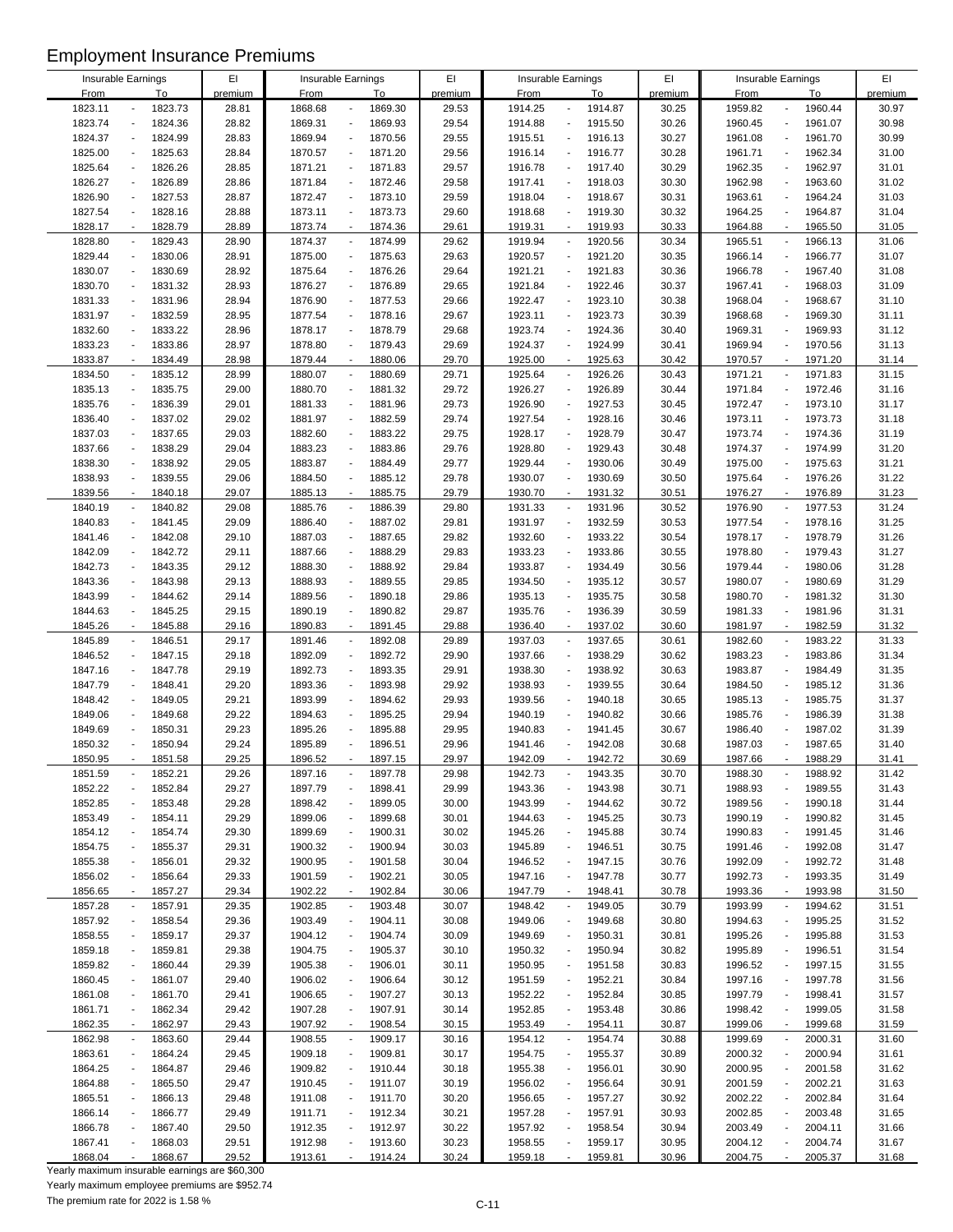|                    |                          |         | EI      |                    |                                     | EI      |             |                                     | EI      |                    |                                     | EI      |
|--------------------|--------------------------|---------|---------|--------------------|-------------------------------------|---------|-------------|-------------------------------------|---------|--------------------|-------------------------------------|---------|
| Insurable Earnings |                          |         |         | Insurable Earnings |                                     |         |             | Insurable Earnings                  |         | Insurable Earnings |                                     |         |
| <b>From</b>        |                          | To      | premium | <b>From</b>        | To                                  | premium | <b>From</b> | To                                  | premium | <b>From</b>        | To                                  | premium |
| 2005.38            |                          | 2006.01 | 31.69   | 2050.95            | 2051.58<br>÷,                       | 32.41   | 2096.52     | 2097.15                             | 33.13   | 2142.09            | 2142.72                             | 33.85   |
| 2006.02            |                          | 2006.64 | 31.70   | 2051.59            | 2052.21<br>$\blacksquare$           | 32.42   | 2097.16     | 2097.78                             | 33.14   | 2142.73            | 2143.35<br>$\overline{a}$           | 33.86   |
| 2006.65            |                          | 2007.27 | 31.71   | 2052.22            | 2052.84<br>$\blacksquare$           | 32.43   | 2097.79     | 2098.41                             | 33.15   | 2143.36            | 2143.98                             | 33.87   |
| 2007.28            |                          | 2007.91 | 31.72   | 2052.85            | $\Box$<br>2053.48                   | 32.44   | 2098.42     | 2099.05<br>$\overline{a}$           | 33.16   | 2143.99            | 2144.62<br>$\blacksquare$           | 33.88   |
| 2007.92            |                          | 2008.54 | 31.73   | 2053.49            | $\Box$<br>2054.11                   | 32.45   | 2099.06     | 2099.68                             | 33.17   | 2144.63            | 2145.25<br>$\overline{a}$           | 33.89   |
|                    |                          |         |         |                    | $\blacksquare$                      |         |             |                                     |         |                    | $\overline{a}$                      |         |
| 2008.55            |                          | 2009.17 | 31.74   | 2054.12            | 2054.74                             | 32.46   | 2099.69     | 2100.31                             | 33.18   | 2145.26            | 2145.88                             | 33.90   |
| 2009.18            |                          | 2009.81 | 31.75   | 2054.75            | 2055.37<br>$\blacksquare$           | 32.47   | 2100.32     | 2100.94<br>$\overline{\phantom{a}}$ | 33.19   | 2145.89            | 2146.51<br>$\overline{a}$           | 33.91   |
| 2009.82            | $\overline{a}$           | 2010.44 | 31.76   | 2055.38            | $\Box$<br>2056.01                   | 32.48   | 2100.95     | 2101.58<br>$\blacksquare$           | 33.20   | 2146.52            | 2147.15<br>$\overline{a}$           | 33.92   |
| 2010.45            | $\overline{\phantom{a}}$ | 2011.07 | 31.77   | 2056.02            | 2056.64<br>$\blacksquare$           | 32.49   | 2101.59     | 2102.21<br>$\overline{\phantom{a}}$ | 33.21   | 2147.16            | 2147.78<br>$\overline{a}$           | 33.93   |
| 2011.08            |                          | 2011.70 | 31.78   | 2056.65            | 2057.27<br>$\overline{\phantom{a}}$ | 32.50   | 2102.22     | 2102.84                             | 33.22   | 2147.79            | 2148.41                             | 33.94   |
| 2011.71            | $\overline{a}$           | 2012.34 | 31.79   | 2057.28            | 2057.91<br>$\overline{\phantom{a}}$ | 32.51   | 2102.85     | 2103.48<br>$\overline{\phantom{a}}$ | 33.23   | 2148.42            | 2149.05<br>$\blacksquare$           | 33.95   |
| 2012.35            |                          | 2012.97 | 31.80   | 2057.92            | 2058.54<br>$\blacksquare$           | 32.52   | 2103.49     | 2104.11                             | 33.24   | 2149.06            | 2149.68                             | 33.96   |
| 2012.98            | $\overline{a}$           | 2013.60 | 31.81   | 2058.55            | 2059.17<br>$\blacksquare$           | 32.53   | 2104.12     | 2104.74<br>$\overline{a}$           | 33.25   | 2149.69            | 2150.31<br>$\overline{a}$           | 33.97   |
|                    |                          |         |         |                    |                                     |         |             |                                     |         |                    |                                     |         |
| 2013.61            |                          | 2014.24 | 31.82   | 2059.18            | $\Box$<br>2059.81                   | 32.54   | 2104.75     | 2105.37<br>$\overline{\phantom{a}}$ | 33.26   | 2150.32            | 2150.94<br>$\overline{a}$           | 33.98   |
| 2014.25            |                          | 2014.87 | 31.83   | 2059.82            | 2060.44<br>$\overline{\phantom{a}}$ | 32.55   | 2105.38     | 2106.01                             | 33.27   | 2150.95            | 2151.58                             | 33.99   |
| 2014.88            |                          | 2015.50 | 31.84   | 2060.45            | $\Box$<br>2061.07                   | 32.56   | 2106.02     | 2106.64<br>$\overline{\phantom{a}}$ | 33.28   | 2151.59            | 2152.21                             | 34.00   |
| 2015.51            |                          | 2016.13 | 31.85   | 2061.08            | 2061.70<br>$\overline{\phantom{a}}$ | 32.57   | 2106.65     | 2107.27                             | 33.29   | 2152.22            | 2152.84<br>$\overline{a}$           | 34.01   |
| 2016.14            | $\sim$                   | 2016.77 | 31.86   | 2061.71            | 2062.34<br>$\mathbf{r}$             | 32.58   | 2107.28     | 2107.91                             | 33.30   | 2152.85            | 2153.48<br>÷,                       | 34.02   |
| 2016.78            |                          | 2017.40 | 31.87   | 2062.35            | $\overline{\phantom{a}}$<br>2062.97 | 32.59   | 2107.92     | 2108.54<br>$\overline{a}$           | 33.31   | 2153.49            | 2154.11<br>$\overline{\phantom{a}}$ | 34.03   |
| 2017.41            | $\blacksquare$           | 2018.03 | 31.88   | 2062.98            | 2063.60<br>$\Box$                   | 32.60   | 2108.55     | 2109.17<br>$\overline{a}$           | 33.32   | 2154.12            | 2154.74<br>$\overline{a}$           | 34.04   |
| 2018.04            |                          | 2018.67 | 31.89   | 2063.61            | $\blacksquare$<br>2064.24           | 32.61   | 2109.18     | 2109.81                             | 33.33   | 2154.75            | 2155.37                             | 34.05   |
|                    |                          |         |         |                    |                                     |         |             |                                     |         |                    |                                     |         |
| 2018.68            |                          | 2019.30 | 31.90   | 2064.25            | 2064.87<br>$\overline{\phantom{a}}$ | 32.62   | 2109.82     | 2110.44                             | 33.34   | 2155.38            | 2156.01<br>$\overline{a}$           | 34.06   |
| 2019.31            | $\overline{a}$           | 2019.93 | 31.91   | 2064.88            | $\Box$<br>2065.50                   | 32.63   | 2110.45     | 2111.07<br>$\overline{\phantom{a}}$ | 33.35   | 2156.02            | 2156.64<br>$\blacksquare$           | 34.07   |
| 2019.94            |                          | 2020.56 | 31.92   | 2065.51            | 2066.13<br>$\blacksquare$           | 32.64   | 2111.08     | 2111.70                             | 33.36   | 2156.65            | 2157.27                             | 34.08   |
| 2020.57            |                          | 2021.20 | 31.93   | 2066.14            | 2066.77<br>$\blacksquare$           | 32.65   | 2111.71     | 2112.34<br>$\overline{a}$           | 33.37   | 2157.28            | 2157.91<br>$\overline{a}$           | 34.09   |
| 2021.21            |                          | 2021.83 | 31.94   | 2066.78            | $\Box$<br>2067.40                   | 32.66   | 2112.35     | 2112.97<br>$\overline{\phantom{a}}$ | 33.38   | 2157.92            | 2158.54<br>$\overline{a}$           | 34.10   |
| 2021.84            |                          | 2022.46 | 31.95   | 2067.41            | 2068.03<br>$\blacksquare$           | 32.67   | 2112.98     | 2113.60                             | 33.39   | 2158.55            | 2159.17                             | 34.11   |
| 2022.47            | $\blacksquare$           | 2023.10 | 31.96   | 2068.04            | $\Box$<br>2068.67                   | 32.68   | 2113.61     | 2114.24<br>$\overline{a}$           | 33.40   | 2159.18            | 2159.81<br>$\blacksquare$           | 34.12   |
|                    |                          |         |         |                    |                                     |         |             |                                     |         |                    |                                     |         |
| 2023.11            |                          | 2023.73 | 31.97   | 2068.68            | 2069.30<br>$\overline{\phantom{a}}$ | 32.69   | 2114.25     | 2114.87<br>$\overline{\phantom{a}}$ | 33.41   | 2159.82            | 2160.44<br>$\blacksquare$           | 34.13   |
| 2023.74            |                          | 2024.36 | 31.98   | 2069.31            | 2069.93<br>$\blacksquare$           | 32.70   | 2114.88     | 2115.50                             | 33.42   | 2160.45            | 2161.07<br>$\overline{a}$           | 34.14   |
| 2024.37            |                          | 2024.99 | 31.99   | 2069.94            | 2070.56<br>$\blacksquare$           | 32.71   | 2115.51     | 2116.13                             | 33.43   | 2161.08            | 2161.70<br>$\overline{a}$           | 34.15   |
| 2025.00            | $\overline{a}$           | 2025.63 | 32.00   | 2070.57            | 2071.20<br>$\overline{\phantom{a}}$ | 32.72   | 2116.14     | 2116.77<br>$\overline{\phantom{a}}$ | 33.44   | 2161.71            | 2162.34<br>$\overline{\phantom{a}}$ | 34.16   |
| 2025.64            |                          | 2026.26 | 32.01   | 2071.21            | 2071.83<br>$\blacksquare$           | 32.73   | 2116.78     | 2117.40                             | 33.45   | 2162.35            | 2162.97<br>$\overline{a}$           | 34.17   |
| 2026.27            |                          | 2026.89 | 32.02   | 2071.84            | 2072.46<br>$\blacksquare$           | 32.74   | 2117.41     | 2118.03                             | 33.46   | 2162.98            | 2163.60                             | 34.18   |
| 2026.90            |                          | 2027.53 | 32.03   | 2072.47            | 2073.10<br>$\overline{\phantom{a}}$ | 32.75   | 2118.04     | 2118.67<br>$\overline{\phantom{a}}$ | 33.47   | 2163.61            | 2164.24<br>$\blacksquare$           | 34.19   |
| 2027.54            |                          | 2028.16 | 32.04   | 2073.11            | 2073.73<br>$\mathbf{r}$             | 32.76   | 2118.68     | 2119.30                             | 33.48   | 2164.25            | 2164.87                             | 34.20   |
|                    |                          |         |         |                    |                                     |         |             |                                     |         |                    |                                     |         |
| 2028.17            |                          | 2028.79 | 32.05   | 2073.74            | 2074.36<br>$\blacksquare$           | 32.77   | 2119.31     | 2119.93<br>$\overline{\phantom{a}}$ | 33.49   | 2164.88            | 2165.50<br>$\blacksquare$           | 34.21   |
| 2028.80            |                          | 2029.43 | 32.06   | 2074.37            | $\Box$<br>2074.99                   | 32.78   | 2119.94     | 2120.56<br>$\overline{\phantom{a}}$ | 33.50   | 2165.51            | 2166.13<br>$\overline{\phantom{a}}$ | 34.22   |
| 2029.44            |                          | 2030.06 | 32.07   | 2075.00            | 2075.63<br>$\blacksquare$           | 32.79   | 2120.57     | 2121.20<br>$\overline{\phantom{a}}$ | 33.51   | 2166.14            | 2166.77<br>$\overline{a}$           | 34.23   |
| 2030.07            |                          | 2030.69 | 32.08   | 2075.64            | $\blacksquare$<br>2076.26           | 32.80   | 2121.21     | 2121.83<br>$\blacksquare$           | 33.52   | 2166.78            | 2167.40<br>$\overline{a}$           | 34.24   |
| 2030.70            |                          | 2031.32 | 32.09   | 2076.27            | 2076.89<br>$\overline{\phantom{a}}$ | 32.81   | 2121.84     | 2122.46<br>$\overline{\phantom{a}}$ | 33.53   | 2167.41            | 2168.03<br>$\overline{a}$           | 34.25   |
| 2031.33            |                          | 2031.96 | 32.10   | 2076.90            | 2077.53<br>$\blacksquare$           | 32.82   | 2122.47     | 2123.10<br>$\overline{\phantom{a}}$ | 33.54   | 2168.04            | 2168.67                             | 34.26   |
| 2031.97            |                          | 2032.59 | 32.11   | 2077.54            | 2078.16<br>$\blacksquare$           | 32.83   | 2123.11     | 2123.73                             | 33.55   | 2168.68            | 2169.30                             | 34.27   |
| 2032.60            |                          | 2033.22 | 32.12   | 2078.17            | 2078.79<br>$\overline{\phantom{a}}$ | 32.84   | 2123.74     | 2124.36<br>$\overline{\phantom{a}}$ | 33.56   | 2169.31            | 2169.93<br>$\overline{\phantom{a}}$ | 34.28   |
|                    |                          |         |         |                    |                                     |         |             |                                     |         |                    |                                     |         |
| 2033.23            |                          | 2033.86 | 32.13   | 2078.80            | 2079.43                             | 32.85   | 2124.37     | 2124.99                             | 33.57   | 2169.94            | 2170.56                             | 34.29   |
| 2033.87            |                          | 2034.49 | 32.14   | 2079.44            | 2080.06<br>$\overline{\phantom{a}}$ | 32.86   | 2125.00     | 2125.63                             | 33.58   | 2170.57            | 2171.20                             | 34.30   |
| 2034.50            |                          | 2035.12 | 32.15   | 2080.07            | 2080.69<br>$\overline{a}$           | 32.87   | 2125.64     | 2126.26<br>$\overline{a}$           | 33.59   | 2171.21            | 2171.83                             | 34.31   |
| 2035.13            |                          | 2035.75 | 32.16   | 2080.70            | 2081.32<br>$\overline{\phantom{a}}$ | 32.88   | 2126.27     | 2126.89                             | 33.60   | 2171.84            | 2172.46                             | 34.32   |
| 2035.76            |                          | 2036.39 | 32.17   | 2081.33            | 2081.96<br>$\blacksquare$           | 32.89   | 2126.90     | 2127.53<br>$\blacksquare$           | 33.61   | 2172.47            | 2173.10<br>$\overline{a}$           | 34.33   |
| 2036.40            |                          | 2037.02 | 32.18   | 2081.97            | 2082.59<br>$\blacksquare$           | 32.90   | 2127.54     | 2128.16                             | 33.62   | 2173.11            | 2173.73                             | 34.34   |
| 2037.03            |                          | 2037.65 | 32.19   | 2082.60            | 2083.22<br>$\blacksquare$           | 32.91   | 2128.17     | 2128.79                             | 33.63   | 2173.74            | 2174.36                             | 34.35   |
| 2037.66            |                          | 2038.29 | 32.20   | 2083.23            | 2083.86<br>$\overline{\phantom{a}}$ | 32.92   | 2128.80     | 2129.43<br>$\overline{\phantom{a}}$ | 33.64   | 2174.37            | 2174.99                             | 34.36   |
|                    |                          |         |         |                    |                                     |         |             |                                     |         |                    |                                     |         |
| 2038.30            |                          | 2038.92 | 32.21   | 2083.87            | 2084.49<br>$\overline{\phantom{a}}$ | 32.93   | 2129.44     | 2130.06                             | 33.65   | 2175.00            | 2175.63<br>$\overline{a}$           | 34.37   |
| 2038.93            |                          | 2039.55 | 32.22   | 2084.50            | $\blacksquare$<br>2085.12           | 32.94   | 2130.07     | 2130.69<br>$\overline{\phantom{a}}$ | 33.66   | 2175.64            | 2176.26<br>$\overline{a}$           | 34.38   |
| 2039.56            |                          | 2040.18 | 32.23   | 2085.13            | 2085.75<br>$\blacksquare$           | 32.95   | 2130.70     | 2131.32                             | 33.67   | 2176.27            | 2176.89<br>$\overline{\phantom{a}}$ | 34.39   |
| 2040.19            |                          | 2040.82 | 32.24   | 2085.76            | 2086.39<br>$\blacksquare$           | 32.96   | 2131.33     | 2131.96                             | 33.68   | 2176.90            | 2177.53                             | 34.40   |
| 2040.83            |                          | 2041.45 | 32.25   | 2086.40            | 2087.02<br>$\overline{\phantom{a}}$ | 32.97   | 2131.97     | 2132.59                             | 33.69   | 2177.54            | 2178.16                             | 34.41   |
| 2041.46            |                          | 2042.08 | 32.26   | 2087.03            | 2087.65<br>$\overline{\phantom{a}}$ | 32.98   | 2132.60     | 2133.22                             | 33.70   | 2178.17            | 2178.79                             | 34.42   |
| 2042.09            |                          | 2042.72 | 32.27   | 2087.66            | 2088.29<br>$\overline{\phantom{a}}$ | 32.99   | 2133.23     | 2133.86<br>$\overline{\phantom{a}}$ | 33.71   | 2178.80            | 2179.43<br>$\overline{a}$           | 34.43   |
| 2042.73            |                          | 2043.35 | 32.28   | 2088.30            | 2088.92<br>$\overline{\phantom{a}}$ | 33.00   | 2133.87     | 2134.49                             | 33.72   | 2179.44            | 2180.06                             | 34.44   |
|                    |                          |         |         |                    |                                     |         |             |                                     |         |                    |                                     |         |
| 2043.36            |                          | 2043.98 | 32.29   | 2088.93            | 2089.55<br>$\blacksquare$           | 33.01   | 2134.50     | 2135.12<br>$\blacksquare$           | 33.73   | 2180.07            | 2180.69                             | 34.45   |
| 2043.99            |                          | 2044.62 | 32.30   | 2089.56            | 2090.18<br>$\blacksquare$           | 33.02   | 2135.13     | 2135.75                             | 33.74   | 2180.70            | 2181.32                             | 34.46   |
| 2044.63            |                          | 2045.25 | 32.31   | 2090.19            | 2090.82<br>$\blacksquare$           | 33.03   | 2135.76     | 2136.39                             | 33.75   | 2181.33            | 2181.96                             | 34.47   |
| 2045.26            |                          | 2045.88 | 32.32   | 2090.83            | 2091.45<br>$\blacksquare$           | 33.04   | 2136.40     | 2137.02<br>$\overline{\phantom{a}}$ | 33.76   | 2181.97            | 2182.59<br>$\blacksquare$           | 34.48   |
| 2045.89            |                          | 2046.51 | 32.33   | 2091.46            | 2092.08<br>$\overline{\phantom{a}}$ | 33.05   | 2137.03     | 2137.65                             | 33.77   | 2182.60            | 2183.22                             | 34.49   |
| 2046.52            |                          | 2047.15 | 32.34   | 2092.09            | 2092.72<br>$\overline{\phantom{a}}$ | 33.06   | 2137.66     | 2138.29<br>$\overline{\phantom{a}}$ | 33.78   | 2183.23            | 2183.86<br>$\overline{\phantom{a}}$ | 34.50   |
| 2047.16            |                          | 2047.78 | 32.35   | 2092.73            | 2093.35<br>$\blacksquare$           | 33.07   | 2138.30     | 2138.92                             | 33.79   | 2183.87            | 2184.49                             | 34.51   |
| 2047.79            |                          | 2048.41 | 32.36   | 2093.36            | 2093.98<br>$\blacksquare$           | 33.08   | 2138.93     | 2139.55                             | 33.80   | 2184.50            | 2185.12                             | 34.52   |
|                    |                          |         |         |                    |                                     |         |             |                                     |         |                    |                                     |         |
| 2048.42            |                          | 2049.05 | 32.37   | 2093.99            | 2094.62<br>$\overline{\phantom{a}}$ | 33.09   | 2139.56     | 2140.18                             | 33.81   | 2185.13            | 2185.75                             | 34.53   |
| 2049.06            |                          | 2049.68 | 32.38   | 2094.63            | 2095.25<br>$\overline{\phantom{a}}$ | 33.10   | 2140.19     | 2140.82                             | 33.82   | 2185.76            | 2186.39                             | 34.54   |
| 2049.69            |                          | 2050.31 | 32.39   | 2095.26            | 2095.88<br>$\overline{a}$           | 33.11   | 2140.83     | 2141.45<br>$\overline{\phantom{a}}$ | 33.83   | 2186.40            | 2187.02<br>$\blacksquare$           | 34.55   |
| 2050.32            |                          | 2050.94 | 32.40   | 2095.89            | 2096.51                             | 33.12   | 2141.46     | 2142.08                             | 33.84   | 2187.03            | 2187.65                             | 34.56   |

Yearly maximum insurable earnings are \$60,300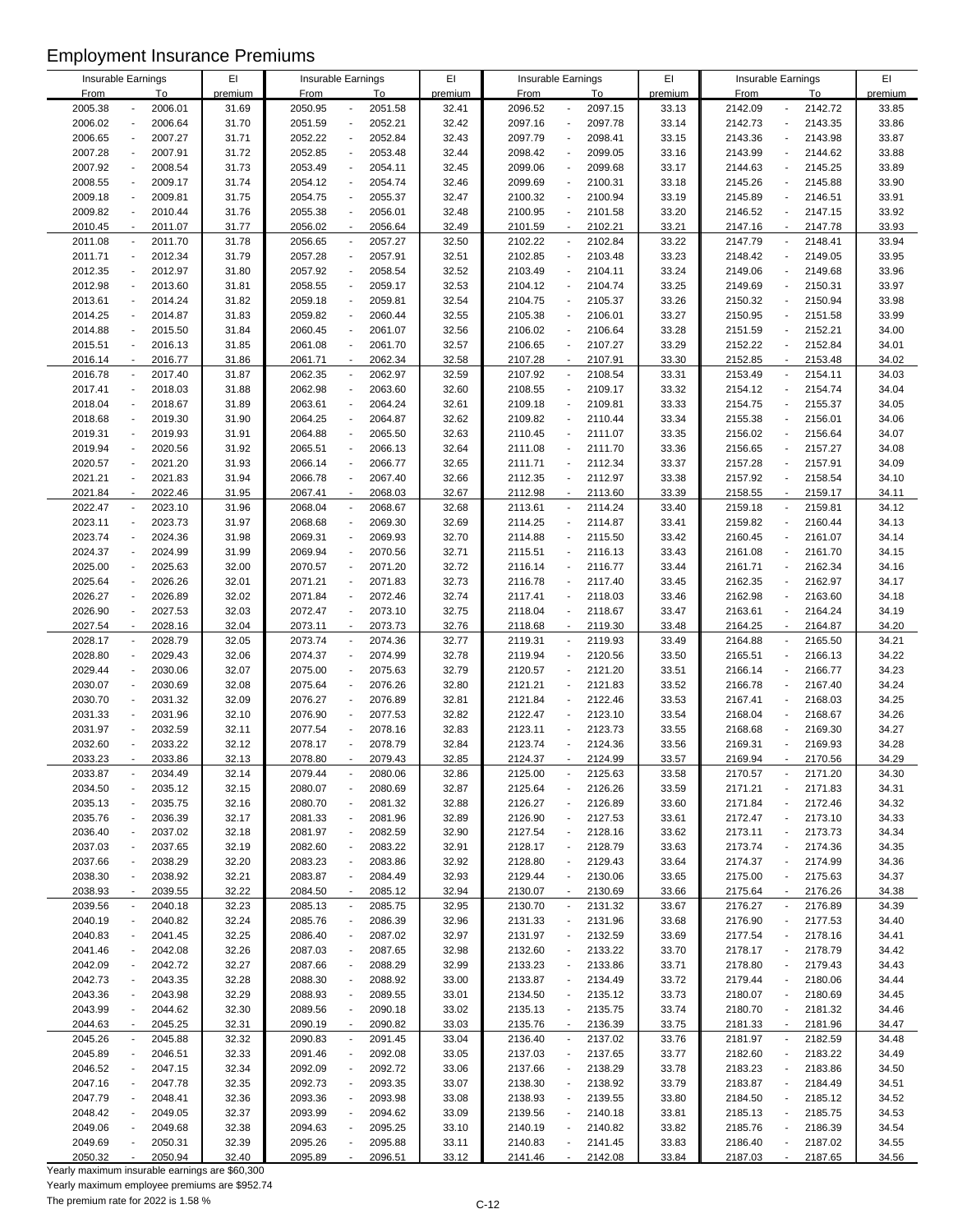| Insurable Earnings |                          |         | E1      | Insurable Earnings |                                     | EI      |             | Insurable Earnings                  | EI      | Insurable Earnings |                                     | EI      |
|--------------------|--------------------------|---------|---------|--------------------|-------------------------------------|---------|-------------|-------------------------------------|---------|--------------------|-------------------------------------|---------|
|                    |                          |         |         |                    |                                     |         |             |                                     |         |                    |                                     |         |
| <b>From</b>        |                          | To      | premium | <b>From</b>        | To                                  | premium | <b>From</b> | To                                  | premium | <b>From</b>        | To                                  | premium |
| 2187.66            |                          | 2188.29 | 34.57   | 2233.23            | 2233.86<br>$\overline{a}$           | 35.29   | 2278.80     | 2279.43                             | 36.01   | 2324.37            | 2324.99                             | 36.73   |
| 2188.30            |                          | 2188.92 | 34.58   | 2233.87            | $\Box$<br>2234.49                   | 35.30   | 2279.44     | 2280.06                             | 36.02   | 2325.00            | 2325.63<br>$\overline{a}$           | 36.74   |
| 2188.93            |                          | 2189.55 | 34.59   | 2234.50            | 2235.12<br>$\overline{\phantom{a}}$ | 35.31   | 2280.07     | 2280.69                             | 36.03   | 2325.64            | 2326.26                             | 36.75   |
| 2189.56            | $\blacksquare$           | 2190.18 | 34.60   | 2235.13            | $\Box$<br>2235.75                   | 35.32   | 2280.70     | 2281.32<br>$\overline{\phantom{a}}$ | 36.04   | 2326.27            | 2326.89                             | 36.76   |
| 2190.19            |                          | 2190.82 | 34.61   | 2235.76            | 2236.39<br>$\Box$                   | 35.33   | 2281.33     | 2281.96                             | 36.05   | 2326.90            | 2327.53<br>$\overline{\phantom{a}}$ | 36.77   |
| 2190.83            |                          | 2191.45 | 34.62   | 2236.40            | 2237.02<br>$\blacksquare$           | 35.34   | 2281.97     | 2282.59                             | 36.06   | 2327.54            | 2328.16<br>$\overline{a}$           | 36.78   |
| 2191.46            |                          | 2192.08 | 34.63   | 2237.03            | 2237.65<br>$\blacksquare$           | 35.35   | 2282.60     | 2283.22                             | 36.07   | 2328.17            | 2328.79<br>$\overline{a}$           | 36.79   |
| 2192.09            | $\blacksquare$           | 2192.72 | 34.64   | 2237.66            | 2238.29<br>$\overline{\phantom{a}}$ | 35.36   | 2283.23     | 2283.86<br>$\blacksquare$           | 36.08   | 2328.80            | 2329.43<br>$\overline{a}$           | 36.80   |
| 2192.73            | $\overline{\phantom{a}}$ | 2193.35 | 34.65   | 2238.30            | 2238.92<br>$\blacksquare$           | 35.37   | 2283.87     | 2284.49<br>$\overline{\phantom{a}}$ | 36.09   | 2329.44            | 2330.06                             | 36.81   |
| 2193.36            |                          | 2193.98 | 34.66   | 2238.93            | 2239.55<br>$\overline{\phantom{a}}$ | 35.38   | 2284.50     | 2285.12                             | 36.10   | 2330.07            | 2330.69                             | 36.82   |
| 2193.99            | $\overline{a}$           | 2194.62 | 34.67   | 2239.56            | 2240.18<br>$\overline{\phantom{a}}$ | 35.39   | 2285.13     | 2285.75<br>$\overline{\phantom{a}}$ | 36.11   | 2330.70            | 2331.32<br>$\overline{\phantom{a}}$ | 36.83   |
|                    |                          |         |         |                    |                                     |         |             |                                     |         |                    |                                     |         |
| 2194.63            |                          | 2195.25 | 34.68   | 2240.19            | 2240.82<br>$\blacksquare$           | 35.40   | 2285.76     | 2286.39                             | 36.12   | 2331.33            | 2331.96                             | 36.84   |
| 2195.26            |                          | 2195.88 | 34.69   | 2240.83            | 2241.45<br>$\blacksquare$           | 35.41   | 2286.40     | 2287.02<br>$\overline{\phantom{a}}$ | 36.13   | 2331.97            | 2332.59<br>$\overline{a}$           | 36.85   |
| 2195.89            |                          | 2196.51 | 34.70   | 2241.46            | 2242.08<br>$\overline{\phantom{a}}$ | 35.42   | 2287.03     | 2287.65                             | 36.14   | 2332.60            | 2333.22<br>$\overline{a}$           | 36.86   |
| 2196.52            |                          | 2197.15 | 34.71   | 2242.09            | 2242.72<br>$\blacksquare$           | 35.43   | 2287.66     | 2288.29                             | 36.15   | 2333.23            | 2333.86                             | 36.87   |
| 2197.16            | $\blacksquare$           | 2197.78 | 34.72   | 2242.73            | $\blacksquare$<br>2243.35           | 35.44   | 2288.30     | 2288.92                             | 36.16   | 2333.87            | 2334.49                             | 36.88   |
| 2197.79            |                          | 2198.41 | 34.73   | 2243.36            | 2243.98<br>$\overline{\phantom{a}}$ | 35.45   | 2288.93     | 2289.55                             | 36.17   | 2334.50            | 2335.12                             | 36.89   |
| 2198.42            | $\sim$                   | 2199.05 | 34.74   | 2243.99            | 2244.62<br>$\mathbf{r}$             | 35.46   | 2289.56     | 2290.18<br>$\sim$                   | 36.18   | 2335.13            | 2335.75<br>÷,                       | 36.90   |
| 2199.06            |                          | 2199.68 | 34.75   | 2244.63            | $\overline{\phantom{a}}$<br>2245.25 | 35.47   | 2290.19     | 2290.82<br>$\overline{\phantom{a}}$ | 36.19   | 2335.76            | 2336.39<br>$\overline{a}$           | 36.91   |
| 2199.69            | $\overline{a}$           | 2200.31 | 34.76   | 2245.26            | 2245.88<br>$\blacksquare$           | 35.48   | 2290.83     | 2291.45<br>$\overline{a}$           | 36.20   | 2336.40            | 2337.02<br>$\overline{a}$           | 36.92   |
| 2200.32            |                          | 2200.94 | 34.77   | 2245.89            | 2246.51<br>$\blacksquare$           | 35.49   | 2291.46     | 2292.08                             | 36.21   | 2337.03            | 2337.65                             | 36.93   |
| 2200.95            |                          | 2201.58 | 34.78   | 2246.52            | 2247.15<br>$\overline{\phantom{a}}$ | 35.50   | 2292.09     | 2292.72                             | 36.22   | 2337.66            | 2338.29                             | 36.94   |
| 2201.59            |                          | 2202.21 | 34.79   | 2247.16            | 2247.78<br>$\overline{\phantom{a}}$ | 35.51   | 2292.73     | 2293.35<br>$\overline{\phantom{a}}$ | 36.23   | 2338.30            | 2338.92<br>$\overline{\phantom{a}}$ | 36.95   |
|                    |                          |         |         |                    |                                     |         |             |                                     |         |                    |                                     |         |
| 2202.22            |                          | 2202.84 | 34.80   | 2247.79            | 2248.41<br>$\blacksquare$           | 35.52   | 2293.36     | 2293.98                             | 36.24   | 2338.93            | 2339.55                             | 36.96   |
| 2202.85            |                          | 2203.48 | 34.81   | 2248.42            | 2249.05<br>$\blacksquare$           | 35.53   | 2293.99     | 2294.62<br>÷,                       | 36.25   | 2339.56            | 2340.18<br>$\overline{a}$           | 36.97   |
| 2203.49            |                          | 2204.11 | 34.82   | 2249.06            | $\Box$<br>2249.68                   | 35.54   | 2294.63     | 2295.25<br>L,                       | 36.26   | 2340.19            | 2340.82<br>$\overline{a}$           | 36.98   |
| 2204.12            |                          | 2204.74 | 34.83   | 2249.69            | 2250.31<br>$\blacksquare$           | 35.55   | 2295.26     | 2295.88                             | 36.27   | 2340.83            | 2341.45                             | 36.99   |
| 2204.75            | $\blacksquare$           | 2205.37 | 34.84   | 2250.32            | $\Box$<br>2250.94                   | 35.56   | 2295.89     | 2296.51<br>$\overline{a}$           | 36.28   | 2341.46            | 2342.08<br>$\overline{a}$           | 37.00   |
| 2205.38            |                          | 2206.01 | 34.85   | 2250.95            | 2251.58<br>$\overline{\phantom{a}}$ | 35.57   | 2296.52     | 2297.15                             | 36.29   | 2342.09            | 2342.72<br>$\overline{\phantom{a}}$ | 37.01   |
| 2206.02            |                          | 2206.64 | 34.86   | 2251.59            | 2252.21<br>$\blacksquare$           | 35.58   | 2297.16     | 2297.78                             | 36.30   | 2342.73            | 2343.35<br>$\overline{a}$           | 37.02   |
| 2206.65            |                          | 2207.27 | 34.87   | 2252.22            | 2252.84<br>$\blacksquare$           | 35.59   | 2297.79     | 2298.41                             | 36.31   | 2343.36            | 2343.98<br>$\overline{a}$           | 37.03   |
| 2207.28            | $\overline{a}$           | 2207.91 | 34.88   | 2252.85            | 2253.48<br>$\overline{\phantom{a}}$ | 35.60   | 2298.42     | 2299.05<br>$\overline{a}$           | 36.32   | 2343.99            | 2344.62<br>$\overline{a}$           | 37.04   |
| 2207.92            |                          | 2208.54 | 34.89   | 2253.49            | $\blacksquare$<br>2254.11           | 35.61   | 2299.06     | 2299.68                             | 36.33   | 2344.63            | 2345.25                             | 37.05   |
| 2208.55            |                          | 2209.17 | 34.90   | 2254.12            | 2254.74<br>$\Box$                   | 35.62   | 2299.69     | 2300.31                             | 36.34   | 2345.26            | 2345.88                             | 37.06   |
| 2209.18            |                          | 2209.81 | 34.91   | 2254.75            | 2255.37<br>$\overline{\phantom{a}}$ | 35.63   | 2300.32     | 2300.94<br>$\blacksquare$           | 36.35   | 2345.89            | 2346.51<br>$\blacksquare$           | 37.07   |
| 2209.82            |                          | 2210.44 | 34.92   | 2255.38            | 2256.01<br>$\mathbf{r}$             | 35.64   | 2300.95     | 2301.58                             | 36.36   | 2346.52            | 2347.15                             | 37.08   |
| 2210.45            | $\overline{\phantom{a}}$ | 2211.07 | 34.93   | 2256.02            | 2256.64<br>$\blacksquare$           | 35.65   | 2301.59     | 2302.21<br>$\overline{\phantom{a}}$ | 36.37   | 2347.16            | 2347.78<br>$\ddot{\phantom{0}}$     | 37.09   |
|                    | $\overline{a}$           |         |         |                    | $\Box$                              |         |             |                                     |         |                    |                                     |         |
| 2211.08            |                          | 2211.70 | 34.94   | 2256.65            | 2257.27                             | 35.66   | 2302.22     | 2302.84                             | 36.38   | 2347.79            | 2348.41<br>$\overline{a}$           | 37.10   |
| 2211.71            |                          | 2212.34 | 34.95   | 2257.28            | 2257.91<br>$\blacksquare$           | 35.67   | 2302.85     | 2303.48                             | 36.39   | 2348.42            | 2349.05<br>$\overline{a}$           | 37.11   |
| 2212.35            | $\overline{a}$           | 2212.97 | 34.96   | 2257.92            | $\blacksquare$<br>2258.54           | 35.68   | 2303.49     | 2304.11                             | 36.40   | 2349.06            | 2349.68<br>$\overline{a}$           | 37.12   |
| 2212.98            |                          | 2213.60 | 34.97   | 2258.55            | 2259.17<br>$\Box$                   | 35.69   | 2304.12     | 2304.74                             | 36.41   | 2349.69            | 2350.31<br>$\overline{\phantom{a}}$ | 37.13   |
| 2213.61            |                          | 2214.24 | 34.98   | 2259.18            | 2259.81<br>$\blacksquare$           | 35.70   | 2304.75     | 2305.37                             | 36.42   | 2350.32            | 2350.94                             | 37.14   |
| 2214.25            |                          | 2214.87 | 34.99   | 2259.82            | 2260.44<br>$\blacksquare$           | 35.71   | 2305.38     | 2306.01                             | 36.43   | 2350.95            | 2351.58                             | 37.15   |
| 2214.88            |                          | 2215.50 | 35.00   | 2260.45            | 2261.07<br>$\overline{\phantom{a}}$ | 35.72   | 2306.02     | 2306.64                             | 36.44   | 2351.59            | 2352.21<br>$\overline{a}$           | 37.16   |
| 2215.51            |                          | 2216.13 | 35.01   | 2261.08            | 2261.70                             | 35.73   | 2306.65     | 2307.27                             | 36.45   | 2352.22            | 2352.84                             | 37.17   |
| 2216.14            |                          | 2216.77 | 35.02   | 2261.71            | 2262.34<br>$\blacksquare$           | 35.74   | 2307.28     | 2307.91                             | 36.46   | 2352.85            | 2353.48                             | 37.18   |
| 2216.78            |                          | 2217.40 | 35.03   | 2262.35            | 2262.97<br>$\overline{\phantom{a}}$ | 35.75   | 2307.92     | 2308.54                             | 36.47   | 2353.49            | 2354.11                             | 37.19   |
| 2217.41            |                          | 2218.03 | 35.04   | 2262.98            | 2263.60<br>$\overline{\phantom{a}}$ | 35.76   | 2308.55     | 2309.17                             | 36.48   | 2354.12            | 2354.74                             | 37.20   |
| 2218.04            |                          | 2218.67 | 35.05   | 2263.61            | 2264.24<br>$\blacksquare$           | 35.77   | 2309.18     | 2309.81                             | 36.49   | 2354.75            | 2355.37                             | 37.21   |
| 2218.68            |                          | 2219.30 | 35.06   | 2264.25            | 2264.87<br>$\blacksquare$           | 35.78   | 2309.82     | 2310.44                             | 36.50   | 2355.38            | 2356.01                             | 37.22   |
| 2219.31            |                          | 2219.93 | 35.07   | 2264.88            | 2265.50<br>$\blacksquare$           | 35.79   | 2310.45     | 2311.07<br>$\overline{\phantom{a}}$ | 36.51   | 2356.02            | 2356.64                             | 37.23   |
| 2219.94            |                          | 2220.56 | 35.08   | 2265.51            | 2266.13<br>$\overline{\phantom{a}}$ | 35.80   | 2311.08     | 2311.70<br>$\overline{\phantom{a}}$ | 36.52   | 2356.65            | 2357.27                             | 37.24   |
| 2220.57            |                          | 2221.20 |         | 2266.14            | 2266.77<br>$\overline{\phantom{a}}$ | 35.81   | 2311.71     | 2312.34                             | 36.53   | 2357.28            | 2357.91                             | 37.25   |
|                    | ÷,                       |         | 35.09   |                    |                                     |         |             |                                     |         |                    |                                     |         |
| 2221.21            |                          | 2221.83 | 35.10   | 2266.78            | 2267.40<br>$\blacksquare$           | 35.82   | 2312.35     | 2312.97<br>$\overline{\phantom{a}}$ | 36.54   | 2357.92            | 2358.54<br>$\overline{a}$           | 37.26   |
| 2221.84            |                          | 2222.46 | 35.11   | 2267.41            | 2268.03<br>$\blacksquare$           | 35.83   | 2312.98     | 2313.60                             | 36.55   | 2358.55            | 2359.17<br>$\overline{\phantom{a}}$ | 37.27   |
| 2222.47            |                          | 2223.10 | 35.12   | 2268.04            | 2268.67<br>$\blacksquare$           | 35.84   | 2313.61     | 2314.24                             | 36.56   | 2359.18            | 2359.81                             | 37.28   |
| 2223.11            |                          | 2223.73 | 35.13   | 2268.68            | 2269.30<br>$\overline{\phantom{a}}$ | 35.85   | 2314.25     | 2314.87                             | 36.57   | 2359.82            | 2360.44                             | 37.29   |
| 2223.74            |                          | 2224.36 | 35.14   | 2269.31            | 2269.93<br>$\overline{\phantom{a}}$ | 35.86   | 2314.88     | 2315.50                             | 36.58   | 2360.45            | 2361.07                             | 37.30   |
| 2224.37            |                          | 2224.99 | 35.15   | 2269.94            | 2270.56<br>$\overline{\phantom{a}}$ | 35.87   | 2315.51     | 2316.13<br>$\overline{\phantom{a}}$ | 36.59   | 2361.08            | 2361.70<br>$\overline{\phantom{a}}$ | 37.31   |
| 2225.00            |                          | 2225.63 | 35.16   | 2270.57            | 2271.20<br>$\overline{\phantom{a}}$ | 35.88   | 2316.14     | 2316.77                             | 36.60   | 2361.71            | 2362.34                             | 37.32   |
| 2225.64            |                          | 2226.26 | 35.17   | 2271.21            | 2271.83<br>$\overline{\phantom{a}}$ | 35.89   | 2316.78     | 2317.40<br>$\blacksquare$           | 36.61   | 2362.35            | 2362.97                             | 37.33   |
| 2226.27            |                          | 2226.89 | 35.18   | 2271.84            | 2272.46<br>$\overline{\phantom{a}}$ | 35.90   | 2317.41     | 2318.03                             | 36.62   | 2362.98            | 2363.60                             | 37.34   |
| 2226.90            |                          | 2227.53 | 35.19   | 2272.47            | 2273.10<br>$\blacksquare$           | 35.91   | 2318.04     | 2318.67                             | 36.63   | 2363.61            | 2364.24                             | 37.35   |
| 2227.54            |                          | 2228.16 | 35.20   | 2273.11            | 2273.73<br>$\overline{\phantom{a}}$ | 35.92   | 2318.68     | 2319.30<br>$\blacksquare$           | 36.64   | 2364.25            | 2364.87<br>$\blacksquare$           | 37.36   |
| 2228.17            |                          | 2228.79 | 35.21   | 2273.74            | 2274.36<br>$\overline{\phantom{a}}$ | 35.93   | 2319.31     | 2319.93                             | 36.65   | 2364.88            | 2365.50                             | 37.37   |
| 2228.80            |                          | 2229.43 | 35.22   | 2274.37            | 2274.99<br>$\overline{\phantom{a}}$ | 35.94   | 2319.94     | 2320.56<br>$\overline{\phantom{a}}$ | 36.66   | 2365.51            | 2366.13<br>$\overline{\phantom{a}}$ | 37.38   |
| 2229.44            |                          | 2230.06 | 35.23   | 2275.00            | 2275.63<br>$\overline{\phantom{a}}$ | 35.95   | 2320.57     | 2321.20                             | 36.67   | 2366.14            | 2366.77                             | 37.39   |
| 2230.07            |                          |         |         |                    |                                     |         |             |                                     |         | 2366.78            |                                     |         |
|                    |                          | 2230.69 | 35.24   | 2275.64            | 2276.26<br>$\overline{\phantom{a}}$ | 35.96   | 2321.21     | 2321.83                             | 36.68   |                    | 2367.40                             | 37.40   |
| 2230.70            |                          | 2231.32 | 35.25   | 2276.27            | 2276.89<br>$\overline{\phantom{a}}$ | 35.97   | 2321.84     | 2322.46                             | 36.69   | 2367.41            | 2368.03                             | 37.41   |
| 2231.33            |                          | 2231.96 | 35.26   | 2276.90            | 2277.53<br>$\overline{\phantom{a}}$ | 35.98   | 2322.47     | 2323.10                             | 36.70   | 2368.04            | 2368.67                             | 37.42   |
| 2231.97            |                          | 2232.59 | 35.27   | 2277.54            | 2278.16<br>$\overline{\phantom{a}}$ | 35.99   | 2323.11     | 2323.73<br>$\overline{\phantom{a}}$ | 36.71   | 2368.68            | 2369.30                             | 37.43   |
| 2232.60            |                          | 2233.22 | 35.28   | 2278.17            | 2278.79                             | 36.00   | 2323.74     | 2324.36                             | 36.72   | 2369.31            | 2369.93                             | 37.44   |

Yearly maximum insurable earnings are \$60,300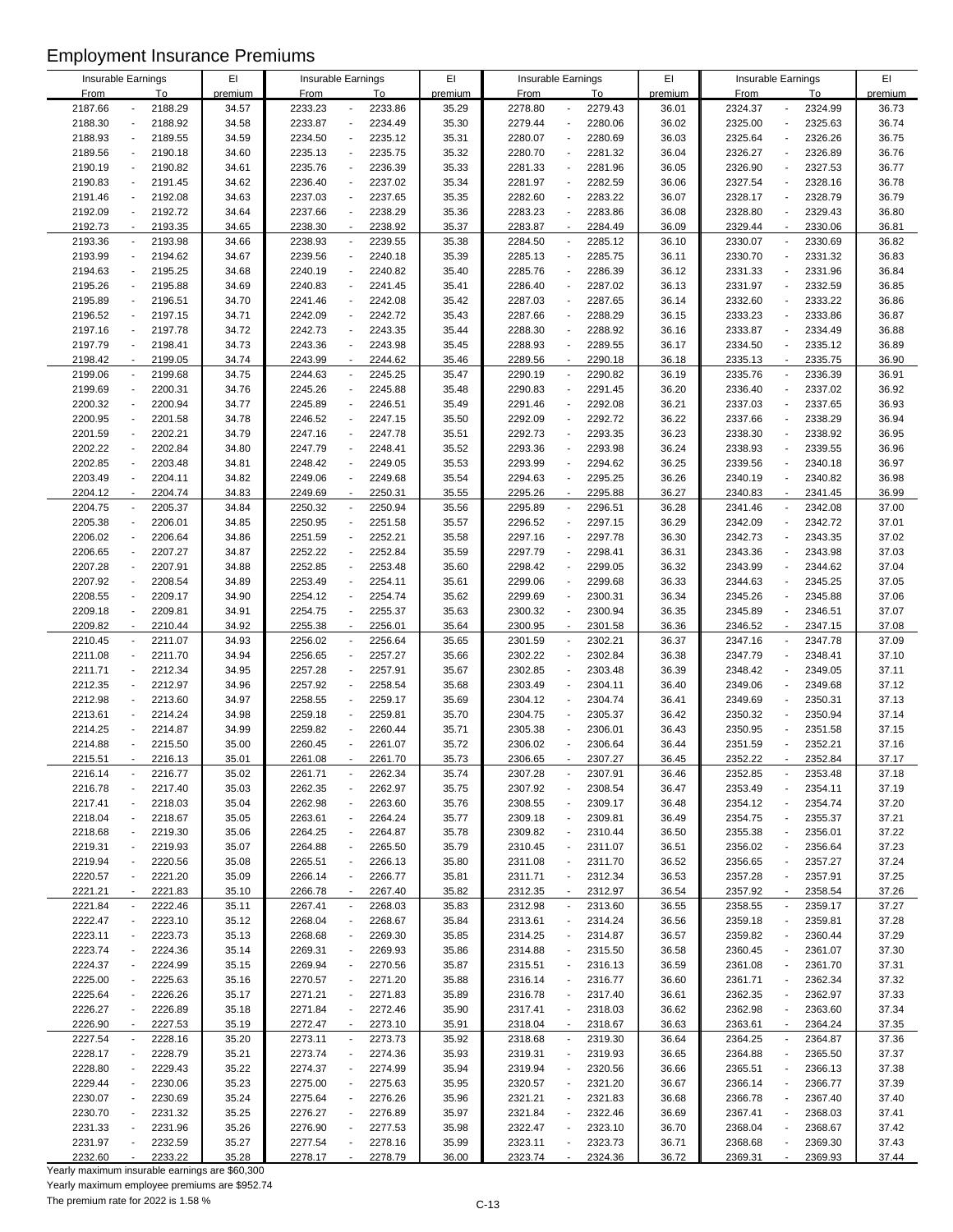| Insurable Earnings |                                     | EI      | Insurable Earnings |                                     | EI      |             | Insurable Earnings                      | EI      |             | Insurable Earnings                  | EI      |
|--------------------|-------------------------------------|---------|--------------------|-------------------------------------|---------|-------------|-----------------------------------------|---------|-------------|-------------------------------------|---------|
| <b>From</b>        | To                                  | premium | <b>From</b>        | To                                  | premium | <b>From</b> | To                                      | premium | <b>From</b> | To                                  | premium |
| 2369.94            | 2370.56                             | 37.45   | 2415.51            | 2416.13<br>$\overline{a}$           | 38.17   | 2461.08     | 2461.70                                 | 38.89   | 2506.65     | 2507.27                             | 39.61   |
| 2370.57            | 2371.20                             | 37.46   | 2416.14            | 2416.77<br>$\blacksquare$           | 38.18   | 2461.71     | 2462.34                                 | 38.90   | 2507.28     | 2507.91<br>$\overline{\phantom{a}}$ | 39.62   |
| 2371.21            | 2371.83<br>$\overline{a}$           | 37.47   | 2416.78            | $\blacksquare$<br>2417.40           | 38.19   | 2462.35     | 2462.97                                 | 38.91   | 2507.92     | 2508.54<br>$\overline{a}$           | 39.63   |
| 2371.84            | 2372.46<br>$\overline{a}$           | 37.48   | 2417.41            | $\blacksquare$<br>2418.03           | 38.20   | 2462.98     | 2463.60<br>$\overline{\phantom{a}}$     | 38.92   | 2508.55     | 2509.17<br>$\overline{a}$           | 39.64   |
| 2372.47            | 2373.10                             | 37.49   | 2418.04            | 2418.67<br>$\overline{\phantom{a}}$ | 38.21   | 2463.61     | 2464.24                                 | 38.93   | 2509.18     | 2509.81<br>$\overline{\phantom{a}}$ | 39.65   |
| 2373.11            | 2373.73                             | 37.50   | 2418.68            | 2419.30<br>$\blacksquare$           | 38.22   | 2464.25     | 2464.87                                 | 38.94   | 2509.82     | 2510.44<br>$\overline{a}$           | 39.66   |
| 2373.74            | 2374.36                             | 37.51   | 2419.31            | 2419.93<br>$\blacksquare$           | 38.23   | 2464.88     | 2465.50                                 | 38.95   | 2510.45     | 2511.07<br>$\overline{a}$           | 39.67   |
| 2374.37            | 2374.99<br>$\overline{a}$           | 37.52   | 2419.94            | 2420.56<br>$\blacksquare$           | 38.24   | 2465.51     | 2466.13<br>$\blacksquare$               | 38.96   | 2511.08     | 2511.70<br>$\overline{\phantom{a}}$ | 39.68   |
|                    |                                     |         |                    |                                     |         |             |                                         |         |             |                                     |         |
| 2375.00            | 2375.63<br>$\overline{a}$           | 37.53   | 2420.57            | 2421.20<br>$\blacksquare$           | 38.25   | 2466.14     | 2466.77<br>$\overline{\phantom{a}}$     | 38.97   | 2511.71     | 2512.34<br>$\overline{a}$           | 39.69   |
| 2375.64            | 2376.26                             | 37.54   | 2421.21            | 2421.83<br>$\overline{\phantom{a}}$ | 38.26   | 2466.78     | 2467.40                                 | 38.98   | 2512.35     | 2512.97                             | 39.70   |
| 2376.27            | 2376.89<br>$\overline{a}$           | 37.55   | 2421.84            | 2422.46<br>$\overline{\phantom{a}}$ | 38.27   | 2467.41     | 2468.03<br>$\overline{\phantom{a}}$     | 38.99   | 2512.98     | 2513.60<br>$\overline{a}$           | 39.71   |
| 2376.90            | 2377.53                             | 37.56   | 2422.47            | 2423.10<br>$\blacksquare$           | 38.28   | 2468.04     | 2468.67                                 | 39.00   | 2513.61     | 2514.24                             | 39.72   |
| 2377.54            | 2378.16<br>$\overline{a}$           | 37.57   | 2423.11            | 2423.73<br>$\blacksquare$           | 38.29   | 2468.68     | 2469.30<br>$\overline{a}$               | 39.01   | 2514.25     | 2514.87<br>$\overline{a}$           | 39.73   |
| 2378.17            | 2378.79                             | 37.58   | 2423.74            | 2424.36<br>$\overline{\phantom{a}}$ | 38.30   | 2469.31     | 2469.93<br>$\overline{a}$               | 39.02   | 2514.88     | 2515.50<br>$\overline{\phantom{a}}$ | 39.74   |
| 2378.80            | 2379.43                             | 37.59   | 2424.37            | 2424.99<br>$\blacksquare$           | 38.31   | 2469.94     | 2470.56                                 | 39.03   | 2515.51     | 2516.13                             | 39.75   |
| 2379.44            | 2380.06                             | 37.60   | 2425.00            | 2425.63<br>$\blacksquare$           | 38.32   | 2470.57     | 2471.20<br>$\overline{\phantom{a}}$     | 39.04   | 2516.14     | 2516.77<br>$\overline{a}$           | 39.76   |
| 2380.07            | 2380.69                             | 37.61   | 2425.64            | 2426.26<br>$\overline{\phantom{a}}$ | 38.33   | 2471.21     | 2471.83                                 | 39.05   | 2516.78     | 2517.40<br>$\overline{\phantom{a}}$ | 39.77   |
|                    |                                     |         |                    | $\mathbf{r}$                        |         |             |                                         |         |             | ÷,                                  |         |
| 2380.70            | 2381.32                             | 37.62   | 2426.27            | 2426.89                             | 38.34   | 2471.84     | 2472.46                                 | 39.06   | 2517.41     | 2518.03                             | 39.78   |
| 2381.33            | 2381.96                             | 37.63   | 2426.90            | $\overline{\phantom{a}}$<br>2427.53 | 38.35   | 2472.47     | 2473.10<br>$\overline{a}$               | 39.07   | 2518.04     | 2518.67<br>$\overline{a}$           | 39.79   |
| 2381.97            | 2382.59<br>$\overline{a}$           | 37.64   | 2427.54            | 2428.16<br>$\overline{\phantom{a}}$ | 38.36   | 2473.11     | 2473.73<br>$\overline{a}$               | 39.08   | 2518.68     | 2519.30<br>$\overline{\phantom{a}}$ | 39.80   |
| 2382.60            | 2383.22                             | 37.65   | 2428.17            | 2428.79<br>$\blacksquare$           | 38.37   | 2473.74     | 2474.36                                 | 39.09   | 2519.31     | 2519.93                             | 39.81   |
| 2383.23            | 2383.86                             | 37.66   | 2428.80            | 2429.43<br>$\overline{\phantom{a}}$ | 38.38   | 2474.37     | 2474.99                                 | 39.10   | 2519.94     | 2520.56                             | 39.82   |
| 2383.87            | 2384.49                             | 37.67   | 2429.44            | 2430.06<br>$\overline{\phantom{a}}$ | 38.39   | 2475.00     | 2475.63<br>$\overline{\phantom{a}}$     | 39.11   | 2520.57     | 2521.20<br>$\overline{\phantom{a}}$ | 39.83   |
| 2384.50            | 2385.12                             | 37.68   | 2430.07            | 2430.69<br>$\blacksquare$           | 38.40   | 2475.64     | 2476.26                                 | 39.12   | 2521.21     | 2521.83                             | 39.84   |
| 2385.13            | 2385.75                             | 37.69   | 2430.70            | 2431.32<br>$\blacksquare$           | 38.41   | 2476.27     | 2476.89<br>$\overline{a}$               | 39.13   | 2521.84     | 2522.46<br>$\overline{a}$           | 39.85   |
| 2385.76            | 2386.39                             | 37.70   | 2431.33            | 2431.96<br>$\overline{\phantom{a}}$ | 38.42   | 2476.90     | 2477.53<br>L,                           | 39.14   | 2522.47     | 2523.10<br>$\overline{a}$           | 39.86   |
| 2386.40            | 2387.02<br>$\overline{\phantom{a}}$ | 37.71   | 2431.97            | 2432.59<br>$\blacksquare$           | 38.43   | 2477.54     | 2478.16                                 | 39.15   | 2523.11     | 2523.73                             | 39.87   |
| 2387.03            | 2387.65                             | 37.72   | 2432.60            | $\overline{\phantom{a}}$<br>2433.22 | 38.44   | 2478.17     | 2478.79<br>$\overline{a}$               | 39.16   | 2523.74     | 2524.36<br>$\overline{\phantom{a}}$ | 39.88   |
|                    |                                     |         |                    |                                     |         |             |                                         |         |             |                                     |         |
| 2387.66            | 2388.29                             | 37.73   | 2433.23            | 2433.86<br>$\overline{\phantom{a}}$ | 38.45   | 2478.80     | 2479.43                                 | 39.17   | 2524.37     | 2524.99<br>$\overline{\phantom{a}}$ | 39.89   |
| 2388.30            | 2388.92                             | 37.74   | 2433.87            | 2434.49<br>$\blacksquare$           | 38.46   | 2479.44     | 2480.06                                 | 39.18   | 2525.00     | 2525.63                             | 39.90   |
| 2388.93            | 2389.55                             | 37.75   | 2434.50            | 2435.12<br>$\blacksquare$           | 38.47   | 2480.07     | 2480.69                                 | 39.19   | 2525.64     | 2526.26                             | 39.91   |
| 2389.56            | 2390.18<br>$\overline{a}$           | 37.76   | 2435.13            | 2435.75<br>$\overline{\phantom{a}}$ | 38.48   | 2480.70     | 2481.32<br>$\overline{\phantom{a}}$     | 39.20   | 2526.27     | 2526.89<br>$\overline{a}$           | 39.92   |
| 2390.19            | 2390.82                             | 37.77   | 2435.76            | 2436.39<br>$\blacksquare$           | 38.49   | 2481.33     | 2481.96                                 | 39.21   | 2526.90     | 2527.53                             | 39.93   |
| 2390.83            | 2391.45                             | 37.78   | 2436.40            | 2437.02<br>$\blacksquare$           | 38.50   | 2481.97     | 2482.59                                 | 39.22   | 2527.54     | 2528.16                             | 39.94   |
| 2391.46            | 2392.08<br>$\overline{a}$           | 37.79   | 2437.03            | 2437.65<br>$\overline{a}$           | 38.51   | 2482.60     | 2483.22<br>$\blacksquare$               | 39.23   | 2528.17     | 2528.79<br>$\blacksquare$           | 39.95   |
| 2392.09            | 2392.72                             | 37.80   | 2437.66            | 2438.29<br>$\mathbf{r}$             | 38.52   | 2483.23     | 2483.86                                 | 39.24   | 2528.80     | 2529.43                             | 39.96   |
| 2392.73            | 2393.35                             | 37.81   | 2438.30            | 2438.92<br>$\blacksquare$           | 38.53   | 2483.87     | 2484.49<br>$\overline{\phantom{a}}$     | 39.25   | 2529.44     | 2530.06<br>$\overline{\phantom{a}}$ | 39.97   |
| 2393.36            | 2393.98                             |         |                    | $\Box$                              |         |             |                                         |         |             | $\overline{a}$                      |         |
|                    |                                     | 37.82   | 2438.93            | 2439.55                             | 38.54   | 2484.50     | 2485.12                                 | 39.26   | 2530.07     | 2530.69                             | 39.98   |
| 2393.99            | 2394.62                             | 37.83   | 2439.56            | 2440.18<br>$\blacksquare$           | 38.55   | 2485.13     | 2485.75                                 | 39.27   | 2530.70     | 2531.32<br>$\overline{a}$           | 39.99   |
| 2394.63            | 2395.25                             | 37.84   | 2440.19            | $\blacksquare$<br>2440.82           | 38.56   | 2485.76     | 2486.39                                 | 39.28   | 2531.33     | 2531.96<br>$\overline{a}$           | 40.00   |
| 2395.26            | 2395.88                             | 37.85   | 2440.83            | 2441.45<br>$\blacksquare$           | 38.57   | 2486.40     | 2487.02<br>$\overline{a}$               | 39.29   | 2531.97     | 2532.59<br>$\overline{\phantom{a}}$ | 40.01   |
| 2395.89            | 2396.51                             | 37.86   | 2441.46            | 2442.08<br>$\blacksquare$           | 38.58   | 2487.03     | 2487.65                                 | 39.30   | 2532.60     | 2533.22                             | 40.02   |
| 2396.52            | 2397.15                             | 37.87   | 2442.09            | 2442.72<br>÷,                       | 38.59   | 2487.66     | 2488.29                                 | 39.31   | 2533.23     | 2533.86                             | 40.03   |
| 2397.16            | 2397.78                             | 37.88   | 2442.73            | 2443.35<br>$\overline{a}$           | 38.60   | 2488.30     | 2488.92                                 | 39.32   | 2533.87     | 2534.49<br>$\overline{a}$           | 40.04   |
| 2397.79            | 2398.41                             | 37.89   | 2443.36            | 2443.98                             | 38.61   | 2488.93     | 2489.55                                 | 39.33   | 2534.50     | 2535.12                             | 40.05   |
| 2398.42            | 2399.05                             | 37.90   | 2443.99            | 2444.62<br>$\blacksquare$           | 38.62   | 2489.56     | 2490.18                                 | 39.34   | 2535.13     | 2535.75                             | 40.06   |
| 2399.06            | 2399.68                             | 37.91   | 2444.63            | 2445.25<br>$\overline{\phantom{a}}$ | 38.63   | 2490.19     | 2490.82<br>$\overline{a}$               | 39.35   | 2535.76     | 2536.39                             | 40.07   |
| 2399.69            | 2400.31                             | 37.92   | 2445.26            | 2445.88<br>$\overline{\phantom{a}}$ | 38.64   | 2490.83     | 2491.45                                 | 39.36   | 2536.40     | 2537.02                             | 40.08   |
|                    |                                     |         |                    |                                     |         |             |                                         |         |             |                                     |         |
| 2400.32            | 2400.94                             | 37.93   | 2445.89            | 2446.51<br>$\overline{\phantom{a}}$ | 38.65   | 2491.46     | 2492.08<br>$\qquad \qquad \blacksquare$ | 39.37   | 2537.03     | 2537.65<br>$\overline{\phantom{a}}$ | 40.09   |
| 2400.95            | 2401.58                             | 37.94   | 2446.52            | 2447.15<br>$\overline{\phantom{a}}$ | 38.66   | 2492.09     | 2492.72                                 | 39.38   | 2537.66     | 2538.29                             | 40.10   |
| 2401.59            | 2402.21                             | 37.95   | 2447.16            | 2447.78<br>$\blacksquare$           | 38.67   | 2492.73     | 2493.35                                 | 39.39   | 2538.30     | 2538.92                             | 40.11   |
| 2402.22            | 2402.84                             | 37.96   | 2447.79            | 2448.41<br>÷,                       | 38.68   | 2493.36     | 2493.98<br>$\overline{a}$               | 39.40   | 2538.93     | 2539.55                             | 40.12   |
| 2402.85            | 2403.48                             | 37.97   | 2448.42            | 2449.05<br>$\overline{\phantom{a}}$ | 38.69   | 2493.99     | 2494.62                                 | 39.41   | 2539.56     | 2540.18                             | 40.13   |
| 2403.49            | 2404.11                             | 37.98   | 2449.06            | 2449.68<br>$\blacksquare$           | 38.70   | 2494.63     | 2495.25<br>$\overline{\phantom{a}}$     | 39.42   | 2540.19     | 2540.82<br>$\overline{a}$           | 40.14   |
| 2404.12            | 2404.74                             | 37.99   | 2449.69            | 2450.31<br>$\blacksquare$           | 38.71   | 2495.26     | 2495.88                                 | 39.43   | 2540.83     | 2541.45<br>$\blacksquare$           | 40.15   |
| 2404.75            | 2405.37                             | 38.00   | 2450.32            | 2450.94<br>$\blacksquare$           | 38.72   | 2495.89     | 2496.51                                 | 39.44   | 2541.46     | 2542.08                             | 40.16   |
| 2405.38            | 2406.01                             | 38.01   | 2450.95            | $\overline{\phantom{a}}$<br>2451.58 | 38.73   | 2496.52     | 2497.15                                 | 39.45   | 2542.09     | 2542.72                             | 40.17   |
| 2406.02            | 2406.64                             | 38.02   | 2451.59            | 2452.21<br>$\overline{\phantom{a}}$ | 38.74   | 2497.16     | 2497.78                                 | 39.46   | 2542.73     | 2543.35                             | 40.18   |
| 2406.65            | 2407.27                             | 38.03   | 2452.22            | 2452.84<br>$\overline{\phantom{a}}$ | 38.75   | 2497.79     | 2498.41<br>$\overline{a}$               | 39.47   | 2543.36     | 2543.98<br>$\overline{\phantom{a}}$ | 40.19   |
|                    |                                     |         |                    | $\overline{\phantom{a}}$            |         |             |                                         |         |             |                                     |         |
| 2407.28            | 2407.91                             | 38.04   | 2452.85            | 2453.48                             | 38.76   | 2498.42     | 2499.05                                 | 39.48   | 2543.99     | 2544.62                             | 40.20   |
| 2407.92            | 2408.54                             | 38.05   | 2453.49            | 2454.11<br>$\overline{\phantom{a}}$ | 38.77   | 2499.06     | 2499.68<br>$\qquad \qquad \blacksquare$ | 39.49   | 2544.63     | 2545.25                             | 40.21   |
| 2408.55            | 2409.17                             | 38.06   | 2454.12            | 2454.74<br>$\overline{\phantom{a}}$ | 38.78   | 2499.69     | 2500.31                                 | 39.50   | 2545.26     | 2545.88                             | 40.22   |
| 2409.18            | 2409.81                             | 38.07   | 2454.75            | 2455.37<br>$\blacksquare$           | 38.79   | 2500.32     | 2500.94                                 | 39.51   | 2545.89     | 2546.51                             | 40.23   |
| 2409.82            | 2410.44                             | 38.08   | 2455.38            | 2456.01<br>$\overline{\phantom{a}}$ | 38.80   | 2500.95     | 2501.58<br>$\blacksquare$               | 39.52   | 2546.52     | 2547.15<br>$\blacksquare$           | 40.24   |
| 2410.45            | 2411.07                             | 38.09   | 2456.02            | 2456.64<br>$\overline{\phantom{a}}$ | 38.81   | 2501.59     | 2502.21                                 | 39.53   | 2547.16     | 2547.78                             | 40.25   |
| 2411.08            | 2411.70                             | 38.10   | 2456.65            | 2457.27<br>$\overline{a}$           | 38.82   | 2502.22     | 2502.84                                 | 39.54   | 2547.79     | 2548.41<br>$\overline{\phantom{a}}$ | 40.26   |
| 2411.71            | 2412.34                             | 38.11   | 2457.28            | 2457.91<br>$\blacksquare$           | 38.83   | 2502.85     | 2503.48                                 | 39.55   | 2548.42     | 2549.05                             | 40.27   |
| 2412.35            | 2412.97                             | 38.12   | 2457.92            | 2458.54<br>$\overline{\phantom{a}}$ | 38.84   | 2503.49     | 2504.11                                 | 39.56   | 2549.06     | 2549.68                             | 40.28   |
| 2412.98            | 2413.60                             | 38.13   | 2458.55            | 2459.17<br>$\overline{\phantom{a}}$ | 38.85   | 2504.12     | 2504.74                                 | 39.57   | 2549.69     | 2550.31                             | 40.29   |
| 2413.61            | 2414.24                             | 38.14   | 2459.18            | 2459.81<br>$\overline{\phantom{a}}$ | 38.86   | 2504.75     | 2505.37                                 | 39.58   | 2550.32     | 2550.94                             | 40.30   |
| 2414.25            |                                     |         |                    | $\overline{\phantom{a}}$            |         |             |                                         |         |             |                                     |         |
|                    | 2414.87                             | 38.15   | 2459.82            | 2460.44                             | 38.87   | 2505.38     | 2506.01<br>$\qquad \qquad \blacksquare$ | 39.59   | 2550.95     | 2551.58                             | 40.31   |
| 2414.88            | 2415.50                             | 38.16   | 2460.45            | 2461.07                             | 38.88   | 2506.02     | 2506.64                                 | 39.60   | 2551.59     | 2552.21                             | 40.32   |

Yearly maximum insurable earnings are \$60,300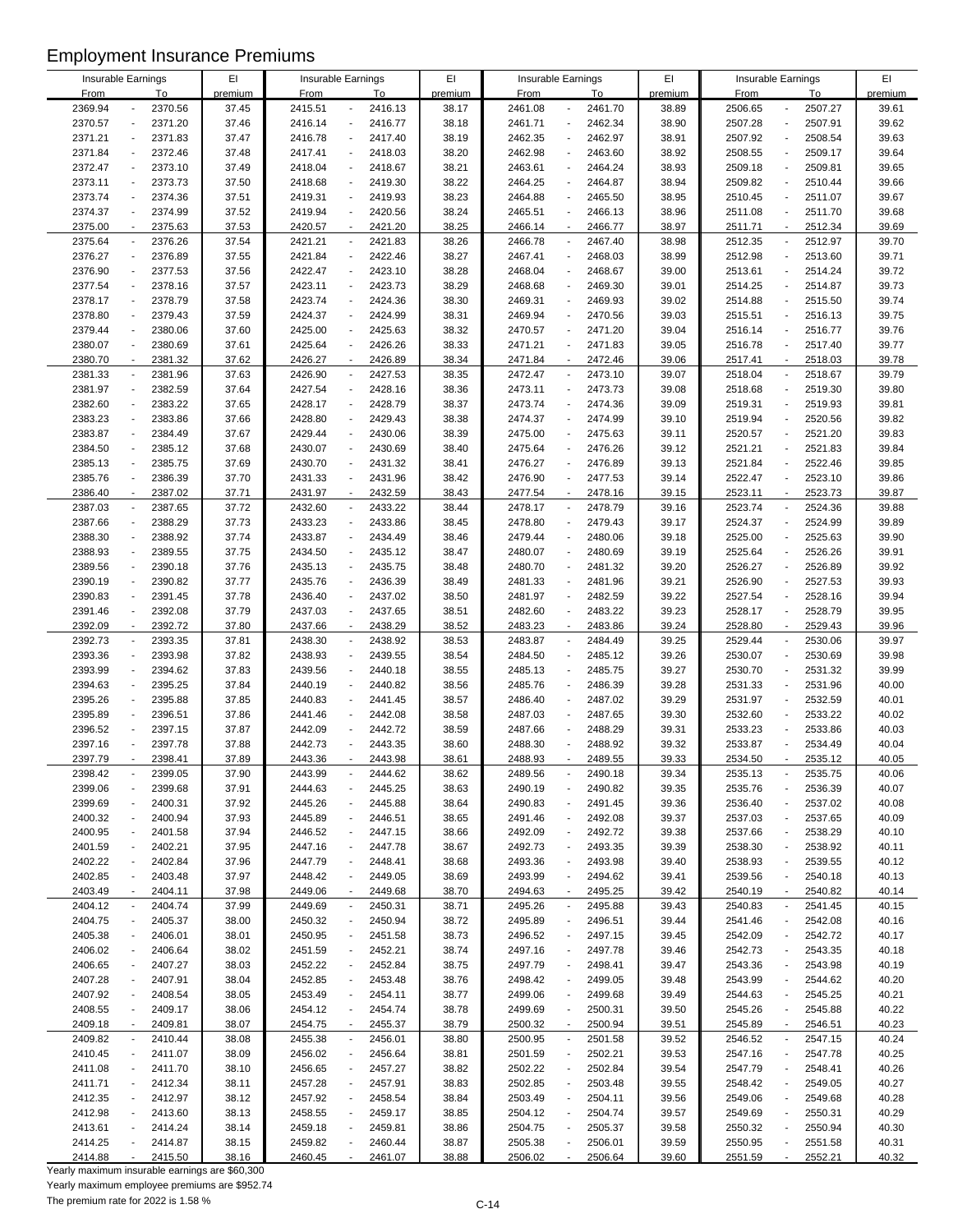|                    |                           | EI      |             |                                     | EI      |             |                                     | EI      |             |                                     | EI      |
|--------------------|---------------------------|---------|-------------|-------------------------------------|---------|-------------|-------------------------------------|---------|-------------|-------------------------------------|---------|
| Insurable Earnings |                           |         |             | Insurable Earnings                  |         |             | Insurable Earnings                  |         |             | Insurable Earnings                  |         |
| <b>From</b>        | To                        | premium | <b>From</b> | To                                  | premium | <b>From</b> | To                                  | premium | <b>From</b> | To                                  | premium |
| 2552.22            | 2552.84                   | 40.33   | 2597.79     | 2598.41<br>$\overline{a}$           | 41.05   | 2643.36     | 2643.98                             | 41.77   | 2688.93     | 2689.55                             | 42.49   |
| 2552.85            | 2553.48                   | 40.34   | 2598.42     | 2599.05<br>$\blacksquare$           | 41.06   | 2643.99     | 2644.62                             | 41.78   | 2689.56     | 2690.18<br>$\overline{a}$           | 42.50   |
| 2553.49            | 2554.11                   | 40.35   | 2599.06     | 2599.68<br>$\blacksquare$           | 41.07   | 2644.63     | 2645.25                             | 41.79   | 2690.19     | 2690.82<br>Ĭ.                       | 42.51   |
| 2554.12            | 2554.74                   | 40.36   | 2599.69     | $\Box$<br>2600.31                   | 41.08   | 2645.26     | 2645.88<br>$\overline{a}$           | 41.80   | 2690.83     | 2691.45<br>$\overline{\phantom{a}}$ | 42.52   |
| 2554.75            | 2555.37                   | 40.37   | 2600.32     | $\Box$<br>2600.94                   | 41.09   | 2645.89     | 2646.51                             | 41.81   | 2691.46     | 2692.08<br>$\overline{\phantom{a}}$ | 42.53   |
| 2555.38            | 2556.01                   | 40.38   | 2600.95     | 2601.58<br>$\blacksquare$           | 41.10   | 2646.52     | 2647.15                             | 41.82   | 2692.09     | 2692.72<br>$\overline{a}$           | 42.54   |
| 2556.02            | 2556.64                   | 40.39   | 2601.59     | 2602.21<br>$\overline{\phantom{a}}$ | 41.11   | 2647.16     | 2647.78                             | 41.83   | 2692.73     | 2693.35<br>$\overline{a}$           | 42.55   |
| 2556.65            | 2557.27<br>$\blacksquare$ | 40.40   | 2602.22     | 2602.84<br>$\overline{\phantom{a}}$ | 41.12   | 2647.79     | 2648.41<br>$\blacksquare$           | 41.84   | 2693.36     | 2693.98<br>$\overline{a}$           | 42.56   |
|                    |                           |         |             |                                     |         |             |                                     |         |             |                                     |         |
| 2557.28            | 2557.91<br>$\overline{a}$ | 40.41   | 2602.85     | $\blacksquare$<br>2603.48           | 41.13   | 2648.42     | 2649.05<br>$\overline{\phantom{a}}$ | 41.85   | 2693.99     | 2694.62                             | 42.57   |
| 2557.92            | 2558.54                   | 40.42   | 2603.49     | 2604.11<br>$\overline{\phantom{a}}$ | 41.14   | 2649.06     | 2649.68                             | 41.86   | 2694.63     | 2695.25                             | 42.58   |
| 2558.55            | 2559.17<br>$\overline{a}$ | 40.43   | 2604.12     | $\Box$<br>2604.74                   | 41.15   | 2649.69     | 2650.31<br>$\overline{\phantom{a}}$ | 41.87   | 2695.26     | 2695.88<br>$\overline{\phantom{a}}$ | 42.59   |
| 2559.18            | 2559.81                   | 40.44   | 2604.75     | 2605.37<br>$\blacksquare$           | 41.16   | 2650.32     | 2650.94                             | 41.88   | 2695.89     | 2696.51                             | 42.60   |
| 2559.82            | 2560.44<br>$\overline{a}$ | 40.45   | 2605.38     | 2606.01<br>$\blacksquare$           | 41.17   | 2650.95     | 2651.58<br>$\overline{a}$           | 41.89   | 2696.52     | 2697.15<br>$\overline{a}$           | 42.61   |
| 2560.45            | 2561.07                   | 40.46   | 2606.02     | $\Box$<br>2606.64                   | 41.18   | 2651.59     | 2652.21                             | 41.90   | 2697.16     | 2697.78<br>$\overline{a}$           | 42.62   |
| 2561.08            | 2561.70                   | 40.47   | 2606.65     | 2607.27<br>$\blacksquare$           | 41.19   | 2652.22     | 2652.84                             | 41.91   | 2697.79     | 2698.41                             | 42.63   |
| 2561.71            | 2562.34                   | 40.48   | 2607.28     | $\Box$<br>2607.91                   | 41.20   | 2652.85     | 2653.48                             | 41.92   | 2698.42     | 2699.05                             | 42.64   |
| 2562.35            | 2562.97                   | 40.49   | 2607.92     | 2608.54<br>$\overline{\phantom{a}}$ | 41.21   | 2653.49     | 2654.11                             | 41.93   | 2699.06     | 2699.68<br>$\overline{\phantom{a}}$ | 42.65   |
|                    |                           |         |             | $\mathbf{r}$                        |         |             |                                     |         |             | ÷,                                  |         |
| 2562.98            | 2563.60                   | 40.50   | 2608.55     | 2609.17                             | 41.22   | 2654.12     | 2654.74                             | 41.94   | 2699.69     | 2700.31                             | 42.66   |
| 2563.61            | 2564.24                   | 40.51   | 2609.18     | $\overline{\phantom{a}}$<br>2609.81 | 41.23   | 2654.75     | 2655.37                             | 41.95   | 2700.32     | 2700.94<br>$\overline{a}$           | 42.67   |
| 2564.25            | 2564.87<br>$\overline{a}$ | 40.52   | 2609.82     | $\Box$<br>2610.44                   | 41.24   | 2655.38     | 2656.01<br>$\overline{a}$           | 41.96   | 2700.95     | 2701.58<br>$\overline{a}$           | 42.68   |
| 2564.88            | 2565.50                   | 40.53   | 2610.45     | 2611.07<br>$\blacksquare$           | 41.25   | 2656.02     | 2656.64                             | 41.97   | 2701.59     | 2702.21                             | 42.69   |
| 2565.51            | 2566.13                   | 40.54   | 2611.08     | 2611.70<br>$\overline{\phantom{a}}$ | 41.26   | 2656.65     | 2657.27                             | 41.98   | 2702.22     | 2702.84                             | 42.70   |
| 2566.14            | 2566.77                   | 40.55   | 2611.71     | 2612.34<br>$\overline{\phantom{a}}$ | 41.27   | 2657.28     | 2657.91<br>$\overline{a}$           | 41.99   | 2702.85     | 2703.48<br>$\blacksquare$           | 42.71   |
| 2566.78            | 2567.40                   | 40.56   | 2612.35     | 2612.97<br>$\blacksquare$           | 41.28   | 2657.92     | 2658.54                             | 42.00   | 2703.49     | 2704.11                             | 42.72   |
| 2567.41            | 2568.03<br>$\overline{a}$ | 40.57   | 2612.98     | 2613.60<br>$\blacksquare$           | 41.29   | 2658.55     | 2659.17<br>$\overline{a}$           | 42.01   | 2704.12     | 2704.74<br>$\overline{a}$           | 42.73   |
| 2568.04            | 2568.67                   | 40.58   | 2613.61     | 2614.24<br>$\overline{\phantom{a}}$ | 41.30   | 2659.18     | 2659.81<br>L,                       | 42.02   | 2704.75     | 2705.37<br>$\overline{a}$           | 42.74   |
| 2568.68            | 2569.30                   | 40.59   | 2614.25     | 2614.87<br>$\blacksquare$           | 41.31   | 2659.82     | 2660.44                             | 42.03   | 2705.38     | 2706.01                             | 42.75   |
| 2569.31            | 2569.93<br>$\blacksquare$ | 40.60   | 2614.88     | $\overline{\phantom{a}}$<br>2615.50 | 41.32   | 2660.45     | 2661.07<br>$\overline{a}$           | 42.04   | 2706.02     | 2706.64<br>$\overline{a}$           | 42.76   |
|                    |                           |         |             |                                     |         |             |                                     |         |             |                                     |         |
| 2569.94            | 2570.56                   | 40.61   | 2615.51     | 2616.13<br>$\overline{\phantom{a}}$ | 41.33   | 2661.08     | 2661.70                             | 42.05   | 2706.65     | 2707.27<br>$\overline{a}$           | 42.77   |
| 2570.57            | 2571.20                   | 40.62   | 2616.14     | $\blacksquare$<br>2616.77           | 41.34   | 2661.71     | 2662.34                             | 42.06   | 2707.28     | 2707.91<br>$\overline{a}$           | 42.78   |
| 2571.21            | 2571.83                   | 40.63   | 2616.78     | $\blacksquare$<br>2617.40           | 41.35   | 2662.35     | 2662.97                             | 42.07   | 2707.92     | 2708.54<br>$\overline{a}$           | 42.79   |
| 2571.84            | 2572.46<br>$\overline{a}$ | 40.64   | 2617.41     | 2618.03<br>$\overline{\phantom{a}}$ | 41.36   | 2662.98     | 2663.60<br>$\overline{\phantom{a}}$ | 42.08   | 2708.55     | 2709.17<br>$\overline{a}$           | 42.80   |
| 2572.47            | 2573.10                   | 40.65   | 2618.04     | $\blacksquare$<br>2618.67           | 41.37   | 2663.61     | 2664.24                             | 42.09   | 2709.18     | 2709.81<br>$\overline{a}$           | 42.81   |
| 2573.11            | 2573.73                   | 40.66   | 2618.68     | 2619.30<br>$\blacksquare$           | 41.38   | 2664.25     | 2664.87                             | 42.10   | 2709.82     | 2710.44<br>$\overline{\phantom{a}}$ | 42.82   |
| 2573.74            | 2574.36<br>$\overline{a}$ | 40.67   | 2619.31     | 2619.93<br>$\overline{\phantom{a}}$ | 41.39   | 2664.88     | 2665.50<br>$\blacksquare$           | 42.11   | 2710.45     | 2711.07<br>$\blacksquare$           | 42.83   |
| 2574.37            | 2574.99                   | 40.68   | 2619.94     | 2620.56<br>$\mathbf{r}$             | 41.40   | 2665.51     | 2666.13                             | 42.12   | 2711.08     | 2711.70                             | 42.84   |
| 2575.00            | 2575.63                   | 40.69   | 2620.57     | 2621.20<br>$\blacksquare$           | 41.41   | 2666.14     | 2666.77<br>$\overline{\phantom{a}}$ | 42.13   | 2711.71     | 2712.34<br>$\overline{a}$           | 42.85   |
| 2575.64            | 2576.26                   | 40.70   | 2621.21     | $\Box$<br>2621.83                   | 41.42   | 2666.78     | 2667.40                             | 42.14   | 2712.35     | 2712.97<br>$\overline{a}$           | 42.86   |
|                    |                           |         |             |                                     |         |             |                                     |         |             |                                     |         |
| 2576.27            | 2576.89                   | 40.71   | 2621.84     | 2622.46<br>$\blacksquare$           | 41.43   | 2667.41     | 2668.03                             | 42.15   | 2712.98     | 2713.60<br>$\overline{a}$           | 42.87   |
| 2576.90            | 2577.53                   | 40.72   | 2622.47     | 2623.10<br>÷,                       | 41.44   | 2668.04     | 2668.67                             | 42.16   | 2713.61     | 2714.24<br>$\overline{a}$           | 42.88   |
| 2577.54            | 2578.16                   | 40.73   | 2623.11     | 2623.73<br>$\overline{\phantom{a}}$ | 41.45   | 2668.68     | 2669.30                             | 42.17   | 2714.25     | 2714.87<br>$\overline{a}$           | 42.89   |
| 2578.17            | 2578.79                   | 40.74   | 2623.74     | 2624.36<br>$\blacksquare$           | 41.46   | 2669.31     | 2669.93                             | 42.18   | 2714.88     | 2715.50<br>$\overline{\phantom{a}}$ | 42.90   |
| 2578.80            | 2579.43                   | 40.75   | 2624.37     | 2624.99<br>÷,                       | 41.47   | 2669.94     | 2670.56                             | 42.19   | 2715.51     | 2716.13                             | 42.91   |
| 2579.44            | 2580.06                   | 40.76   | 2625.00     | 2625.63<br>$\overline{\phantom{a}}$ | 41.48   | 2670.57     | 2671.20<br>$\overline{\phantom{a}}$ | 42.20   | 2716.14     | 2716.77<br>$\overline{a}$           | 42.92   |
| 2580.07            | 2580.69                   | 40.77   | 2625.64     | 2626.26                             | 41.49   | 2671.21     | 2671.83                             | 42.21   | 2716.78     | 2717.40                             | 42.93   |
| 2580.70            | 2581.32                   | 40.78   | 2626.27     | 2626.89<br>$\blacksquare$           | 41.50   | 2671.84     | 2672.46                             | 42.22   | 2717.41     | 2718.03                             | 42.94   |
| 2581.33            | 2581.96                   | 40.79   | 2626.90     | 2627.53<br>$\overline{\phantom{a}}$ | 41.51   | 2672.47     | 2673.10                             | 42.23   | 2718.04     | 2718.67                             | 42.95   |
| 2581.97            | 2582.59                   | 40.80   | 2627.54     | 2628.16<br>$\overline{\phantom{a}}$ | 41.52   | 2673.11     | 2673.73                             | 42.24   | 2718.68     | 2719.30                             | 42.96   |
| 2582.60            | 2583.22                   | 40.81   | 2628.17     | 2628.79<br>$\blacksquare$           | 41.53   | 2673.74     | 2674.36<br>$\blacksquare$           | 42.25   | 2719.31     | 2719.93<br>$\overline{a}$           | 42.97   |
| 2583.23            | 2583.86                   | 40.82   | 2628.80     | 2629.43<br>$\blacksquare$           | 41.54   | 2674.37     | 2674.99                             | 42.26   | 2719.94     | 2720.56                             | 42.98   |
|                    |                           |         |             |                                     |         |             |                                     |         |             |                                     |         |
| 2583.87            | 2584.49                   | 40.83   | 2629.44     | 2630.06<br>$\blacksquare$           | 41.55   | 2675.00     | 2675.63                             | 42.27   | 2720.57     | 2721.20                             | 42.99   |
| 2584.50            | 2585.12                   | 40.84   | 2630.07     | 2630.69<br>$\overline{\phantom{a}}$ | 41.56   | 2675.64     | 2676.26<br>$\overline{a}$           | 42.28   | 2721.21     | 2721.83                             | 43.00   |
| 2585.13            | 2585.75                   | 40.85   | 2630.70     | 2631.32<br>$\overline{\phantom{a}}$ | 41.57   | 2676.27     | 2676.89                             | 42.29   | 2721.84     | 2722.46                             | 43.01   |
| 2585.76            | 2586.39                   | 40.86   | 2631.33     | 2631.96<br>$\blacksquare$           | 41.58   | 2676.90     | 2677.53<br>$\overline{\phantom{a}}$ | 42.30   | 2722.47     | 2723.10<br>$\overline{a}$           | 43.02   |
| 2586.40            | 2587.02                   | 40.87   | 2631.97     | 2632.59<br>$\blacksquare$           | 41.59   | 2677.54     | 2678.16                             | 42.31   | 2723.11     | 2723.73<br>$\overline{a}$           | 43.03   |
| 2587.03            | 2587.65                   | 40.88   | 2632.60     | 2633.22<br>$\overline{\phantom{a}}$ | 41.60   | 2678.17     | 2678.79                             | 42.32   | 2723.74     | 2724.36                             | 43.04   |
| 2587.66            | 2588.29                   | 40.89   | 2633.23     | 2633.86<br>$\overline{\phantom{a}}$ | 41.61   | 2678.80     | 2679.43                             | 42.33   | 2724.37     | 2724.99                             | 43.05   |
| 2588.30            | 2588.92                   | 40.90   | 2633.87     | 2634.49<br>$\overline{\phantom{a}}$ | 41.62   | 2679.44     | 2680.06                             | 42.34   | 2725.00     | 2725.63                             | 43.06   |
| 2588.93            | 2589.55                   | 40.91   | 2634.50     | 2635.12<br>$\overline{\phantom{a}}$ | 41.63   | 2680.07     | 2680.69<br>$\overline{\phantom{a}}$ | 42.35   | 2725.64     | 2726.26<br>$\overline{\phantom{a}}$ | 43.07   |
| 2589.56            | 2590.18                   | 40.92   | 2635.13     | 2635.75<br>$\blacksquare$           | 41.64   | 2680.70     | 2681.32                             | 42.36   | 2726.27     | 2726.89                             | 43.08   |
| 2590.19            | 2590.82                   | 40.93   | 2635.76     | 2636.39<br>$\overline{\phantom{a}}$ | 41.65   | 2681.33     | 2681.96                             | 42.37   | 2726.90     | 2727.53                             | 43.09   |
|                    |                           |         |             |                                     |         |             |                                     |         |             |                                     |         |
| 2590.83            | 2591.45                   | 40.94   | 2636.40     | 2637.02<br>$\blacksquare$           | 41.66   | 2681.97     | 2682.59                             | 42.38   | 2727.54     | 2728.16                             | 43.10   |
| 2591.46            | 2592.08                   | 40.95   | 2637.03     | 2637.65<br>$\blacksquare$           | 41.67   | 2682.60     | 2683.22                             | 42.39   | 2728.17     | 2728.79                             | 43.11   |
| 2592.09            | 2592.72                   | 40.96   | 2637.66     | 2638.29<br>$\blacksquare$           | 41.68   | 2683.23     | 2683.86                             | 42.40   | 2728.80     | 2729.43<br>$\overline{\phantom{a}}$ | 43.12   |
| 2592.73            | 2593.35                   | 40.97   | 2638.30     | 2638.92<br>$\overline{\phantom{a}}$ | 41.69   | 2683.87     | 2684.49                             | 42.41   | 2729.44     | 2730.06                             | 43.13   |
| 2593.36            | 2593.98                   | 40.98   | 2638.93     | 2639.55<br>$\overline{\phantom{a}}$ | 41.70   | 2684.50     | 2685.12                             | 42.42   | 2730.07     | 2730.69                             | 43.14   |
| 2593.99            | 2594.62                   | 40.99   | 2639.56     | 2640.18<br>$\blacksquare$           | 41.71   | 2685.13     | 2685.75                             | 42.43   | 2730.70     | 2731.32                             | 43.15   |
| 2594.63            | 2595.25                   | 41.00   | 2640.19     | 2640.82<br>$\blacksquare$           | 41.72   | 2685.76     | 2686.39                             | 42.44   | 2731.33     | 2731.96                             | 43.16   |
| 2595.26            | 2595.88                   | 41.01   | 2640.83     | 2641.45<br>$\overline{\phantom{a}}$ | 41.73   | 2686.40     | 2687.02                             | 42.45   | 2731.97     | 2732.59                             | 43.17   |
| 2595.89            | 2596.51                   | 41.02   | 2641.46     | 2642.08<br>$\overline{\phantom{a}}$ | 41.74   | 2687.03     | 2687.65                             | 42.46   | 2732.60     | 2733.22                             | 43.18   |
| 2596.52            | 2597.15                   | 41.03   | 2642.09     | 2642.72<br>$\overline{\phantom{a}}$ | 41.75   | 2687.66     | 2688.29                             | 42.47   | 2733.23     | 2733.86                             | 43.19   |
| 2597.16            | 2597.78                   | 41.04   | 2642.73     | 2643.35                             | 41.76   | 2688.30     | 2688.92                             | 42.48   | 2733.87     | 2734.49                             | 43.20   |
|                    |                           |         |             |                                     |         |             |                                     |         |             |                                     |         |

Yearly maximum insurable earnings are \$60,300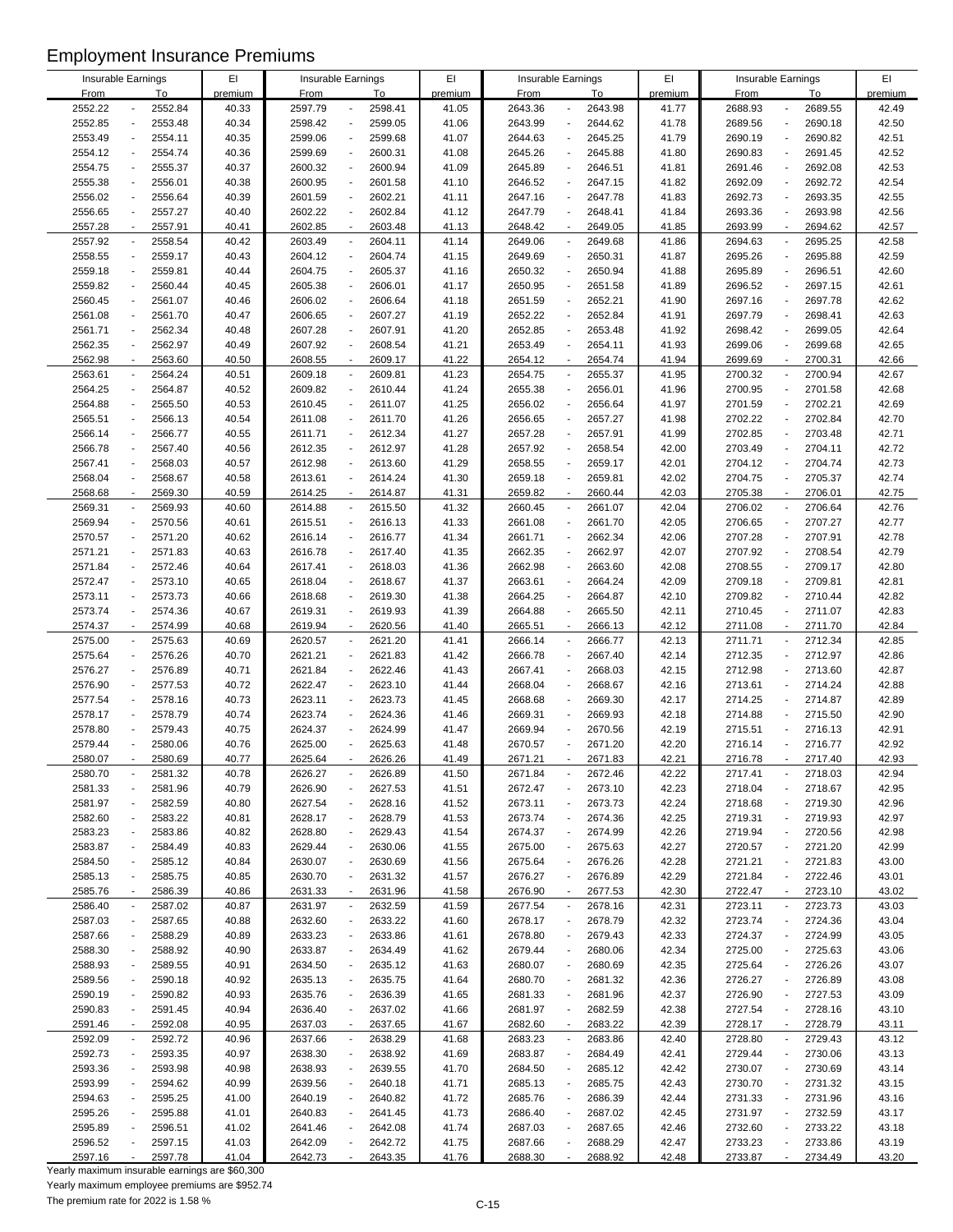| Insurable Earnings |                                     | E1      |             |                                     | EI      |             | Insurable Earnings                  | EI      |             | Insurable Earnings                  | EI      |
|--------------------|-------------------------------------|---------|-------------|-------------------------------------|---------|-------------|-------------------------------------|---------|-------------|-------------------------------------|---------|
|                    |                                     |         |             | Insurable Earnings                  |         |             |                                     |         |             |                                     |         |
| <b>From</b>        | To                                  | premium | <b>From</b> | To                                  | premium | <b>From</b> | To                                  | premium | <b>From</b> | To                                  | premium |
| 2734.50            | 2735.12                             | 43.21   | 2780.07     | 2780.69<br>$\overline{a}$           | 43.93   | 2825.64     | 2826.26                             | 44.65   | 2871.21     | 2871.83<br>$\overline{a}$           | 45.37   |
| 2735.13            | 2735.75                             | 43.22   | 2780.70     | 2781.32<br>$\blacksquare$           | 43.94   | 2826.27     | 2826.89                             | 44.66   | 2871.84     | 2872.46<br>$\overline{a}$           | 45.38   |
| 2735.76            | 2736.39                             | 43.23   | 2781.33     | 2781.96<br>$\overline{\phantom{a}}$ | 43.95   | 2826.90     | 2827.53                             | 44.67   | 2872.47     | 2873.10                             | 45.39   |
| 2736.40            | 2737.02<br>$\overline{\phantom{a}}$ | 43.24   | 2781.97     | $\blacksquare$<br>2782.59           | 43.96   | 2827.54     | 2828.16<br>$\overline{\phantom{a}}$ | 44.68   | 2873.11     | 2873.73<br>$\overline{a}$           | 45.40   |
| 2737.03            | 2737.65                             | 43.25   | 2782.60     | 2783.22<br>$\overline{\phantom{a}}$ | 43.97   | 2828.17     | 2828.79                             | 44.69   | 2873.74     | 2874.36<br>$\overline{\phantom{a}}$ | 45.41   |
| 2737.66            | 2738.29                             | 43.26   | 2783.23     | 2783.86<br>$\blacksquare$           | 43.98   | 2828.80     | 2829.43                             | 44.70   | 2874.37     | 2874.99                             | 45.42   |
| 2738.30            | 2738.92                             | 43.27   | 2783.87     | 2784.49<br>$\blacksquare$           | 43.99   | 2829.44     | 2830.06                             | 44.71   | 2875.00     | 2875.63<br>$\overline{a}$           | 45.43   |
| 2738.93            | 2739.55<br>$\blacksquare$           | 43.28   | 2784.50     | 2785.12<br>$\overline{\phantom{a}}$ | 44.00   | 2830.07     | 2830.69<br>$\blacksquare$           | 44.72   | 2875.64     | 2876.26<br>$\overline{a}$           | 45.44   |
| 2739.56            | 2740.18<br>$\blacksquare$           | 43.29   | 2785.13     | $\blacksquare$<br>2785.75           | 44.01   | 2830.70     | 2831.32<br>$\overline{\phantom{a}}$ | 44.73   | 2876.27     | 2876.89<br>$\overline{a}$           | 45.45   |
| 2740.19            | 2740.82                             | 43.30   | 2785.76     | 2786.39<br>$\overline{\phantom{a}}$ | 44.02   | 2831.33     | 2831.96                             | 44.74   | 2876.90     | 2877.53                             | 45.46   |
| 2740.83            | 2741.45<br>$\overline{a}$           | 43.31   | 2786.40     | 2787.02<br>$\overline{\phantom{a}}$ | 44.03   | 2831.97     | 2832.59<br>$\overline{\phantom{a}}$ | 44.75   | 2877.54     | 2878.16<br>$\overline{\phantom{a}}$ | 45.47   |
| 2741.46            |                                     | 43.32   | 2787.03     | $\blacksquare$                      | 44.04   | 2832.60     |                                     |         | 2878.17     |                                     |         |
|                    | 2742.08                             |         |             | 2787.65                             |         |             | 2833.22                             | 44.76   |             | 2878.79                             | 45.48   |
| 2742.09            | 2742.72<br>$\overline{a}$           | 43.33   | 2787.66     | 2788.29<br>$\blacksquare$           | 44.05   | 2833.23     | 2833.86<br>$\overline{a}$           | 44.77   | 2878.80     | 2879.43<br>$\overline{a}$           | 45.49   |
| 2742.73            | 2743.35                             | 43.34   | 2788.30     | $\Box$<br>2788.92                   | 44.06   | 2833.87     | 2834.49                             | 44.78   | 2879.44     | 2880.06<br>$\overline{\phantom{a}}$ | 45.50   |
| 2743.36            | 2743.98                             | 43.35   | 2788.93     | 2789.55<br>$\overline{\phantom{a}}$ | 44.07   | 2834.50     | 2835.12                             | 44.79   | 2880.07     | 2880.69                             | 45.51   |
| 2743.99            | 2744.62<br>$\overline{\phantom{a}}$ | 43.36   | 2789.56     | 2790.18<br>$\overline{\phantom{a}}$ | 44.08   | 2835.13     | 2835.75                             | 44.80   | 2880.70     | 2881.32                             | 45.52   |
| 2744.63            | 2745.25                             | 43.37   | 2790.19     | 2790.82<br>$\overline{\phantom{a}}$ | 44.09   | 2835.76     | 2836.39                             | 44.81   | 2881.33     | 2881.96                             | 45.53   |
| 2745.26            | 2745.88                             | 43.38   | 2790.83     | 2791.45<br>$\mathbf{r}$             | 44.10   | 2836.40     | 2837.02                             | 44.82   | 2881.97     | 2882.59<br>÷,                       | 45.54   |
| 2745.89            | 2746.51<br>$\overline{\phantom{a}}$ | 43.39   | 2791.46     | $\overline{\phantom{a}}$<br>2792.08 | 44.11   | 2837.03     | 2837.65                             | 44.83   | 2882.60     | 2883.22<br>$\overline{a}$           | 45.55   |
| 2746.52            | 2747.15<br>$\blacksquare$           | 43.40   | 2792.09     | 2792.72<br>$\overline{\phantom{a}}$ | 44.12   | 2837.66     | 2838.29<br>$\overline{a}$           | 44.84   | 2883.23     | 2883.86<br>$\overline{a}$           | 45.56   |
| 2747.16            | 2747.78                             | 43.41   | 2792.73     | 2793.35<br>$\blacksquare$           | 44.13   | 2838.30     | 2838.92                             | 44.85   | 2883.87     | 2884.49                             | 45.57   |
| 2747.79            | 2748.41                             | 43.42   | 2793.36     | 2793.98<br>$\overline{\phantom{a}}$ | 44.14   | 2838.93     | 2839.55                             | 44.86   | 2884.50     | 2885.12                             | 45.58   |
| 2748.42            | 2749.05<br>$\overline{a}$           | 43.43   | 2793.99     | 2794.62<br>$\overline{\phantom{a}}$ | 44.15   | 2839.56     | 2840.18<br>$\overline{a}$           | 44.87   | 2885.13     | 2885.75<br>$\overline{\phantom{a}}$ | 45.59   |
| 2749.06            | 2749.68                             | 43.44   | 2794.63     | 2795.25<br>$\blacksquare$           | 44.16   | 2840.19     | 2840.82                             | 44.88   | 2885.76     | 2886.39                             | 45.60   |
| 2749.69            | 2750.31                             | 43.45   | 2795.26     | 2795.88<br>$\blacksquare$           | 44.17   | 2840.83     | 2841.45<br>$\overline{a}$           | 44.89   | 2886.40     | 2887.02<br>$\overline{a}$           | 45.61   |
| 2750.32            | 2750.94                             | 43.46   | 2795.89     | 2796.51<br>$\overline{\phantom{a}}$ | 44.18   | 2841.46     | 2842.08<br>L,                       | 44.90   | 2887.03     | 2887.65<br>$\overline{a}$           | 45.62   |
|                    |                                     |         |             |                                     |         |             |                                     |         |             |                                     |         |
| 2750.95            | 2751.58                             | 43.47   | 2796.52     | 2797.15<br>$\blacksquare$           | 44.19   | 2842.09     | 2842.72                             | 44.91   | 2887.66     | 2888.29                             | 45.63   |
| 2751.59            | 2752.21<br>$\blacksquare$           | 43.48   | 2797.16     | $\Box$<br>2797.78                   | 44.20   | 2842.73     | 2843.35                             | 44.92   | 2888.30     | 2888.92<br>$\overline{a}$           | 45.64   |
| 2752.22            | 2752.84                             | 43.49   | 2797.79     | 2798.41<br>$\overline{\phantom{a}}$ | 44.21   | 2843.36     | 2843.98                             | 44.93   | 2888.93     | 2889.55<br>$\overline{\phantom{a}}$ | 45.65   |
| 2752.85            | 2753.48                             | 43.50   | 2798.42     | 2799.05<br>$\blacksquare$           | 44.22   | 2843.99     | 2844.62                             | 44.94   | 2889.56     | 2890.18<br>Ĭ.                       | 45.66   |
| 2753.49            | 2754.11                             | 43.51   | 2799.06     | 2799.68<br>$\blacksquare$           | 44.23   | 2844.63     | 2845.25                             | 44.95   | 2890.19     | 2890.82                             | 45.67   |
| 2754.12            | 2754.74<br>$\overline{a}$           | 43.52   | 2799.69     | 2800.31<br>$\overline{\phantom{a}}$ | 44.24   | 2845.26     | 2845.88<br>$\overline{\phantom{a}}$ | 44.96   | 2890.83     | 2891.45<br>$\overline{a}$           | 45.68   |
| 2754.75            | 2755.37                             | 43.53   | 2800.32     | $\blacksquare$<br>2800.94           | 44.25   | 2845.89     | 2846.51                             | 44.97   | 2891.46     | 2892.08                             | 45.69   |
| 2755.38            | 2756.01                             | 43.54   | 2800.95     | $\Box$<br>2801.58                   | 44.26   | 2846.52     | 2847.15                             | 44.98   | 2892.09     | 2892.72                             | 45.70   |
| 2756.02            | 2756.64<br>$\blacksquare$           | 43.55   | 2801.59     | 2802.21<br>$\overline{\phantom{a}}$ | 44.27   | 2847.16     | 2847.78<br>$\blacksquare$           | 44.99   | 2892.73     | 2893.35<br>$\overline{\phantom{a}}$ | 45.71   |
| 2756.65            | 2757.27                             | 43.56   | 2802.22     | 2802.84<br>$\mathbf{r}$             | 44.28   | 2847.79     | 2848.41                             | 45.00   | 2893.36     | 2893.98                             | 45.72   |
| 2757.28            | 2757.91                             | 43.57   | 2802.85     | 2803.48<br>$\blacksquare$           | 44.29   | 2848.42     | 2849.05<br>$\overline{\phantom{a}}$ | 45.01   | 2893.99     | 2894.62<br>$\overline{a}$           | 45.73   |
| 2757.92            | 2758.54                             | 43.58   | 2803.49     | $\Box$<br>2804.11                   | 44.30   | 2849.06     | 2849.68                             | 45.02   | 2894.63     | 2895.25<br>$\overline{a}$           | 45.74   |
| 2758.55            | 2759.17                             | 43.59   | 2804.12     | $\blacksquare$<br>2804.74           | 44.31   | 2849.69     | 2850.31                             | 45.03   | 2895.26     | 2895.88<br>$\overline{a}$           | 45.75   |
| 2759.18            | 2759.81<br>$\overline{a}$           | 43.60   | 2804.75     | $\blacksquare$<br>2805.37           | 44.32   | 2850.32     | 2850.94                             | 45.04   | 2895.89     | 2896.51<br>$\overline{a}$           | 45.76   |
| 2759.82            | 2760.44                             | 43.61   | 2805.38     | 2806.01<br>$\overline{\phantom{a}}$ | 44.33   | 2850.95     | 2851.58                             | 45.05   | 2896.52     | 2897.15<br>$\overline{\phantom{a}}$ | 45.77   |
| 2760.45            | 2761.07                             | 43.62   | 2806.02     | $\blacksquare$<br>2806.64           | 44.34   | 2851.59     | 2852.21                             | 45.06   | 2897.16     | 2897.78                             | 45.78   |
| 2761.08            |                                     | 43.63   | 2806.65     | $\blacksquare$                      |         | 2852.22     |                                     | 45.07   | 2897.79     |                                     |         |
|                    | 2761.70                             |         |             | 2807.27                             | 44.35   |             | 2852.84                             |         |             | 2898.41                             | 45.79   |
| 2761.71            | 2762.34                             | 43.64   | 2807.28     | 2807.91<br>$\overline{\phantom{a}}$ | 44.36   | 2852.85     | 2853.48                             | 45.08   | 2898.42     | 2899.05<br>$\overline{a}$           | 45.80   |
| 2762.35            | 2762.97                             | 43.65   | 2807.92     | 2808.54                             | 44.37   | 2853.49     | 2854.11                             | 45.09   | 2899.06     | 2899.68                             | 45.81   |
| 2762.98            | 2763.60                             | 43.66   | 2808.55     | 2809.17<br>$\blacksquare$           | 44.38   | 2854.12     | 2854.74                             | 45.10   | 2899.69     | 2900.31                             | 45.82   |
| 2763.61            | 2764.24                             | 43.67   | 2809.18     | 2809.81<br>$\overline{\phantom{a}}$ | 44.39   | 2854.75     | 2855.37                             | 45.11   | 2900.32     | 2900.94                             | 45.83   |
| 2764.25            | 2764.87                             | 43.68   | 2809.82     | 2810.44<br>$\overline{\phantom{a}}$ | 44.40   | 2855.38     | 2856.01                             | 45.12   | 2900.95     | 2901.58                             | 45.84   |
| 2764.88            | 2765.50                             | 43.69   | 2810.45     | 2811.07<br>$\blacksquare$           | 44.41   | 2856.02     | 2856.64                             | 45.13   | 2901.59     | 2902.21                             | 45.85   |
| 2765.51            | 2766.13                             | 43.70   | 2811.08     | 2811.70<br>$\overline{\phantom{a}}$ | 44.42   | 2856.65     | 2857.27                             | 45.14   | 2902.22     | 2902.84                             | 45.86   |
| 2766.14            | 2766.77                             | 43.71   | 2811.71     | 2812.34<br>$\blacksquare$           | 44.43   | 2857.28     | 2857.91                             | 45.15   | 2902.85     | 2903.48                             | 45.87   |
| 2766.78            | 2767.40                             | 43.72   | 2812.35     | 2812.97<br>$\overline{a}$           | 44.44   | 2857.92     | 2858.54<br>$\overline{a}$           | 45.16   | 2903.49     | 2904.11                             | 45.88   |
| 2767.41            | 2768.03                             | 43.73   | 2812.98     | 2813.60<br>$\overline{\phantom{a}}$ | 44.45   | 2858.55     | 2859.17                             | 45.17   | 2904.12     | 2904.74                             | 45.89   |
| 2768.04            | 2768.67                             | 43.74   | 2813.61     | 2814.24<br>$\blacksquare$           | 44.46   | 2859.18     | 2859.81                             | 45.18   | 2904.75     | 2905.37                             | 45.90   |
| 2768.68            | 2769.30                             | 43.75   | 2814.25     | 2814.87<br>$\blacksquare$           | 44.47   | 2859.82     | 2860.44                             | 45.19   | 2905.38     | 2906.01<br>$\overline{a}$           | 45.91   |
| 2769.31            | 2769.93                             | 43.76   | 2814.88     | 2815.50<br>$\blacksquare$           | 44.48   | 2860.45     | 2861.07                             | 45.20   | 2906.02     | 2906.64                             | 45.92   |
| 2769.94            | 2770.56                             | 43.77   | 2815.51     | $\overline{\phantom{a}}$<br>2816.13 | 44.49   | 2861.08     | 2861.70                             | 45.21   | 2906.65     | 2907.27                             | 45.93   |
| 2770.57            | 2771.20                             | 43.78   | 2816.14     | 2816.77<br>$\overline{\phantom{a}}$ | 44.50   | 2861.71     | 2862.34                             | 45.22   | 2907.28     | 2907.91                             | 45.94   |
| 2771.21            | 2771.83<br>$\overline{a}$           | 43.79   | 2816.78     | 2817.40<br>$\overline{\phantom{a}}$ | 44.51   | 2862.35     | 2862.97<br>$\overline{a}$           | 45.23   | 2907.92     | 2908.54<br>$\overline{\phantom{a}}$ | 45.95   |
|                    |                                     |         |             |                                     |         |             |                                     |         |             |                                     |         |
| 2771.84            | 2772.46                             | 43.80   | 2817.41     | 2818.03<br>$\overline{\phantom{a}}$ | 44.52   | 2862.98     | 2863.60                             | 45.24   | 2908.55     | 2909.17                             | 45.96   |
| 2772.47            | 2773.10                             | 43.81   | 2818.04     | 2818.67<br>$\overline{\phantom{a}}$ | 44.53   | 2863.61     | 2864.24                             | 45.25   | 2909.18     | 2909.81                             | 45.97   |
| 2773.11            | 2773.73                             | 43.82   | 2818.68     | 2819.30<br>$\blacksquare$           | 44.54   | 2864.25     | 2864.87                             | 45.26   | 2909.82     | 2910.44                             | 45.98   |
| 2773.74            | 2774.36                             | 43.83   | 2819.31     | 2819.93<br>$\blacksquare$           | 44.55   | 2864.88     | 2865.50                             | 45.27   | 2910.45     | 2911.07                             | 45.99   |
| 2774.37            | 2774.99                             | 43.84   | 2819.94     | 2820.56<br>$\blacksquare$           | 44.56   | 2865.51     | 2866.13                             | 45.28   | 2911.08     | 2911.70<br>$\blacksquare$           | 46.00   |
| 2775.00            | 2775.63                             | 43.85   | 2820.57     | 2821.20<br>$\overline{\phantom{a}}$ | 44.57   | 2866.14     | 2866.77                             | 45.29   | 2911.71     | 2912.34                             | 46.01   |
| 2775.64            | 2776.26                             | 43.86   | 2821.21     | 2821.83<br>$\overline{\phantom{a}}$ | 44.58   | 2866.78     | 2867.40                             | 45.30   | 2912.35     | 2912.97                             | 46.02   |
| 2776.27            | 2776.89                             | 43.87   | 2821.84     | 2822.46<br>$\overline{\phantom{a}}$ | 44.59   | 2867.41     | 2868.03                             | 45.31   | 2912.98     | 2913.60                             | 46.03   |
| 2776.90            | 2777.53                             | 43.88   | 2822.47     | 2823.10<br>$\overline{\phantom{a}}$ | 44.60   | 2868.04     | 2868.67                             | 45.32   | 2913.61     | 2914.24                             | 46.04   |
| 2777.54            | 2778.16                             | 43.89   | 2823.11     | 2823.73<br>$\overline{\phantom{a}}$ | 44.61   | 2868.68     | 2869.30                             | 45.33   | 2914.25     | 2914.87                             | 46.05   |
| 2778.17            | 2778.79                             | 43.90   | 2823.74     | 2824.36<br>$\overline{a}$           | 44.62   | 2869.31     | 2869.93                             | 45.34   | 2914.88     | 2915.50                             | 46.06   |
| 2778.80            | 2779.43                             | 43.91   | 2824.37     | 2824.99<br>$\overline{a}$           | 44.63   | 2869.94     | 2870.56<br>$\blacksquare$           | 45.35   | 2915.51     | 2916.13<br>$\overline{\phantom{a}}$ | 46.07   |
| 2779.44            | 2780.06                             | 43.92   | 2825.00     | 2825.63                             | 44.64   | 2870.57     | 2871.20                             | 45.36   | 2916.14     | 2916.77                             | 46.08   |

Yearly maximum insurable earnings are \$60,300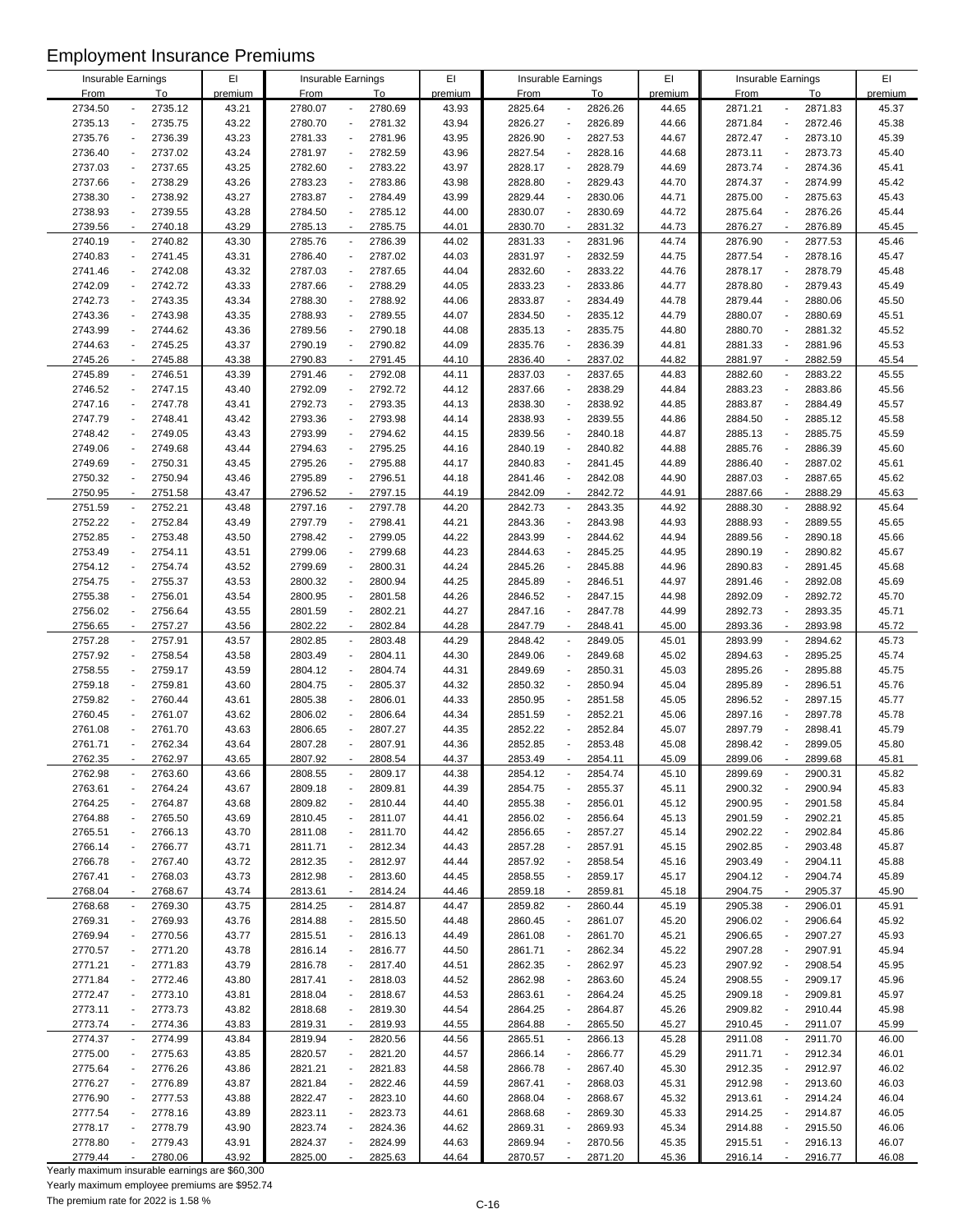| Insurable Earnings |                          |         | EI      | Insurable Earnings |                          |         | EI      | Insurable Earnings |                          |         | EI      |             | Insurable Earnings                  | EI      |
|--------------------|--------------------------|---------|---------|--------------------|--------------------------|---------|---------|--------------------|--------------------------|---------|---------|-------------|-------------------------------------|---------|
| <b>From</b>        |                          | To      | premium | <b>From</b>        |                          | To      | premium | From               |                          | To      | premium | <b>From</b> | To                                  | premium |
| 2916.78            |                          | 2917.40 | 46.09   | 2962.35            | $\overline{\phantom{a}}$ | 2962.97 | 46.81   | 3007.92            |                          | 3008.54 | 47.53   | 3053.49     | 3054.11                             | 48.25   |
| 2917.41            |                          | 2918.03 | 46.10   | 2962.98            | $\blacksquare$           | 2963.60 | 46.82   | 3008.55            |                          | 3009.17 | 47.54   | 3054.12     | 3054.74<br>$\overline{\phantom{a}}$ | 48.26   |
| 2918.04            | $\blacksquare$           | 2918.67 | 46.11   | 2963.61            | $\overline{\phantom{a}}$ | 2964.24 | 46.83   | 3009.18            | $\blacksquare$           | 3009.81 | 47.55   | 3054.75     | 3055.37<br>$\overline{\phantom{a}}$ | 48.27   |
| 2918.68            | $\overline{\phantom{a}}$ | 2919.30 | 46.12   | 2964.25            | $\Box$                   | 2964.87 | 46.84   | 3009.82            | $\blacksquare$           | 3010.44 | 47.56   | 3055.38     | 3056.01<br>$\overline{\phantom{a}}$ | 48.28   |
| 2919.31            |                          | 2919.93 | 46.13   | 2964.88            | $\overline{\phantom{a}}$ | 2965.50 | 46.85   | 3010.45            | $\overline{a}$           | 3011.07 | 47.57   | 3056.02     | 3056.64<br>$\overline{\phantom{a}}$ | 48.29   |
| 2919.94            |                          |         |         |                    | $\overline{a}$           |         |         |                    | $\blacksquare$           |         |         |             | $\overline{\phantom{a}}$            |         |
|                    |                          | 2920.56 | 46.14   | 2965.51            |                          | 2966.13 | 46.86   | 3011.08            |                          | 3011.70 | 47.58   | 3056.65     | 3057.27                             | 48.30   |
| 2920.57            |                          | 2921.20 | 46.15   | 2966.14            | $\overline{\phantom{a}}$ | 2966.77 | 46.87   | 3011.71            | $\overline{\phantom{a}}$ | 3012.34 | 47.59   | 3057.28     | 3057.91<br>$\overline{\phantom{a}}$ | 48.31   |
| 2921.21            | $\blacksquare$           | 2921.83 | 46.16   | 2966.78            | $\overline{\phantom{a}}$ | 2967.40 | 46.88   | 3012.35            |                          | 3012.97 | 47.60   | 3057.92     | 3058.54<br>$\overline{\phantom{a}}$ | 48.32   |
| 2921.84            | $\overline{\phantom{a}}$ | 2922.46 | 46.17   | 2967.41            | $\overline{\phantom{a}}$ | 2968.03 | 46.89   | 3012.98            | $\blacksquare$           | 3013.60 | 47.61   | 3058.55     | 3059.17<br>$\blacksquare$           | 48.33   |
| 2922.47            |                          | 2923.10 | 46.18   | 2968.04            | $\overline{\phantom{a}}$ | 2968.67 | 46.90   | 3013.61            | $\overline{\phantom{a}}$ | 3014.24 | 47.62   | 3059.18     | 3059.81<br>$\overline{\phantom{a}}$ | 48.34   |
| 2923.11            |                          | 2923.73 | 46.19   | 2968.68            | $\overline{\phantom{a}}$ | 2969.30 | 46.91   | 3014.25            | $\blacksquare$           | 3014.87 | 47.63   | 3059.82     | 3060.44<br>$\overline{\phantom{a}}$ | 48.35   |
| 2923.74            |                          | 2924.36 | 46.20   | 2969.31            | $\overline{\phantom{a}}$ | 2969.93 | 46.92   | 3014.88            | $\overline{a}$           | 3015.50 | 47.64   | 3060.45     | 3061.07<br>$\overline{\phantom{a}}$ | 48.36   |
| 2924.37            | $\overline{a}$           | 2924.99 | 46.21   | 2969.94            | $\blacksquare$           | 2970.56 | 46.93   | 3015.51            | $\overline{\phantom{a}}$ | 3016.13 | 47.65   | 3061.08     | 3061.70<br>$\overline{\phantom{a}}$ | 48.37   |
| 2925.00            |                          | 2925.63 | 46.22   | 2970.57            | $\overline{\phantom{a}}$ | 2971.20 | 46.94   | 3016.14            |                          | 3016.77 | 47.66   | 3061.71     | 3062.34                             | 48.38   |
| 2925.64            |                          | 2926.26 | 46.23   | 2971.21            | $\overline{\phantom{a}}$ | 2971.83 | 46.95   | 3016.78            |                          | 3017.40 | 47.67   | 3062.35     | 3062.97                             | 48.39   |
| 2926.27            |                          | 2926.89 | 46.24   | 2971.84            | $\overline{a}$           | 2972.46 | 46.96   | 3017.41            | $\overline{\phantom{a}}$ | 3018.03 | 47.68   | 3062.98     | 3063.60                             | 48.40   |
| 2926.90            |                          | 2927.53 | 46.25   | 2972.47            | $\overline{\phantom{a}}$ | 2973.10 | 46.97   | 3018.04            |                          | 3018.67 | 47.69   | 3063.61     | 3064.24                             | 48.41   |
| 2927.54            | $\sim$                   | 2928.16 | 46.26   | 2973.11            | $\sim$                   | 2973.73 | 46.98   | 3018.68            | $\overline{\phantom{a}}$ | 3019.30 | 47.70   | 3064.25     | 3064.87<br>÷,                       | 48.42   |
| 2928.17            | $\overline{\phantom{a}}$ | 2928.79 | 46.27   | 2973.74            | $\overline{\phantom{a}}$ | 2974.36 | 46.99   | 3019.31            | $\overline{\phantom{a}}$ | 3019.93 | 47.71   | 3064.88     | 3065.50<br>$\overline{\phantom{a}}$ | 48.43   |
| 2928.80            |                          | 2929.43 | 46.28   | 2974.37            | $\overline{\phantom{a}}$ | 2974.99 | 47.00   | 3019.94            | $\overline{a}$           | 3020.56 | 47.72   | 3065.51     | 3066.13<br>$\overline{\phantom{a}}$ | 48.44   |
| 2929.44            |                          | 2930.06 | 46.29   | 2975.00            | $\overline{a}$           | 2975.63 | 47.01   | 3020.57            | $\overline{a}$           | 3021.20 | 47.73   | 3066.14     | 3066.77                             | 48.45   |
| 2930.07            |                          | 2930.69 | 46.30   | 2975.64            | $\overline{\phantom{a}}$ | 2976.26 | 47.02   | 3021.21            |                          | 3021.83 | 47.74   | 3066.78     | 3067.40                             | 48.46   |
| 2930.70            |                          | 2931.32 | 46.31   | 2976.27            | $\overline{a}$           | 2976.89 | 47.03   | 3021.84            | $\blacksquare$           | 3022.46 | 47.75   | 3067.41     | 3068.03<br>$\overline{\phantom{a}}$ | 48.47   |
| 2931.33            |                          | 2931.96 | 46.32   | 2976.90            | $\sim$                   | 2977.53 | 47.04   | 3022.47            |                          | 3023.10 | 47.76   | 3068.04     | 3068.67<br>$\overline{\phantom{a}}$ | 48.48   |
| 2931.97            | $\overline{a}$           | 2932.59 | 46.33   | 2977.54            | $\overline{\phantom{a}}$ | 2978.16 | 47.05   | 3023.11            | $\blacksquare$           | 3023.73 | 47.77   | 3068.68     | 3069.30<br>$\overline{\phantom{a}}$ | 48.49   |
| 2932.60            |                          | 2933.22 | 46.34   | 2978.17            | $\overline{a}$           | 2978.79 | 47.06   | 3023.74            |                          | 3024.36 | 47.78   | 3069.31     | 3069.93<br>$\overline{\phantom{a}}$ | 48.50   |
| 2933.23            |                          | 2933.86 | 46.35   | 2978.80            | $\overline{\phantom{a}}$ | 2979.43 | 47.07   | 3024.37            |                          | 3024.99 | 47.79   | 3069.94     | 3070.56<br>$\overline{\phantom{a}}$ | 48.51   |
| 2933.87            | $\overline{\phantom{a}}$ | 2934.49 | 46.36   | 2979.44            | $\overline{\phantom{a}}$ | 2980.06 | 47.08   | 3025.00            | $\overline{\phantom{a}}$ | 3025.63 | 47.80   | 3070.57     | 3071.20<br>$\overline{\phantom{a}}$ | 48.52   |
| 2934.50            |                          | 2935.12 | 46.37   | 2980.07            | $\overline{\phantom{a}}$ | 2980.69 | 47.09   | 3025.64            |                          | 3026.26 | 47.81   | 3071.21     | 3071.83<br>$\overline{\phantom{a}}$ | 48.53   |
| 2935.13            | $\overline{a}$           | 2935.75 | 46.38   | 2980.70            | $\sim$                   | 2981.32 | 47.10   | 3026.27            | $\overline{a}$           | 3026.89 | 47.82   | 3071.84     | 3072.46<br>$\overline{\phantom{a}}$ | 48.54   |
| 2935.76            |                          | 2936.39 | 46.39   | 2981.33            | $\overline{\phantom{a}}$ | 2981.96 | 47.11   | 3026.90            | $\overline{a}$           | 3027.53 | 47.83   | 3072.47     | 3073.10<br>$\blacksquare$           | 48.55   |
| 2936.40            | $\overline{a}$           | 2937.02 |         |                    |                          |         |         |                    | $\overline{a}$           | 3028.16 |         | 3073.11     | 3073.73<br>$\overline{\phantom{a}}$ |         |
|                    |                          |         | 46.40   | 2981.97            | $\overline{\phantom{a}}$ | 2982.59 | 47.12   | 3027.54            |                          |         | 47.84   |             |                                     | 48.56   |
| 2937.03            |                          | 2937.65 | 46.41   | 2982.60            | $\overline{a}$           | 2983.22 | 47.13   | 3028.17            | $\overline{a}$           | 3028.79 | 47.85   | 3073.74     | 3074.36                             | 48.57   |
| 2937.66            |                          | 2938.29 | 46.42   | 2983.23            | $\overline{\phantom{a}}$ | 2983.86 | 47.14   | 3028.80            |                          | 3029.43 | 47.86   | 3074.37     | 3074.99                             | 48.58   |
| 2938.30            |                          | 2938.92 | 46.43   | 2983.87            | $\overline{\phantom{a}}$ | 2984.49 | 47.15   | 3029.44            | $\overline{a}$           | 3030.06 | 47.87   | 3075.00     | 3075.63                             | 48.59   |
| 2938.93            |                          | 2939.55 | 46.44   | 2984.50            | $\sim$                   | 2985.12 | 47.16   | 3030.07            | $\overline{\phantom{a}}$ | 3030.69 | 47.88   | 3075.64     | 3076.26<br>÷,                       | 48.60   |
| 2939.56            | $\overline{\phantom{a}}$ | 2940.18 | 46.45   | 2985.13            | $\overline{\phantom{a}}$ | 2985.75 | 47.17   | 3030.70            | $\overline{\phantom{a}}$ | 3031.32 | 47.89   | 3076.27     | 3076.89<br>$\overline{\phantom{a}}$ | 48.61   |
| 2940.19            |                          | 2940.82 | 46.46   | 2985.76            | $\overline{\phantom{a}}$ | 2986.39 | 47.18   | 3031.33            |                          | 3031.96 | 47.90   | 3076.90     | 3077.53<br>$\overline{\phantom{a}}$ | 48.62   |
| 2940.83            |                          | 2941.45 | 46.47   | 2986.40            | $\sim$                   | 2987.02 | 47.19   | 3031.97            |                          | 3032.59 | 47.91   | 3077.54     | 3078.16<br>$\overline{a}$           | 48.63   |
| 2941.46            | $\overline{a}$           | 2942.08 | 46.48   | 2987.03            | $\overline{a}$           | 2987.65 | 47.20   | 3032.60            | $\blacksquare$           | 3033.22 | 47.92   | 3078.17     | 3078.79<br>$\overline{\phantom{a}}$ | 48.64   |
| 2942.09            |                          | 2942.72 | 46.49   | 2987.66            | $\overline{\phantom{a}}$ | 2988.29 | 47.21   | 3033.23            |                          | 3033.86 | 47.93   | 3078.80     | 3079.43                             | 48.65   |
| 2942.73            |                          | 2943.35 | 46.50   | 2988.30            | ÷,                       | 2988.92 | 47.22   | 3033.87            | $\overline{a}$           | 3034.49 | 47.94   | 3079.44     | 3080.06<br>$\overline{\phantom{a}}$ | 48.66   |
| 2943.36            |                          | 2943.98 | 46.51   | 2988.93            | $\sim$                   | 2989.55 | 47.23   | 3034.50            |                          | 3035.12 | 47.95   | 3080.07     | 3080.69                             | 48.67   |
| 2943.99            |                          | 2944.62 | 46.52   | 2989.56            | $\overline{a}$           | 2990.18 | 47.24   | 3035.13            |                          | 3035.75 | 47.96   | 3080.70     | 3081.32<br>$\overline{\phantom{a}}$ | 48.68   |
| 2944.63            |                          | 2945.25 | 46.53   | 2990.19            |                          | 2990.82 | 47.25   | 3035.76            |                          | 3036.39 | 47.97   | 3081.33     | 3081.96                             | 48.69   |
| 2945.26            |                          | 2945.88 | 46.54   | 2990.83            | $\overline{\phantom{a}}$ | 2991.45 | 47.26   | 3036.40            | $\overline{\phantom{a}}$ | 3037.02 | 47.98   | 3081.97     | 3082.59                             | 48.70   |
| 2945.89            |                          | 2946.51 | 46.55   | 2991.46            | $\overline{\phantom{a}}$ | 2992.08 | 47.27   | 3037.03            |                          | 3037.65 | 47.99   | 3082.60     | 3083.22                             | 48.71   |
| 2946.52            |                          | 2947.15 | 46.56   | 2992.09            | $\overline{a}$           | 2992.72 | 47.28   | 3037.66            |                          | 3038.29 | 48.00   | 3083.23     | 3083.86                             | 48.72   |
| 2947.16            |                          | 2947.78 | 46.57   | 2992.73            | $\overline{\phantom{a}}$ | 2993.35 | 47.29   | 3038.30            |                          | 3038.92 | 48.01   | 3083.87     | 3084.49                             | 48.73   |
| 2947.79            |                          | 2948.41 | 46.58   | 2993.36            | $\overline{\phantom{a}}$ | 2993.98 | 47.30   | 3038.93            |                          | 3039.55 | 48.02   | 3084.50     | 3085.12                             | 48.74   |
| 2948.42            |                          | 2949.05 | 46.59   | 2993.99            | $\overline{\phantom{a}}$ | 2994.62 | 47.31   | 3039.56            |                          | 3040.18 | 48.03   | 3085.13     | 3085.75                             | 48.75   |
| 2949.06            |                          | 2949.68 | 46.60   | 2994.63            | $\overline{\phantom{a}}$ | 2995.25 | 47.32   | 3040.19            | $\blacksquare$           | 3040.82 | 48.04   | 3085.76     | 3086.39                             | 48.76   |
| 2949.69            |                          | 2950.31 | 46.61   | 2995.26            | $\overline{\phantom{a}}$ | 2995.88 | 47.33   | 3040.83            |                          | 3041.45 | 48.05   | 3086.40     | 3087.02                             | 48.77   |
| 2950.32            |                          | 2950.94 | 46.62   | 2995.89            | ÷,                       | 2996.51 | 47.34   | 3041.46            | $\overline{\phantom{a}}$ | 3042.08 | 48.06   | 3087.03     | 3087.65                             | 48.78   |
| 2950.95            |                          | 2951.58 | 46.63   | 2996.52            | $\overline{\phantom{a}}$ | 2997.15 | 47.35   | 3042.09            |                          | 3042.72 | 48.07   | 3087.66     | 3088.29<br>$\overline{\phantom{a}}$ | 48.79   |
| 2951.59            |                          | 2952.21 | 46.64   | 2997.16            | $\overline{\phantom{a}}$ | 2997.78 | 47.36   | 3042.73            |                          | 3043.35 | 48.08   | 3088.30     | 3088.92<br>$\overline{\phantom{a}}$ | 48.80   |
| 2952.22            |                          | 2952.84 | 46.65   | 2997.79            | $\overline{a}$           | 2998.41 | 47.37   | 3043.36            |                          | 3043.98 | 48.09   | 3088.93     | 3089.55                             | 48.81   |
| 2952.85            |                          | 2953.48 | 46.66   | 2998.42            | $\overline{\phantom{a}}$ | 2999.05 | 47.38   | 3043.99            |                          | 3044.62 | 48.10   | 3089.56     | 3090.18                             | 48.82   |
| 2953.49            |                          | 2954.11 |         | 2999.06            | $\overline{\phantom{a}}$ | 2999.68 |         | 3044.63            |                          | 3045.25 | 48.11   | 3090.19     | 3090.82                             | 48.83   |
|                    |                          |         | 46.67   |                    |                          |         | 47.39   |                    |                          |         |         |             |                                     |         |
| 2954.12            |                          | 2954.74 | 46.68   | 2999.69            | $\overline{\phantom{a}}$ | 3000.31 | 47.40   | 3045.26            |                          | 3045.88 | 48.12   | 3090.83     | 3091.45                             | 48.84   |
| 2954.75            |                          | 2955.37 | 46.69   | 3000.32            | $\overline{\phantom{a}}$ | 3000.94 | 47.41   | 3045.89            |                          | 3046.51 | 48.13   | 3091.46     | 3092.08                             | 48.85   |
| 2955.38            |                          | 2956.01 | 46.70   | 3000.95            | $\overline{\phantom{a}}$ | 3001.58 | 47.42   | 3046.52            |                          | 3047.15 | 48.14   | 3092.09     | 3092.72                             | 48.86   |
| 2956.02            | $\blacksquare$           | 2956.64 | 46.71   | 3001.59            | $\overline{\phantom{a}}$ | 3002.21 | 47.43   | 3047.16            | $\blacksquare$           | 3047.78 | 48.15   | 3092.73     | 3093.35<br>$\overline{\phantom{a}}$ | 48.87   |
| 2956.65            | $\overline{\phantom{a}}$ | 2957.27 | 46.72   | 3002.22            | $\overline{\phantom{a}}$ | 3002.84 | 47.44   | 3047.79            | $\overline{\phantom{a}}$ | 3048.41 | 48.16   | 3093.36     | 3093.98<br>$\overline{\phantom{a}}$ | 48.88   |
| 2957.28            |                          | 2957.91 | 46.73   | 3002.85            | $\overline{\phantom{a}}$ | 3003.48 | 47.45   | 3048.42            |                          | 3049.05 | 48.17   | 3093.99     | 3094.62                             | 48.89   |
| 2957.92            |                          | 2958.54 | 46.74   | 3003.49            | $\overline{\phantom{a}}$ | 3004.11 | 47.46   | 3049.06            | $\blacksquare$           | 3049.68 | 48.18   | 3094.63     | 3095.25                             | 48.90   |
| 2958.55            |                          | 2959.17 | 46.75   | 3004.12            | $\overline{\phantom{a}}$ | 3004.74 | 47.47   | 3049.69            |                          | 3050.31 | 48.19   | 3095.26     | 3095.88                             | 48.91   |
| 2959.18            |                          | 2959.81 | 46.76   | 3004.75            | $\overline{\phantom{a}}$ | 3005.37 | 47.48   | 3050.32            |                          | 3050.94 | 48.20   | 3095.89     | 3096.51                             | 48.92   |
| 2959.82            |                          | 2960.44 | 46.77   | 3005.38            | $\overline{\phantom{a}}$ | 3006.01 | 47.49   | 3050.95            | $\overline{a}$           | 3051.58 | 48.21   | 3096.52     | 3097.15                             | 48.93   |
| 2960.45            |                          | 2961.07 | 46.78   | 3006.02            | $\overline{\phantom{a}}$ | 3006.64 | 47.50   | 3051.59            |                          | 3052.21 | 48.22   | 3097.16     | 3097.78                             | 48.94   |
| 2961.08            |                          | 2961.70 | 46.79   | 3006.65            | $\overline{a}$           | 3007.27 | 47.51   | 3052.22            |                          | 3052.84 | 48.23   | 3097.79     | 3098.41                             | 48.95   |
| 2961.71            |                          | 2962.34 | 46.80   | 3007.28            |                          | 3007.91 | 47.52   | 3052.85            |                          | 3053.48 | 48.24   | 3098.42     | 3099.05                             | 48.96   |

Yearly maximum insurable earnings are \$60,300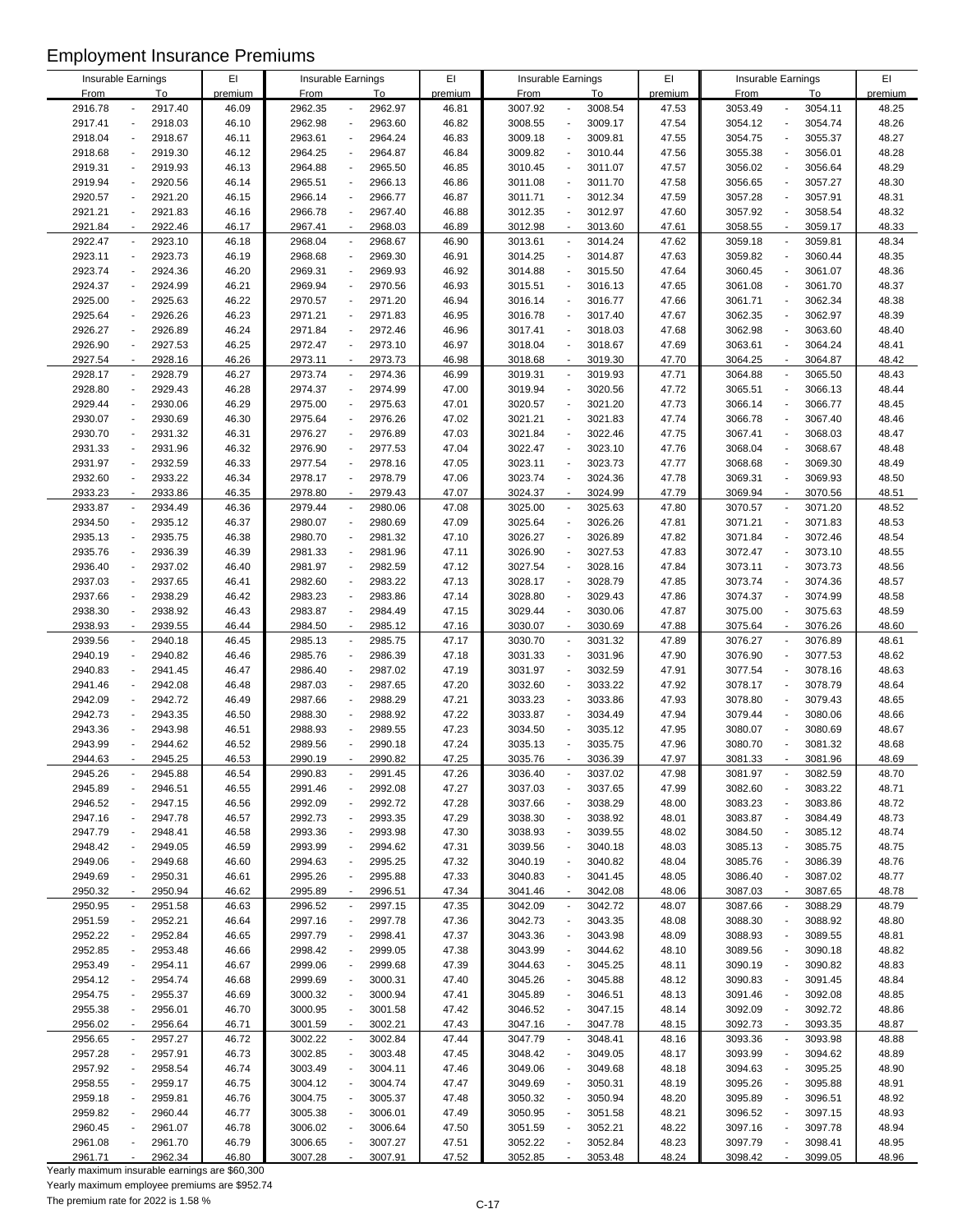|                    |                                     |         |             |                                     | EI             |             |                                     | EI      |                    |                                     |         |
|--------------------|-------------------------------------|---------|-------------|-------------------------------------|----------------|-------------|-------------------------------------|---------|--------------------|-------------------------------------|---------|
| Insurable Earnings |                                     | EI      |             | Insurable Earnings                  |                |             | Insurable Earnings                  |         |                    | Insurable Earnings                  | EI      |
| <b>From</b>        | To                                  | premium | <b>From</b> | To                                  | premium        | <b>From</b> | To                                  | premium | <b>From</b>        | To                                  | premium |
| 3099.06            | 3099.68                             | 48.97   | 3144.63     | 3145.25<br>$\overline{a}$           | 49.69          | 3190.19     | 3190.82                             | 50.41   | 3235.76            | 3236.39<br>$\overline{a}$           | 51.13   |
| 3099.69            | 3100.31                             | 48.98   | 3145.26     | $\Box$<br>3145.88                   | 49.70          | 3190.83     | 3191.45<br>$\overline{a}$           | 50.42   | 3236.40            | 3237.02<br>$\overline{a}$           | 51.14   |
| 3100.32            | 3100.94                             | 48.99   | 3145.89     | 3146.51<br>$\blacksquare$           | 49.71          | 3191.46     | 3192.08                             | 50.43   | 3237.03            | 3237.65<br>Ĭ.                       | 51.15   |
| 3100.95            | 3101.58<br>$\blacksquare$           | 49.00   | 3146.52     | $\overline{\phantom{a}}$<br>3147.15 | 49.72          | 3192.09     | 3192.72<br>$\overline{\phantom{a}}$ | 50.44   | 3237.66            | 3238.29<br>$\overline{a}$           | 51.16   |
| 3101.59            | 3102.21                             | 49.01   | 3147.16     | $\Box$<br>3147.78                   | 49.73          | 3192.73     | 3193.35<br>$\blacksquare$           | 50.45   | 3238.30            | 3238.92<br>$\overline{a}$           | 51.17   |
| 3102.22            | 3102.84                             | 49.02   | 3147.79     | 3148.41<br>$\blacksquare$           | 49.74          | 3193.36     | 3193.98                             | 50.46   | 3238.93            | 3239.55<br>$\overline{a}$           | 51.18   |
| 3102.85            | 3103.48                             | 49.03   | 3148.42     | 3149.05<br>$\blacksquare$           | 49.75          | 3193.99     | 3194.62<br>$\overline{\phantom{a}}$ | 50.47   | 3239.56            | 3240.18<br>$\overline{a}$           | 51.19   |
| 3103.49            | 3104.11<br>$\overline{a}$           | 49.04   | 3149.06     | 3149.68<br>$\blacksquare$           | 49.76          | 3194.63     | 3195.25<br>$\blacksquare$           | 50.48   | 3240.19            | 3240.82<br>$\overline{a}$           | 51.20   |
| 3104.12            |                                     |         |             | $\blacksquare$                      |                |             | $\overline{\phantom{a}}$            |         |                    |                                     |         |
|                    | 3104.74<br>$\overline{\phantom{a}}$ | 49.05   | 3149.69     | 3150.31                             | 49.77          | 3195.26     | 3195.88                             | 50.49   | 3240.83            | 3241.45                             | 51.21   |
| 3104.75            | 3105.37                             | 49.06   | 3150.32     | 3150.94<br>$\overline{\phantom{a}}$ | 49.78          | 3195.89     | 3196.51                             | 50.50   | 3241.46            | 3242.08                             | 51.22   |
| 3105.38            | 3106.01<br>$\overline{a}$           | 49.07   | 3150.95     | $\Box$<br>3151.58                   | 49.79          | 3196.52     | 3197.15<br>$\overline{\phantom{a}}$ | 50.51   | 3242.09            | 3242.72<br>$\overline{\phantom{a}}$ | 51.23   |
| 3106.02            | 3106.64                             | 49.08   | 3151.59     | 3152.21<br>$\blacksquare$           | 49.80          | 3197.16     | 3197.78                             | 50.52   | 3242.73            | 3243.35                             | 51.24   |
| 3106.65            | 3107.27<br>$\overline{a}$           | 49.09   | 3152.22     | 3152.84<br>$\blacksquare$           | 49.81          | 3197.79     | 3198.41<br>$\overline{a}$           | 50.53   | 3243.36            | 3243.98<br>$\overline{a}$           | 51.25   |
| 3107.28            | 3107.91                             | 49.10   | 3152.85     | $\overline{\phantom{a}}$<br>3153.48 | 49.82          | 3198.42     | 3199.05<br>$\overline{a}$           | 50.54   | 3243.99            | 3244.62<br>$\overline{a}$           | 51.26   |
| 3107.92            | 3108.54                             | 49.11   | 3153.49     | 3154.11<br>$\blacksquare$           | 49.83          | 3199.06     | 3199.68                             | 50.55   | 3244.63            | 3245.25                             | 51.27   |
| 3108.55            | 3109.17<br>$\blacksquare$           | 49.12   | 3154.12     | $\Box$<br>3154.74                   | 49.84          | 3199.69     | 3200.31                             | 50.56   | 3245.26            | 3245.88                             | 51.28   |
| 3109.18            | 3109.81                             | 49.13   | 3154.75     | 3155.37<br>$\overline{\phantom{a}}$ | 49.85          | 3200.32     | 3200.94                             | 50.57   | 3245.89            | 3246.51<br>$\overline{\phantom{a}}$ | 51.29   |
| 3109.82            | 3110.44<br>$\sim$                   | 49.14   | 3155.38     | 3156.01<br>$\mathbf{r}$             | 49.86          | 3200.95     | 3201.58<br>$\sim$                   | 50.58   | 3246.52            | 3247.15<br>÷,                       | 51.30   |
| 3110.45            | 3111.07<br>$\blacksquare$           | 49.15   | 3156.02     | $\blacksquare$<br>3156.64           | 49.87          | 3201.59     | 3202.21                             | 50.59   | 3247.16            | 3247.78<br>$\overline{a}$           | 51.31   |
| 3111.08            | 3111.70<br>$\blacksquare$           | 49.16   | 3156.65     | $\overline{\phantom{a}}$<br>3157.27 | 49.88          | 3202.22     | 3202.84<br>$\overline{a}$           | 50.60   | 3247.79            | 3248.41<br>$\overline{a}$           | 51.32   |
| 3111.71            | 3112.34                             |         | 3157.28     | ÷,                                  | 49.89          | 3202.85     | 3203.48                             |         | 3248.42            | 3249.05                             | 51.33   |
|                    |                                     | 49.17   |             | 3157.91                             |                |             |                                     | 50.61   |                    |                                     |         |
| 3112.35            | 3112.97                             | 49.18   | 3157.92     | 3158.54<br>$\Box$                   | 49.90          | 3203.49     | 3204.11                             | 50.62   | 3249.06            | 3249.68                             | 51.34   |
| 3112.98            | 3113.60<br>$\overline{\phantom{a}}$ | 49.19   | 3158.55     | 3159.17<br>$\Box$                   | 49.91          | 3204.12     | 3204.74<br>$\blacksquare$           | 50.63   | 3249.69            | 3250.31<br>$\overline{\phantom{a}}$ | 51.35   |
| 3113.61            | 3114.24                             | 49.20   | 3159.18     | 3159.81<br>$\blacksquare$           | 49.92          | 3204.75     | 3205.37                             | 50.64   | 3250.32            | 3250.94                             | 51.36   |
| 3114.25            | 3114.87<br>$\overline{a}$           | 49.21   | 3159.82     | $\blacksquare$<br>3160.44           | 49.93          | 3205.38     | 3206.01<br>$\overline{a}$           | 50.65   | 3250.95            | 3251.58<br>$\overline{a}$           | 51.37   |
| 3114.88            | 3115.50                             | 49.22   | 3160.45     | $\overline{\phantom{a}}$<br>3161.07 | 49.94          | 3206.02     | 3206.64<br>$\mathcal{L}$            | 50.66   | 3251.59            | 3252.21<br>$\overline{a}$           | 51.38   |
| 3115.51            | 3116.13<br>$\overline{\phantom{a}}$ | 49.23   | 3161.08     | 3161.70<br>$\blacksquare$           | 49.95          | 3206.65     | 3207.27                             | 50.67   | 3252.22            | 3252.84                             | 51.39   |
| 3116.14            | 3116.77<br>$\blacksquare$           | 49.24   | 3161.71     | $\Box$<br>3162.34                   | 49.96          | 3207.28     | 3207.91<br>$\overline{a}$           | 50.68   | 3252.85            | 3253.48<br>$\overline{a}$           | 51.40   |
| 3116.78            | 3117.40<br>$\overline{a}$           | 49.25   | 3162.35     | 3162.97<br>$\overline{\phantom{a}}$ | 49.97          | 3207.92     | 3208.54                             | 50.69   | 3253.49            | 3254.11<br>$\overline{\phantom{a}}$ | 51.41   |
| 3117.41            | 3118.03<br>$\overline{a}$           | 49.26   | 3162.98     | 3163.60<br>$\blacksquare$           | 49.98          | 3208.55     | 3209.17                             | 50.70   | 3254.12            | 3254.74                             | 51.42   |
| 3118.04            | 3118.67                             | 49.27   | 3163.61     | $\blacksquare$<br>3164.24           | 49.99          | 3209.18     | 3209.81                             | 50.71   | 3254.75            | 3255.37<br>$\overline{a}$           | 51.43   |
| 3118.68            | 3119.30<br>$\blacksquare$           | 49.28   | 3164.25     | 3164.87<br>$\overline{\phantom{a}}$ | 50.00          | 3209.82     | 3210.44<br>$\overline{a}$           | 50.72   | 3255.38            | 3256.01<br>$\overline{a}$           | 51.44   |
| 3119.31            | 3119.93                             | 49.29   | 3164.88     | $\blacksquare$<br>3165.50           | 50.01          | 3210.45     | 3211.07                             | 50.73   | 3256.02            | 3256.64                             | 51.45   |
|                    |                                     |         |             | $\blacksquare$                      |                |             |                                     |         |                    |                                     |         |
| 3119.94            | 3120.56                             | 49.30   | 3165.51     | 3166.13                             | 50.02          | 3211.08     | 3211.70                             | 50.74   | 3256.65            | 3257.27                             | 51.46   |
| 3120.57            | 3121.20<br>$\overline{\phantom{a}}$ | 49.31   | 3166.14     | 3166.77<br>$\Box$                   | 50.03          | 3211.71     | 3212.34<br>$\overline{\phantom{a}}$ | 50.75   | 3257.28            | 3257.91<br>$\overline{a}$           | 51.47   |
| 3121.21            | 3121.83                             | 49.32   | 3166.78     | 3167.40<br>$\mathcal{L}$            | 50.04          | 3212.35     | 3212.97                             | 50.76   | 3257.92            | 3258.54                             | 51.48   |
| 3121.84            | 3122.46<br>$\overline{\phantom{a}}$ | 49.33   | 3167.41     | 3168.03<br>$\blacksquare$           | 50.05          | 3212.98     | 3213.60<br>$\overline{\phantom{a}}$ | 50.77   | 3258.55            | 3259.17<br>$\ddot{\phantom{0}}$     | 51.49   |
| 3122.47            | 3123.10<br>$\overline{a}$           | 49.34   | 3168.04     | $\Box$<br>3168.67                   | 50.06          | 3213.61     | 3214.24<br>$\overline{a}$           | 50.78   | 3259.18            | 3259.81<br>$\overline{a}$           | 51.50   |
| 3123.11            | 3123.73<br>$\overline{a}$           | 49.35   | 3168.68     | $\blacksquare$<br>3169.30           | 50.07          | 3214.25     | 3214.87                             | 50.79   | 3259.82            | 3260.44<br>$\overline{a}$           | 51.51   |
| 3123.74            | 3124.36<br>$\overline{\phantom{a}}$ | 49.36   | 3169.31     | $\blacksquare$<br>3169.93           | 50.08          | 3214.88     | 3215.50<br>$\overline{a}$           | 50.80   | 3260.45            | 3261.07<br>$\overline{a}$           | 51.52   |
| 3124.37            | 3124.99                             | 49.37   | 3169.94     | 3170.56<br>$\blacksquare$           | 50.09          | 3215.51     | 3216.13<br>$\overline{\phantom{a}}$ | 50.81   | 3261.08            | 3261.70<br>$\overline{\phantom{a}}$ | 51.53   |
| 3125.00            | 3125.63                             | 49.38   | 3170.57     | 3171.20<br>$\blacksquare$           | 50.10          | 3216.14     | 3216.77<br>$\overline{a}$           | 50.82   | 3261.71            | 3262.34<br>$\overline{a}$           | 51.54   |
| 3125.64            | 3126.26                             | 49.39   | 3171.21     | 3171.83<br>$\blacksquare$           | 50.11          | 3216.78     | 3217.40                             | 50.83   | 3262.35            | 3262.97                             | 51.55   |
| 3126.27            | 3126.89                             | 49.40   | 3171.84     | 3172.46<br>$\overline{\phantom{a}}$ | 50.12          | 3217.41     | 3218.03<br>$\blacksquare$           | 50.84   | 3262.98            | 3263.60<br>$\overline{a}$           | 51.56   |
| 3126.90            | 3127.53                             | 49.41   | 3172.47     | 3173.10                             | 50.13          | 3218.04     | 3218.67                             | 50.85   | 3263.61            | 3264.24                             | 51.57   |
| 3127.54            | 3128.16                             | 49.42   | 3173.11     | 3173.73<br>$\overline{\phantom{a}}$ | 50.14          | 3218.68     | 3219.30                             | 50.86   | 3264.25            | 3264.87                             | 51.58   |
| 3128.17            | 3128.79                             | 49.43   | 3173.74     | 3174.36<br>$\overline{\phantom{a}}$ | 50.15          | 3219.31     | 3219.93                             | 50.87   | 3264.88            | 3265.50                             | 51.59   |
|                    |                                     |         |             | $\overline{\phantom{a}}$            |                |             | 3220.56                             |         |                    |                                     |         |
| 3128.80            | 3129.43                             | 49.44   | 3174.37     | 3174.99<br>$\overline{\phantom{a}}$ | 50.16<br>50.17 | 3219.94     | $\blacksquare$                      | 50.88   | 3265.51<br>3266.14 | 3266.13<br>3266.77                  | 51.60   |
| 3129.44            | 3130.06                             | 49.45   | 3175.00     | 3175.63                             |                | 3220.57     | 3221.20                             | 50.89   |                    |                                     | 51.61   |
| 3130.07            | 3130.69                             | 49.46   | 3175.64     | 3176.26<br>$\overline{\phantom{a}}$ | 50.18          | 3221.21     | 3221.83                             | 50.90   | 3266.78            | 3267.40                             | 51.62   |
| 3130.70            | 3131.32                             | 49.47   | 3176.27     | 3176.89<br>$\blacksquare$           | 50.19          | 3221.84     | 3222.46                             | 50.91   | 3267.41            | 3268.03                             | 51.63   |
| 3131.33            | 3131.96                             | 49.48   | 3176.90     | 3177.53<br>÷,                       | 50.20          | 3222.47     | 3223.10<br>$\overline{\phantom{a}}$ | 50.92   | 3268.04            | 3268.67                             | 51.64   |
| 3131.97            | 3132.59                             | 49.49   | 3177.54     | 3178.16<br>$\overline{\phantom{a}}$ | 50.21          | 3223.11     | 3223.73                             | 50.93   | 3268.68            | 3269.30                             | 51.65   |
| 3132.60            | 3133.22                             | 49.50   | 3178.17     | 3178.79<br>$\blacksquare$           | 50.22          | 3223.74     | 3224.36<br>$\overline{\phantom{a}}$ | 50.94   | 3269.31            | 3269.93                             | 51.66   |
| 3133.23            | 3133.86                             | 49.51   | 3178.80     | 3179.43<br>$\blacksquare$           | 50.23          | 3224.37     | 3224.99                             | 50.95   | 3269.94            | 3270.56<br>$\overline{\phantom{a}}$ | 51.67   |
| 3133.87            | 3134.49                             | 49.52   | 3179.44     | 3180.06<br>$\blacksquare$           | 50.24          | 3225.00     | 3225.63                             | 50.96   | 3270.57            | 3271.20                             | 51.68   |
| 3134.50            | 3135.12                             | 49.53   | 3180.07     | 3180.69<br>$\overline{\phantom{a}}$ | 50.25          | 3225.64     | 3226.26                             | 50.97   | 3271.21            | 3271.83                             | 51.69   |
| 3135.13            | 3135.75                             | 49.54   | 3180.70     | 3181.32<br>$\overline{\phantom{a}}$ | 50.26          | 3226.27     | 3226.89                             | 50.98   | 3271.84            | 3272.46                             | 51.70   |
| 3135.76            | 3136.39                             | 49.55   | 3181.33     | 3181.96<br>$\overline{\phantom{a}}$ | 50.27          | 3226.90     | 3227.53<br>$\overline{\phantom{a}}$ | 50.99   | 3272.47            | 3273.10                             | 51.71   |
| 3136.40            | 3137.02                             | 49.56   | 3181.97     | 3182.59<br>$\overline{\phantom{a}}$ | 50.28          | 3227.54     | 3228.16                             | 51.00   | 3273.11            | 3273.73                             | 51.72   |
| 3137.03            | 3137.65                             | 49.57   | 3182.60     | 3183.22<br>$\overline{\phantom{a}}$ | 50.29          | 3228.17     | 3228.79<br>$\blacksquare$           | 51.01   | 3273.74            | 3274.36                             | 51.73   |
| 3137.66            | 3138.29                             | 49.58   | 3183.23     | 3183.86<br>$\overline{\phantom{a}}$ | 50.30          | 3228.80     | 3229.43                             | 51.02   | 3274.37            | 3274.99                             | 51.74   |
| 3138.30            | 3138.92                             | 49.59   | 3183.87     | 3184.49<br>$\blacksquare$           | 50.31          | 3229.44     | 3230.06                             | 51.03   | 3275.00            | 3275.63                             | 51.75   |
| 3138.93            | 3139.55                             | 49.60   | 3184.50     | 3185.12<br>$\blacksquare$           | 50.32          | 3230.07     | 3230.69<br>$\blacksquare$           | 51.04   | 3275.64            | 3276.26<br>$\blacksquare$           | 51.76   |
| 3139.56            | 3140.18                             |         | 3185.13     | 3185.75<br>$\overline{\phantom{a}}$ |                | 3230.70     | 3231.32                             | 51.05   | 3276.27            | 3276.89                             |         |
|                    |                                     | 49.61   |             |                                     | 50.33          |             |                                     |         |                    |                                     | 51.77   |
| 3140.19            | 3140.82                             | 49.62   | 3185.76     | 3186.39<br>$\blacksquare$           | 50.34          | 3231.33     | 3231.96                             | 51.06   | 3276.90            | 3277.53                             | 51.78   |
| 3140.83            | 3141.45                             | 49.63   | 3186.40     | 3187.02<br>$\blacksquare$           | 50.35          | 3231.97     | 3232.59                             | 51.07   | 3277.54            | 3278.16                             | 51.79   |
| 3141.46            | 3142.08                             | 49.64   | 3187.03     | 3187.65<br>$\overline{\phantom{a}}$ | 50.36          | 3232.60     | 3233.22                             | 51.08   | 3278.17            | 3278.79                             | 51.80   |
| 3142.09            | 3142.72                             | 49.65   | 3187.66     | 3188.29<br>$\overline{\phantom{a}}$ | 50.37          | 3233.23     | 3233.86                             | 51.09   | 3278.80            | 3279.43                             | 51.81   |
| 3142.73            | 3143.35                             | 49.66   | 3188.30     | 3188.92<br>$\overline{\phantom{a}}$ | 50.38          | 3233.87     | 3234.49                             | 51.10   | 3279.44            | 3280.06                             | 51.82   |
| 3143.36            | 3143.98                             | 49.67   | 3188.93     | 3189.55<br>$\overline{\phantom{a}}$ | 50.39          | 3234.50     | 3235.12<br>$\overline{a}$           | 51.11   | 3280.07            | 3280.69                             | 51.83   |
| 3143.99            | 3144.62                             | 49.68   | 3189.56     | 3190.18<br>$\sim$                   | 50.40          | 3235.13     | 3235.75                             | 51.12   | 3280.70            | 3281.32                             | 51.84   |

Yearly maximum insurable earnings are \$60,300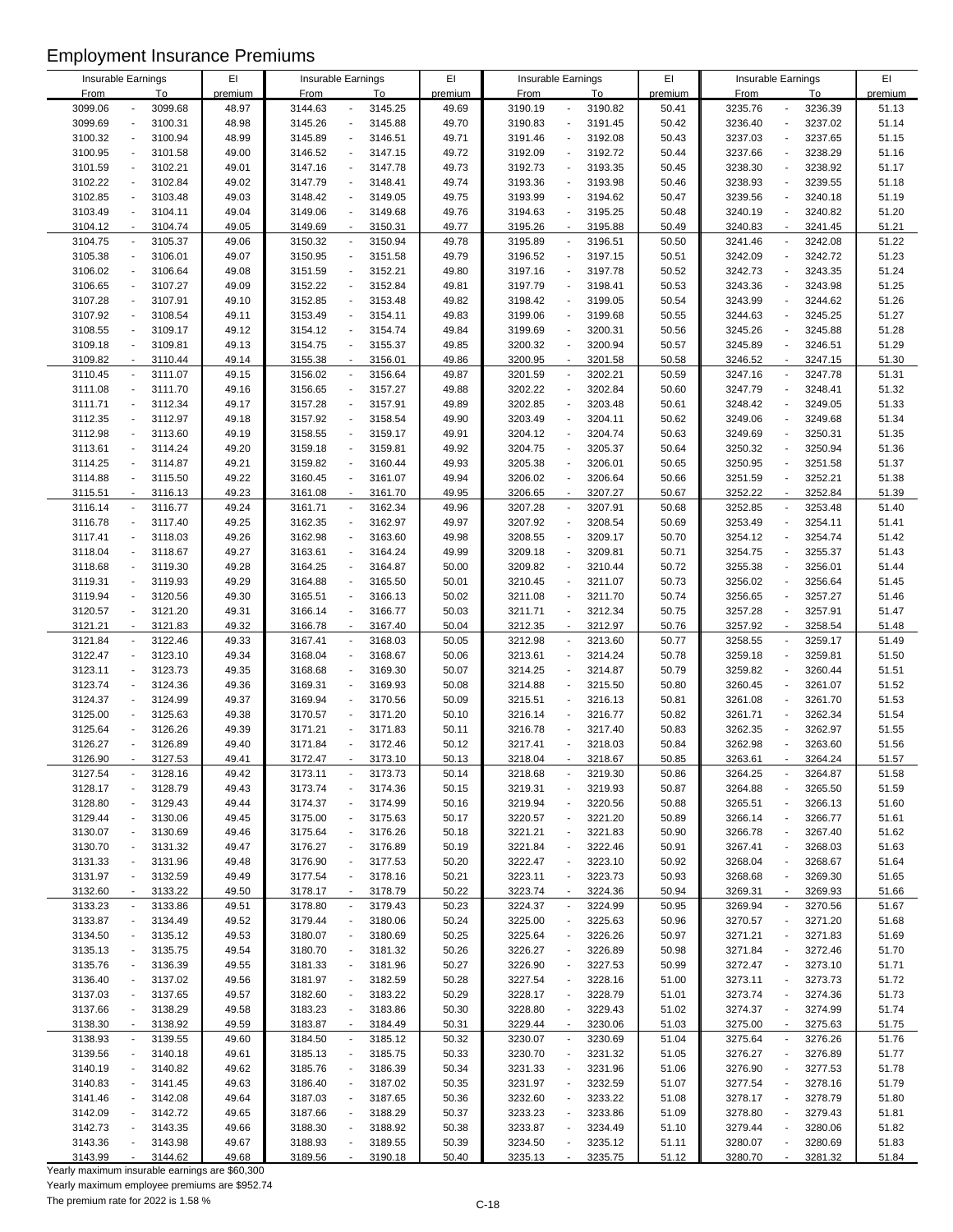| Insurable Earnings |                          |         | EI      |         | Insurable Earnings                  | EI      |             | Insurable Earnings                  | EI      |             | Insurable Earnings                  | EI      |
|--------------------|--------------------------|---------|---------|---------|-------------------------------------|---------|-------------|-------------------------------------|---------|-------------|-------------------------------------|---------|
|                    |                          |         |         |         |                                     |         |             |                                     |         |             |                                     |         |
| <b>From</b>        |                          | To      | premium | From    | To                                  | premium | <b>From</b> | To                                  | premium | <b>From</b> | To                                  | premium |
| 3281.33            |                          | 3281.96 | 51.85   | 3326.90 | 3327.53<br>$\blacksquare$           | 52.57   | 3372.47     | 3373.10<br>$\overline{a}$           | 53.29   | 3418.04     | 3418.67<br>$\overline{a}$           | 54.01   |
| 3281.97            |                          | 3282.59 | 51.86   | 3327.54 | 3328.16<br>$\Box$                   | 52.58   | 3373.11     | 3373.73<br>$\overline{a}$           | 53.30   | 3418.68     | 3419.30<br>$\overline{a}$           | 54.02   |
| 3282.60            |                          | 3283.22 | 51.87   | 3328.17 | 3328.79<br>$\overline{\phantom{a}}$ | 52.59   | 3373.74     | 3374.36                             | 53.31   | 3419.31     | 3419.93<br>$\overline{a}$           | 54.03   |
| 3283.23            |                          | 3283.86 | 51.88   | 3328.80 | 3329.43<br>$\Box$                   | 52.60   | 3374.37     | 3374.99                             | 53.32   | 3419.94     | 3420.56                             | 54.04   |
| 3283.87            |                          | 3284.49 | 51.89   | 3329.44 | 3330.06<br>$\Box$                   | 52.61   | 3375.00     | 3375.63                             | 53.33   | 3420.57     | 3421.20                             | 54.05   |
| 3284.50            |                          | 3285.12 | 51.90   | 3330.07 | 3330.69<br>$\blacksquare$           | 52.62   | 3375.64     | 3376.26<br>$\overline{a}$           | 53.34   | 3421.21     | 3421.83<br>$\overline{a}$           | 54.06   |
|                    |                          |         |         |         |                                     |         |             |                                     |         |             |                                     |         |
| 3285.13            |                          | 3285.75 | 51.91   | 3330.70 | 3331.32<br>$\blacksquare$           | 52.63   | 3376.27     | 3376.89                             | 53.35   | 3421.84     | 3422.46                             | 54.07   |
| 3285.76            | $\overline{a}$           | 3286.39 | 51.92   | 3331.33 | 3331.96<br>$\blacksquare$           | 52.64   | 3376.90     | 3377.53<br>$\overline{a}$           | 53.36   | 3422.47     | 3423.10<br>$\overline{a}$           | 54.08   |
| 3286.40            |                          | 3287.02 | 51.93   | 3331.97 | 3332.59<br>$\blacksquare$           | 52.65   | 3377.54     | 3378.16<br>$\blacksquare$           | 53.37   | 3423.11     | 3423.73<br>$\overline{a}$           | 54.09   |
| 3287.03            |                          | 3287.65 | 51.94   | 3332.60 | 3333.22<br>$\blacksquare$           | 52.66   | 3378.17     | 3378.79                             | 53.38   | 3423.74     | 3424.36                             | 54.10   |
| 3287.66            |                          | 3288.29 | 51.95   | 3333.23 | 3333.86<br>$\Box$                   | 52.67   | 3378.80     | 3379.43                             | 53.39   | 3424.37     | 3424.99                             | 54.11   |
| 3288.30            |                          | 3288.92 | 51.96   | 3333.87 | 3334.49<br>$\blacksquare$           | 52.68   | 3379.44     | 3380.06                             | 53.40   | 3425.00     | 3425.63                             | 54.12   |
| 3288.93            |                          |         |         |         | $\blacksquare$                      |         |             |                                     |         | 3425.64     | $\overline{a}$                      | 54.13   |
|                    |                          | 3289.55 | 51.97   | 3334.50 | 3335.12                             | 52.69   | 3380.07     | 3380.69                             | 53.41   |             | 3426.26                             |         |
| 3289.56            |                          | 3290.18 | 51.98   | 3335.13 | $\blacksquare$<br>3335.75           | 52.70   | 3380.70     | 3381.32                             | 53.42   | 3426.27     | 3426.89<br>$\overline{a}$           | 54.14   |
| 3290.19            |                          | 3290.82 | 51.99   | 3335.76 | 3336.39<br>$\Box$                   | 52.71   | 3381.33     | 3381.96                             | 53.43   | 3426.90     | 3427.53<br>$\overline{a}$           | 54.15   |
| 3290.83            |                          | 3291.45 | 52.00   | 3336.40 | 3337.02<br>$\blacksquare$           | 52.72   | 3381.97     | 3382.59                             | 53.44   | 3427.54     | 3428.16                             | 54.16   |
| 3291.46            |                          | 3292.08 | 52.01   | 3337.03 | 3337.65<br>$\Box$                   | 52.73   | 3382.60     | 3383.22                             | 53.45   | 3428.17     | 3428.79                             | 54.17   |
| 3292.09            | $\overline{\phantom{a}}$ | 3292.72 | 52.02   | 3337.66 | 3338.29<br>$\blacksquare$           | 52.74   | 3383.23     | 3383.86<br>$\overline{\phantom{a}}$ | 53.46   | 3428.80     | 3429.43<br>$\overline{a}$           | 54.18   |
| 3292.73            |                          | 3293.35 | 52.03   | 3338.30 | $\overline{\phantom{a}}$<br>3338.92 | 52.75   | 3383.87     | 3384.49                             | 53.47   | 3429.44     | 3430.06<br>$\overline{a}$           | 54.19   |
| 3293.36            |                          | 3293.98 | 52.04   | 3338.93 | 3339.55<br>$\blacksquare$           | 52.76   | 3384.50     | 3385.12                             | 53.48   | 3430.07     | 3430.69<br>$\overline{a}$           | 54.20   |
|                    |                          |         |         |         |                                     |         |             |                                     |         |             |                                     |         |
| 3293.99            |                          | 3294.62 | 52.05   | 3339.56 | 3340.18<br>$\overline{\phantom{a}}$ | 52.77   | 3385.13     | 3385.75                             | 53.49   | 3430.70     | 3431.32<br>$\overline{a}$           | 54.21   |
| 3294.63            |                          | 3295.25 | 52.06   | 3340.19 | 3340.82<br>$\blacksquare$           | 52.78   | 3385.76     | 3386.39                             | 53.50   | 3431.33     | 3431.96                             | 54.22   |
| 3295.26            |                          | 3295.88 | 52.07   | 3340.83 | 3341.45<br>÷,                       | 52.79   | 3386.40     | 3387.02                             | 53.51   | 3431.97     | 3432.59                             | 54.23   |
| 3295.89            |                          | 3296.51 | 52.08   | 3341.46 | 3342.08<br>$\overline{\phantom{a}}$ | 52.80   | 3387.03     | 3387.65                             | 53.52   | 3432.60     | 3433.22                             | 54.24   |
| 3296.52            |                          | 3297.15 | 52.09   | 3342.09 | 3342.72<br>$\blacksquare$           | 52.81   | 3387.66     | 3388.29                             | 53.53   | 3433.23     | 3433.86                             | 54.25   |
| 3297.16            |                          | 3297.78 | 52.10   | 3342.73 | $\blacksquare$<br>3343.35           | 52.82   | 3388.30     | 3388.92                             | 53.54   | 3433.87     | 3434.49<br>$\overline{a}$           | 54.26   |
| 3297.79            |                          | 3298.41 |         |         | 3343.98<br>$\blacksquare$           | 52.83   | 3388.93     |                                     | 53.55   |             | 3435.12                             | 54.27   |
|                    |                          |         | 52.11   | 3343.36 |                                     |         |             | 3389.55                             |         | 3434.50     |                                     |         |
| 3298.42            |                          | 3299.05 | 52.12   | 3343.99 | $\mathbb{Z}^2$<br>3344.62           | 52.84   | 3389.56     | 3390.18                             | 53.56   | 3435.13     | 3435.75<br>$\overline{a}$           | 54.28   |
| 3299.06            |                          | 3299.68 | 52.13   | 3344.63 | 3345.25<br>$\blacksquare$           | 52.85   | 3390.19     | 3390.82                             | 53.57   | 3435.76     | 3436.39<br>$\overline{a}$           | 54.29   |
| 3299.69            |                          | 3300.31 | 52.14   | 3345.26 | 3345.88<br>÷,                       | 52.86   | 3390.83     | 3391.45                             | 53.58   | 3436.40     | 3437.02                             | 54.30   |
| 3300.32            |                          | 3300.94 | 52.15   | 3345.89 | 3346.51<br>$\blacksquare$           | 52.87   | 3391.46     | 3392.08                             | 53.59   | 3437.03     | 3437.65                             | 54.31   |
| 3300.95            |                          | 3301.58 | 52.16   | 3346.52 | $\Box$<br>3347.15                   | 52.88   | 3392.09     | 3392.72<br>$\overline{a}$           | 53.60   | 3437.66     | 3438.29<br>$\overline{a}$           | 54.32   |
| 3301.59            |                          | 3302.21 | 52.17   | 3347.16 | 3347.78<br>$\overline{\phantom{a}}$ | 52.89   | 3392.73     | 3393.35                             | 53.61   | 3438.30     | 3438.92<br>$\overline{a}$           | 54.33   |
| 3302.22            |                          | 3302.84 | 52.18   | 3347.79 | 3348.41<br>$\blacksquare$           | 52.90   | 3393.36     | 3393.98                             | 53.62   | 3438.93     | 3439.55                             | 54.34   |
|                    |                          |         |         |         |                                     |         |             |                                     |         |             |                                     |         |
| 3302.85            |                          | 3303.48 | 52.19   | 3348.42 | 3349.05<br>÷,                       | 52.91   | 3393.99     | 3394.62<br>$\overline{a}$           | 53.63   | 3439.56     | 3440.18<br>$\overline{a}$           | 54.35   |
| 3303.49            |                          | 3304.11 | 52.20   | 3349.06 | 3349.68<br>$\blacksquare$           | 52.92   | 3394.63     | 3395.25<br>$\overline{\phantom{a}}$ | 53.64   | 3440.19     | 3440.82<br>$\overline{a}$           | 54.36   |
| 3304.12            | $\overline{a}$           | 3304.74 | 52.21   | 3349.69 | $\overline{\phantom{a}}$<br>3350.31 | 52.93   | 3395.26     | 3395.88<br>$\overline{a}$           | 53.65   | 3440.83     | 3441.45<br>$\overline{a}$           | 54.37   |
| 3304.75            |                          | 3305.37 | 52.22   | 3350.32 | $\Box$<br>3350.94                   | 52.94   | 3395.89     | 3396.51                             | 53.66   | 3441.46     | 3442.08<br>$\overline{a}$           | 54.38   |
| 3305.38            | $\overline{a}$           | 3306.01 | 52.23   | 3350.95 | 3351.58<br>$\Box$                   | 52.95   | 3396.52     | 3397.15                             | 53.67   | 3442.09     | 3442.72<br>$\overline{a}$           | 54.39   |
| 3306.02            |                          | 3306.64 | 52.24   | 3351.59 | 3352.21<br>$\blacksquare$           | 52.96   | 3397.16     | 3397.78                             | 53.68   | 3442.73     | 3443.35<br>$\overline{a}$           | 54.40   |
|                    |                          |         |         |         | $\blacksquare$                      |         |             |                                     |         |             | $\overline{a}$                      |         |
| 3306.65            |                          | 3307.27 | 52.25   | 3352.22 | 3352.84                             | 52.97   | 3397.79     | 3398.41                             | 53.69   | 3443.36     | 3443.98                             | 54.41   |
| 3307.28            |                          | 3307.91 | 52.26   | 3352.85 | 3353.48<br>$\overline{a}$           | 52.98   | 3398.42     | 3399.05                             | 53.70   | 3443.99     | 3444.62                             | 54.42   |
| 3307.92            |                          | 3308.54 | 52.27   | 3353.49 | 3354.11<br>÷,                       | 52.99   | 3399.06     | 3399.68                             | 53.71   | 3444.63     | 3445.25                             | 54.43   |
| 3308.55            |                          | 3309.17 | 52.28   | 3354.12 | 3354.74<br>÷,                       | 53.00   | 3399.69     | 3400.31<br>$\overline{\phantom{a}}$ | 53.72   | 3445.26     | 3445.88<br>$\overline{\phantom{a}}$ | 54.44   |
| 3309.18            |                          | 3309.81 | 52.29   | 3354.75 | 3355.37                             | 53.01   | 3400.32     | 3400.94                             | 53.73   | 3445.89     | 3446.51                             | 54.45   |
| 3309.82            |                          | 3310.44 | 52.30   | 3355.38 | 3356.01<br>$\overline{\phantom{a}}$ | 53.02   | 3400.95     | 3401.58                             | 53.74   | 3446.52     | 3447.15                             | 54.46   |
| 3310.45            |                          | 3311.07 | 52.31   | 3356.02 | 3356.64<br>÷,                       | 53.03   | 3401.59     | 3402.21                             | 53.75   | 3447.16     | 3447.78                             | 54.47   |
|                    |                          |         |         |         |                                     |         |             |                                     |         |             |                                     |         |
| 3311.08            |                          | 3311.70 | 52.32   | 3356.65 | 3357.27<br>$\overline{a}$           | 53.04   | 3402.22     | 3402.84                             | 53.76   | 3447.79     | 3448.41                             | 54.48   |
| 3311.71            |                          | 3312.34 | 52.33   | 3357.28 | 3357.91<br>$\overline{\phantom{a}}$ | 53.05   | 3402.85     | 3403.48<br>$\overline{a}$           | 53.77   | 3448.42     | 3449.05<br>$\overline{\phantom{a}}$ | 54.49   |
| 3312.35            |                          | 3312.97 | 52.34   | 3357.92 | 3358.54<br>$\blacksquare$           | 53.06   | 3403.49     | 3404.11                             | 53.78   | 3449.06     | 3449.68                             | 54.50   |
| 3312.98            |                          | 3313.60 | 52.35   | 3358.55 | 3359.17<br>$\overline{\phantom{a}}$ | 53.07   | 3404.12     | 3404.74                             | 53.79   | 3449.69     | 3450.31                             | 54.51   |
| 3313.61            |                          | 3314.24 | 52.36   | 3359.18 | 3359.81<br>$\overline{\phantom{a}}$ | 53.08   | 3404.75     | 3405.37                             | 53.80   | 3450.32     | 3450.94                             | 54.52   |
| 3314.25            |                          | 3314.87 | 52.37   | 3359.82 | 3360.44<br>$\overline{\phantom{a}}$ | 53.09   | 3405.38     | 3406.01                             | 53.81   | 3450.95     | 3451.58                             | 54.53   |
| 3314.88            |                          | 3315.50 | 52.38   | 3360.45 | 3361.07<br>$\blacksquare$           | 53.10   | 3406.02     | 3406.64<br>$\overline{\phantom{a}}$ | 53.82   | 3451.59     | 3452.21<br>$\overline{a}$           | 54.54   |
|                    |                          |         |         |         |                                     |         |             |                                     |         |             | $\overline{a}$                      |         |
| 3315.51            |                          | 3316.13 | 52.39   | 3361.08 | $\blacksquare$<br>3361.70           | 53.11   | 3406.65     | 3407.27                             | 53.83   | 3452.22     | 3452.84                             | 54.55   |
| 3316.14            |                          | 3316.77 | 52.40   | 3361.71 | 3362.34<br>$\blacksquare$           | 53.12   | 3407.28     | 3407.91<br>$\blacksquare$           | 53.84   | 3452.85     | 3453.48                             | 54.56   |
| 3316.78            |                          | 3317.40 | 52.41   | 3362.35 | 3362.97<br>$\overline{\phantom{a}}$ | 53.13   | 3407.92     | 3408.54                             | 53.85   | 3453.49     | 3454.11                             | 54.57   |
| 3317.41            |                          | 3318.03 | 52.42   | 3362.98 | 3363.60<br>$\overline{\phantom{a}}$ | 53.14   | 3408.55     | 3409.17                             | 53.86   | 3454.12     | 3454.74                             | 54.58   |
| 3318.04            |                          | 3318.67 | 52.43   | 3363.61 | 3364.24<br>$\overline{\phantom{a}}$ | 53.15   | 3409.18     | 3409.81<br>$\overline{a}$           | 53.87   | 3454.75     | 3455.37                             | 54.59   |
| 3318.68            |                          | 3319.30 | 52.44   | 3364.25 | 3364.87<br>$\overline{\phantom{a}}$ | 53.16   | 3409.82     | 3410.44                             | 53.88   | 3455.38     | 3456.01                             | 54.60   |
| 3319.31            |                          | 3319.93 | 52.45   | 3364.88 | 3365.50<br>$\overline{\phantom{a}}$ | 53.17   | 3410.45     | 3411.07<br>$\overline{a}$           | 53.89   | 3456.02     | 3456.64<br>$\overline{\phantom{a}}$ | 54.61   |
| 3319.94            |                          | 3320.56 |         |         | 3366.13<br>$\overline{\phantom{a}}$ | 53.18   |             | 3411.70                             |         | 3456.65     |                                     |         |
|                    |                          |         | 52.46   | 3365.51 |                                     |         | 3411.08     |                                     | 53.90   |             | 3457.27                             | 54.62   |
| 3320.57            |                          | 3321.20 | 52.47   | 3366.14 | 3366.77<br>$\overline{\phantom{a}}$ | 53.19   | 3411.71     | 3412.34                             | 53.91   | 3457.28     | 3457.91                             | 54.63   |
| 3321.21            |                          | 3321.83 | 52.48   | 3366.78 | 3367.40<br>$\overline{\phantom{a}}$ | 53.20   | 3412.35     | 3412.97                             | 53.92   | 3457.92     | 3458.54<br>$\overline{\phantom{a}}$ | 54.64   |
| 3321.84            |                          | 3322.46 | 52.49   | 3367.41 | 3368.03<br>$\overline{\phantom{a}}$ | 53.21   | 3412.98     | 3413.60                             | 53.93   | 3458.55     | 3459.17                             | 54.65   |
| 3322.47            |                          | 3323.10 | 52.50   | 3368.04 | 3368.67<br>$\overline{\phantom{a}}$ | 53.22   | 3413.61     | 3414.24                             | 53.94   | 3459.18     | 3459.81<br>$\overline{a}$           | 54.66   |
| 3323.11            |                          | 3323.73 | 52.51   | 3368.68 | 3369.30<br>$\overline{\phantom{a}}$ | 53.23   | 3414.25     | 3414.87                             | 53.95   | 3459.82     | 3460.44                             | 54.67   |
| 3323.74            |                          | 3324.36 | 52.52   | 3369.31 | 3369.93<br>$\blacksquare$           | 53.24   | 3414.88     | 3415.50<br>$\overline{\phantom{a}}$ | 53.96   | 3460.45     | 3461.07<br>$\overline{\phantom{a}}$ | 54.68   |
| 3324.37            |                          | 3324.99 | 52.53   | 3369.94 | 3370.56<br>$\overline{\phantom{a}}$ | 53.25   | 3415.51     | 3416.13                             | 53.97   | 3461.08     | 3461.70                             | 54.69   |
|                    |                          |         |         |         |                                     |         |             |                                     |         |             |                                     |         |
| 3325.00            |                          | 3325.63 | 52.54   | 3370.57 | 3371.20<br>$\overline{\phantom{a}}$ | 53.26   | 3416.14     | 3416.77                             | 53.98   | 3461.71     | 3462.34                             | 54.70   |
| 3325.64            |                          | 3326.26 | 52.55   | 3371.21 | 3371.83<br>$\overline{\phantom{a}}$ | 53.27   | 3416.78     | 3417.40<br>$\blacksquare$           | 53.99   | 3462.35     | 3462.97                             | 54.71   |
| 3326.27            |                          | 3326.89 | 52.56   | 3371.84 | 3372.46                             | 53.28   | 3417.41     | 3418.03                             | 54.00   | 3462.98     | 3463.60                             | 54.72   |

Yearly maximum insurable earnings are \$60,300